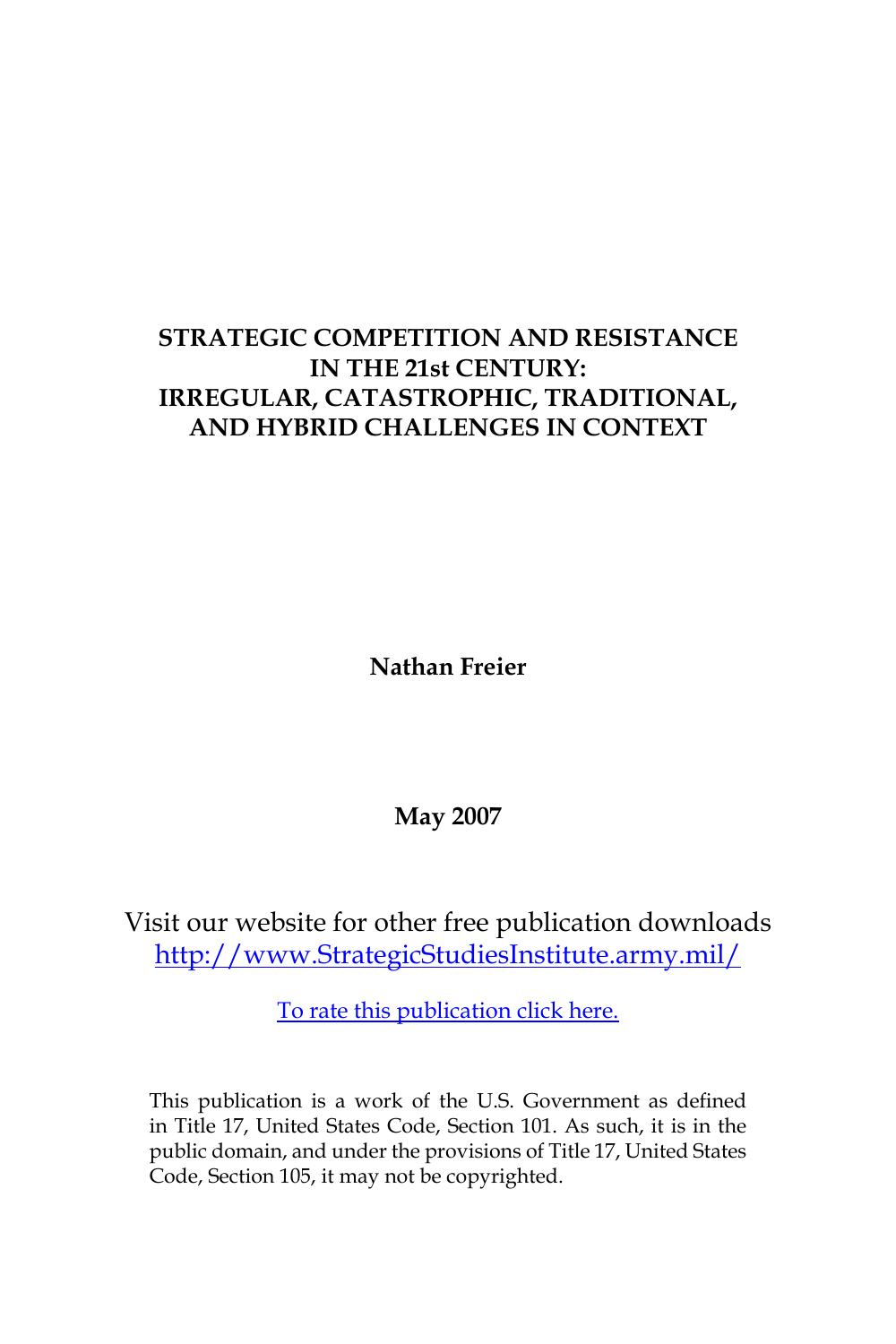The views expressed in this report are those of the author and do not necessarily reflect the official policy or position of the Department of the Army, the Department of Defense, or the U.S. Government. This report is cleared for public release; distribution is unlimited.

\*\*\*\*\*

From May 2003 thru July 2004, the author served as a strategist in the Office of the Undersecretary of Defense for Policy where his primary responsibility included development of the National Defense Strategy (NDS 05). Terms like "NDS 05's framers," "working-level framers of NDS 05"or"those responsible for the development of NDS 05" are intended principally to connote the author and Mr. D. Burgess Laird. Together the author and Mr. Laird constituted the initial NDS 05 writing team and were responsible for the strategy's conceptual foundations. The strategy was completed under the direction of then Principal Director for Strategy Mr. Barry Pavel, then Deputy Assistant Secretary of Defense for Strategy Mr. Andy Hoehn, and the current Principal Deputy Undersecretary of Defense for Policy Christopher (Ryan) Henry. The author would like to thank Messrs. Henry, Hoehn, and Pavel for creating an environment conducive to critical thinking. The author is in debt to Mr. Laird, Dr. Douglas Macdonald, Dr. Douglas Johnson, Colonel Joseph Nunez, Ms. Amanda Dory, Ms. Leslie Hunter, and Ms. Kathleen Hicks for their thorough review and comment on this monograph.

Comments pertaining to this report are invited and should be forwarded to: Director, Strategic Studies Institute, U.S. Army War College, 122 Forbes Ave, Carlisle, PA 17013-5244.

\*\*\*\*\*

\*\*\*\*\*

All Strategic Studies Institute (SSI) publications are available on the SSI homepage for electronic dissemination. Hard copies of this report also may be ordered from our homepage. SSI's homepage address is: *www.StrategicStudiesInstitute.army.mil*.

\*\*\*\*\*

The Strategic Studies Institute publishes a monthly e-mail newsletter to update the national security community on the research of our analysts, recent and forthcoming publications, and upcoming conferences sponsored by the Institute. Each newsletter also provides a strategic commentary by one of our research analysts. If you are interested in receiving this newsletter, please subscribe on our homepage at *www. StrategicStudiesInstitute.army.mil*/*newsletter/.*

ISBN 1-58487-296-9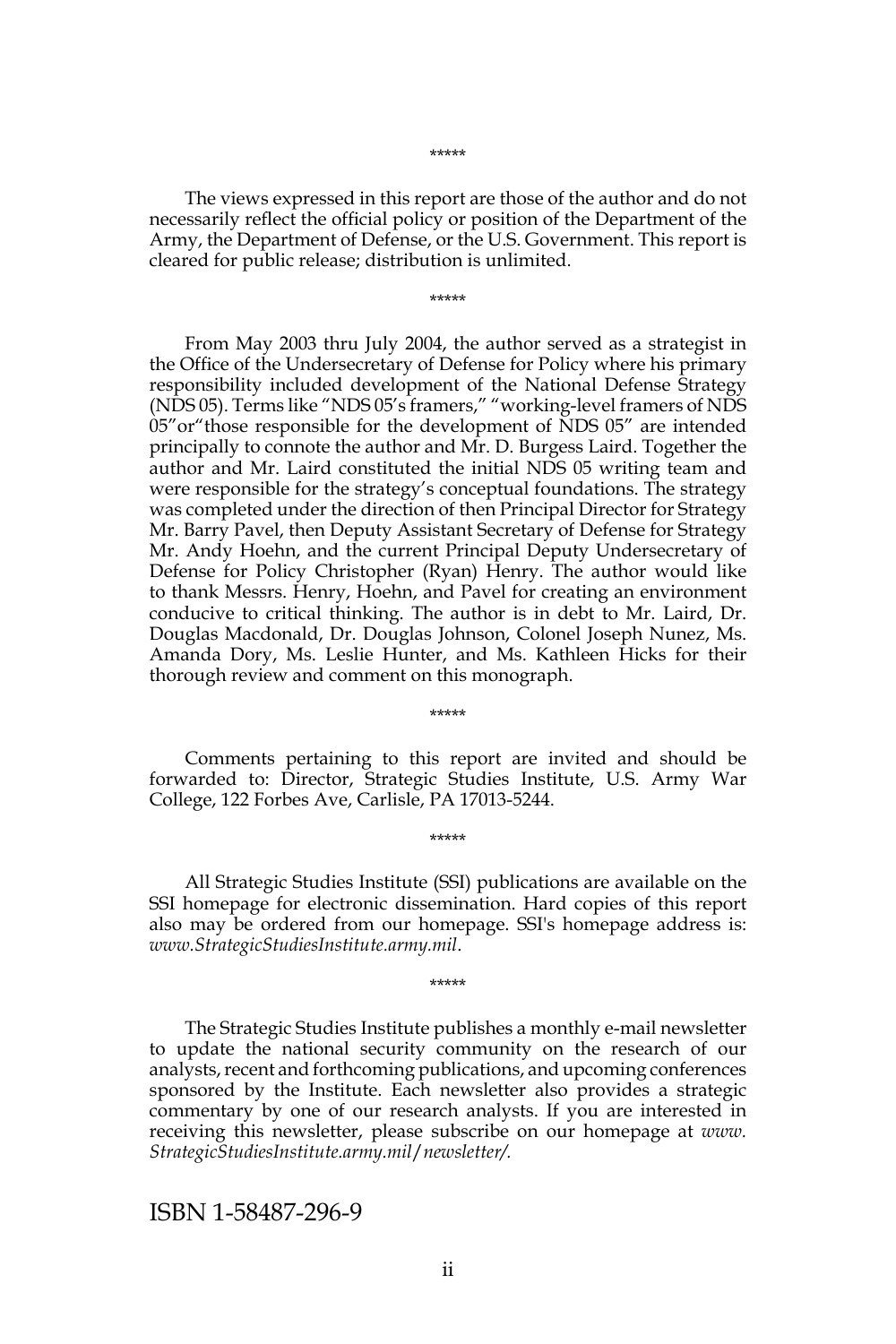## **FOREWORD**

The 2005 *National Defense Strategy* (NDS 05) introduced the concept of the four challenges traditional, irregular, catastrophic, and disruptive. However, since the strategy's publication in March 2005, little has emerged in the way of specific amplification of these concepts. Reference to the challenges is prolific in both formal and informal defense deliberations. Yet, there has always been some need for greater richness and granularity in their description and application in defense strategy and policymaking.

For three of the four challenges, the wait is over. This monograph describes the foundational substance of the traditional, irregular, and catastrophic challenges as they were conceived at the working-level during development of NDS 05. Lieutenant Colonel Nathan Freier, one of two working-level strategists responsible for conceptual development of NDS 05, examines these challenges and their implications in some detail. In the process, he also introduces what he terms the "hybrid norm"—the routine state of nature where key aspects of multiple challenges combine at once into complex hybrids.

Lieutenant Colonel Freier's focus on irregular, catastrophic, hybrid, and traditional challenges, while omitting a fuller description of disruptive challenges, is intentional. It stems from an early conclusion by NDS 05's working level framers that, while irregular-cumcatastrophic and hybrid resistance and friction were increasingly more likely and more dangerous than most prospective traditional challenges, the existence of substantial traditional capacity in some key regions continued to complicate U.S. strategic calculations.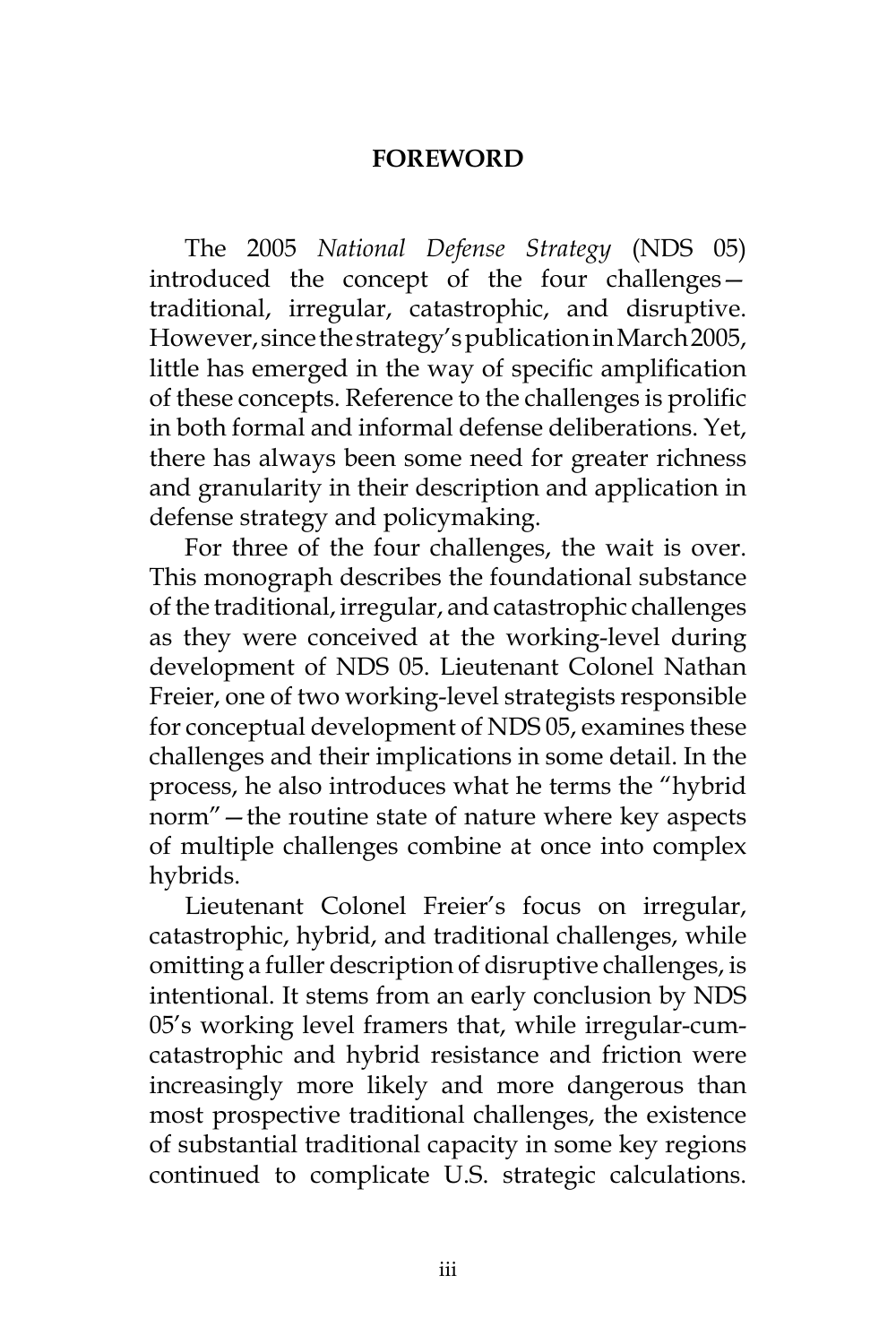The disruptive challenge, on the other hand, remained an important, but also a speculative line of strategic inquiry that was neither operative yet nor likely to be operative for some time.

The Strategic Studies Institute is pleased to publish this important and timely work. It will increase understanding of recent foundational changes in DoD's strategic orientation.

DOUGLAS C. LOVELACE, JR.

**Director** Strategic Studies Institute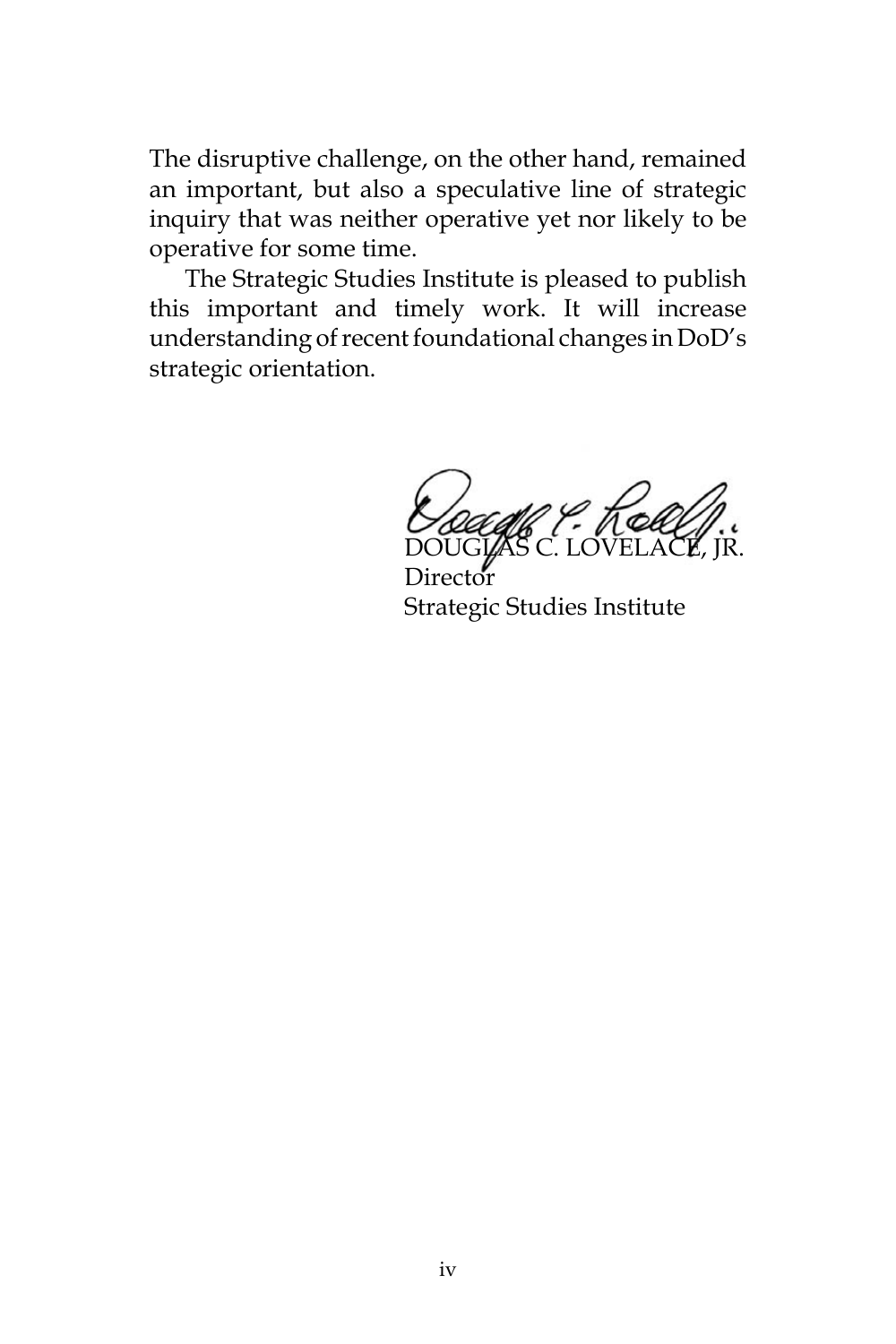## **BIOGRAPHICAL SKETCH OF THE AUTHOR**

NATHAN FREIER, a lieutenant colonel in the U.S. Army, is the Director of National Security Affairs at the Strategic Studies Institute (SSI). Prior to joining SSI, he served in the Office of the Secretary of Defense, where his principal responsibilities included development of the National Defense Strategy. Previously, he was an Army Fellow/Visiting Scholar at the University of Maryland's Center for International and Security Studies and a strategist with the Strategic Plans, Concepts and Doctrine Directorate, Department of the Army Staff in Washington, DC. From January 2005-July 2005, Lieutenant Colonel Freier served as a strategist in the Headquarters, Multi-National Force-Iraq. He continues to provide expert advice to a number of key actors in security and defense policymaking and analysis. Among his research interests and areas of expertise are national security strategy and policy development; irregular and catastrophic challenges; and strategic risk assessment. Lieutenant Colonel Freier is a graduate of the Army's Command and General Staff College and holds Masters' Degrees in International Relations and Politics from Troy State University and The Catholic University of America, respectively.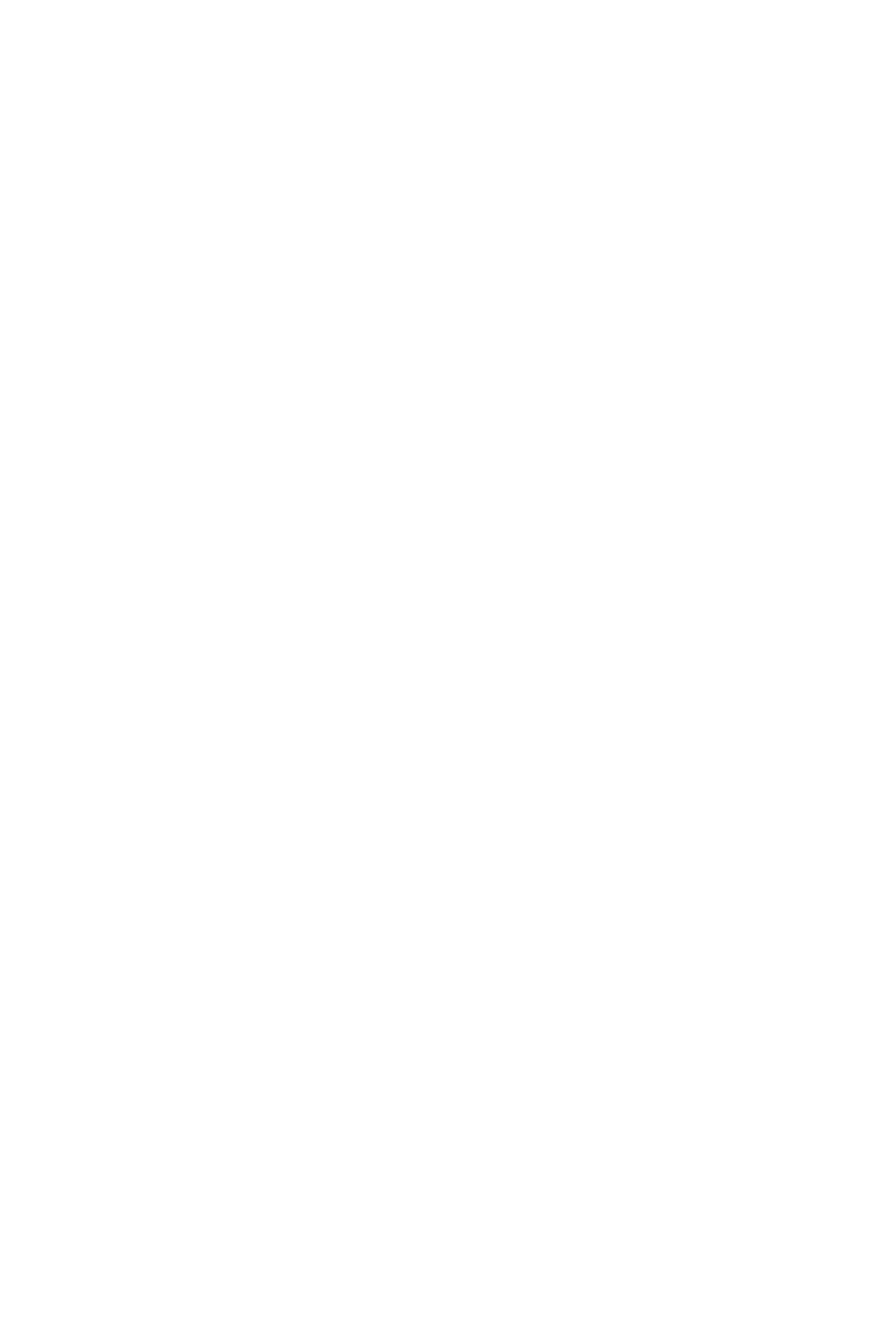## **SUMMARY**

After the attacks of September 11, 2001 (9/11), the war against Afghanistan's Taliban "government," and the fall of Baghdad, the Secretary of Defense chartered a comprehensive review of the "transformational" defense strategy outlined in the 2001 *Quadrennial Defense Review* (QDR 01). The review resulted in the 2005 *National Defense Strategy* (NDS 05). QDR 01's defense strategy was, in a number of respects, overcome by strategic circumstances. Thus, NDS 05 was a necessary and timely adjustment to changes in the strategic environment's foundational conditions.

NDS 05's development process gave birth to a novel description of the strategic environment—a view that is only imperfectly reflected in the Pentagon's now ubiquitous "quad chart" and its abridged description of the traditional, irregular, catastrophic, and disruptive challenges. The "quad" challenges and NDS 05's quite general description of the defense-specific response to them had a pronounced effect on the prevailing defense outlook and culture. This is particularly true with respect to the aperture used to examine the strategic environment and the lexicon employed to describe it.

Those who framed NDS 05 saw competition with and resistance to the United States as endemic, persistent, and increasingly irregular-cum-catastrophic or hybrid in character. They believed that widespread, defenserelevant resistance to the United States was a natural by-product of American primacy as well as a palpable devolution of the reach and effectiveness of some sovereign governments. In short, some discrete strategic challenges would arise from purposeful resistance predictable systemic antibodies to singular American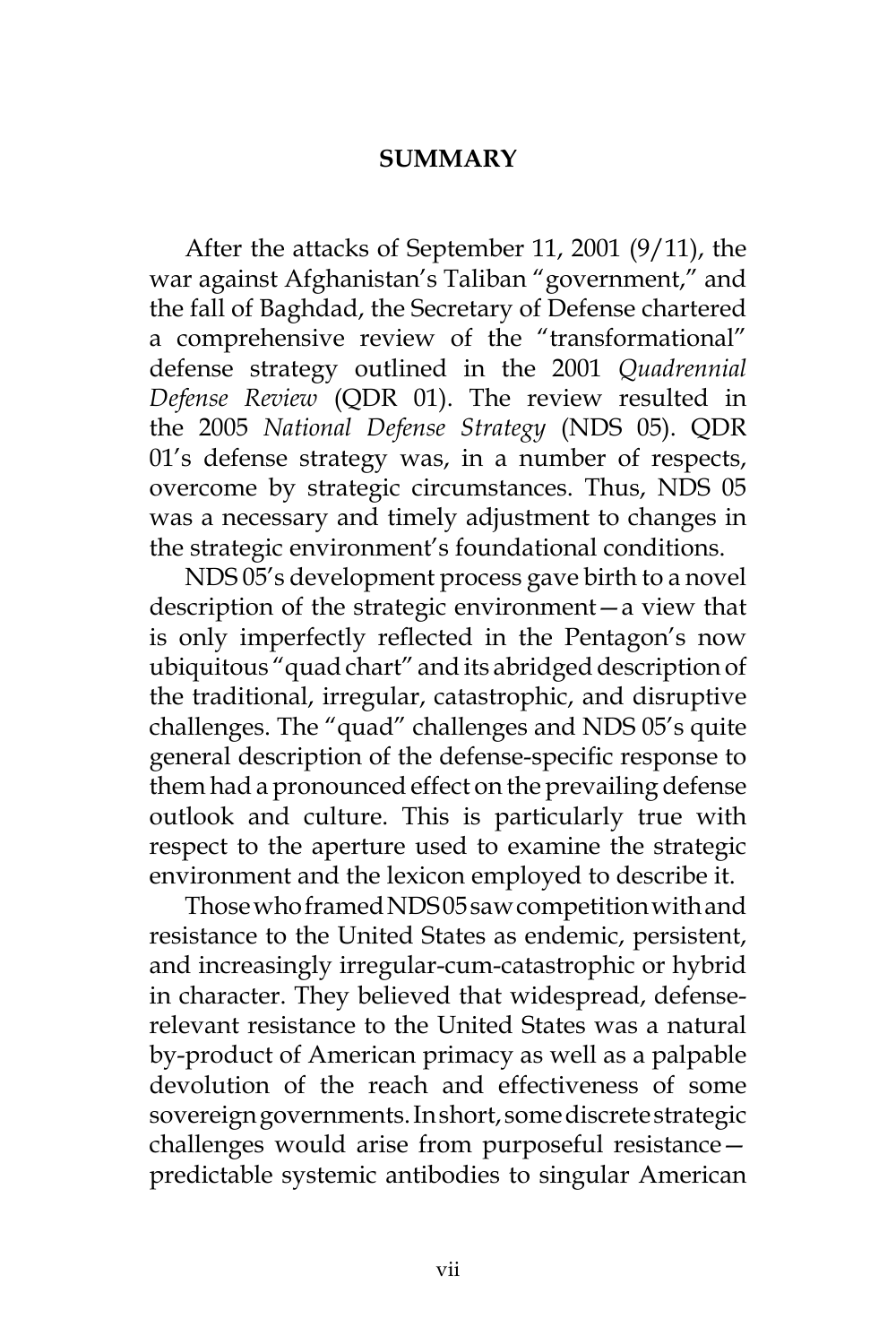superpower. Others would originate in environmental discontinuities triggered by globalization and the attendant dissolution of key aspects of effective sovereign control. Regardless of origin or purpose, however, most would be decidedly less traditional in their prevailing character, and all were certain to test American primacy in unique ways.

Particularly germane to NDS 05's working-level strategists was the rising likelihood and strategic impact of irregular-cum-catastrophic and hybrid challenges. In their view, these would threaten American interests more consequentially than any combination of likely traditional challenges. This view held that some opponents acted with others against the United States. Others acted alone according to their interests. Some shared the common goal of limiting American influence. Few, however, enjoyed a common vision for strategic outcomes.

Though uncoordinated and at times competing, all of these competitors and competitive forces would combine in their strategic effect. In still other instances, the environment itself—un- and under-governance, weak or failing political order, and, at times, even natural or human disaster, would inhibit successful pursuit of American objectives. Considering the range of prospective security challenges on the strategic horizon, it was clear that most would exhibit defenserelevant characteristics or have defense-relevant effects. However, few would be vulnerable to defense-specific solutions alone.

Contending with all of these forces required DoD to orient on fundamentally different strategic priorities than those dominating the first decade and a half of post-Cold War experience. Those developing NDS 05 believed that strategic costs and setbacks would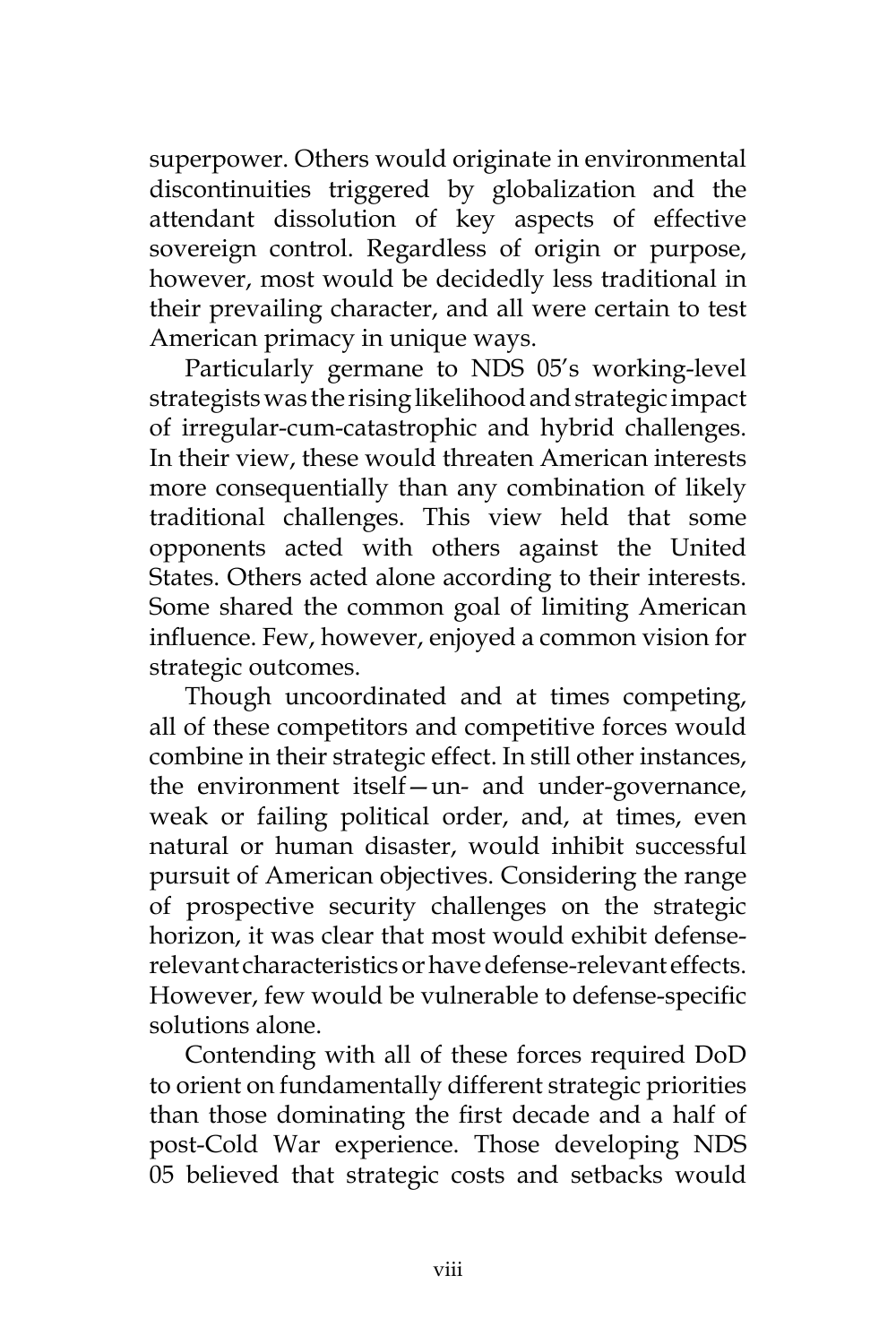accumulate in real and profound ways if the United States failed to adjust. In short, failure to meaningfully account for changes in the environment would ultimately limit American freedom of action and fundamentally jeopardize American great power.

From the perspective of those developing NDS 05, it was increasingly clear that the United States was more likely to "die by a thousand cuts" than it was to succumb to a peer opponent in a sudden traditional military reversal. In this environment, DoD could no longer afford to limit its utility to military competition and conflict with traditional state rivals.

Instead, NDS 05's framers believed that the United States should be prepared to secure American position and interests in an environment marked by persistent irregular, catastrophic, and hybrid resistance and friction. Mounting evidence suggested that traditional American military superiority (transformed or not) was necessary but not sufficient for success in an environment rife with defense-relevant but not always defense-specific challenges.

NDS 05's working-level strategists believed that the United States was increasingly assuming strategic risk in areas where history had proven it most vulnerable. The United States was now operating inside a band of constant, unrelenting resistance and friction where a range of discrete competitors tried to limit U.S. influence through a variety of cost-imposing strategies. The United States had consistently demonstrated its enormous capacity to dispatch with military competitors on traditional battlefields. It had not, however, done so in the face of determined irregular resistance. Further still, if the United States was only just now at the front end of an extended period of active resistance and conflict, it was difficult to predict how it would fare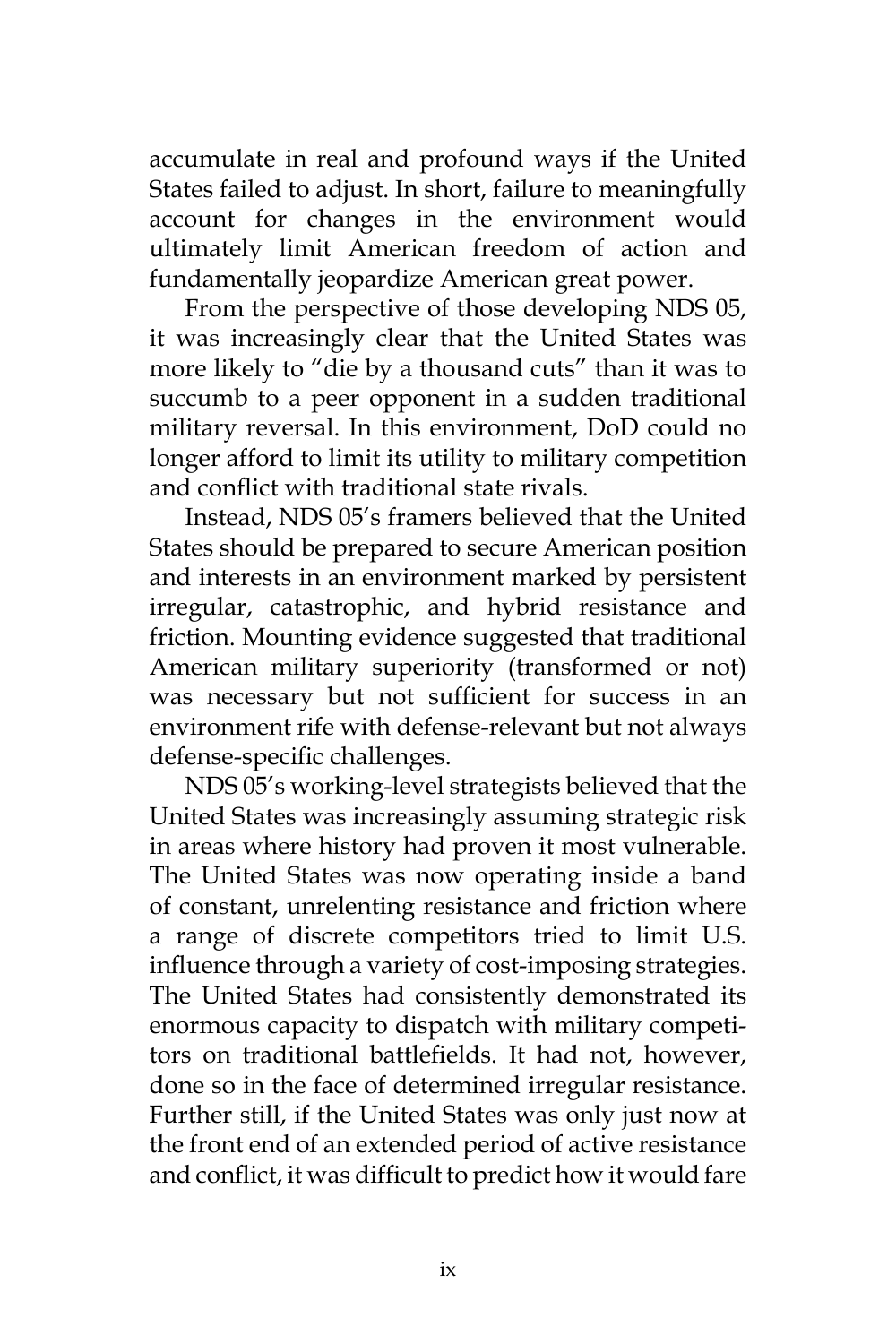materially, politically, and psychologically over time. It was increasingly likely that the United States and its armed forces would confront an array of capable nonstate and state competitors under conditions of considerable strategic and operational ambiguity where success and failure are often very difficult to define.

In reality, the environment would never universally conform to the pre-conflict, war, and post-conflict model DoD had long pegged its relevance against. In DoD's prevailing, traditional worldview, it ramps up military capabilities, fights high-intensity combat engagements, and then cedes primary responsibility for final conflict resolution to other U.S. Government (USG) agencies. Now, however, DoD has become elemental to a constant whole-of-government effort to manage consequential competition and resistance perpetually. The important and timely articulation and socialization of the four challenges was meant to accommodate DoD's deliberate adjustment to this new reality.

Articulation of these challenges also was intended to change the decision space for senior defense policymakers and to force DoD as a whole to more thoughtfully consider its role in a world populated by unrelenting, disaggregated, defenserelevant challenges to American influence. Perpetual competition and friction in this world are often, at their core, nonmilitary in origin and character. While any single manifestation within it has defense-relevant components, very few are either exclusively or even primarily solvable through defense-specific means. This is particularly true to the extent that resistance and friction are more irregular, catastrophic, or hybrid in character.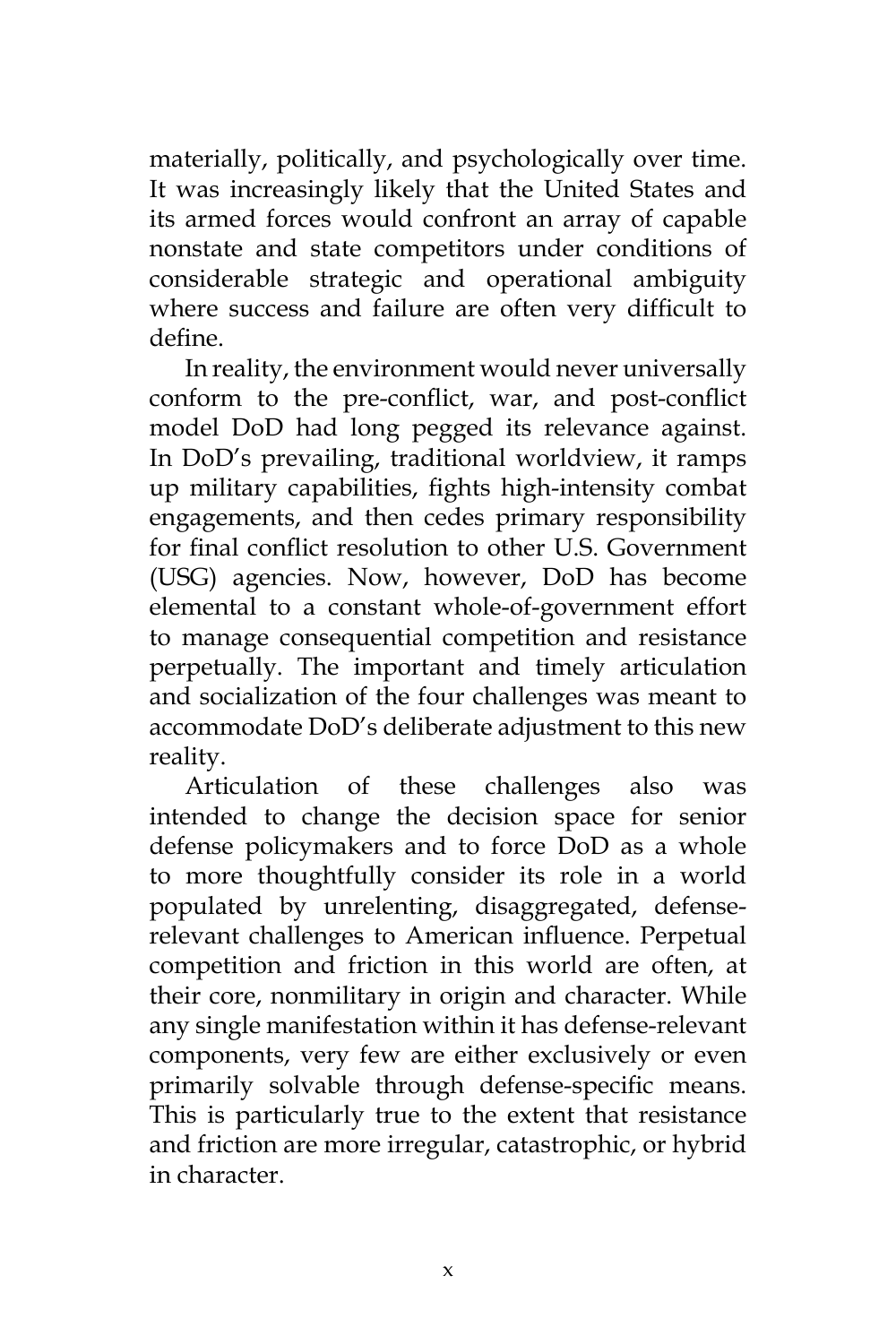This more complex challenge environment demands that American strategists nimbly apply the nation's diverse instruments of power in those combinations likeliest to render decisive, enduring outcomes. Clearly, this requires more than the DoD and its resources alone. Nonetheless, DoD was the first to recognize the increased scope and complexity of the environment's constituent hazards. Thus, it bears significant responsibility for translating the key implications of these hazards into concepts suitable for wider USG consumption. Likewise, DoD must itself adjust to the environment's unique demands and simultaneously lead more comprehensive government-wide change in this regard. It will be some time before the interagency adjusts to the new (or better understood) strategic reality. In the mean time, DoD must compensate for the wider American government's halting recognition of the environment's fundamental transformation and, at a minimum, help it correctly frame the most important security- and defense-relevant choices.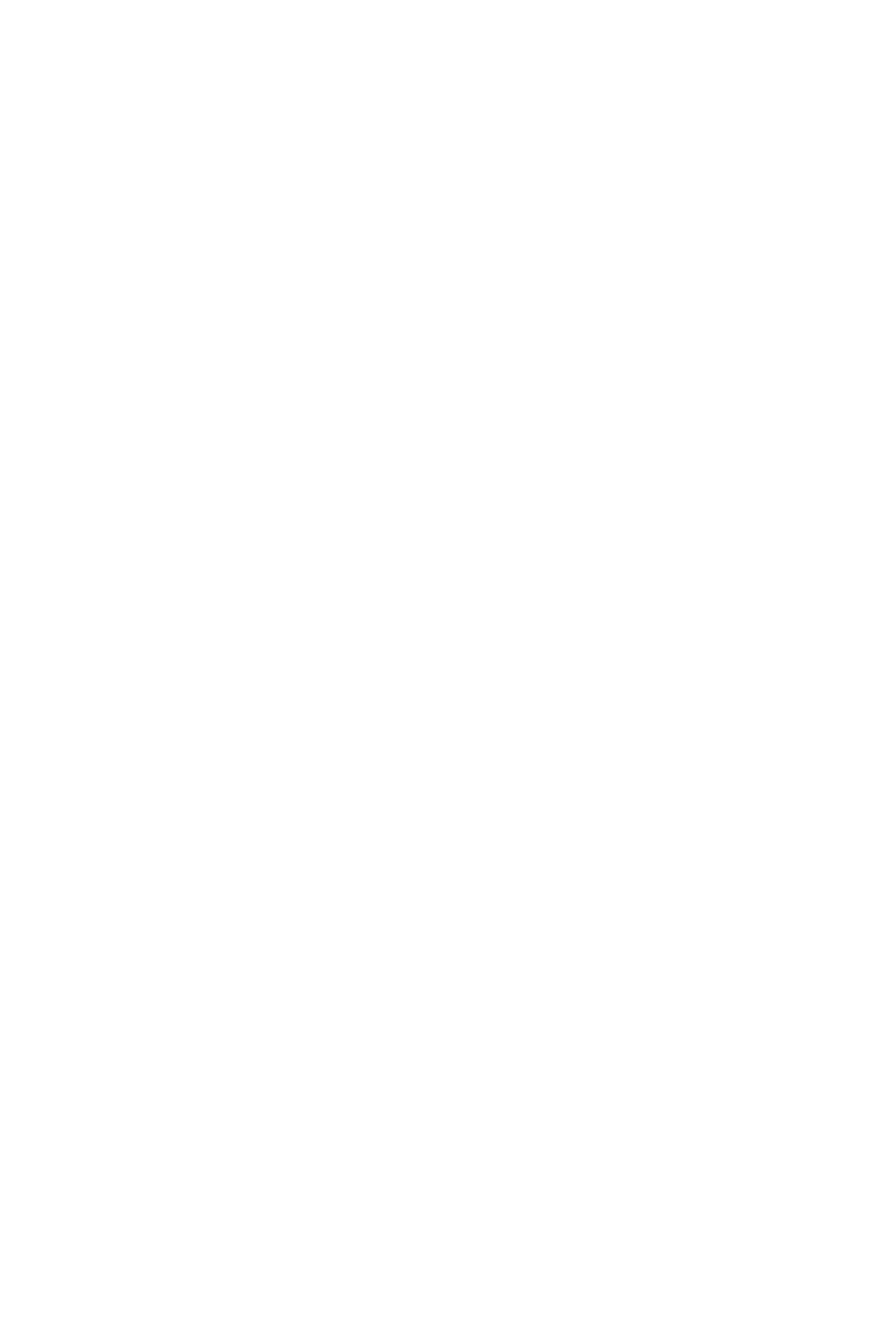# **STRATEGIC COMPETITION AND RESISTANCE IN THE 21st CENTURY: IRREGULAR, CATASTROPHIC, TRADITIONAL, AND HYBRID CHALLENGES IN CONTEXT**

For as to the strength of body, the weakest has strength enough to kill the strongest, either by secret machination, or by confederacy with others, that are in the same danger with himself.

Thomas Hobbes<sup>1</sup>

## **INTRODUCTION**

In late 2003—after the attacks of September 11, 2001 (9/11), the war against Afghanistan's Taliban "government," and the fall of Baghdad, the Secretary of Defense chartered a comprehensive review and revision of the "transformational" defense strategy first outlined in the 2001 *Quadrennial Defense Review* (QDR 01).<sup>2</sup> QDR 01, though scarcely 2 years old, was overcome by events. In the wake of 9/11 and 3 years of persistent irregular conflict, the strategic ground shifted in Washington. The most influential defense and security policymakers revisited and changed their prevailing assumptions concerning the nature of threat and hazard in the international system.<sup>3</sup> A strategic course correction was essential. It was necessary both to respond effectively to the obvious terrorist challenge but more importantly, to focus the nation's principal national security institution against what was certainly an oncoming era of persistent irregular, catastrophic, and hybrid resistance and friction to American great power (see Figures 1 and 2).4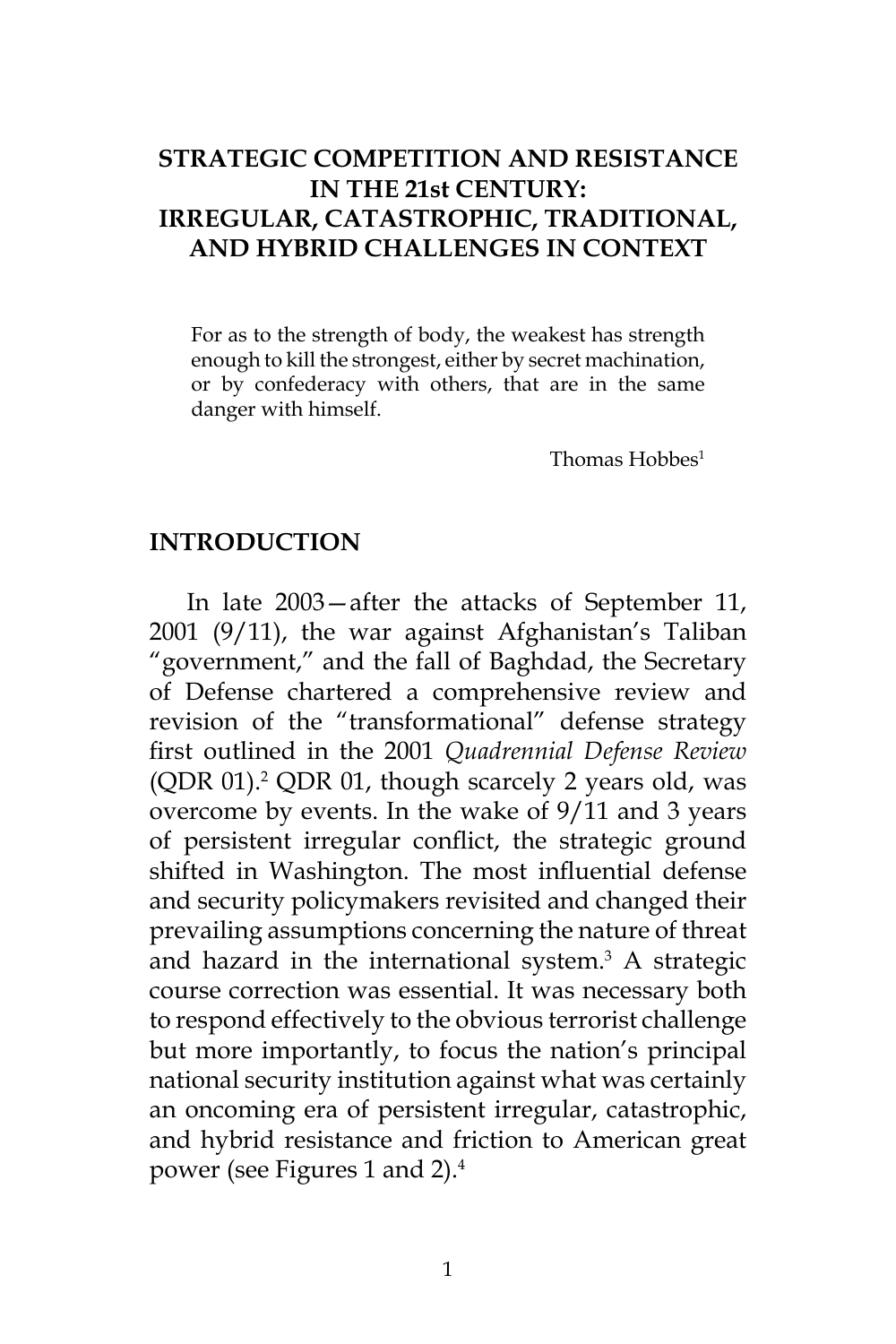# Security Environment

*Higher*

## *… Four Challenges*

## **Irregular**

Those seeking to erode American influence and power by employing unconventional or irregular methods **(e.g., terrorism, insurgency, civil war and emerging concepts like "unrestricted warfare")**

**Likelihood:** *very high; strategy of the weak* **Vulnerability:** *moderate, if not effectively checked*

#### **Traditional**

**VULNERABILITY** VULNERABILITY Those seeking to challenge American power by instigating traditional military operations with legacy and advanced

military capabilities

*Lower*

**(e.g., conventional air, sea and land forces and nuclear forces of established nuclear powers) Likelihood:** *decreasing (absent preemption) due to historic* 

*capability-overmatch and expanding qualitative lead* **Vulnerability:** *low, only if transformation is balanced* **Catastrophic**

Those seeking to paralyze American leadership & power by employing WMD or WMD-like effects in unwarned attacks on symbolic, critical or other high-value

targets **(e.g., 9/11, terrorist use of WMD, rogue missile attack)**

**Likelihood:** *moderate and increasing* **Vulnerability:** *unacceptable; single event could alter American way of life*

#### **Disruptive**

Those seeking to usurp American power and influence by acquiring breakthrough capabilities

**(e.g., sensors, information, biotechnology, miniaturization on the molecular level, cyber-operations, space, directed-energy and other emerging fields)**

**Likelihood:** *Low, but time works against U.S.* **Vulnerability:** *unknown; strategic surprise puts American security* 

*at risk* **LIKELIHOOD No hard boundaries distinguishing one category from another**

*Lower*

# **Figure 1. The "Quad Chart" Circa Spring 2004.5**

*Higher*

**Defense Strategy**

*Higher*

## *Today's Security Environment*

### **Irregular**

□ Unconventional methods adopted and employed by non-state and state actors to counter stronger state opponents. *(erode our power)*

(e.g., terrorism, insurgency, civil war, and emerging concepts like "unrestricted warfare")

## **Traditional**

□ States employing legacy and advanced military capabilities and recognizable military forces, in long-established, wellknown forms of military competition and conflict. *(challenge our power)*

(e.g., conventional air, sea, land forces, and nuclear forces of established nuclear powers)

## **Catastrophic**

Acquisition, possession, and possible employment of WMD or methods producing WMD-like effects against vulnerable, high-profile targets by terrorists and rogue states. *(paralyze our power)*

(e.g., homeland missile attack, proliferation from a state to a non-state actor, devastating WMD attack on ally)

 $\Box$  International competitors developing and possessing breakthrough technological capabilities intended to supplant U.S. advantages in particular operational domains. *(capsize our power)*  **VULNERABILITY** *Lower Higher*

**Disruptive**

(e.g., sensors, information, bio or cyber war, ultra miniaturization, space, directed-energy, etc)



5

# **Figure 2. The "Quad Chart" Circa Fall 2004.6**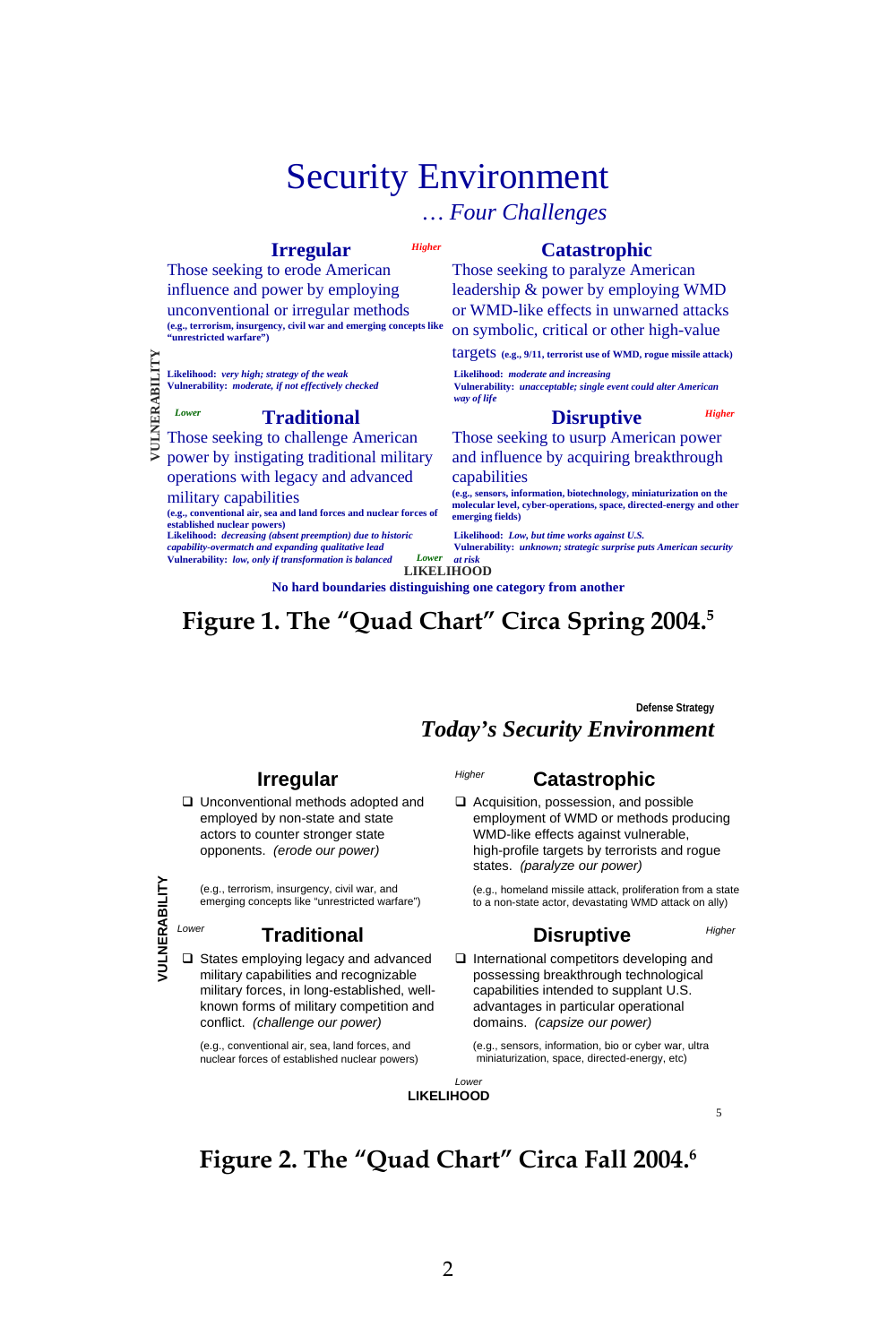By mid- to late 2003, direct challenges from extreme Islam and a violent Middle East were the most obvious manifestations of consequential environmental change. Indeed, by September 2001, it was already clear that the United States and various Islamic extremist groups would collide violently for the foreseeable future.<sup>7</sup> However, though the most compelling immediate challenges emanated from the War on Terror, contemporary terrorist and insurgent threats did not constitute by themselves the sum total of the gathering hazards certain to confront the United States over time. Even before 9/11, many concluded that the persistent threat from violent Islamists was only one of myriad challenges complicating the nation's strategic horizon.<sup>8</sup> Until 9/11 and in spite of this recognition, however, the American national security establishment failed to adjust its culture, structures, biases, and strategic orientation to the environment's already vast and mounting demands. Strategic complacency marked the 10 years spanning the fall of the Soviet Union and al-Qai'da's emergence as a consequential competitor. American success in the Cold War hardened the national security elite against meaningful and necessary change.<sup>9</sup>

The development phase of the 2005 *National Defense Strategy* (NDS 05) gave birth to a novel description of the strategic environment. This view is only imperfectly reflected by the oft-maligned and admittedly over-used Pentagon "quad chart" (for two early versions of the quad chart, see Figures 1 and 2).<sup>10</sup>NDS05 was not a kneejerk reaction to either the 9/11 attacks or the difficulties encountered in Iraq and Afghanistan. Rather, it was a carefully conceived and necessary change in strategic direction from the path outlined in QDR 01. Indeed, though not published until March 2005, the inaugural National Defense Strategy was largely complete by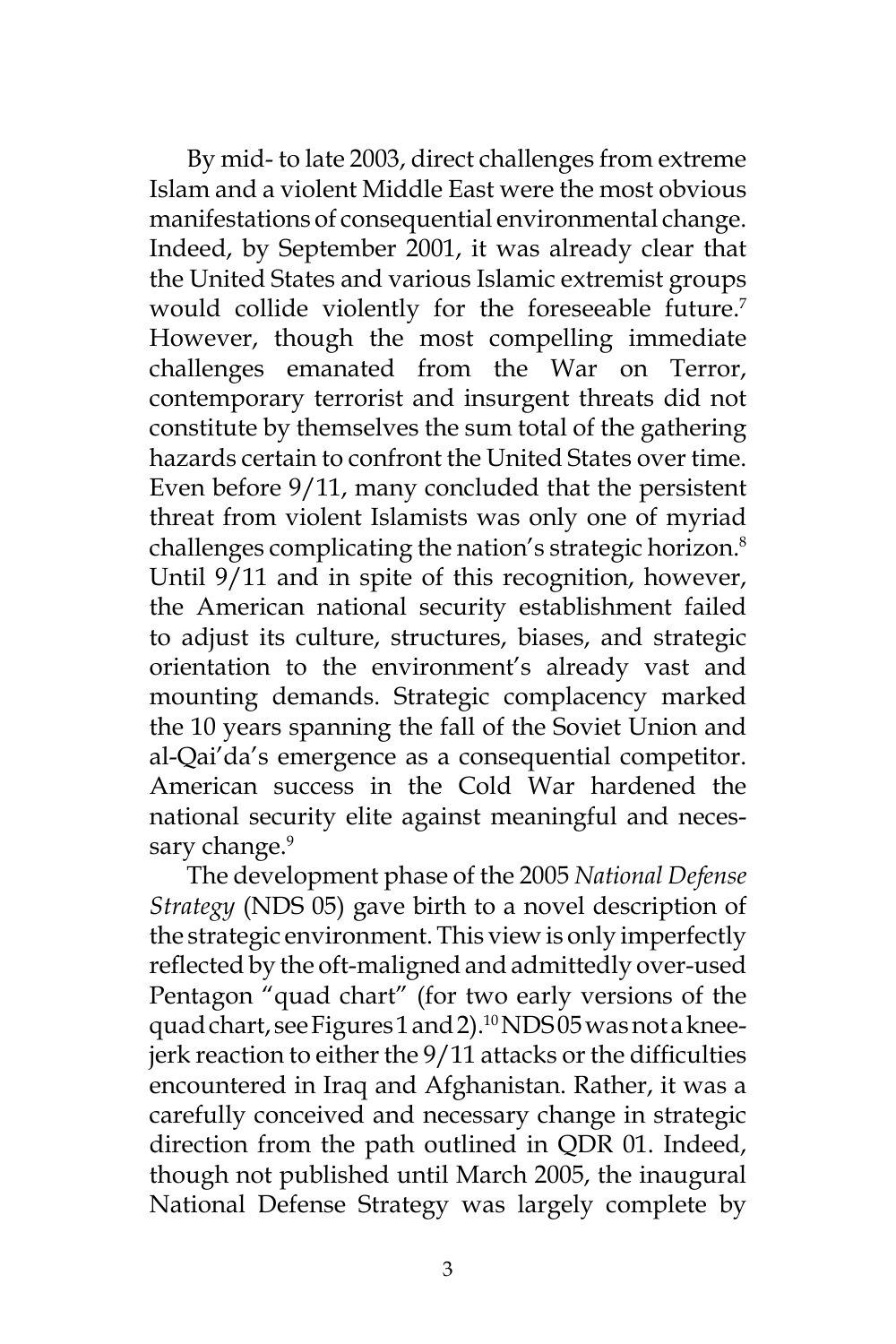January 2004.<sup>11</sup> Fourteen months of bureaucratic staffing passed before its publication.<sup>12</sup> Throughout this period, the strategy's abstract characterization of the environment's principal challenges and hazards remained largely uncontested by those in the national security bureaucracy exposed to it.<sup>13</sup>

Those responsible for developing NDS 05 at the working level concluded early on that the character of strategically significant security competition with and friction against the United States had changed fundamentally after the Cold War. Yet, in the intervening years, DoD failed to adequately reflect or account for this change in its strategic planning. DoD strategists further believed that the previous QDR, released in September 2001, did little to address this omission. Indeed, their intention that the new NDS rest on and proceed from a more robust rendering of competition with and resistance to the United States drove subsequent work on the strategy as it matured and as it was vetted across DoD.

Through NDS 05, DoD began to assess and appreciate on-going environmental change more realistically and judge the relative significance of that change for future defense policy. Unlike QDR 01, the 2005 strategy was not just a vehicle for articulating transformational policy aspirations. Instead, it was a mechanism for adapting DoD's culture to more effectively manage the defense-specific response to persistent resistance to American influence. To be sure, there is a great deal of truth to the argument, advanced by some critics, that NDS 05—like most post-Cold War defense-relevant public policy—is heavy on concept and light on detail. In spite of its obvious shortcomings, however, NDS 05 did have a pronounced effect on the prevailing defense culture, particularly with respect to the aperture used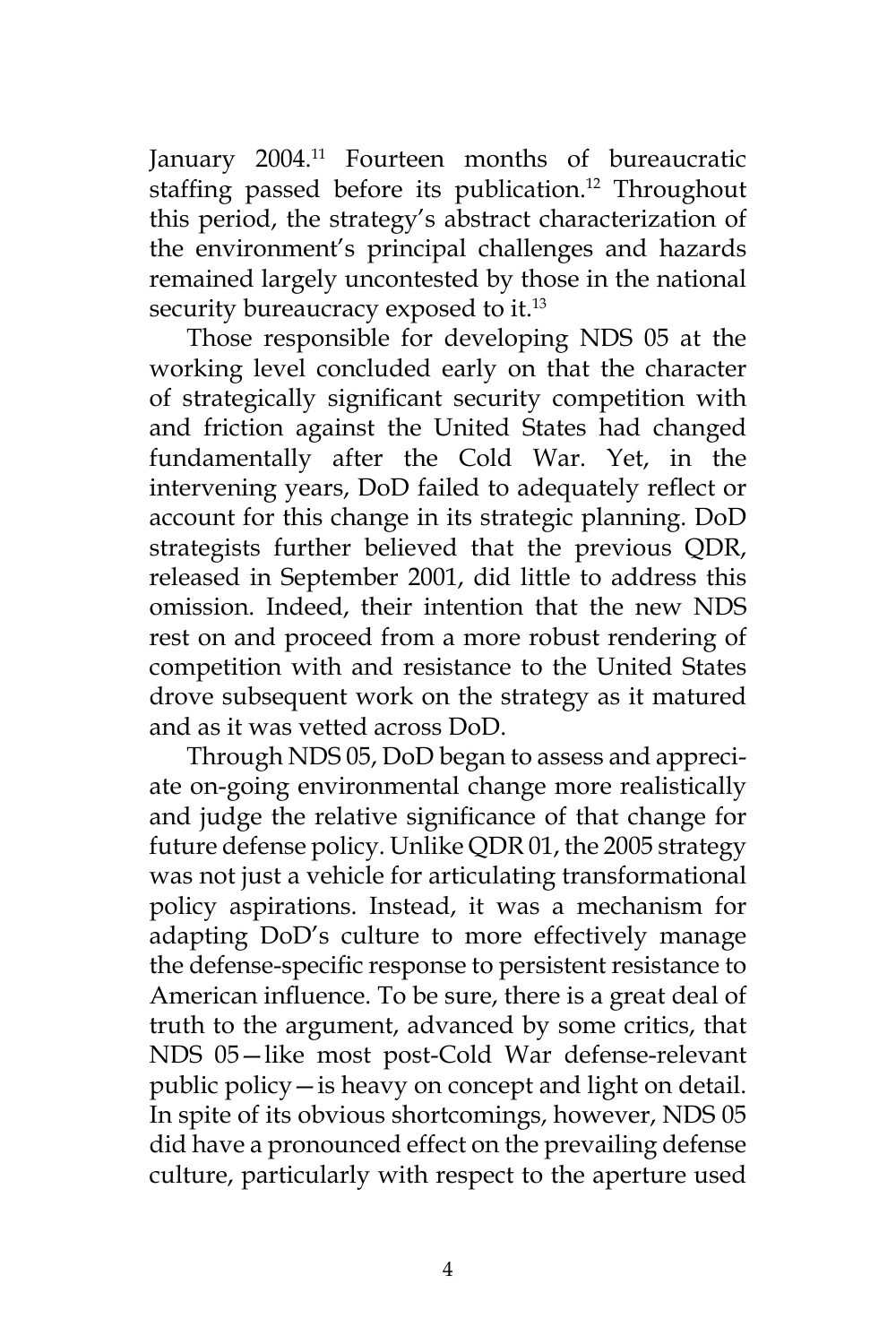to examine the environment and the lexicon employed to describe the environment's principal challenges.<sup>14</sup>

## **DEFENSE-RELEVANT CALCULATIONS IN THE POST-9/11 WORLD**

The course of history between 9/11 and late 2003 provided a tragic but perversely necessary call to action for the American defense establishment. It laid the foundation for DoD's overdue adjustment to a security environment quite different from the one it was originally designed and postured to confront. As one of NDS 05's two principal working-level strategists, the author believed at the time that, without significant change in strategic perspective, complex 21st century challenges would overwhelm a defense department still adjusting to seismic shifts in the environment and its constituent hazards. NDS 05's framers made a simple and compelling argument—the character of the strategic environment's most meaningful security challenges shifted fundamentally after the fall of the Soviet Union. They concluded that the most consequential, defense-relevant challenges would be those exhibiting an irregular, catastrophic, and hybrid character; not those traditional military threats common to a previous era (See Figures 1 and 2 above).<sup>15</sup> QDR 01 clung to the latter (albeit under the guise of transformation) while NDS 05 moved decisively in the direction of the former. In short, unconventional forms of security and defense-relevant competition and resistance were fast supplanting traditional military challenges as dominant concerns for the DoD. Further still, while much of this competition and resistance might be purposeful and violent, a great deal of it would also be increasingly nonstate and nonmilitary in origin and character.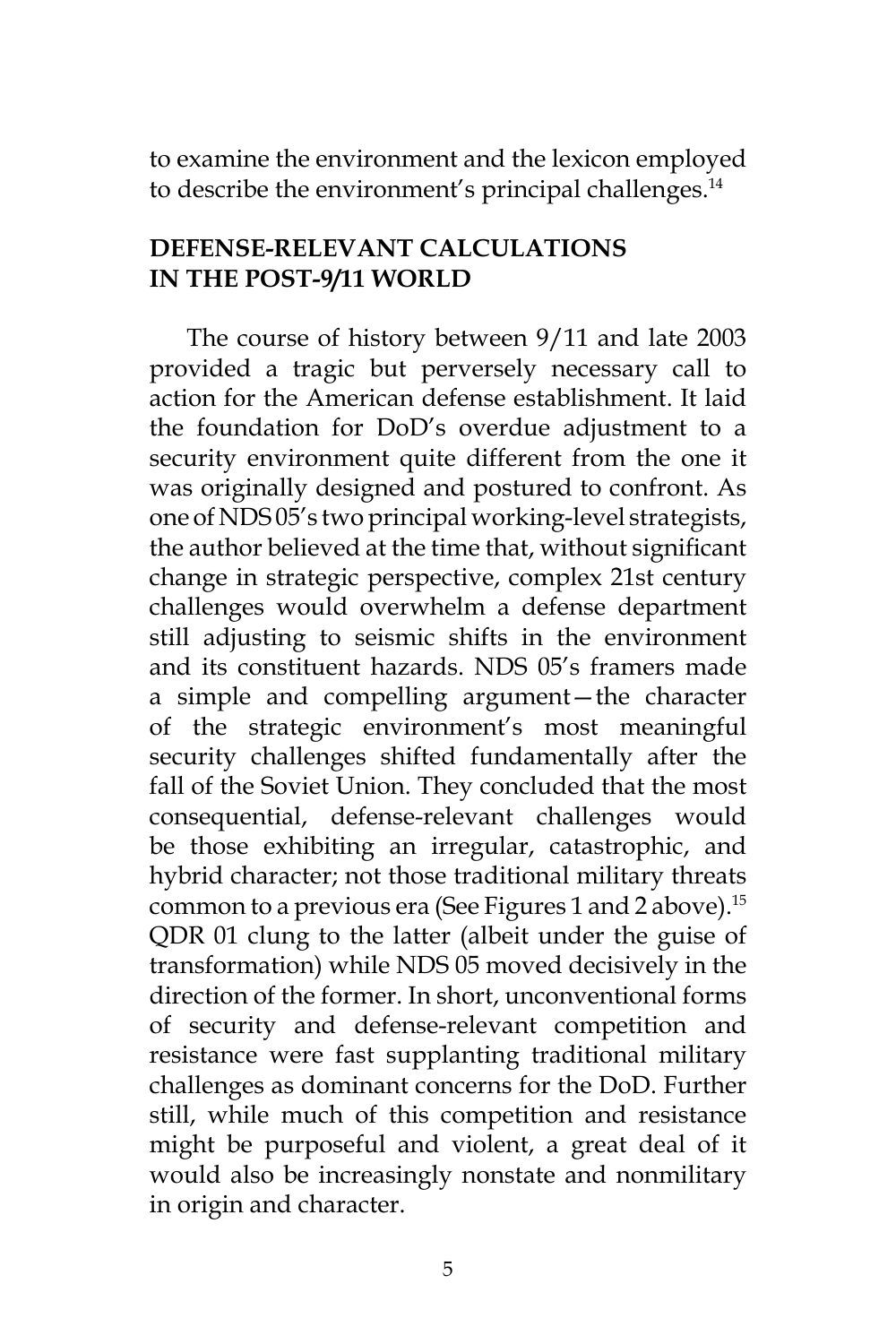To those drafting NDS 05, strategic-level contests of an irregular and potentially catastrophic nature would be consistently more likely and over time increasingly more consequential than most traditional military challenges. They believed that irregular challenges represented one end of a single continuum with more dramatic and costly catastrophic challenges occupying the opposite extreme. In their view, these two challenges blurred as consummate irregular actors persistently sought to upgrade their capacity to inflict sudden paralysis on the United States to effect favorable strategic outcomes more rapidly. Likewise, both the combination of mounting irregular and catastrophic challenges as well as the continued existence of substantial traditional capability indicated that active challenges would often blend into complex hybrids. Not only would irregular and catastrophic challenges merge, but at times, they would also combine with or be underwritten by a state or state-like competitor's traditional military capacity. Clear throughout, however, was the idea that all consequential actors—state and nonstate—were moving away from traditional military rivalry as the principal forum for competition with the United States.

In the author's opinion, the defense establishment lost some important nuance and meaning associated with the challenges during subsequent policy debates. In short, the "quad chart" is simply not by itself an adequate description of the emerging strategic environment envisioned by NDS 05's framers at the outset. They had a more sophisticated concept of competition, resistance, and hazard in mind than that commonly communicated by or understood within the simple now familiar PowerPoint design. In true Washington fashion, defense consumers gave short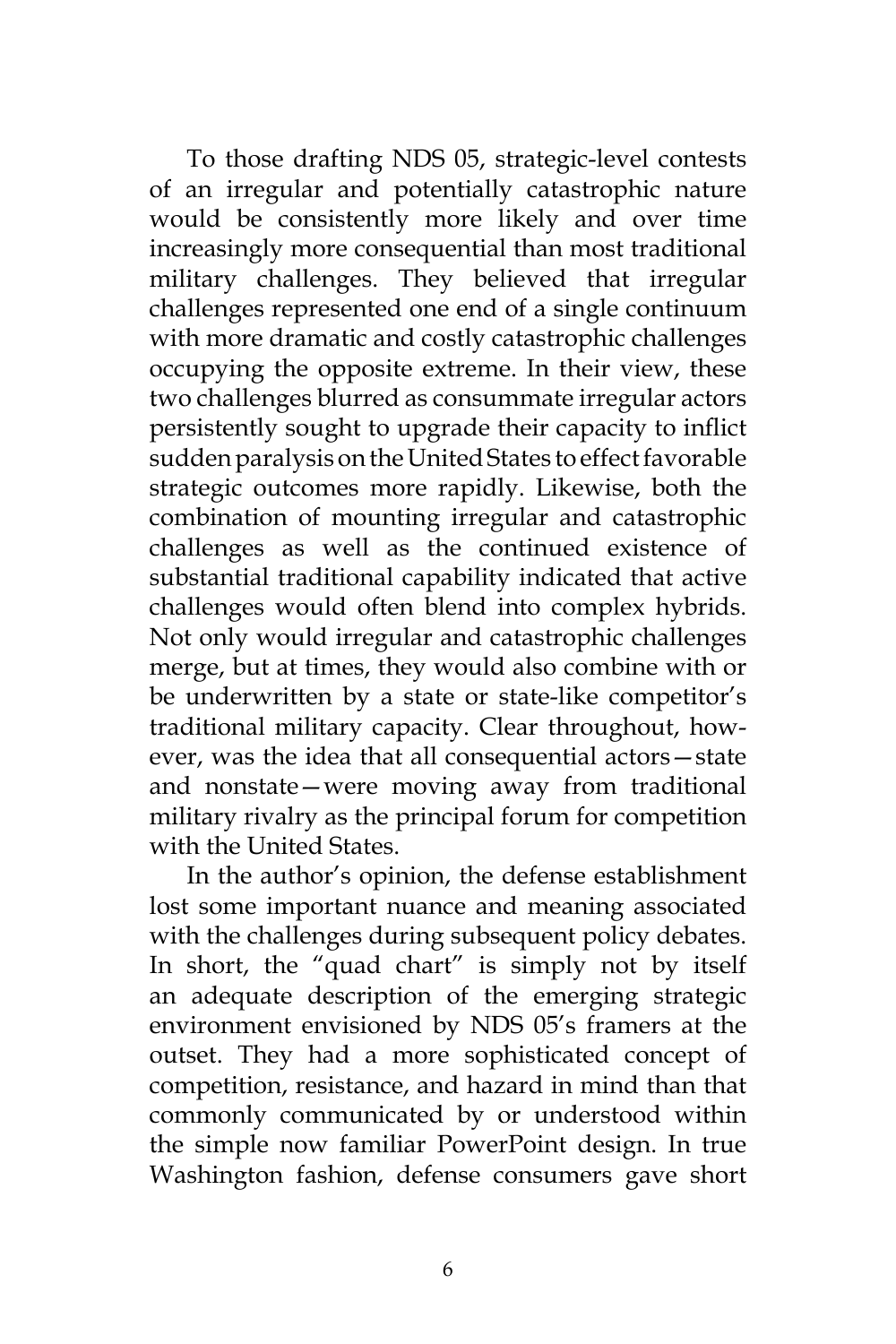shrift to understanding the strategic-level implications of the four challenges. Instead, most instantly jumped to translating their impact on discrete budget and acquisition priorities.

The treatment herein proceeds from a workinglevel perspective. It aims to add more richness and substance to descriptions of irregular, catastrophic, and traditional challenges while, introducing the idea of hybrid challenges more explicitly. Along the way, the author intends to identify some key implications for future defense and security policy. For the reader, the obvious gap in this discussion is a fuller description of the disruptive challenge.<sup>16</sup> While the future disruptive challenge is an important line of inquiry, it is nonetheless beyond the scope of this analysis. Suffice it to say, those responsible for developing NDS 05 (and their DoD leadership) saw the disruptive challenge as prospective—even speculative—and, thus, worthy of prudent hedging. However, they did not consider it an imminent or active threat over the near- to mid-term.<sup>17</sup> Conversely, this monograph's emphasis on the relative rise of irregular, catastrophic, and hybrid challenges proceeds from the conclusion that these were all active, persistently evolving, and long under-appreciated in the defense community. To NDS 05's working-level strategists, this necessitated fundamental changes to DoD's strategic direction and trajectory.

The intent here is not to provide a comprehensive "sense of the defense bureaucracy" on NDS 05 in its final form. Nor, for that matter, do the arguments advanced here claim to necessarily reflect the perspectives of the most senior defense policymakers on either the strategy as published or its depiction of the strategic environment. The views presented here are, however, consistent with those of working-level strategists responsible for developing NDS 05. This monograph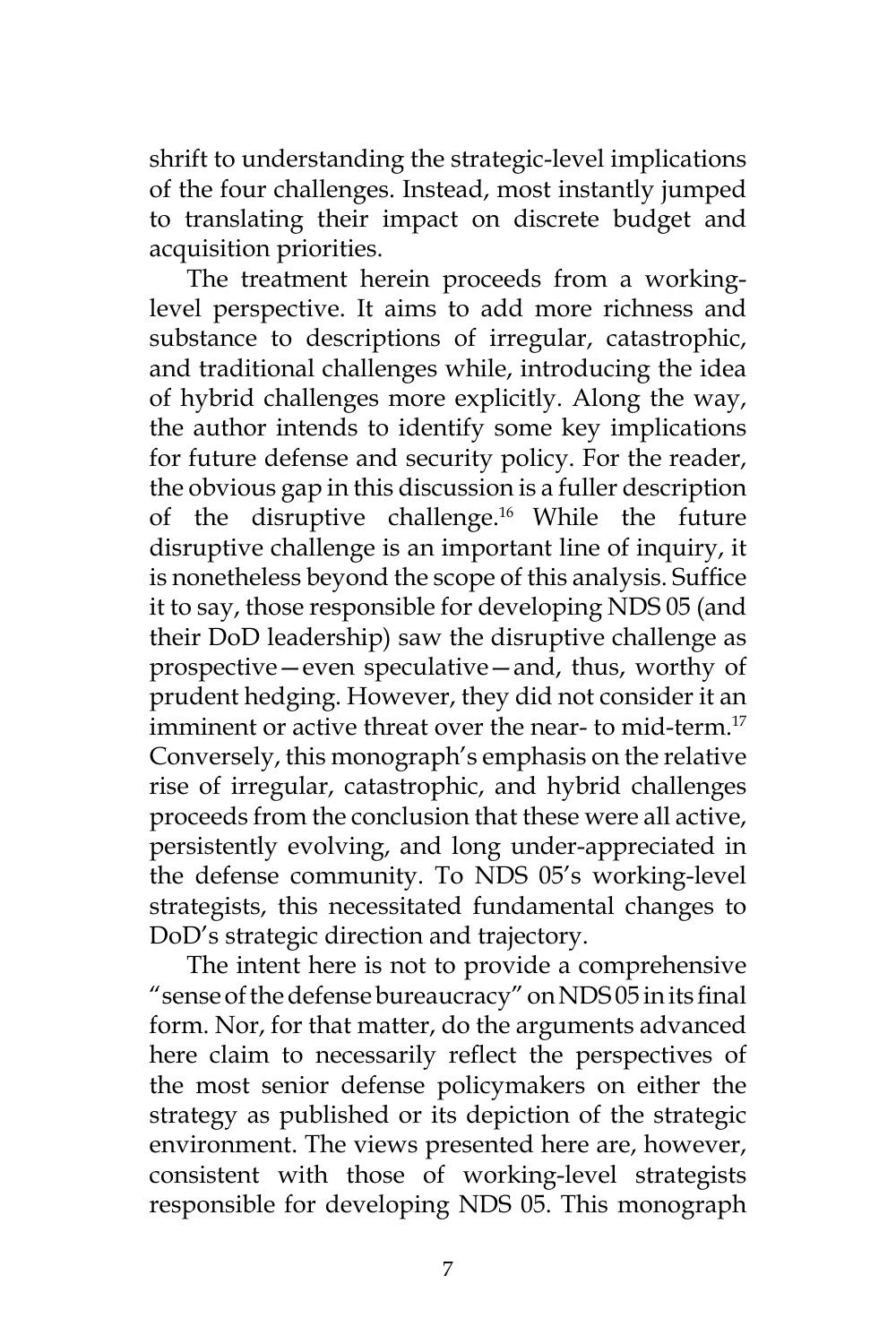only claims to represent their views on the strategy's conceptual foundations, particularly as they pertain to characterizations of the environment and its most pressing hazards. Admittedly, some of this is clearer both with the passage of time and some substantial physical separation from the daily crush of the defense bureaucracy.

## **Revolution in Military Affairs or Devolution in the Character and Origin of Strategic Competition**?

In the fall of 2003, NDS 05's framers concluded that dynamic forces of global change were cultivating and unleashing a matrix of complex strategic challenges to the United States and its interests.<sup>18</sup> Further, they believed that the defense establishment was ill-suited to contend with most of these challenges effectively.<sup>19</sup> The opportunity to influence DoD's path in this regard came with NDS 05. Strategic conditions since 9/11 created an atmosphere within which defense strategists could reexamine de novo key changes in the character of defense-relevant competition and resistance. Between 9/11 and commencement of work on NDS 05, the strategic environment proved more complex than previously articulated or accounted for by DoD. Suddenly the United States exhibited extraordinary vulnerability to a range of unanticipated, unconventional politico-security challenges.<sup>20</sup> Some (like  $9/11$ ) were sudden and psychologically paralyzing. Others (like insurgencies in Iraq and Afghanistan) were more corrosive and degenerative in character; their cost and impact accumulating inexorably.

The time between September 2001 and early 2004 was a bellwether period for those charged with defense strategy development. The limits of American military power were increasingly apparent. This suggested,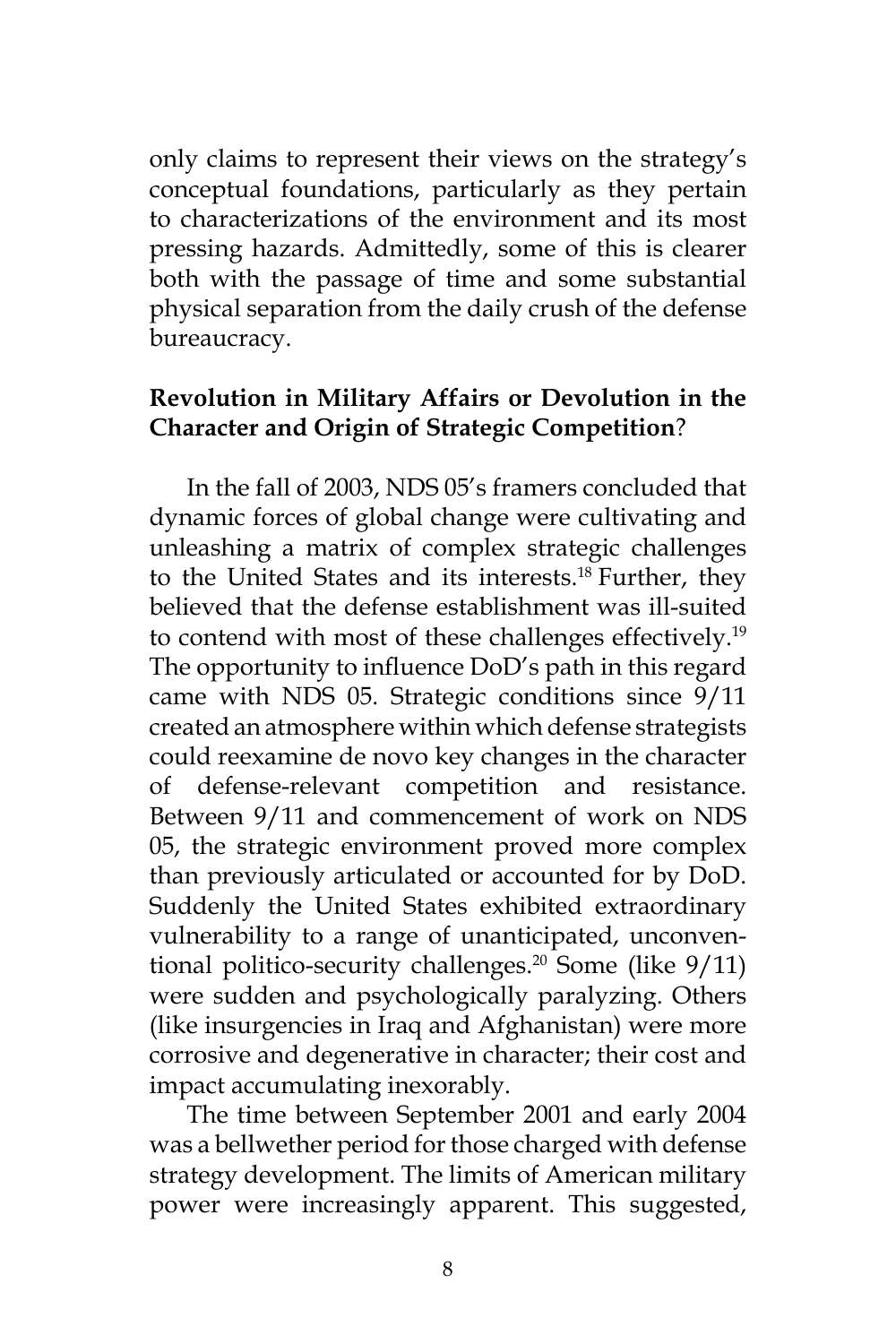even to traditional U.S. competitors, that there was value in irregular, catastrophic, and hybrid resistance. The key questions for the national security and defense establishments were manifold. Most significantly were changes in the dynamics of the strategic environment additive—new challenges added to old—or instead qualitative—new challenges replacing old? Further, had a revolution occurred in the character of competition and hazard in the international system? And if so, would irregular-cum-catastrophic and hybrid resistance and their associated costs stake more of a claim to strategic significance than all possible traditional challenges? Finally, would DoD's continued fixation on the tools and concepts of traditional conflict ultimately equate to dangerous underpreparedness for those forms of resistance and friction likeliest to stalk the United States for the foreseeable future?21

Those drafting NDS 05 believed that the answers to these questions were sufficiently clear to merit much greater attention in the new defense strategy. The strategic environment within which the United States would defend its people, interests, and position was changing qualitatively. Meaningful securityrelevant competition with state and nonstate rivals of consequence was, by and large, migrating away from the traditional military domain. Thus, violent conflict would increasingly assume an irregular, catastrophic, or hybrid character. Finally, continued employment of 20th century convention to protect, exercise, and extend American influence would actually undermine the position and interests of the United States in the face of decidedly unconventional 21st century challenges. The world changed after the Cold War. As a result, the nature and form of competition with and resistance to the United States changed as well. According to Harlan K. Ulmann and James Wade, Jr: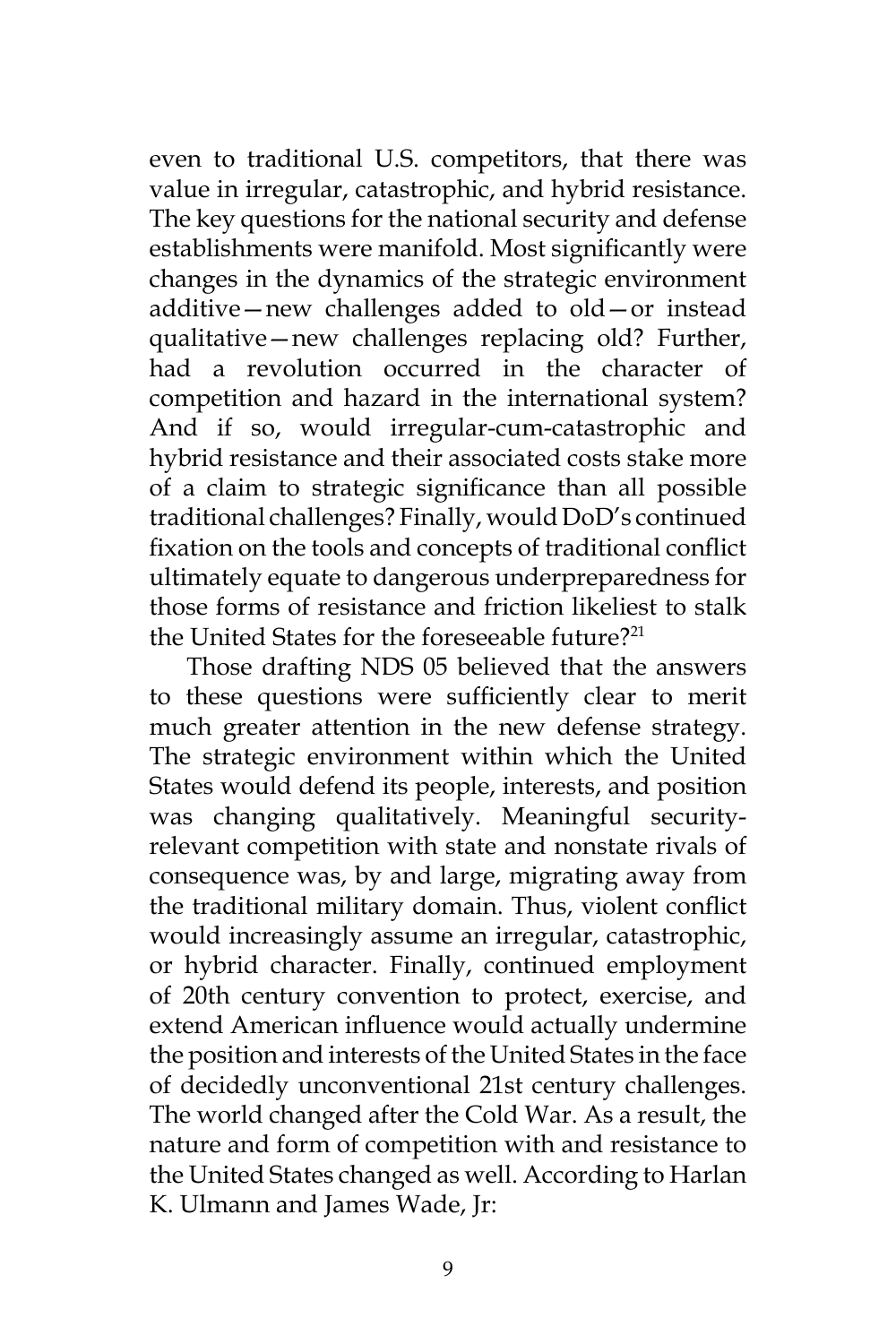(F)aced with American military superiority in ships, tanks, aircraft, weapons, and most importantly, in competent fighting personnel, potential adversaries may try to change the terms of future conflict and make as irrelevant as possible these U.S. advantages. We proceed at our own risk if [we] dismiss this possibility.22

## **QDR 01's Short Half-Life: The Compelling Need for Strategic Reorientation.**

Upfront, NDS 05's framers recognized that the strategic environment and its hazards were more complex than many appreciated. 9/11 proved that terrorists operating below the nuclear, biological, or chemical threshold could inflict catastrophic, paralyzing damage.<sup>23</sup> Further, the terrorist challenge itself proved remarkably resilient. It continued to survive, mutate, and assault western, and moderate Muslim interests worldwide.<sup>24</sup> Further still, hope for "rapid, decisive" victory in Iraq and Afghanistan was instead replaced by the reality of irregular conflicts of indeterminate length. Each threatened to devolve into disintegrative, intrastate war, as well as escalate horizontally across combustible regions.<sup>25</sup> North Korea effectively played the nuclear card by nimbly balancing its behavior between tepid accommodation and brinksmanship.26 Pakistan's A. Q. Khan demonstrated the dark potential resident in nuclear entrepreneurship.<sup>27</sup> Meanwhile, a host of great and medium powers effectively balanced against the United States on key security issues—most notably Iraq. In doing so, these states also publicly demonstrated the apparent limits of American political influence.<sup>28</sup> In the Western Hemisphere, the rise of Venezuelan populism signaled the emergence of viable and potentially radical political challenges to historic American influence and leadership in Latin America.<sup>29</sup>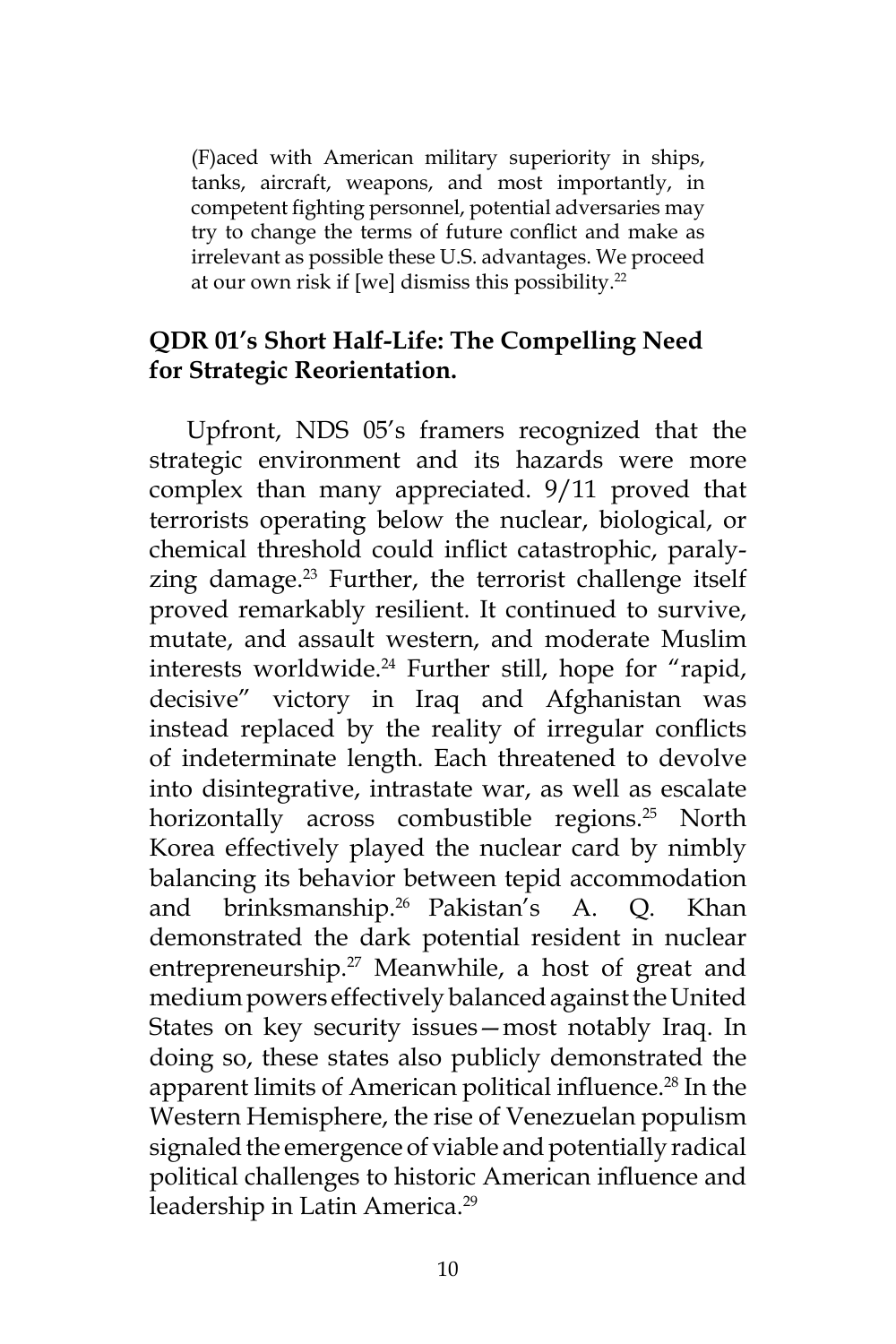Worldwide, a palpable degeneration of functioning political order in some key regions became increasingly apparent. This both manifested itself in un- and undergovernance, as well as in increasing concern more generally about the durability of the already tenuous political order holding some strategically consequential states together.<sup>30</sup> Concerns about nuclear-armed North Korea or Pakistan, for example, only intensified when considered in the context of the fragile political arrangements keeping them intact. $31$ Likewise, incipient, often radical, discontent with and resistance to the established governments of the Gulf Cooperation Council—especially when viewed in the context of an escalating Iraq insurgency and an increasingly assertive Shi'a Iran—implied that 45 percent of the world's proven oil reserves and 17 percent of its natural gas might be vulnerable to sudden, violent disruption.<sup>32</sup>

None of these gathering challenges tested American military dominance directly. Indeed, the nation's most direct security-relevant challengers chose effective alternatives to traditional military competition to effect strategic outcomes in their favor. American interests were under siege from myriad unconventional, indirect sources of resistance and friction. In response, traditional U.S. advantages were proving increasingly ineffective against them. The irregular employment of violence against the United States was common; the effective mobilization or manipulation of politics against U.S. interests by a variety of openly hostile, violent, benign, and at times friendly competitors even more so. In the face of this, the American defense establishment appeared chronically under-prepared for the demands of an environment defined by waves of unconventional defense-relevant challenges that were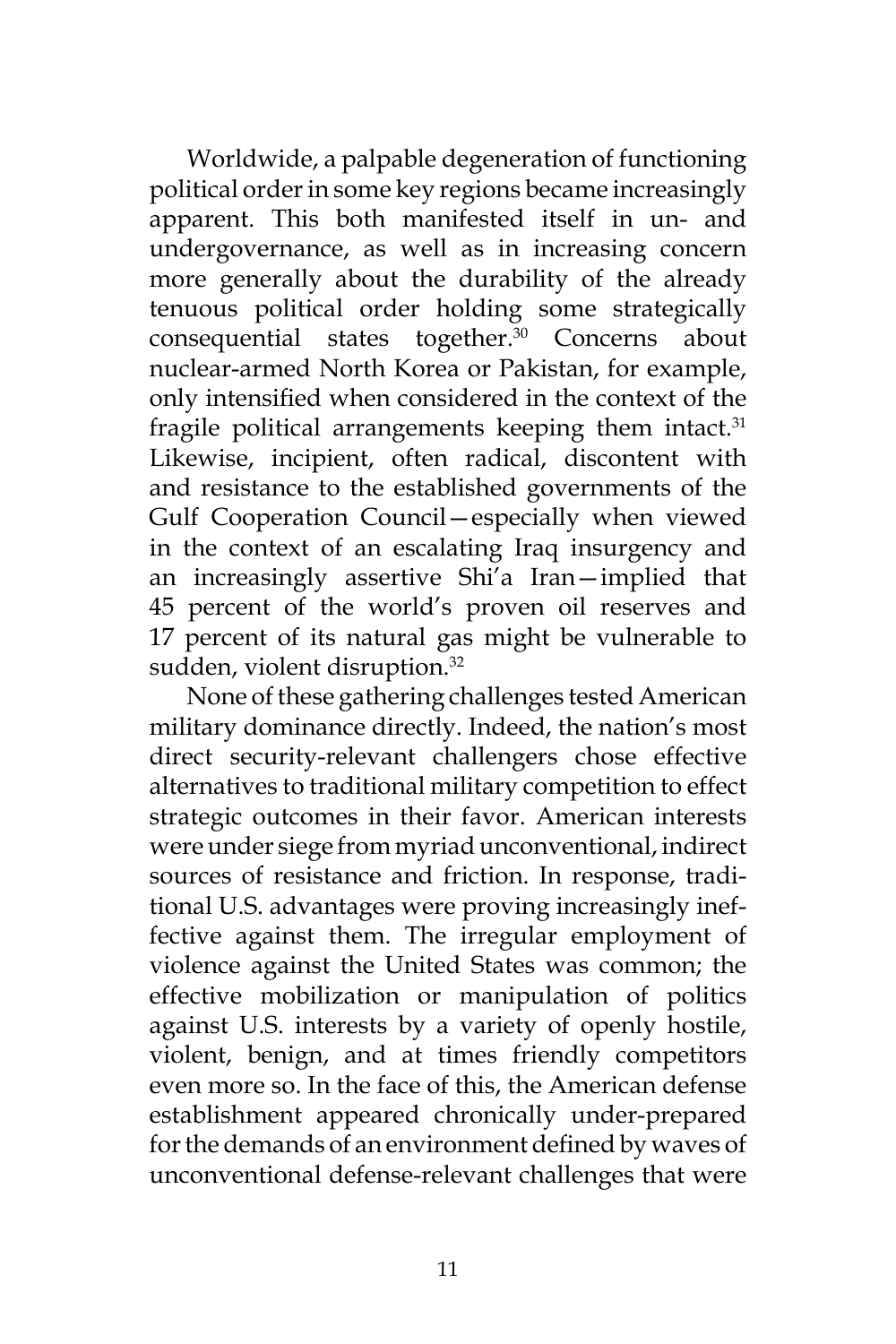increasingly invulnerable to defense-specific solutions. The United States was indeed a "hyperpower" as was suggested by a French official in 1999.<sup>33</sup> Yet, by 2003-04, alongside quite obvious traditional military advantages, the United States was also demonstrating real vulnerability to both alternative forms of competition and less deliberate systemic instability. Clever exploitation of this vulnerability was proving surprisingly effective at limiting American reach, influence, and freedom of action.<sup>34</sup>

Thus, by late 2003, defense strategists recognized that traditional conceptions of risk and hazard were insufficient for an objective understanding of the new security environment. This indicated that there was a critical need for a fundamental revision of the defense outlook and priorities promulgated in the first months of Donald Rumsfeld's tenure as Secretary of Defense. QDR 01 placed DoD on a strategic trajectory informed by classical realism. It implied that consequential politico-security competition emanated largely from states and would rest in large measure on their possession and retention of decisive traditional military capabilities.<sup>35</sup> Where nonstate actors were considered consequential, it was only in the context of those that managed to acquire weapons of mass destruction (WMD) or could pose other catastrophic threats.<sup>36</sup>

The earliest public expressions of defense policy by Rumsfeld's DoD were captured in the *Guidance and Terms of Reference for the 2001 Quadrennial Defense Review* and the subsequent *2001 Quadrennial Defense Review Report* itself.37 In the main, these two documents articulated a basic position on defense transformation that had grown throughout the 1990s. Those advocating this position argued that the United States enjoyed decided military advantages over all of its likeliest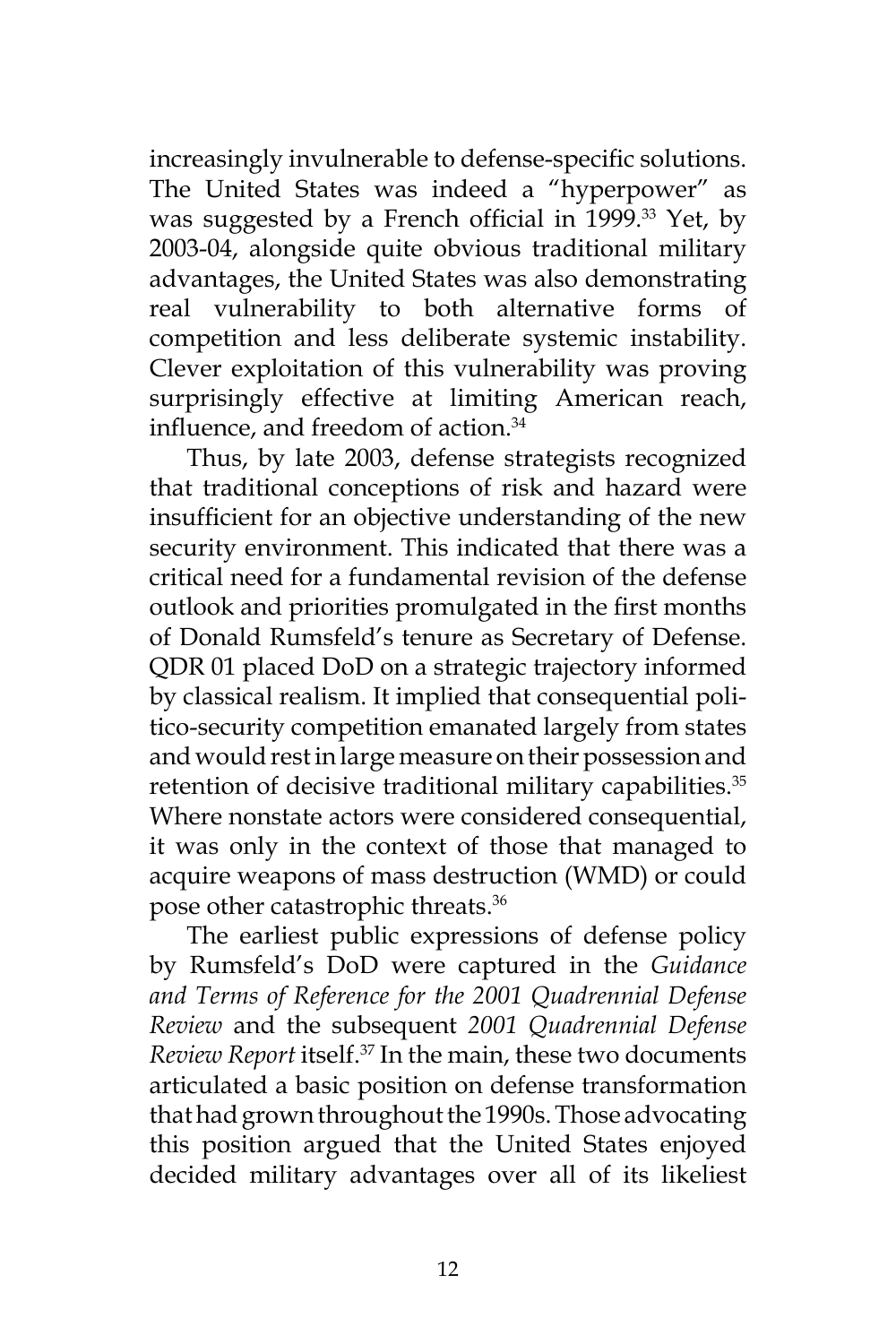state competitors, and that it should seize on an historic opportunity to guarantee its substantial advantages in perpetuity through an aggressive high-tech program of military transformation.<sup>38</sup>

In the author's view, architects of the 2001 defense vision overmilitarized the politico-security challenge. Thus, they weighted their recommended strategic design heavily toward traditional—albeit transformational—military superiority.<sup>39</sup> According to the logic of QDR 01, the most strategically significant challenges would continue to be nails and the solutions to them increasingly more capable, complex, and technically advanced hammers.<sup>40</sup> In short, nothing would be novel about the sources of consequential competition—only the quality of that competition and the physical address of prospective competitors. States would continue to be the dominant (if not only) sources of real strategic hazard for the United States and they would largely continue to compete with the United States in ways that were perhaps novel technically and operationally but not necessarily unrecognizable from past periods of military rivalry.

QDR 01 was replete with references to anticipated "asymmetric" competition.<sup>41</sup> However, the authors of QDR 01 appeared to imply that the most significant security challenges—while "asymmetric" by their definition—would continue to manifest themselves most prominently in well-recognized forms of military rivalry. Principally, these included rising great powers and rogue states employing ballistic missiles and WMD to limit American regional influence by holding the U.S. homeland itself at risk.<sup>42</sup> Further still, though ostensibly founded on the principal of "uncertainty" and thus trumpeting a "capabilities-" versus "threatbased" approach to strategy, QDR 01 focused implicitly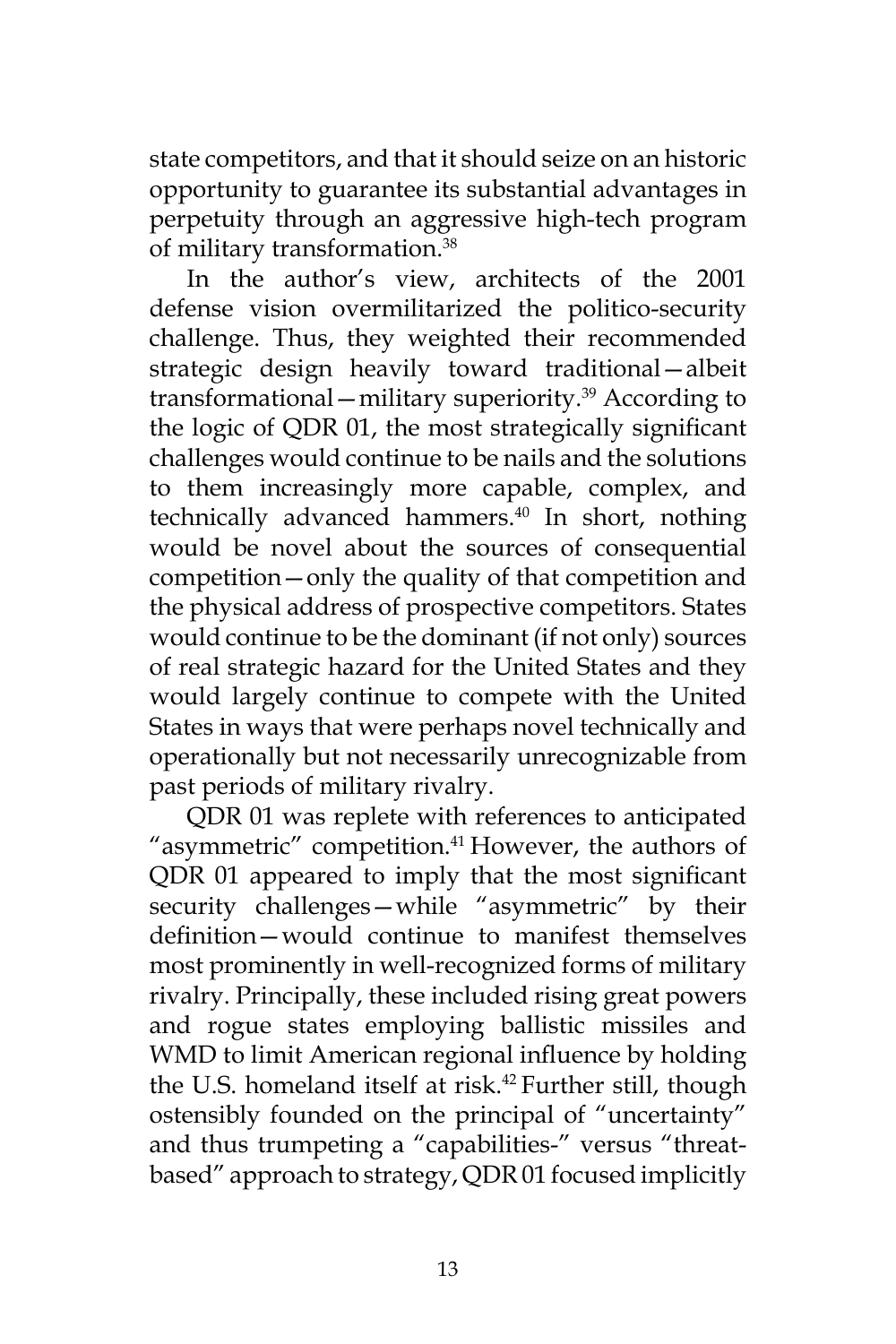on the certainty of future military competition with a rising China.<sup>43</sup> In a word, it was classical realism redux where the grand strategic dynamics of the nation's future looked very much like its Cold War past. This worldview enabled those influential in QDR 01's development to review the strategic landscape and declare meaningful military competition with the United States a decade or more in the future. They therefore sought to hinge future American success on careful exploitation of a "strategic pause" in meaningful military rivalry and an attendant opportunity then for an American "leap ahead" in military capability.<sup>44</sup>

Those responsible for NDS 05 saw perilous attachment to unreconstructed realism in QDR 01. Among their core findings was the idea that broad spectrum American primacy was most vulnerable in domains lying outside that of traditional military competition. In their view, QDR 01 failed to acknowledge that real power and its effective employment no longer adhered to 20th century realist convention alone. Continued American primacy relied only in part on retention of dominant traditional military capacity—transformed or not. They concluded that traditional military superiority neither guaranteed broad spectrum primacy nor was it sufficient to contend with irregular, catastrophic, and hybrid competition and resistance effectively. In their view, the politico-security playing field was at once more complex and in some regards more level than most understood.

Though meaningful strategic competition and resistance strayed further and further away from the traditional military domain, the American defense establishment continued to bind its relevance to the narrow maintenance of traditional military dominance alone. Strategic risk calculation in this regard was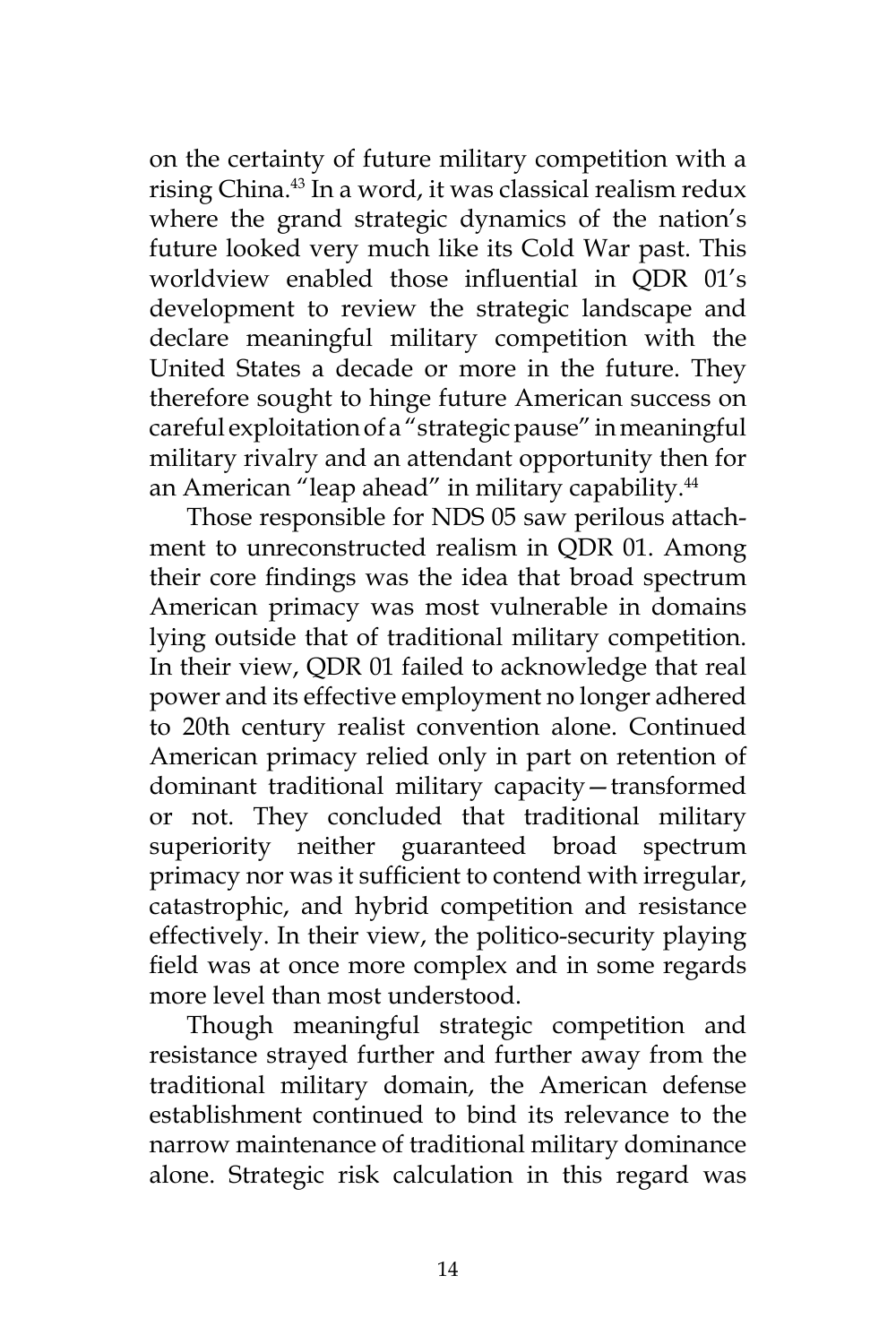one-dimensional and binary—not unlike the net and risk assessments that dominated Cold War strategic thinking. For DoD, risk was measured and accounted for in the context of traditional military conflicts with great or lesser powers. It pegged the department's relevance and thus its risk calculations exclusively against what, in light of years of demonstrated U.S. military superiority, seemed both the unlikeliest and the most favorable strategic circumstances for the United States—purposeful traditional military rivalry and conflict focused squarely at the jaws of American advantage.

In reality, the range of consequential actors had expanded exponentially. In light of obvious American advantages, all aspiring challengers viewed traditional military competition or conflict with the United States as pointless and unnecessary for effective pursuit of their own discrete interests. From their perspective, active military competition or open military conflict engendered enormous—even existential—hazards. Thus, NDS 05's framers questioned the validity of DoD's strategic trajectory. They further questioned the utility of the military instrument as it was currently configured and as they perceived it would be configured after the high-tech transformation envisioned by QDR 01. Candidate Bush argued in 1999, "The best way to keep the peace is to define war on our terms."<sup>45</sup> NDS 05's framers concluded that the American defense establishment may be redefining "war" perhaps as it would prefer it to be versus as it was or should become.<sup>46</sup> As a consequence, they feared DoD was increasingly transforming itself, at best, toward limited strategic utility and, at worst, into strategic irrelevance.

Informed by the currents of post-Cold War social science and the events that unfolded after 9/11, NDS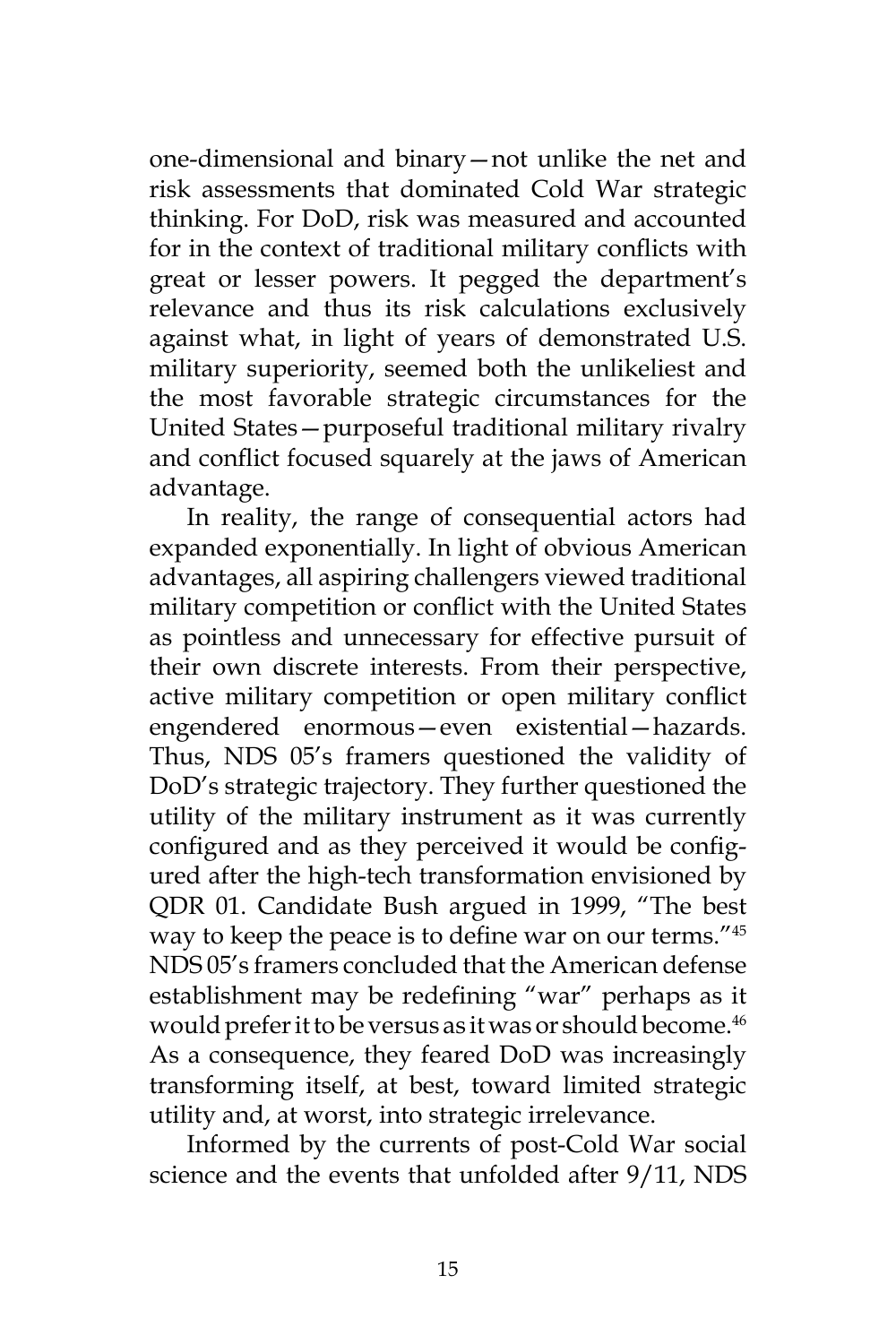05 proceeded from the hypothesis that consequential competition and resistance themselves were in the midst of revolutionary transformation. While there may in fact be a revolution in military affairs (RMA) underway, the defense establishment's adjustment to a more fundamental transformation in the character of competition and resistance was more relevant and important to the relative strategic success or failure of the United States. The view was that much of the RMA rested squarely in the realm of traditional competition. And, further, since the principal aspects of the RMA continued to be largely dominated by the United States, traditional military competition was neither the likeliest nor the most important future challenge to American primacy.<sup>47</sup> As Joseph Nye suggested:

The agenda of world politics has become like a threedimensional chess game in which one can win only by playing vertically as well as horizontally. On the top board of classical interstate military issues, the United States is likely to remain the only superpower for years to come, and it makes sense to speak in traditional terms of unipolarity or hegemony. However, on the middle board of interstate economic issues, the distribution of power is already multipolar . . . And on the bottom board of transnational issues, power is widely distributed and chaotically organized among state and nonstate actors.<sup>48</sup>

At a minimum, the corporate reevaluation of defense strategy chartered by Secretary Rumsfeld necessitated that DoD's establishment ask and truthfully answer what some might consider impertinent questions given powerful predilections for hightech military transformation focused against future state competitors.<sup>49</sup> Doing otherwise though — ignoring what some considered real gaps in QDR 01's analysis and scope—might prevent or impede essential change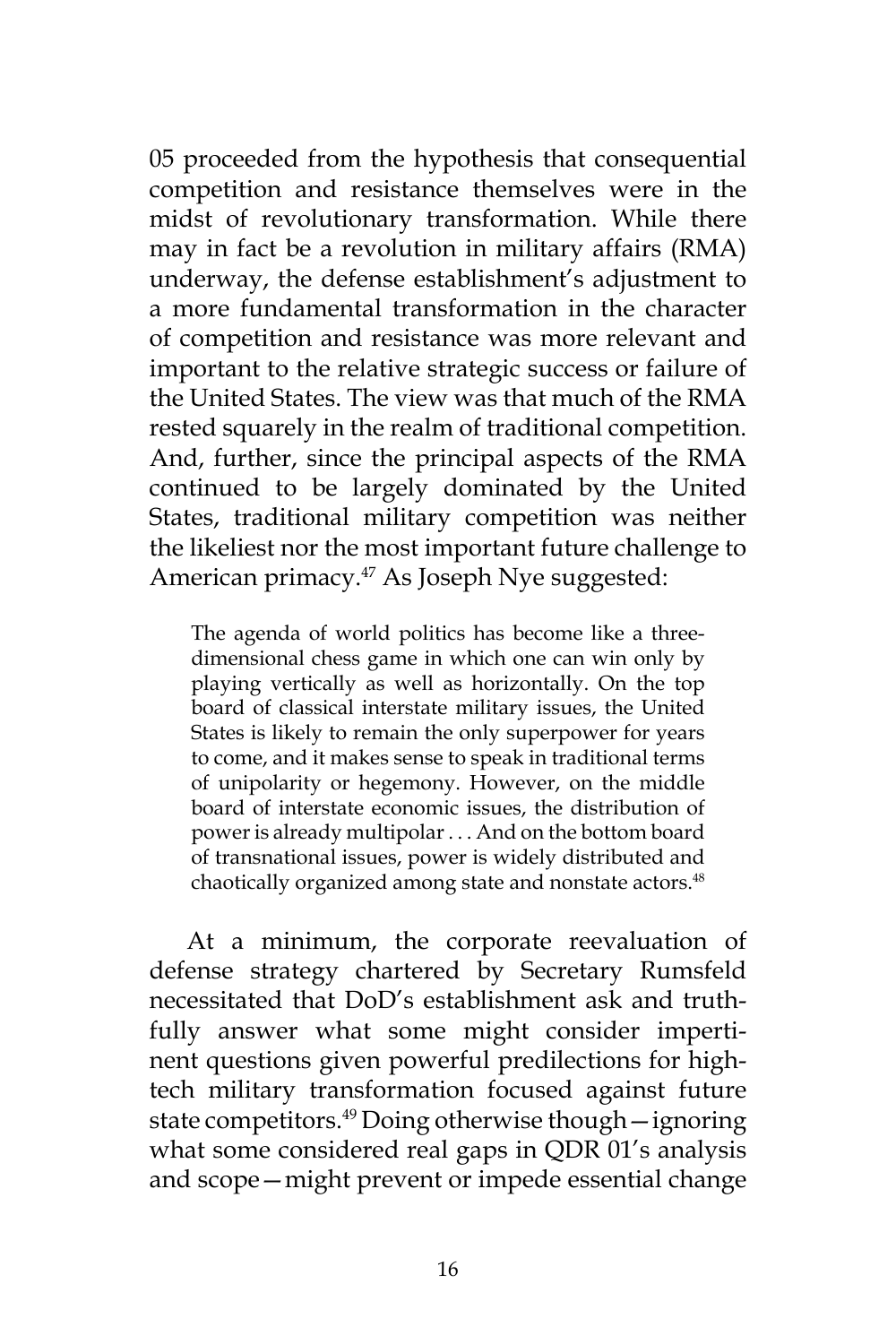and leave American interests woefully vulnerable to the dominant, unconventional security challenges of the new century.<sup>50</sup> Broadly this meant the staid defense community should undertake an elemental investigation into the primary challenges to American interests and DoD's role in confronting them. By implication, this necessitated looking beyond the most immediate challenges associated with the ongoing "war on terrorism." It required the defense establishment instead to examine the broad character of American position, its costs and hazards, and its rational defense in a period marked by enormous systemic change. In advance of DoD's work, a comprehensive wholeof-government security assessment would have been providential.51 However, none was forthcoming.

At the working level, three big ideas underwrote continued work on NDS 05. First, the United States had entered a period of persistent conflict, resistance, and friction that would—without some substantial adaptation—undermine its ability to secure its interests and position effectively.<sup>52</sup> Second, purposeful state and nonstate rivals would increasingly employ irregular, catastrophic, hybrid, and perhaps in the future, disruptive methods against the United States in order to offset their own vulnerability to traditional American military preeminence.<sup>53</sup> In this regard, those developing NDS 05 assumed that America's most consequential strategic competitors had already consciously ceded much of the traditional domain to the United States and had instead opted to compete in alternative, security- and defense-relevant domains where the United States had in the past demonstrated some vulnerability (e.g., domestic and international politics, American and world opinion, economics, culture, information, ideology, public safety, etc).<sup>54</sup>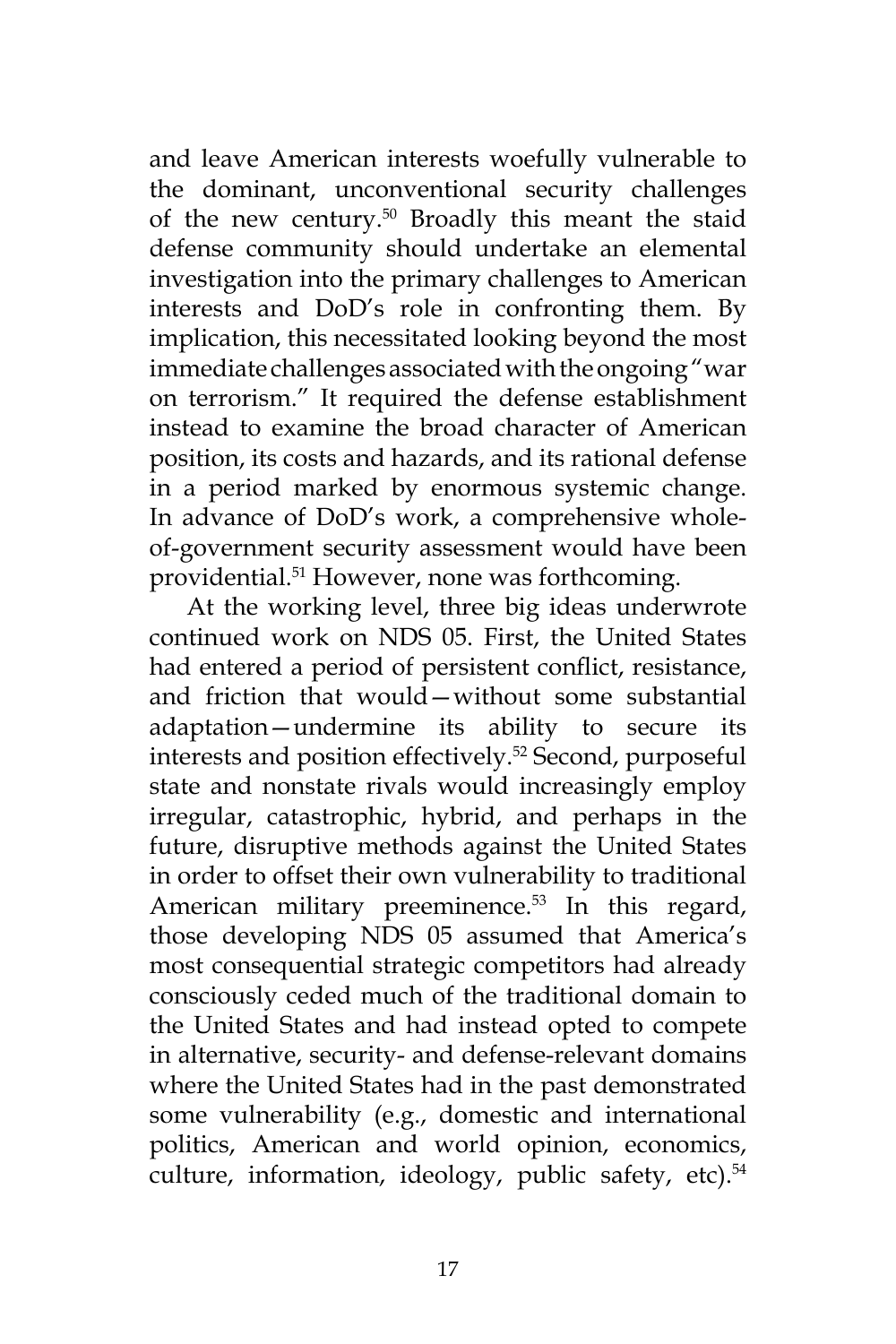Finally, security- and defense-relevant competition with and resistance to the United States was neither exclusively confined to the conflict with extreme Islam, nor was it driven by a future showdown with a rising near-peer like China alone. Strategic circumstances were more complex and irreducible than either of these suggested. The reality was that the United States had entered an era where conflict on some level was the norm and peace by most definitions the exception.

NDS 05 then proceeded from a radically different point of departure than did QDR 01. In late 2003, as work on NDS 05 began, American great power was proving much more vulnerable to nonmilitary (but not necessarily nonviolent) forms of competition and resistance than commonly acknowledged in public policy statements.55 To NDS 05's framers, this nonmilitary competition and resistance was increasingly relevant yet still not meaningfully accounted for in defense strategy and policy.

## **The Strategic Environment and Its Challenges.**

To those responsible for developing NDS 05, the terms traditional, irregular, catastrophic, and disruptive held particular meanings. It is clear now that all of these would benefit from a richer more substantive explanation. As stated earlier, this treatment is primarily concerned with the evolution of consequential competition and resistance away from traditional military threats and toward a challenge matrix exhibiting an irregular, catastrophic, and hybrid character. Therefore, the author will devote much of the following discussion to the latter challenges as workinglevel strategists visualized them in the opening stages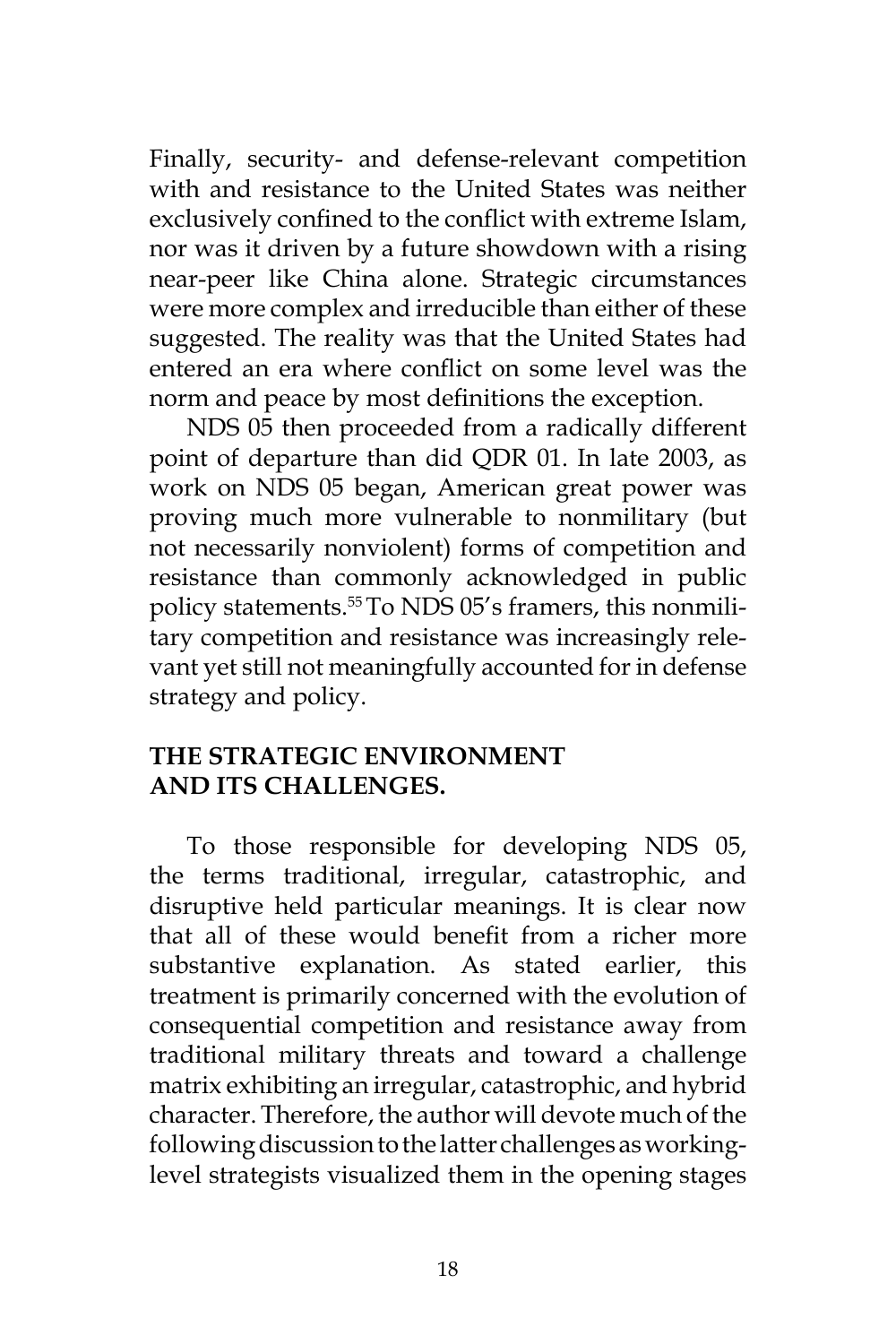of NDS 05's development and its subsequent DoDwide socialization.

NDS 05's framers believed the security environment and its hazards held substantial nuance and ambiguity. But, perhaps not the same level of abject uncertainty indicated in QDR 01. The world was full of competitors ranging from the openly hostile and violent to the inherently subtle, political, but no less unfriendly. The environment's many challenges combined in intricate, often indistinguishable hybrids. Those wishing the United States or its interests harm sought to do so across a range of competitive arenas. It appeared many actors were out to get us; but not all of them were necessarily out to kill us.

To those drafting the strategy, power still mattered in the international system. However, they concluded that employable power neither resided with states alone nor was it defined only within the context of those classical instruments of power normally associated with the world's most powerful nation-states.<sup>56</sup> Further, while violence or its threatened use remained significant levers in the competitive relationships between rivals, neither was sufficient nor necessarily determinative by itself of favorable strategic outcomes. Finally, they concluded that many—if not most—defense-relevant 21st century challenges were, at their core, nonmilitary or would at a minimum require substantial nonmilitary resources to confront them effectively. In brief, the United States had entered a period of substantial resistance and friction that would require the nimble management of the U.S. Government's various instruments of power in order to drive the most consequential sources of danger below the threshold of strategic significance.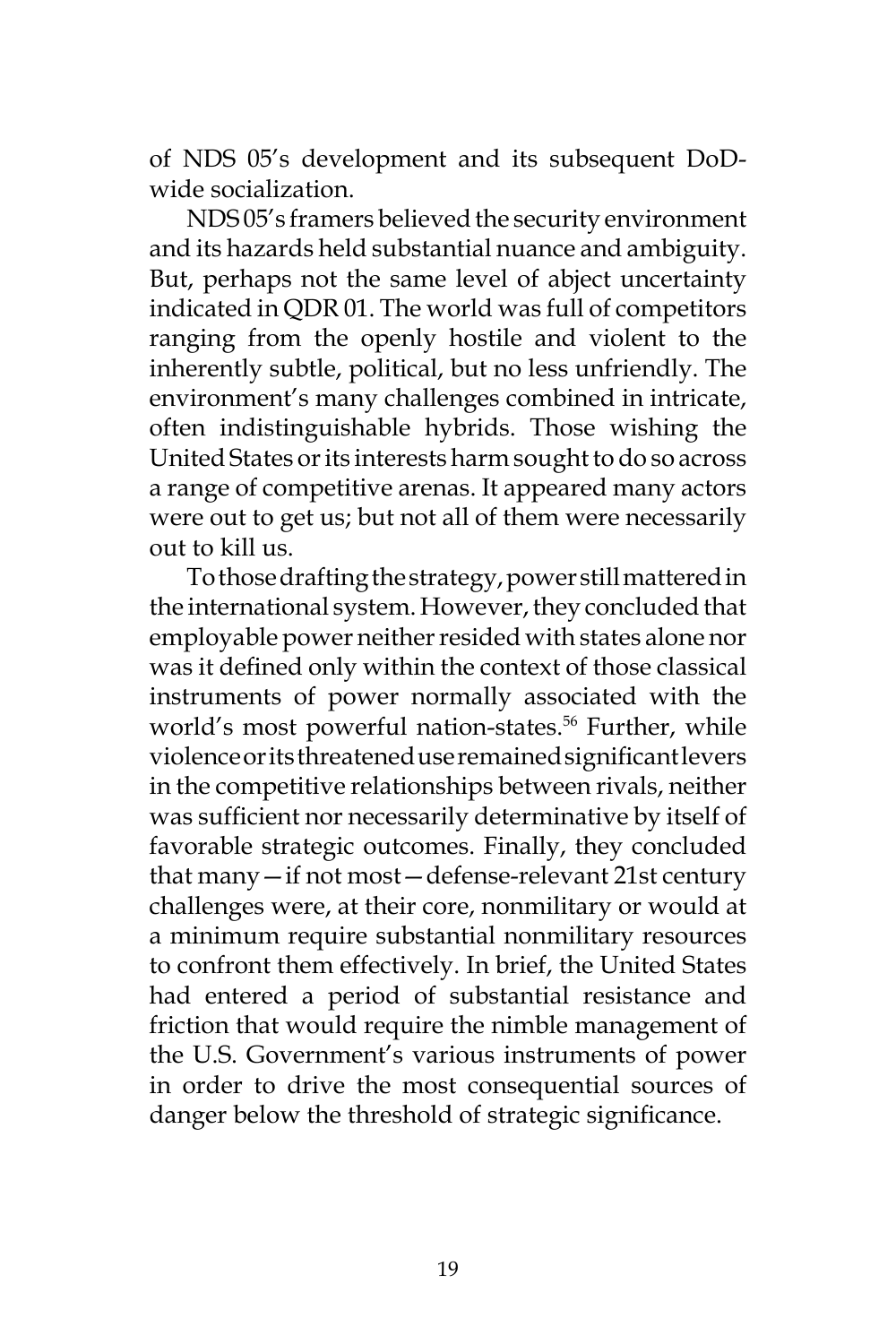# **The Traditional Challenge—Costly but Familiar.**

Before discussing the catastrophic, irregular, and hybrid challenges in detail it is important to describe the more familiar traditional challenge in context, as it was envisioned by the DoD strategists responsible for NDS 05. In the purest security context, the term "traditional challenge" connotes the employment of "legacy and advanced military capabilities and recognizable military forces in long-established, well-known forms of military competition and conflict" with the United States or its key strategic partners.<sup>57</sup> The traditional challenge not only includes "the conventional air, sea, [and] land forces" of competitors or potential rival states, but also their traditional institutions of political power and military command and control.<sup>58</sup> Thus, it represents the recognized, highly-structured, and routinized competition between military powers employing their armed forces to deter, threaten, attack, or defend themselves.

Use of the phrase "legacy and advanced" in the context of the traditional challenge is wholly intentional. It implies to the defense community that, to the extent an opponent's "transformational" or "asymmetric" means fall within the realm of recognized military capabilities and methods, they are considered traditional. One man's "asymmetry" is another man's "good generalship" in this regard. Active preparation for traditional military rivalry and vigorous prosecution of traditional military conflict are costly but also familiar endeavors for the United States.<sup>59</sup>

Often lost in descriptions of the traditional challenge is the idea that it also encompasses the nuclear forces of established (and, the author would argue,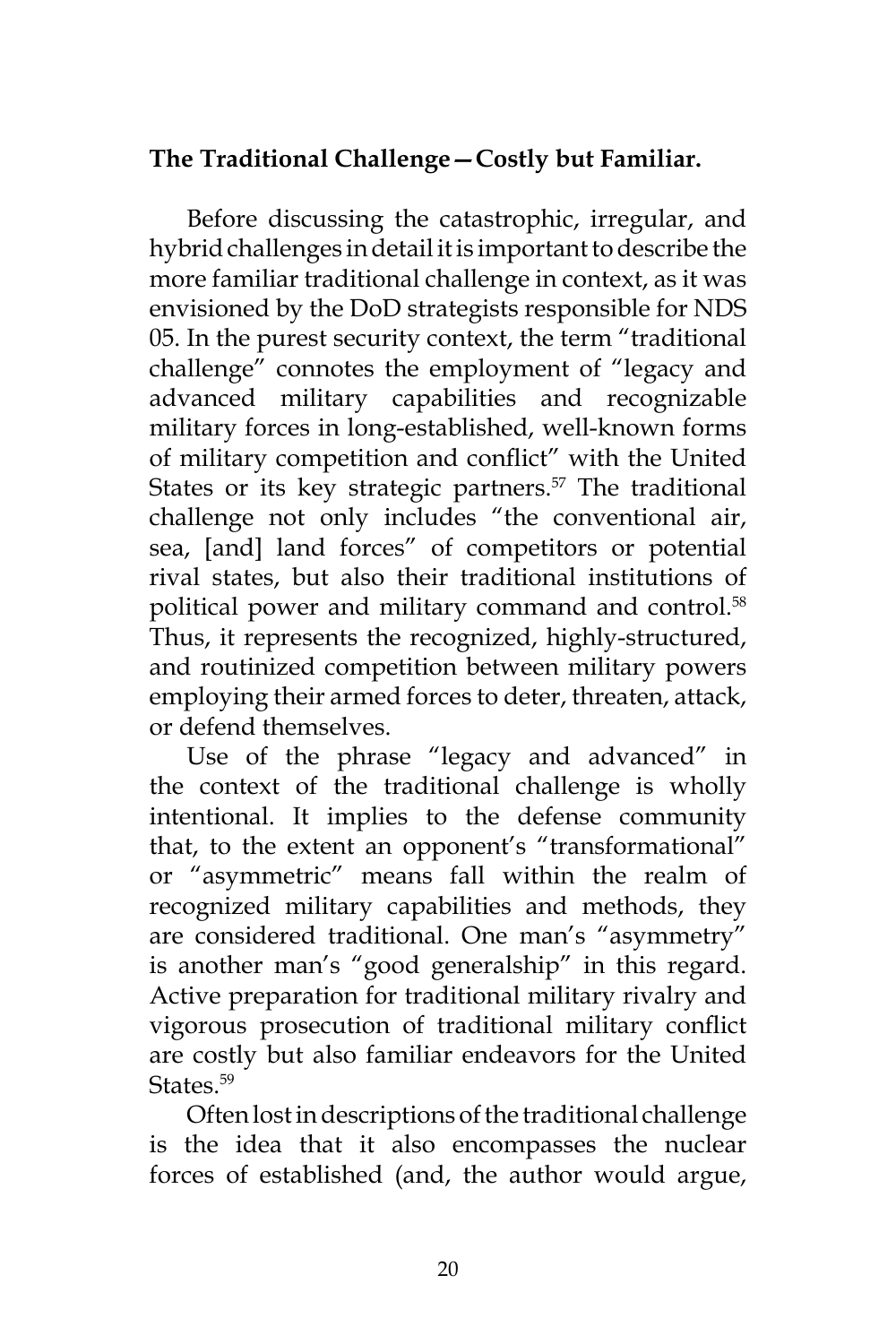assumed) nuclear powers.<sup>60</sup> By extension, the author believes the traditional challenge should also include the wider nuclear and non-nuclear WMD arsenals of known WMD states. This is particularly true for those states where convention and capability indicate that the United States retains significant leverage and their behavior—though confrontational—is still rational. NDS 05's working-level strategists assumed many WMD states exercised a degree of rational and responsible control over their WMD arsenals that some popular conceptions of WMD possession were rejected. Further, there were traditions, routines, and conventions governing the disposition and possible employment of nuclear weapons that would continue to favorably influence the behavior of well-established nuclear powers. Combined, these seemed to moderate the external challenge of some WMD possession and thus made stable strategic management of the WMD challenge—in a limited number of instances—more practicable.

This logic was not intended to imply that extant WMD arsenals (particularly, in the author's view, nuclear and biological weapons) were not key sources of concern.<sup>61</sup> Nor was it meant to accept as fact the inevitability of wider WMD proliferation. Rather, NDS 05's framers believed that a history of restraint with respect to nuclear weapons and a post-9/11/ post-Iraq environment increasingly intolerant of WMD misbehavior combined to militate against the occurrence of overtly hostile or irresponsible acts certain to provoke a hyper-sensitive American superpower.<sup>62</sup> Further, they believed that many of the classic levers of state and international power that successfully moderated behavior during the Cold War remained operative against traditional state challengers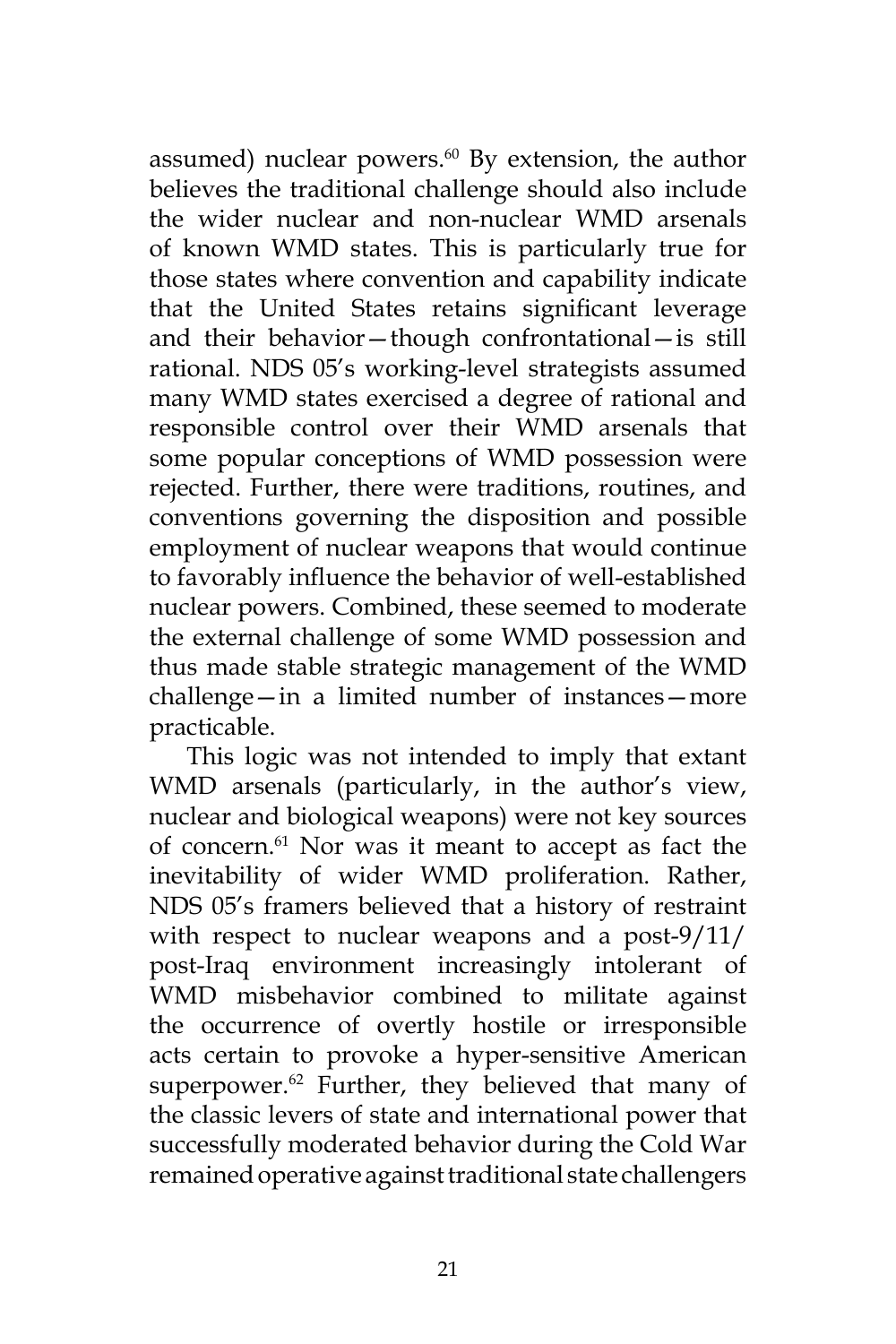in the post-9/11 period as well. Finally, though acknowledging prevention and counterproliferation as national priorities, they believed that once WMD possession was a reality or an inevitability, efforts to shape outcomes positively through skillful application of the broad instruments of power were more likely to succeed than were forcible efforts to reverse acquisition or eliminate capabilities altogether. This is particularly true if one adds the proviso '*without incurring unacceptable increased strategic risk'* to more force-oriented approaches to counter-proliferation.

In the broadest sense, this view of 'traditional challenges' was never intended to wholly discount as insignificant the military threat from rival or potential rival states. Nor, for that matter, did NDS 05's framers overlook the prospect of future tensions between the United States and competitors boasting some significant traditional capacity. However, work on NDS 05 operated from the assumption that meaningful state and nonstate rivalry moved on, in practical terms, toward what were to prospective competitors other more cost effective and risk-informed approaches. Toward that end, those developing NDS 05 believed most rival improvements in traditional military capacity were complementary to hybrid competitive strategies vis-àvis the United States. Thus, they further believed that the most significant and consequential competition was occurring largely in alternative, nonmilitary domains.

This neither ignored unprovoked state-sponsored violence as a potential challenge nor did it indicate that the United States could forgo investment in those military capabilities necessary to offset future traditional military competition or conflict. It did, however, indicate that the risk calculations of most state competitors identified traditional military competition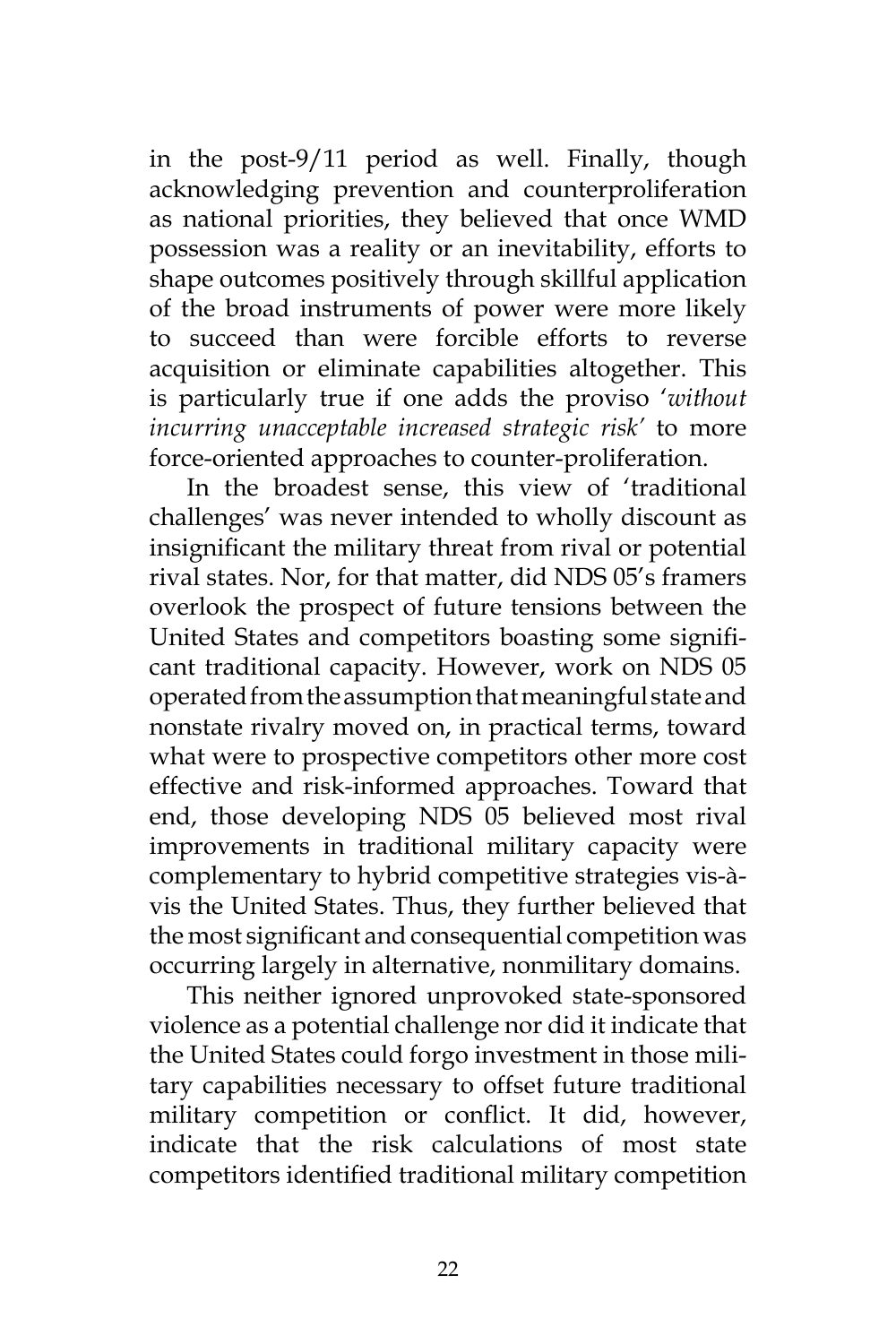with the United States as cost prohibitive and astrategic. To NDS 05's framers, strategically significant violence originating from a hostile state would likely be surreptitious, indirect, and unconventional in character; and therefore, less vulnerable to redress through traditional American military responses.<sup>63</sup> They believed that transnational and substate competitors had already internalized these ideas, long since migrating active resistance to the United States into irregular, catastrophic, or hybrid domains.

Given this view of traditional challenges, fresh perspectives on the prospects for military conflict were warranted as well. Clearly large, capable states continued to maintain substantial traditional capacity. This implied that the United States would have to continue to account for traditional military challenges in its strategic and operational calculations. Yet, given that meaningful politico-security competition was moving away from traditional military rivalry, it also implied that the United States must learn to manage residual traditional challenges differently than it had in the past. New irregular-cum-catastrophic and hybrid challenges would require increasing attention and resources.

Those developing the defense strategy acknowledged that the United States would have to maintain sufficient military capacity to defeat multiple state competitors simultaneously in a traditional context. However, given recent American military performance and the concept of "defeat," as it was commonly understood in mainstream defense convention, this was not a particularly high bar.<sup>64</sup> Thus, they determined that large-scale traditional military conflict constituted neither the likeliest nor the most dangerous politicosecurity challenge for the United States.<sup>65</sup> Therefore,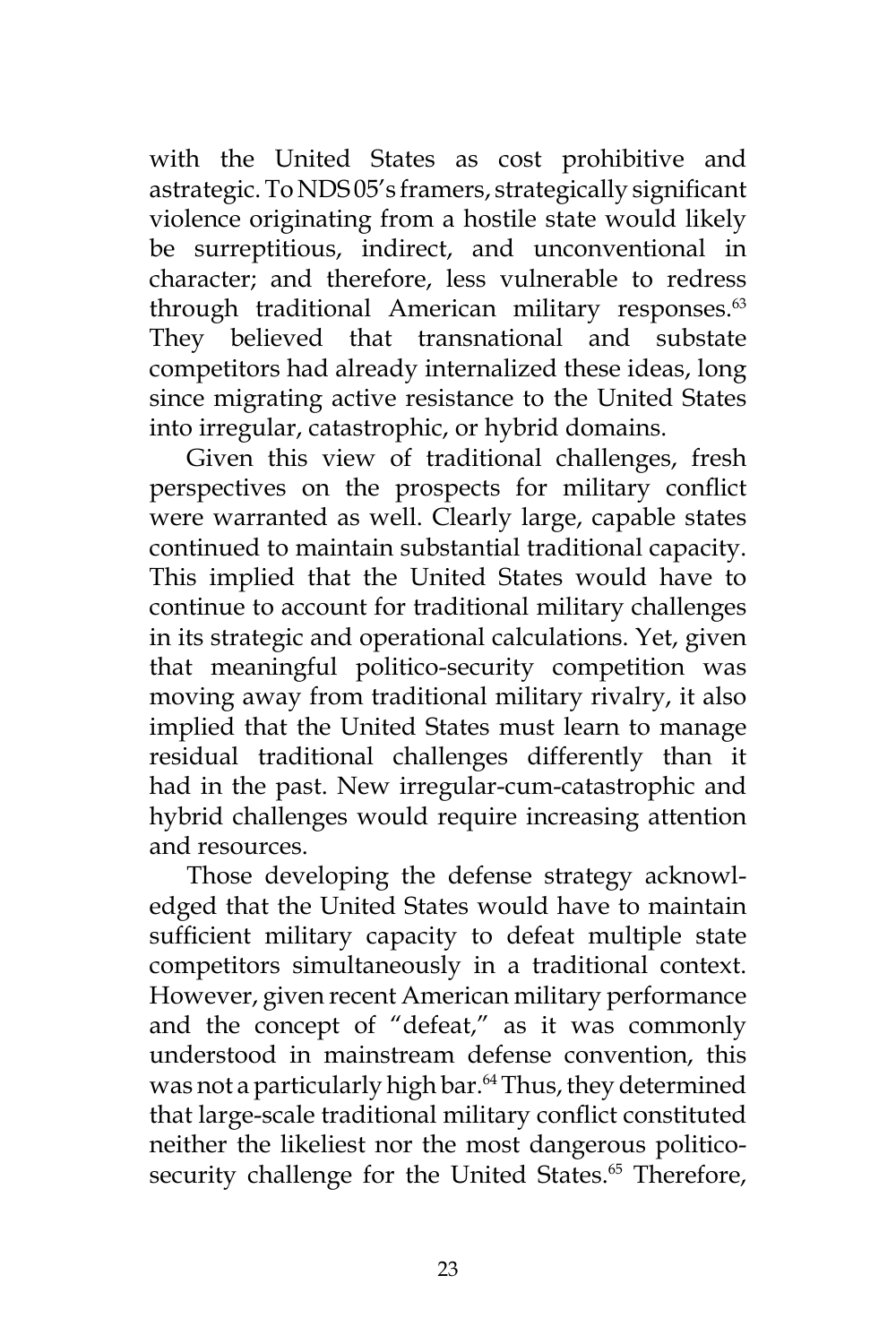it seemed intuitive that American strategists should be prepared to assume some risk in the traditional domain in order to offset real vulnerability to irregularcum-catastrophic resistance. This was particularly disquieting to the military departments who staked so much of their reason for being on underwriting success in major combat actions against traditional military opponents.

If it occurred at all, NDS 05's framers believed traditional military conflict would originate from one of three precipitating triggers—rival miscalculation, accident, or American preemption/prevention. They assumed that even the most capable state challengers would avoid purposefully initiating traditional hostilities as a matter of policy, as any deliberate provocation would clearly occur on terms favorable to the United States. Further, they concluded that this would remain the case for as long as the United States maintained its decisive overmatch in traditional warfighting capacity.<sup>66</sup> They assumed that traditional military conflict—should it occur at all—would proceed from circumstances often outside the immediate control of rivals, but often within the proximate control of the United States. Maintaining this advantage was still considered a key component of future defense policy.

With respect to miscalculation, a rival state might again underestimate American resolve over what they perceive to be a peripheral U.S. interest—à la Kim il Sung in 1950 or Saddam Hussein in 1990. Therefore, they could cross unforeseen U.S. redlines and, as a result, elicit an American military response. Likewise, future American decisionmakers could underestimate foreign resolve. In doing so, they might trigger a military response previously unaccounted for in U.S. strategic calculations. Though the offended state is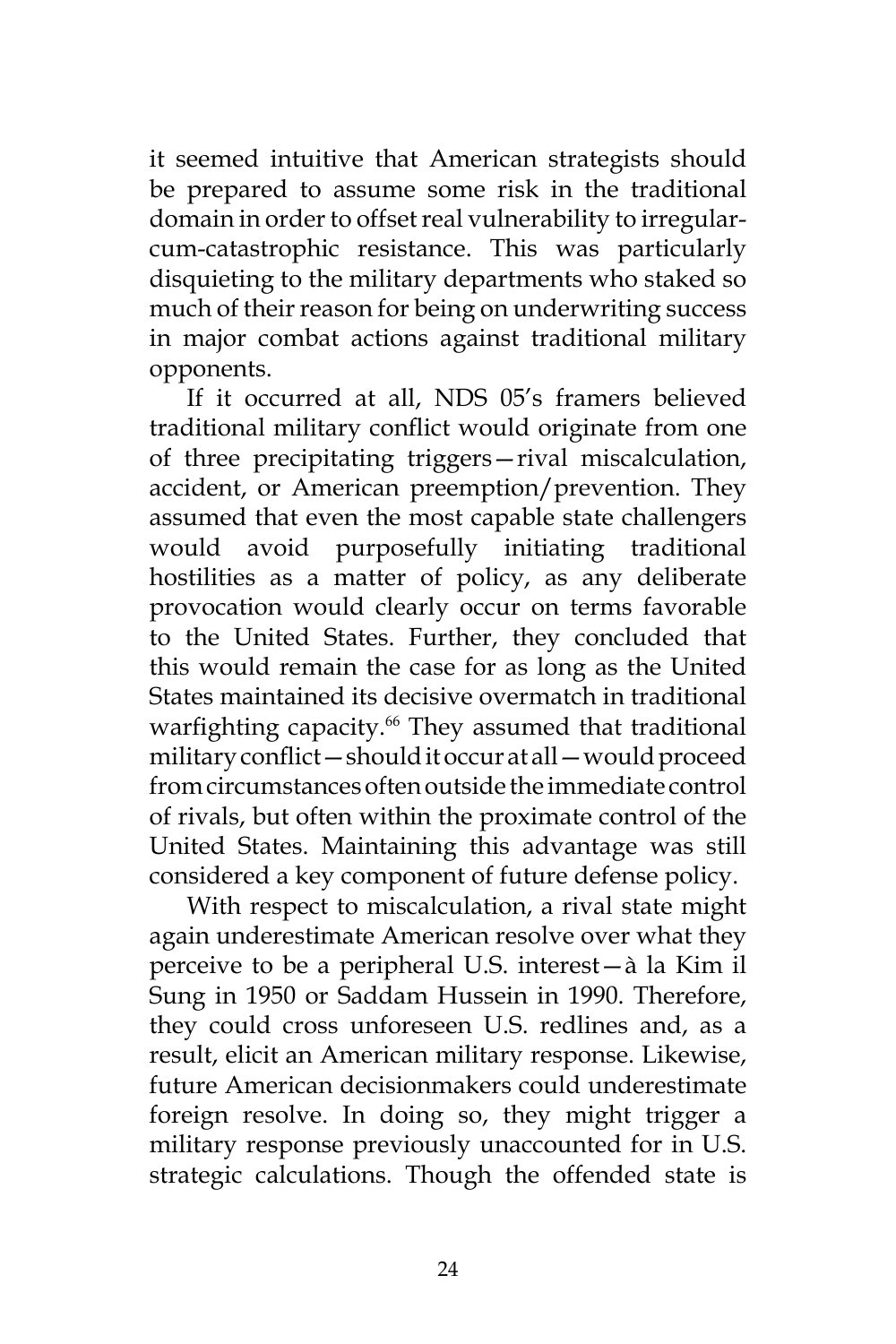likely to be universally less capable than the United States, honor and the instinct for self-defense may trump more rational alternatives to war.

On the issue of accidental war, inadvertent tactical or operational confrontation between American forces and those of a potential rival; unintentional foreign or American encroachment on a sensitive interest; or a fundamental misreading of strategic warning could all result in unwanted military confrontation. Each, without deliberate counteraction, could lead to uncontrolled escalation that ends in traditional military hostilities. Past behaviors or events that under the right conditions might have triggered "accidental war" include the aggressive quasi-war between rival Cold War submarine fleets; the accidental bombing of the Chinese embassy in Belgrade; the U.S.-Russian stand-off at the Pristina Airport; and finally, the Sino-American P3 incident over Hainan Island. All of these illustrate how relatively insignificant tactical confrontations under the right circumstances might result in "accidental war" between the United States and a rival state.

Finally, the recent preventive war in Iraq indicates that traditional conflict might also result from deliberate American policy choices. Whereas obvious U.S. traditional overmatch gives rival states substantial pause when considering initiation of traditional hostilities, the opposite might be true for American decisionmakers. The Iraq War is at once demonstrative of the substantial U.S. capacity for prosecution of traditional military campaigns; the obvious temptation to employ that capacity against vulnerable rivals; and the inherent susceptibility of traditional American military advantages to purposeful irregular resistance and civil disorder in the "post-maneuver" phase of military operations.<sup>67</sup>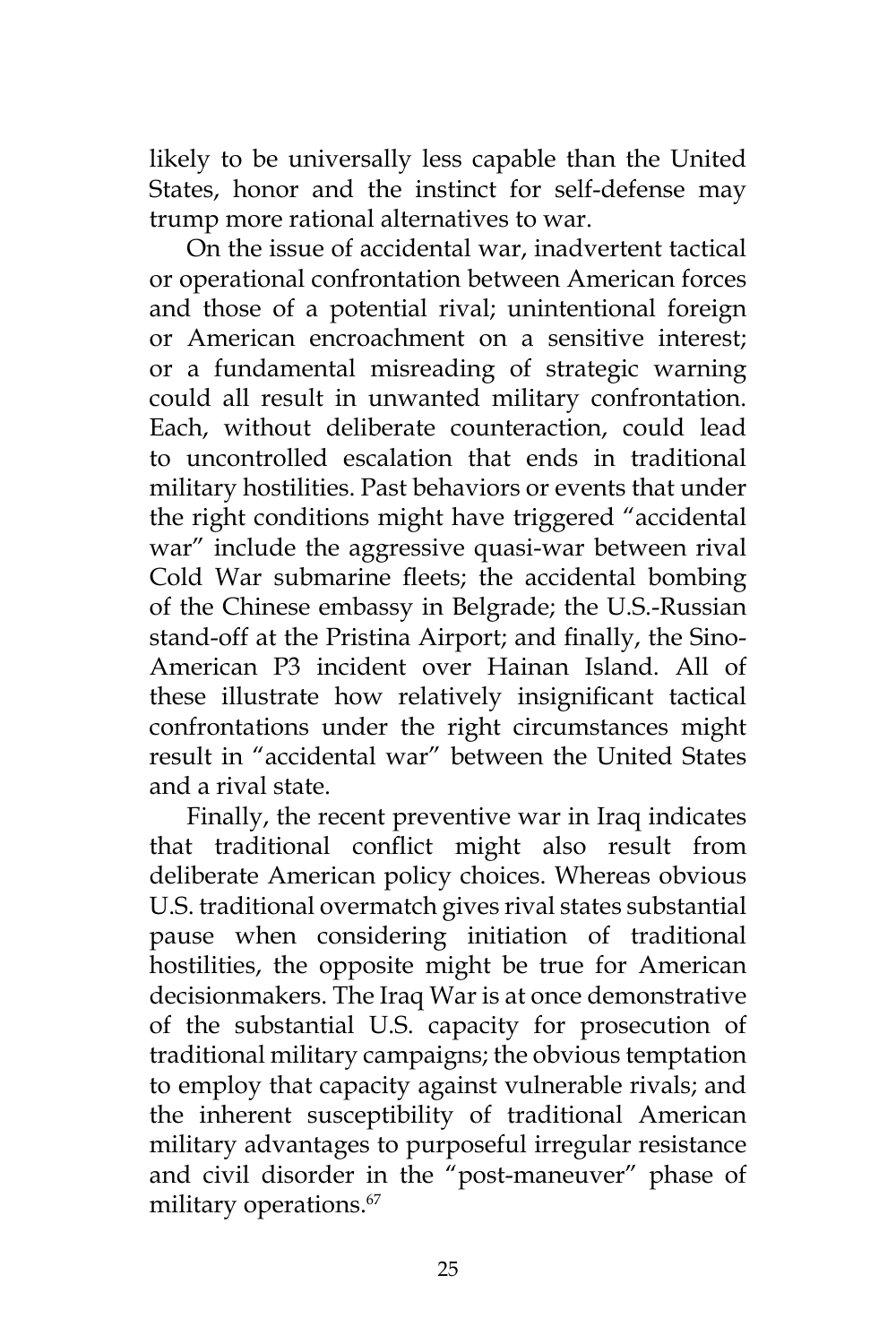The American experience in both Iraq and Afghanistan may temper a future president's interest in forcible regime change and extended stabilization. In both instances, the United States demonstrated its capacity to overthrow an unfavorable status quo but failed to demonstrate the requisite follow-on capacity to rapidly and effectively establish or restore a stable new status quo in its place.<sup>68</sup>

This view of traditional military conflict leads to two conclusions. First, the United States has the resident capacity and defense culture to effectively mitigate most risk originating from residual traditional competition. Its enormous experience and success against illbehaving, conventionally-minded state challengers, its continued devotion to military innovation, and the great potential of American technological knowhow, all indicate that the United States can maintain a decisive edge in traditional warfighting capacity and mitigate most future risk in this regard through prudent hedging. Thus, the United States is likely to affect the course and outcome of conflicts rooted in the traditional domain on its terms for the foreseeable future. In 2006, Principal Deputy Undersecretary of Defense Ryan Henry concluded similarly in *Parameters*:

The U.S. military of today is the dominant world power when it comes to traditional challenges: state-on-state warfare . . . in a regularized battlespace—the classic competition of firepower and maneuver. In the course of investing heavily in the capabilities to meet traditional challenges, and as successive generations of combatant commanders have absorbed lessons from the battlefield . . . we have become the preeminent asymmetrical player in this kind of warfare.<sup>69</sup>

The second conclusion is that the United States cannot currently guarantee this same level of confidence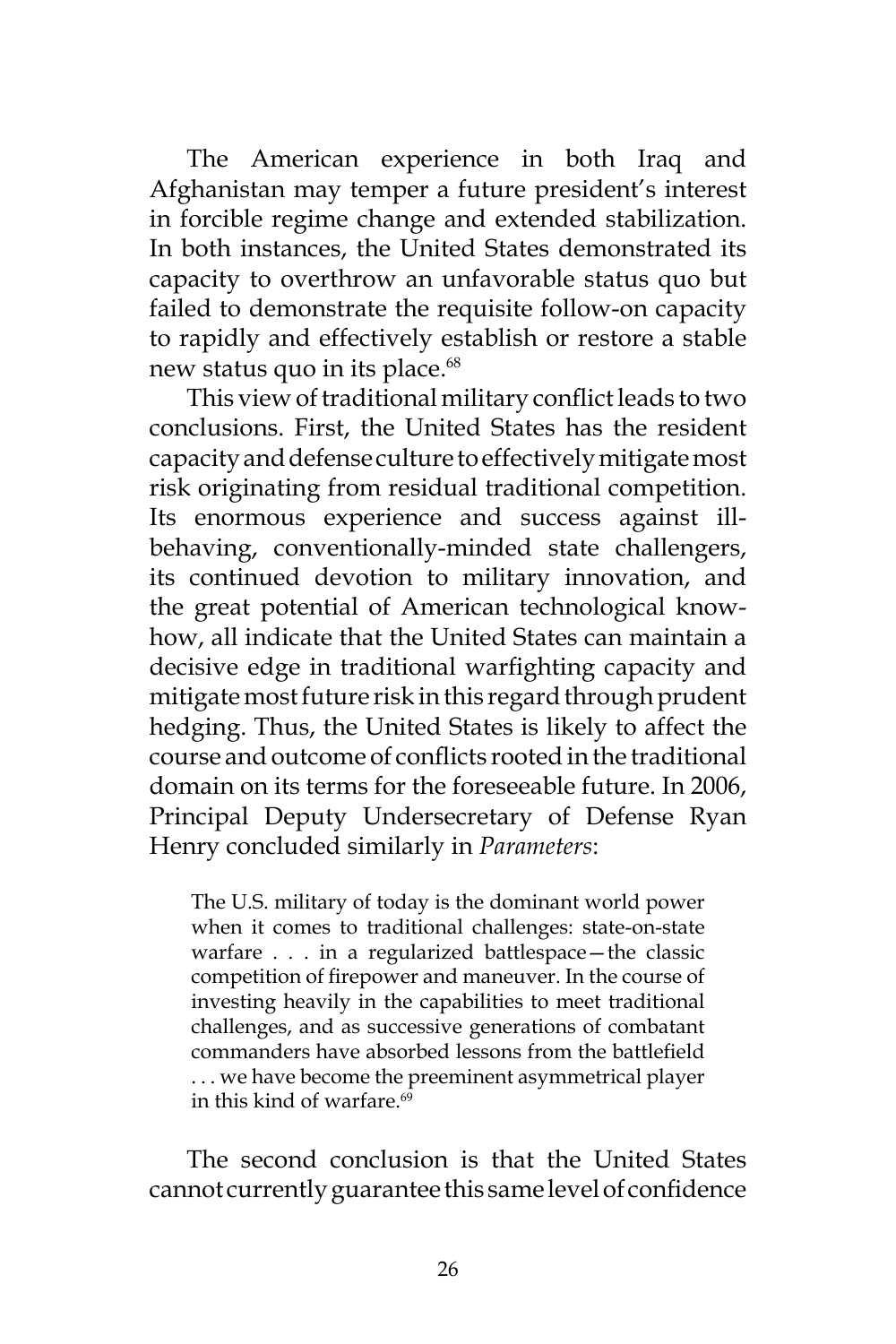with respect to conflicts that are inherently irregular, catastrophic, or hybrid from the outset or assume one of these alternative forms as they mature. One lost aspect of NDS 05—now implied, but once more explicit in the text—is the idea that even the most traditional of military engagements might ultimately devolve into protracted irregular campaigns as occurred in both Iraq and Afghanistan.<sup>70</sup> Throughout the remainder of the monograph, the author will devote a great deal of attention to the broad implications of this second conclusion.

## **The Catastrophic Challenge—Likely and Paralyzing.**

To NDS 05's framers, that which separated a "traditional" conception of WMD possession from WMD possession constituting a "catastrophic challenge" was the presence of rational, responsible, and positive control in the case of the former and a lack thereof with respect to the latter. A suddenly destabilized or ungoverned traditional nuclear power, for example, is instantly an enormous catastrophic challenge. Likewise, partial loss by a traditional power of effective control over some employable weapons of mass destruction to a rogue or separatist domestic actor suddenly presents the United States and the international community with an urgent catastrophic challenge.71 Further, known terrorist possession of employable nuclear or biological weapons constitutes without any qualification an immediate catastrophic challenge.72 Yet, to NDS 05's framers, the catastrophic challenge included more than just weapons of mass destruction or their use. They considered some non-WMD mass-casualty and mass-effect terrorism catastrophic challenges as well—particularly in light of al-Qai'da's 2001 attacks inside the United States.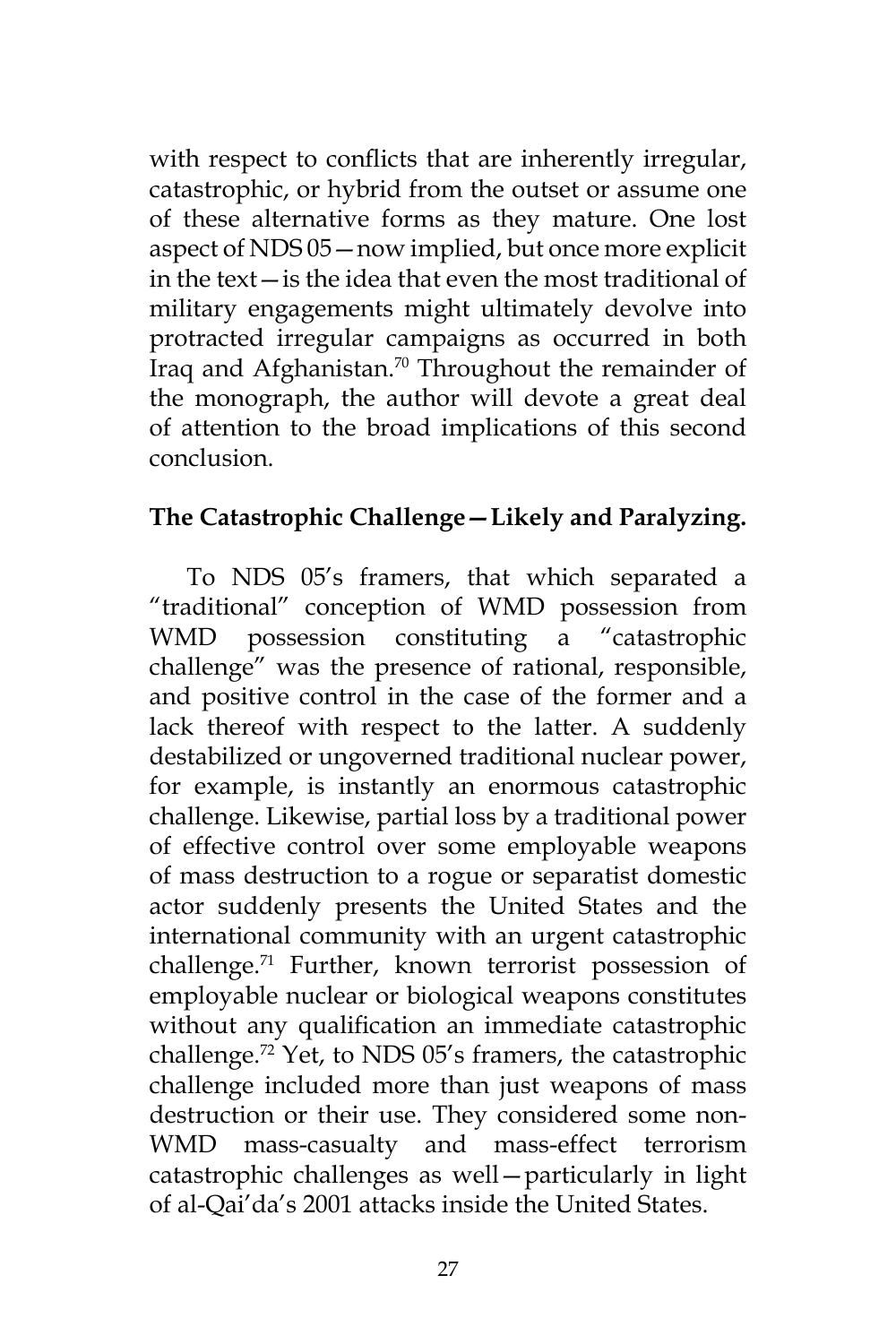Use of the adjective "catastrophic" was troubling to some. Critics, for example, observed that a major regional war or an extended and quite violent guerrilla conflict in a key strategic region could, by popular conception, be considered "catastrophic" as well. The short answer as to why strategists settled on the adjective "catastrophic" versus any other word is simply that the term conformed with conventional wisdom on the topic of "catastrophic terrorism"—an idea that had come to the fore in the previous decade.<sup>73</sup> As the author has already described and will describe further in upcoming paragraphs, the catastrophic challenge, as envisioned by those crafting NDS 05, included more than just extreme forms of terrorism. However, their wider view was the product of a reasonable extrapolation of the already well-known concept of catastrophic terrorism. In the 1998 report *Catastrophic Terrorism: Elements of National Policy*, Ashton Carter, John M. Deutch, and Philip Zelikow capture the essence of the catastrophic challenge in what is now a chillingly accurate foreshadowing of the post-9/11 world:

Readers should imagine the possibilities for themselves, because the most serious constraint on current policy is lack of imagination. An act of catastrophic terrorism that killed thousands . . . of people and/or disrupted the necessities of life for hundreds of thousands, or even millions, would be a watershed event in America's history. It could involve loss of life and property unprecedented for peacetime and undermine American's fundamental sense of security . . . Constitutional liberties would be challenged as the United States sought to protect itself . . . by pressing against allowable limits in surveillance of citizens, detention of suspects, and the use of deadly force . . . Like Pearl Harbor, such an event would divide our past and our future into "before" and "after."74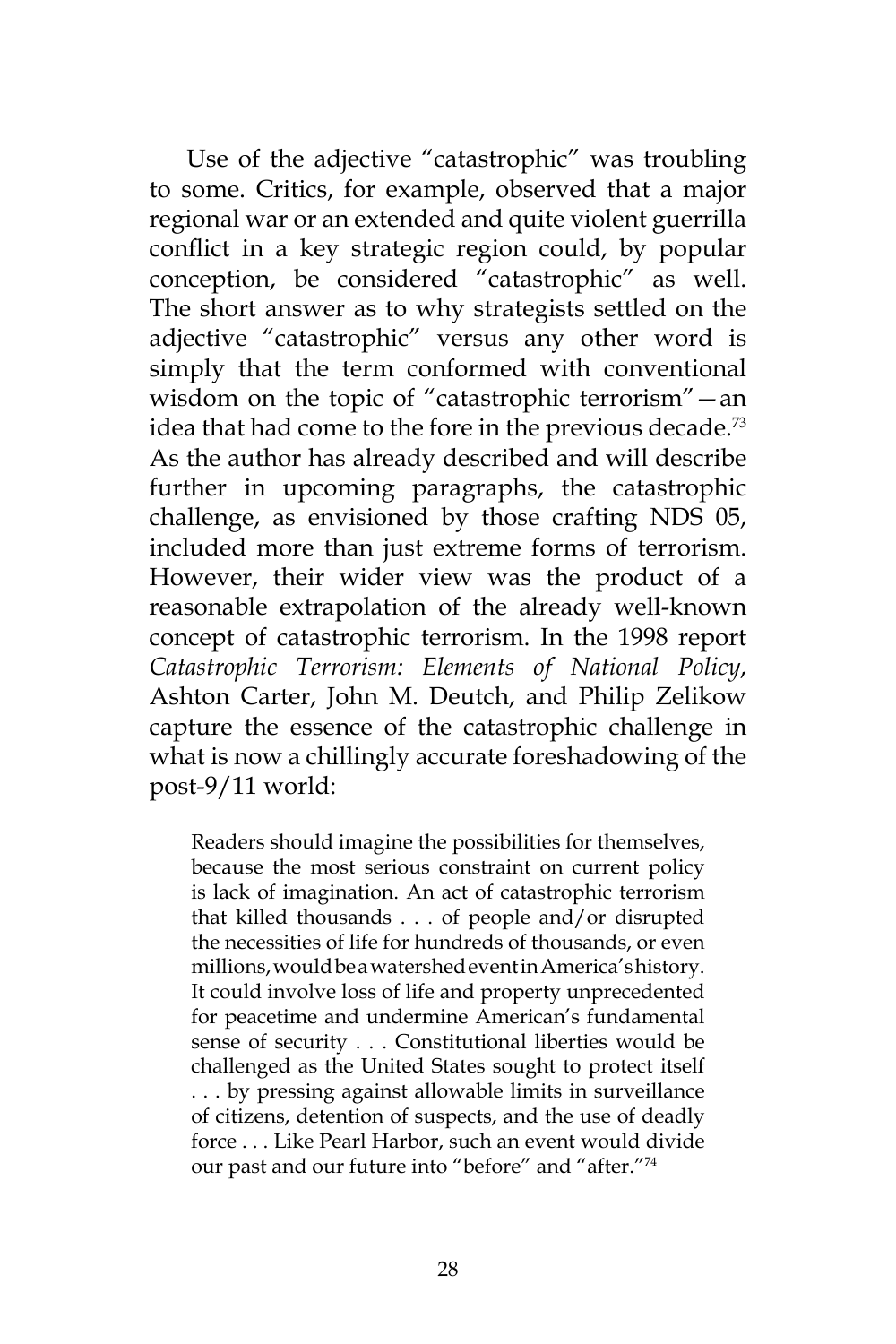By late 2003/early 2004, when the catastrophic challenge was defined initially for the defense bureaucracy, it became, "acquisition, possession, and possible employment of WMD or methods producing WMD-like effects against vulnerable, high-profile targets by terrorists and rogue states."75 Use of the phrase "rogue state" was in hindsight imprecise. To those crafting NDS 05, the catastrophic challenge described deliberate or inadvertent loss of positive, responsible control over significant WMD capabilities; their use or threatened use; or the employment or capacity for employment of non-WMD methods or capabilities likely to generate WMD-like effects. Thus, the term "rogue" by itself is more suitable to any definition of catastrophic challenge than is the more restrictive phrase "rogue state."

Rogue implies the broader concept of possession or use by a leader or group "no longer obedient, belonging, or accepted and hence not controllable or answerable."76 A renegade, seditious substate actor who gains possession of all or part of a state's nuclear arsenal and whose intentions are either known and hostile or unknown would by definition present a sudden and quite complicated catastrophic challenge, for example, in the same way that an irresponsible or irrational state actor would. Thus, again from a working-level perspective, a "rogue state's" possession of employable WMD and ballistic missile capabilities does not necessarily constitute a catastrophic challenge. The "rogue state" in question may still exercise rational, responsible, and positive control over its WMD capabilities, and the United States may continue to exercise substantial 'traditional' leverage over its behavior as well.

Like the subjective distinctions NDS 05's framers made between traditional and catastrophic challenges,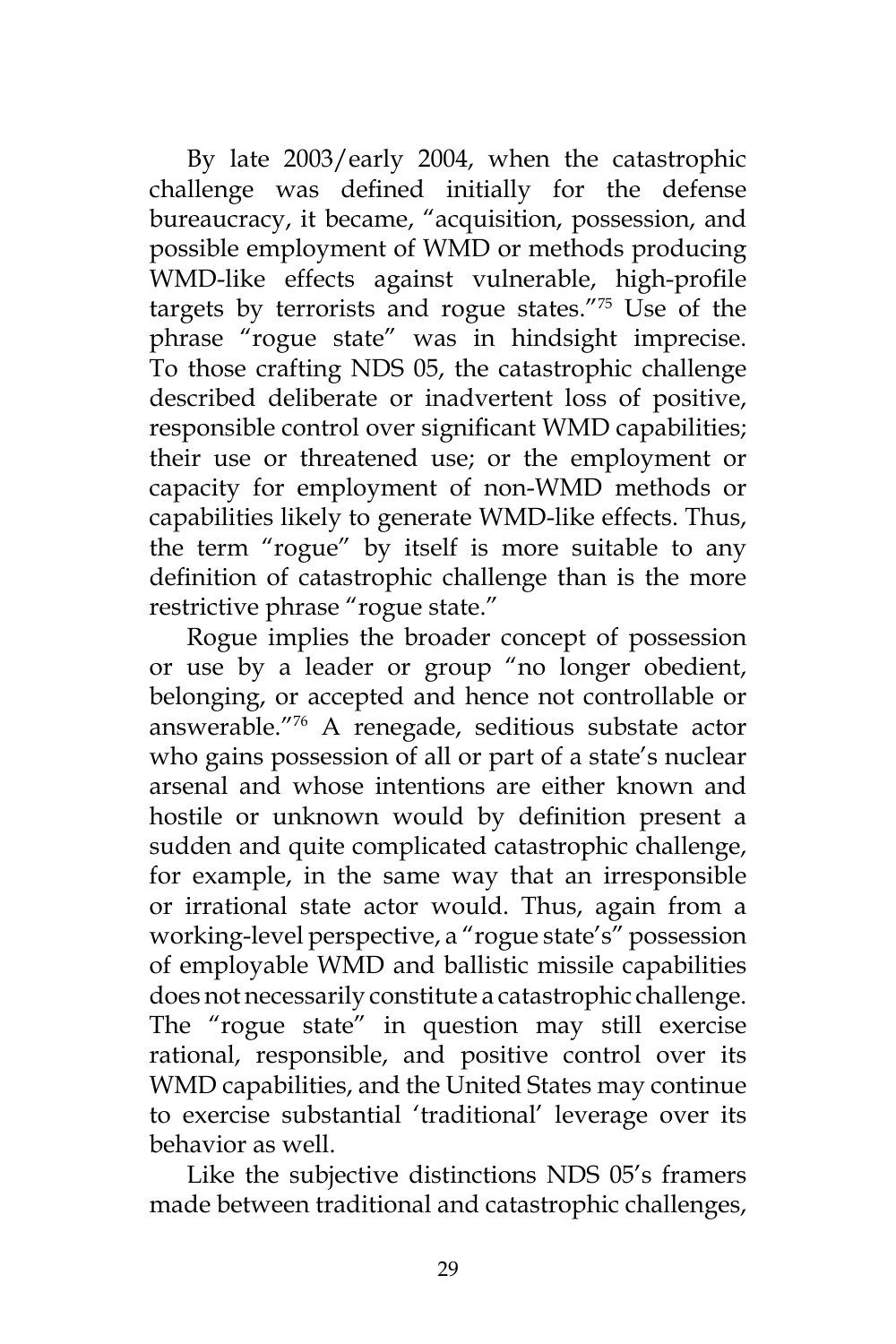there were equally subjective distinctions made with respect to exactly what constituted "catastrophic" as well. Earliest descriptions of the four challenges were displayed graphically on different versions of the now familiar quad chart (See Figures 1 and 2).<sup>77</sup> Though some phrasing changed throughout 2004, there was very little change in meaning. The challenges were also first publicly described in the text of an obscure March 2004 Base Realignment and Closure Act (BRAC) report.78 One of the first public versions of the quad chart was included in a briefing by DoD's then Director of the Office for Force Transformation entitled *Security Planning and Transformation*. <sup>79</sup> This version represents an abridged description of the four challenges as originally conceived by NDS 05's working-level framers—naturally adjusted to the preferences of senior defense leadership.

Common to all graphic depictions of the catastrophic challenge is the idea that it exists with the intent or capacity to "paralyze [American] power."80 Principal Deputy Undersecretary of Defense for Policy Ryan Henry later reiterates this in his *Parameters*' piece published in early 2006.<sup>81</sup> In this regard, understanding two key terms and their relationship is critical—that of catastrophe and that of paralysis. The catastrophic challenge, to NDS 05's framers, implied having the capacity to elicit "(a) sudden, terrible calamity" (on the United States or its interests), as Webster's defines catastrophe, and, therefore, inflict on the United States some "severe impairment of activity," as paralysis is partially defined by American Heritage.<sup>82</sup> In this regard, the previous citation from Carter *et al*. is also instructive.

These nuanced perspectives are especially important when thinking about the catastrophic challenge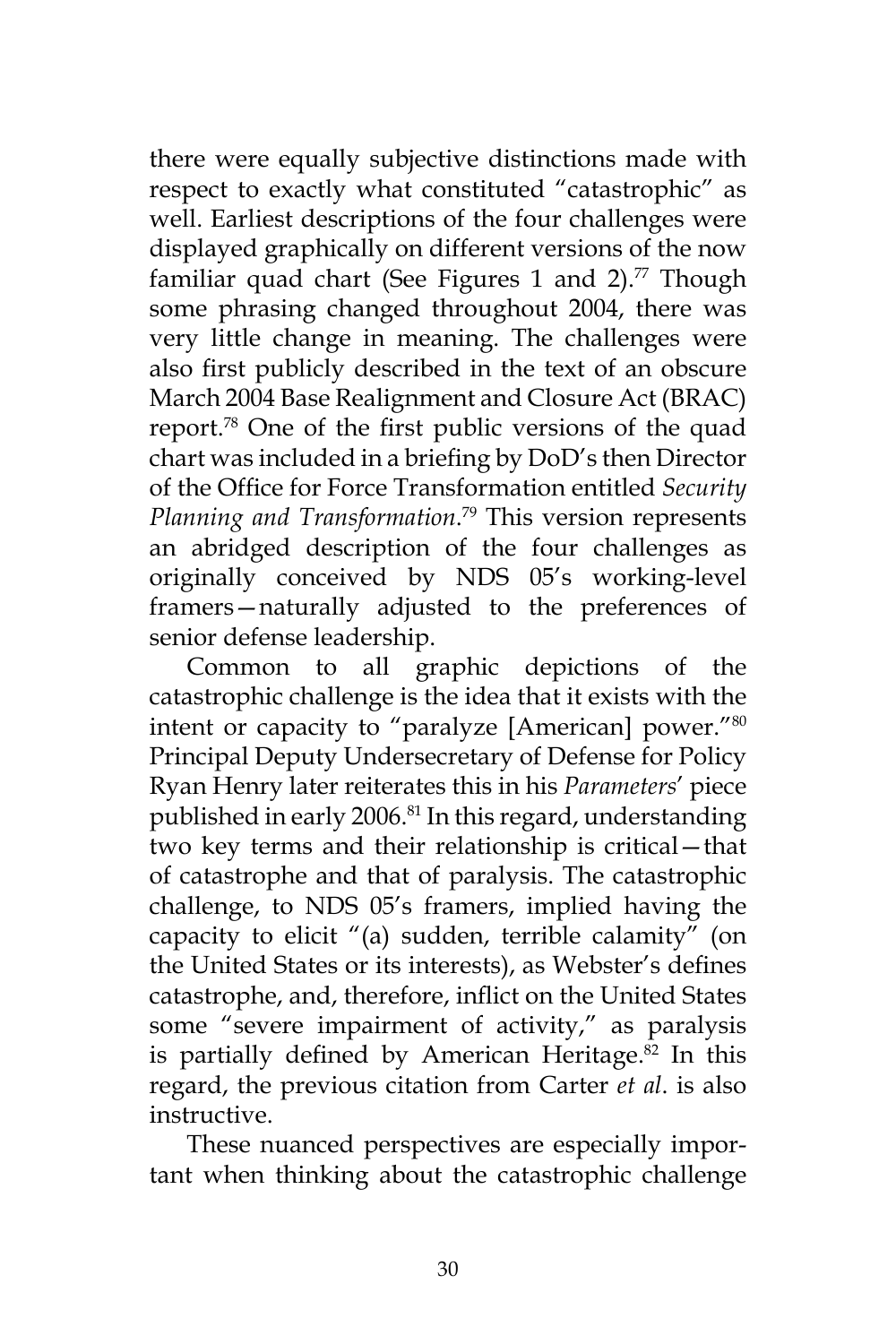in its non-WMD context. Al-Qai'da's demonstrated capacity to exact catastrophe through non-WMD means combined with increasing uncertainty about the surety of some existing WMD arsenals and the responsible stewardship of WMD know-how drove those developing NDS 05 to conclude that catastrophic challenges were both increasingly likely and prospectively paralyzing in their effect on the United States.<sup>83</sup>

They believed the catastrophic challenge fell into one of two categories. You either knew a catastrophic challenge when you saw it—à la  $9/11$ . Or you knew it when your mind's eye conceived of it; it was both plausible and bad; and its effects would be nationally or internationally paralyzing—e.g., nuclear or biological terrorism against major American metropolitan centers.84 On 9/11, 19 hijackers employed four domestic jetliners as precision-guided weapons, attacked three "vulnerable, high-profile targets" in Washington and New York, and killed almost 3,000 Americans.<sup>85</sup> The widespread political, security, economic, social, and cultural ramifications of the attacks were in a word catastrophic. Clearly, a small yield nuclear device employed in lower Manhattan would kill or injure more and do a great deal more physical damage than did the 9/11 hijackers.<sup>86</sup> Yet, both the effects of 9/11 and the assumed effects of a nuclear attack demonstrate the not dissimilar prospect of "sudden, terrible calamity" of substantial strategic consequence exacting a "severe impairment of activity."

The catastrophic challenge merits some further extrapolation as well. For example, national security decisionmakers should assume that simultaneous, coordinated suicide attacks—dispersed across the United States, targeted strategically for mass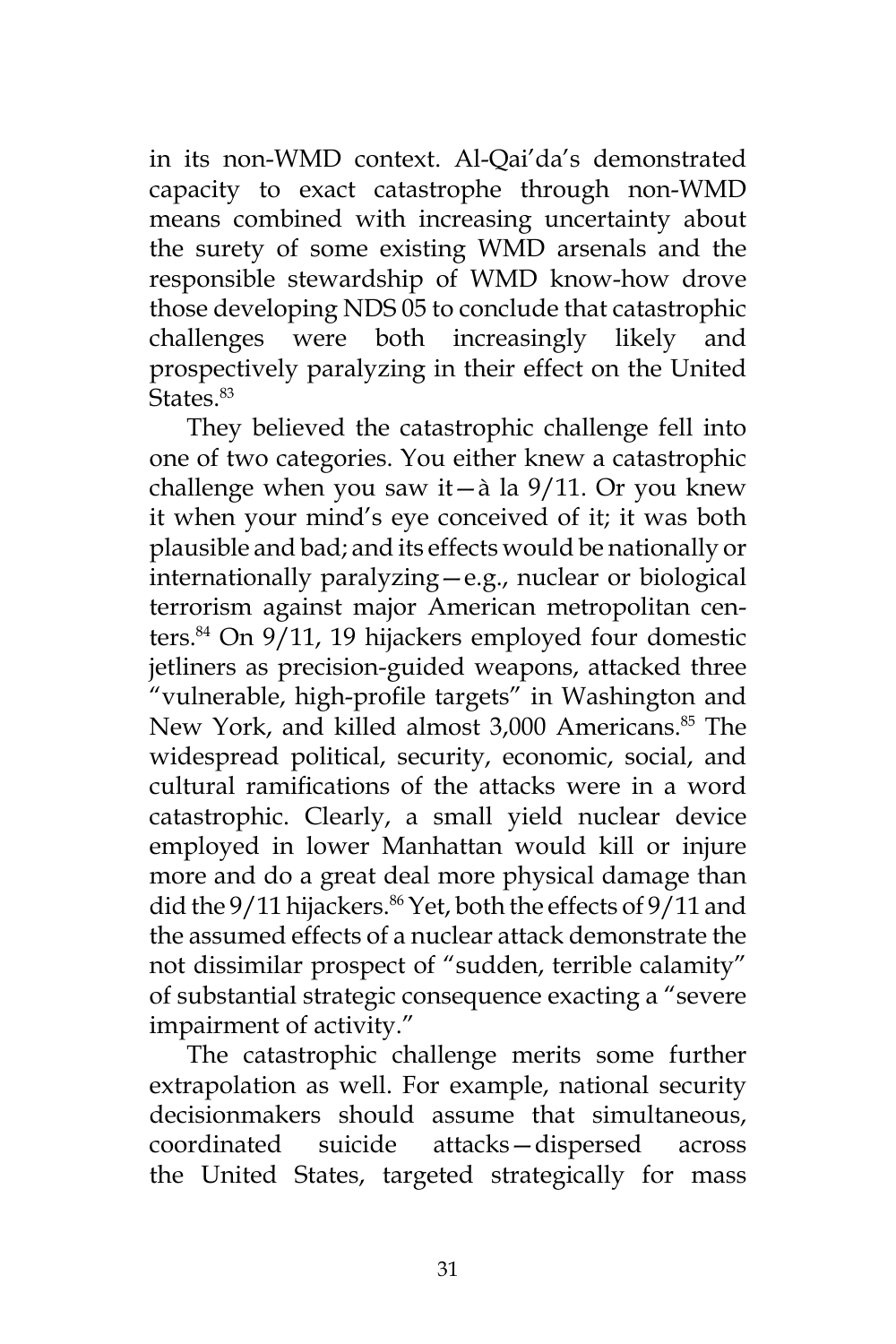psychological effect, and employing terrorists similar in number to 9/11—could also paralyze American life through sudden calamity. And this would be true in spite of the fact that the net casualties and physical damage associated with each individual attack would be substantially lower than the two obviously catastrophic examples provided above. The 2004 BRAC report referenced earlier also hints at the prospect of catastrophic attacks on infrastructure that conceivably involve little or no immediate loss of life but nonetheless prove calamitous and paralyzing to the United States over all. The BRAC report observed:

Elements of the U.S. national infrastructure are vulnerable to catastrophic attack. The interdependent nature of the infrastructure creates more vulnerability because attacks against one sector—electrical power grid for instance would impact other sectors as well. Parts of the defenserelated critical infrastructure are vulnerable to a wide range of attacks, especially those that rely on commercial sector elements with multiple single points of failure.<sup>87</sup>

One final extrapolation is also quite important. Admittedly, some prospective natural or human disasters merit some deeper examination as catastrophic challenges. These occur or arise in the absence of any hostile volition or intent but nonetheless exhibit "WMD-like effects" in their wake. An honest and comprehensive post-tsunami/post-Katrina appraisal of catastrophic challenges would acknowledge that some "acts of God," as well as the sudden catastrophic failure of some hazardous human functions should be included in the concept as well. Hurricanes, earthquakes, floods, tsunamis, volcanoes, widespread blackouts, nuclear or industrial accidents, pandemics, and, even future meteor strikes could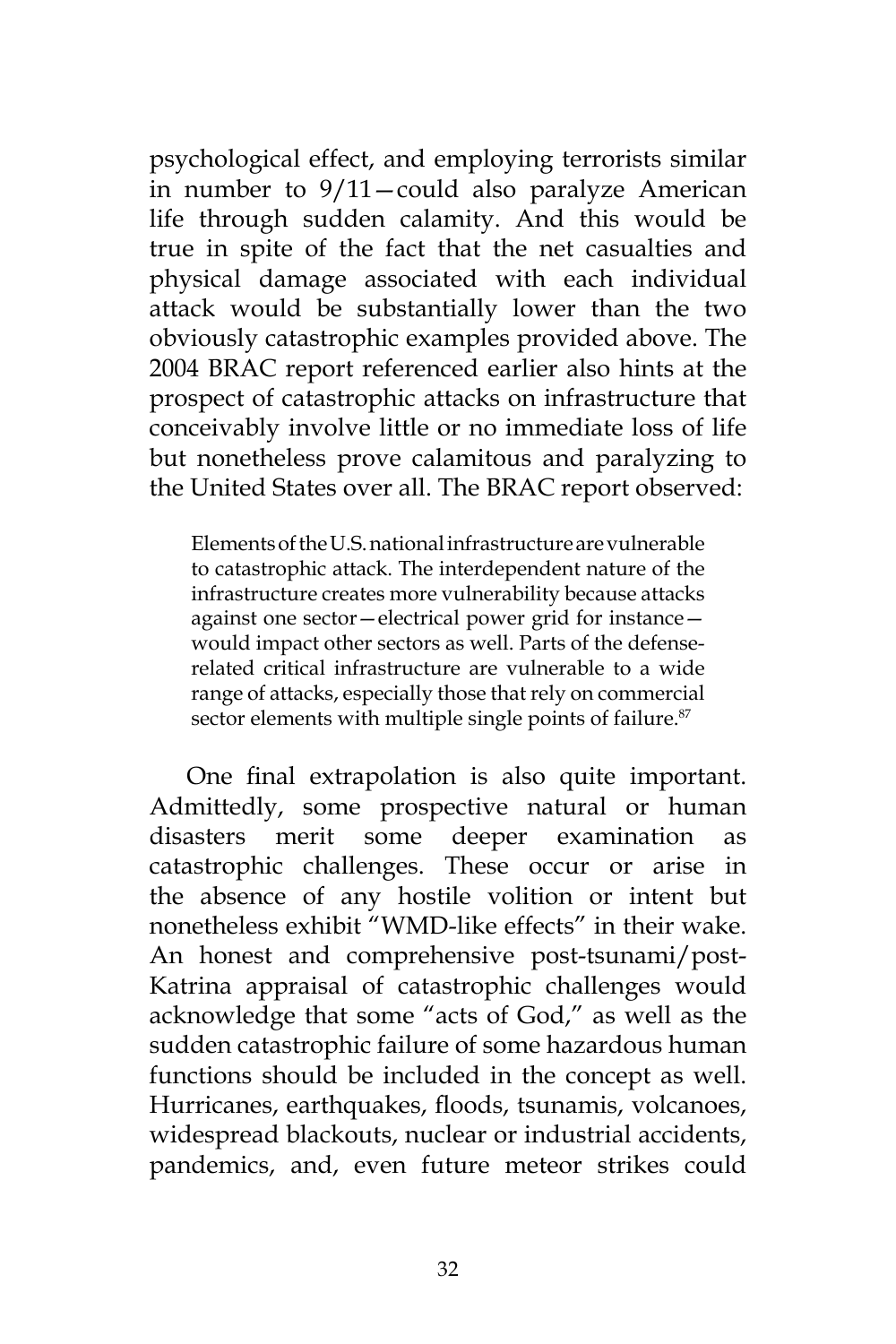prove strategically dislocating for important states or regions. This naturally includes the United States.

One need only recall the Southeast Asian Tsunami (2004) and Hurricane Katrina (2005) to see how the political, economic, and physical security of key U.S. interests might be threatened by devastating natural or human disasters in ways that would warrant wellconsidered defense-specific responses. For certain, defense-relevant implications of catastrophes like these mostly lie in the realm of consequence management, security, and post-event risk mitigation. However, catastrophes like these do have clear strategic-level, politico-security implications that should be considered thoughtfully in advance, within the context of key American interests.

## **The Irregular Challenge—Persistent and Corrosive.**

'Irregular challenges' too, as they are currently conceived, would benefit from an expanded discussion of their origin and development. Neither the description contained in NDS 05 nor those circumscribed definitions outlined in various "quad charts" referenced earlier represents the fullest accounting of the irregular challenge as originally conceived.<sup>88</sup> All of these provide important components of the concept. None, however, renders a complete, comprehensive description. In one of the 2004 briefing charts cited earlier, irregular challenges are described as "(u)nconventional methods adopted and employed by nonstate and state actors to counter stronger state opponents."89 In this context, irregular challenges seek to "erode [American] power."90

NDS 05 similarly describes irregular challenges as those "employing 'unconventional' methods to counter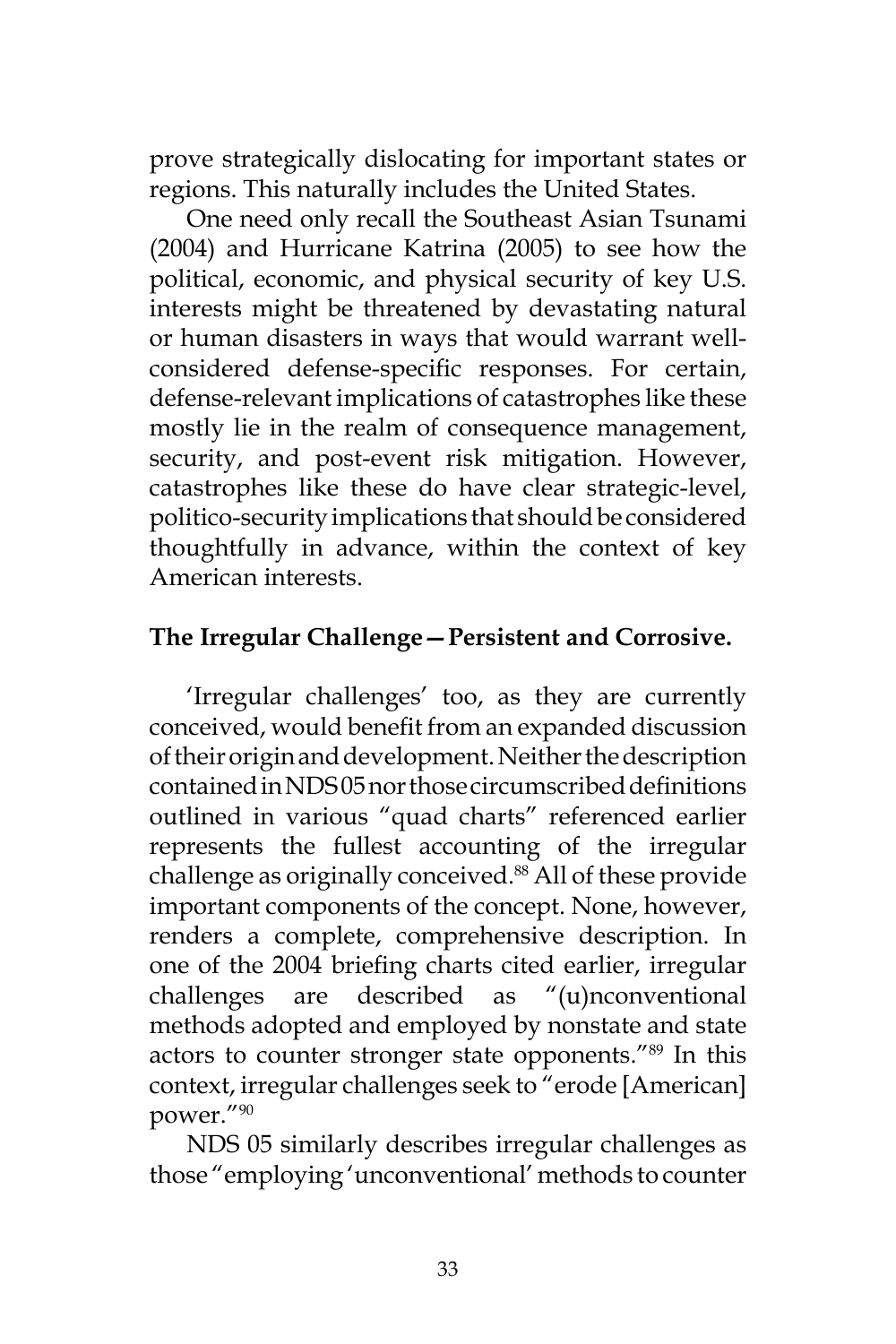the traditional advantages of stronger opponents."<sup>91</sup> Consistent with briefing chart references to an erosion of American power, NDS 05 concludes, "Irregular opponents often take a long-term approach, attempting to impose prohibitive human, material, financial, and political costs on the United States to compel strategic retreat from a key region or course of action."92 The strategy itself lists "terrorism and insurgency" as illustrative of purposeful irregular challenges, while 2004 briefing charts consistently identify "terrorism, insurgency, civil war and emerging concepts like 'unrestricted warfare'" as their examples.<sup>93</sup>

NDS 05's framers believed that the United States would persistently encounter purposeful resistance, as well as less focused residual, environmental friction that would present direct challenges to compelling national interests.<sup>94</sup> This is foundational to understanding the irregular challenge as originally conceived. The strategy's framers posited that purposeful resistance arises when the United States employs its enormous capacity and influence to secure core interests and, in doing so, encroaches—intentionally or otherwise—on the vital or survival interests of other strategically consequential actors. As a corollary, they anticipated that even latent American power—viewed as a potential challenge by prospective opponent's—will trigger some preventive resistance in an attempt to shield or secure key interests prior to their being threatened by the focused attention of the United States.

Use of "encroachment" when describing U.S. actions and "resistance" or "defense" to describe actions by U.S. opponents that include terrorists, insurgents, criminals, and rival states is not meant to cast American foreign and security policy in a negative light. Nor for that matter should it be taken to suggest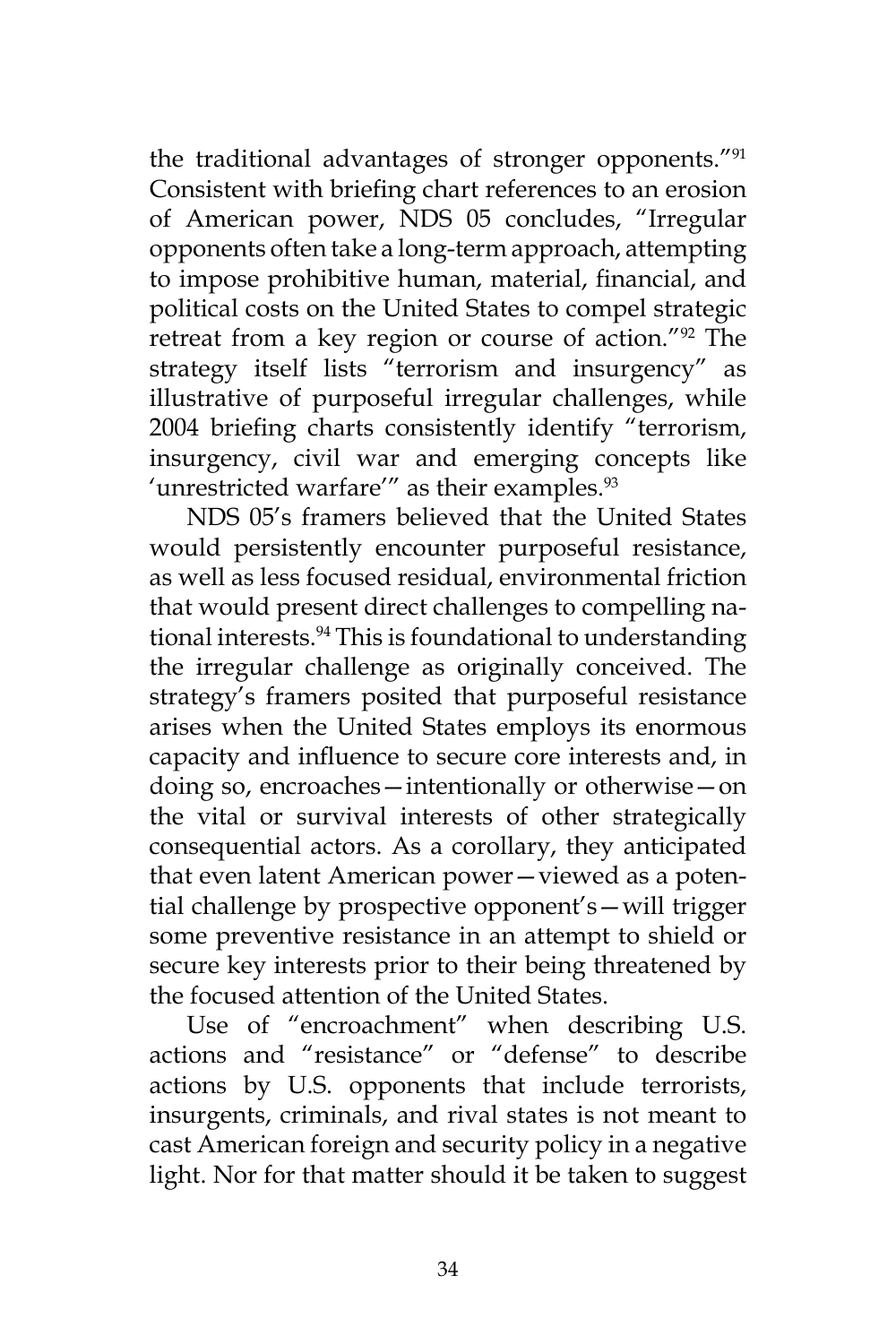some moral equivalency between, say al-Qai'da, the Mehdi Militia, or the governments of Iran or Syria and the United States. Rather, it is intended as clinical recognition that the United States will—intentionally or otherwise—challenge the core interests of other consequential actors (legitimate, illegitimate, hostile, neutral, and at times, friendly) in ways that will engender some violent and nonviolent resistance. In short, it will both pick fights intentionally and trigger fights as a result of who it is, what it does, and what it represents.

Those opponents who believe that their core interests are threatened by the United States will employ what they perceive to be the most effective tools at their disposal to push back against U.S. encroachment and secure for themselves the most defensible, interestbased position. In this regard, effective resistance relies on employment of those instruments that convention, culture, and capability indicate will have both the greatest impact and greatest likelihood for success.<sup>95</sup> Given enormous traditional American advantages across all instruments of power—NDS 05's workinglevel strategists believed that determined competitors will increasingly seek to employ innovative, unconventional forms of resistance and competition against the United States to offset their own obvious vulnerabilities. Though NDS 05's drafters considered many irregular-cum-catastrophic approaches to be morally abhorrent, they nonetheless also recognized them as on some level rational. This indicates simple recognition that there are rivals who believe that the ends justify often unspeakable means when physically resisting the United States. It further indicates that a wider universe of violent and nonviolent irregular innovations will stalk American great power and offer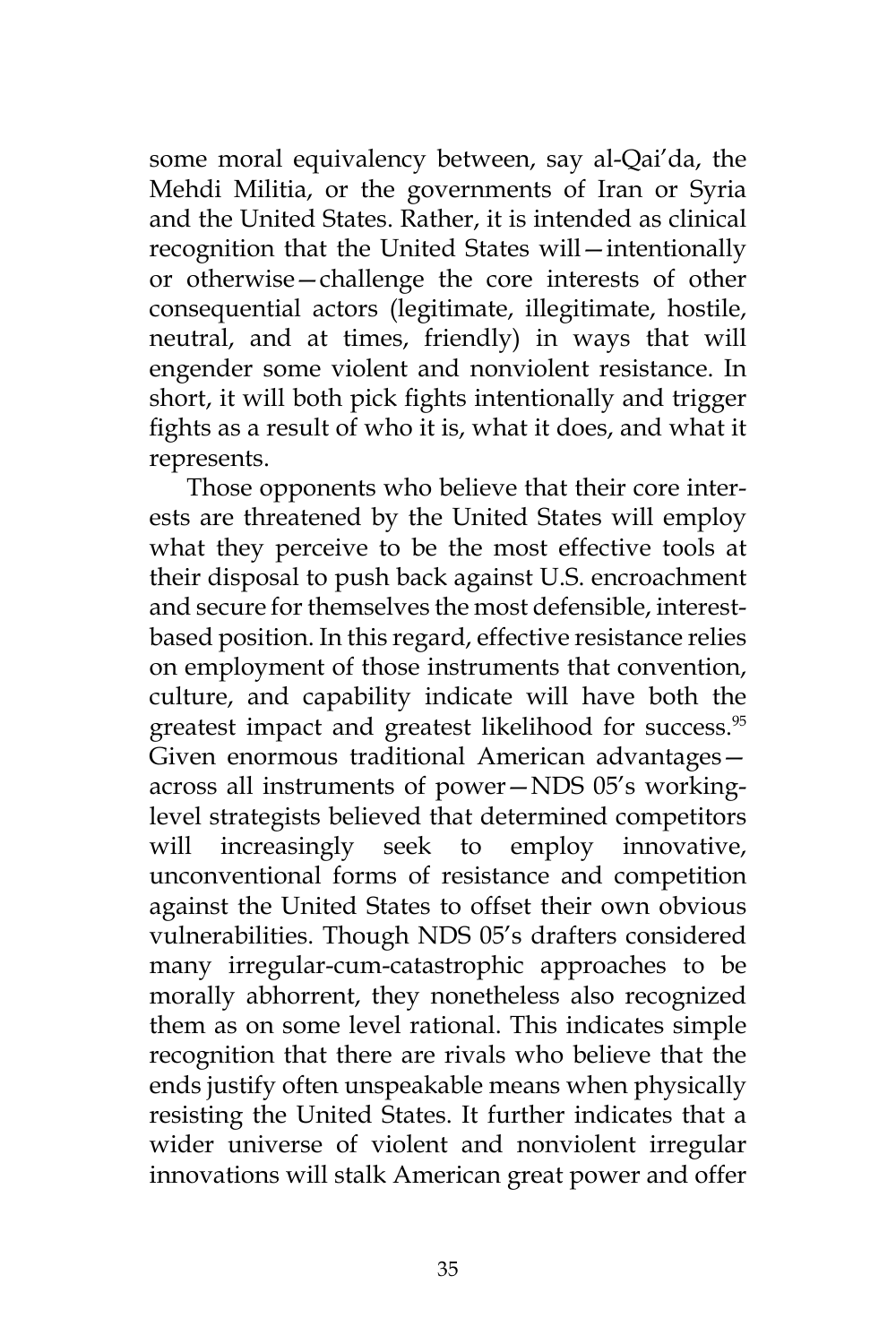determined competitors a range of attractive, costimposing alternative strategies.

To those developing NDS 05, purposeful irregular resistance would assume many forms. They believed some would follow the conventions and norms of civil politics, international relations, and legitimate political discourse. Thus, they would remain confined to economic, political, cultural, and social resistance as well as some forms of "soft balancing."96 Others would be more violent, corrosive, and ultimately, degenerative in effect. Persistence was common to all. If successful, all could erode American power, national will, and real influence over time through the imposition of increasing physical, psychological, and political cost. In the extreme, those irregular opponents who are unconstrained by conventional norms and are seeking more immediate strategic outcomes will attempt to paralyze the United States and its partners through episodic catastrophic attack. This will be discussed in greater detail in the next section.

The most aggressive forms of purposeful irregular resistance naturally include but are not limited to terrorism, insurgency, civil war, and other nonmilitary modes of violence. However, as indicated above, the challenge universe also includes a range of less violent but no less hostile or potentially damaging forms of confrontation as well. Therefore, reference to "unrestricted warfare" under the rubric of the irregular challenge in various 2004 briefing charts was, at least at the working level, intentional.<sup>97</sup> However, the concept of "unrestricted warfare" was not included in the abridged definition of irregular challenges included in NDS 05.98

"Unrestricted warfare," as described in February 1999 by Chinese theorists Qiao Liang and Wang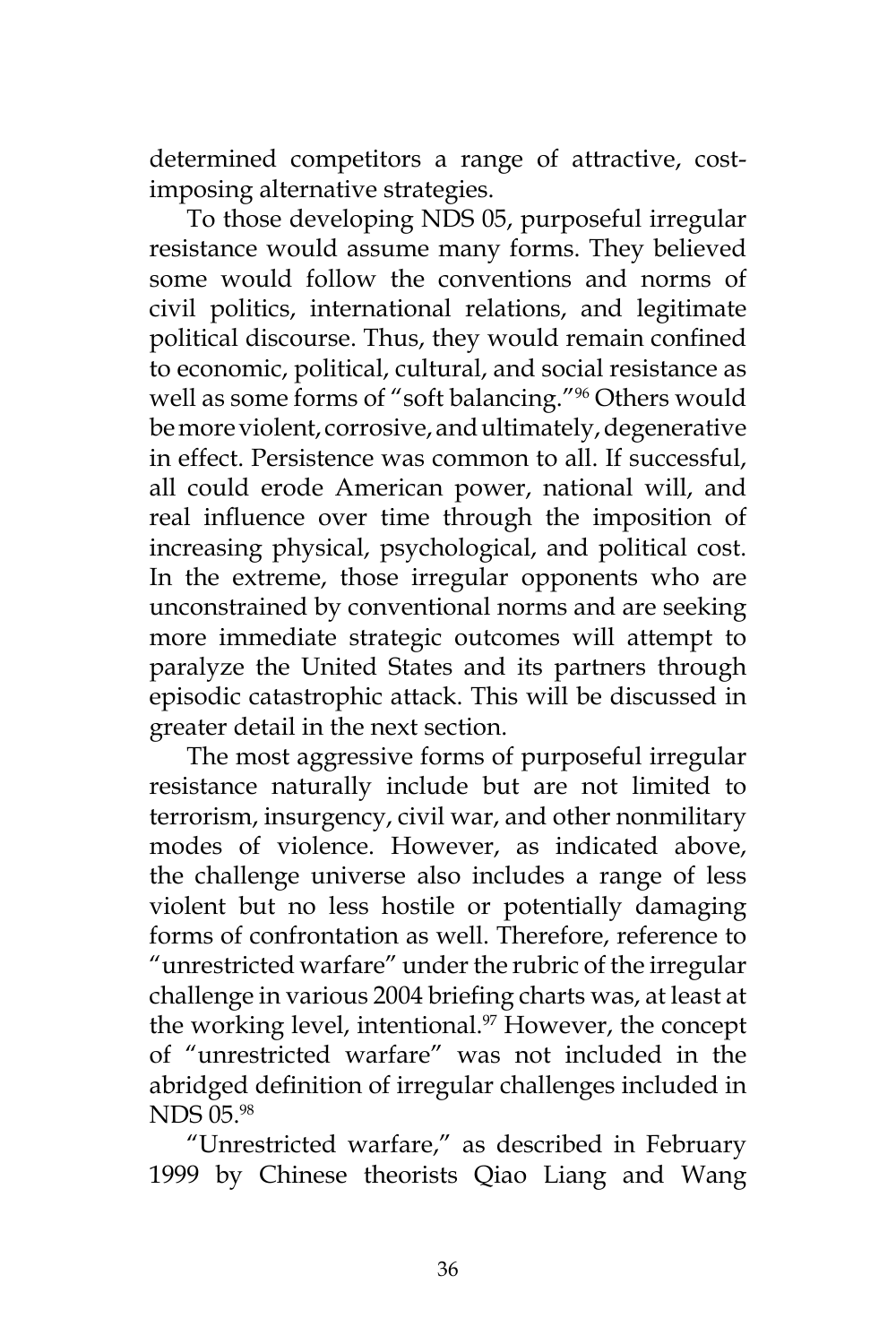Xiangsui, surveys alternative forms of competition and conflict available to those confronting a great power like the United States.<sup>99</sup> NDS 05's framers believed many forms of irregular resistance could (if strategically targeted, persistently pursued, and competently employed) exact costs on the United States that in real terms would approach or surpass those commonly associated with traditional military conflict and war.<sup>100</sup> Here Qiao and Wang are instructive. They observed:

War which has undergone the changes of modern technology and the market system will be launched in even more atypical forms. In other words, while we are seeing a relative reduction in military violence, at the same time we definitely are seeing an increase in political, economic, and technological violence. However, regardless of the form the violence takes, war is war.  $.101$ 

*Unrestricted Warfare* was clearly intended to be a theoretical blueprint for meaningful resistance to dominant traditional military power. In it, Qiao and Wang argued that "the new principles of war are no longer 'using armed force to compel the enemy to submit to one's will' but rather . . . 'using all means, including armed force, military and nonmilitary, and lethal and non-lethal means to compel an enemy to accept one's interests'."<sup>102</sup> Qiao and Wang described a range of "nonmilitary war operations."<sup>103</sup> They contended these would all be "waged with . . . greater frequency around the world."104 These alternative forms of war included trade war, financial war, ecological war, and a new terror war that they suggested would involve "the rendezvous of terrorists with various types of new, high technologies."105 Qiao and Wang described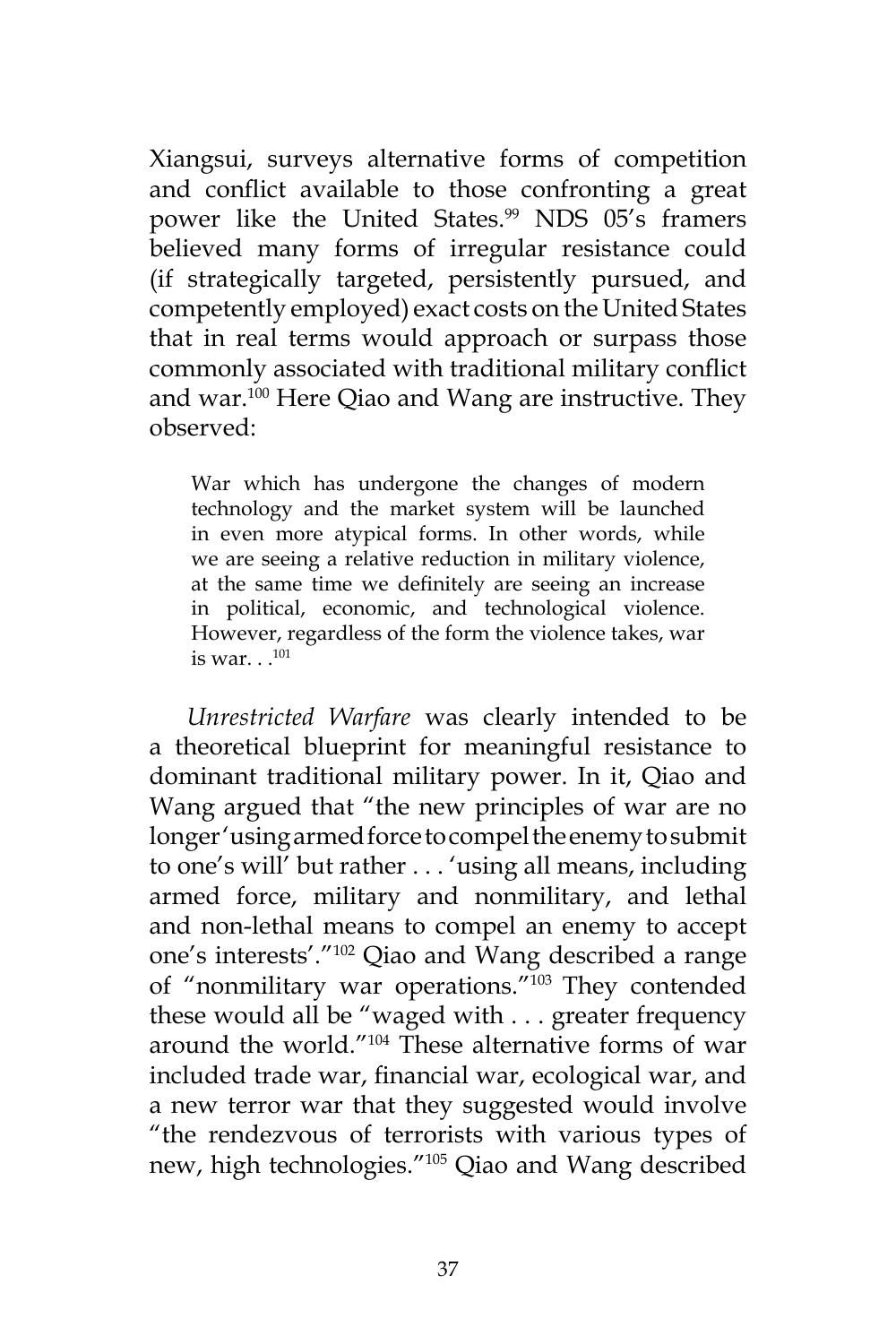a host of other, more speculative, nonmilitary forms of purposeful resistance that could, from the author's perspective, present the United States with significant future irregular challenges originating from a number of hostile competitors or competitive alliances.<sup>106</sup> They concluded:

Faced with a nearly [infinite and] diverse array of options to choose from, why do people want to enmesh themselves in a web of their own making and select and use means of warfare that are limited to the realm of force of arms and military power? Methods that are not characterized by the use of force of arms, nor by the use of military power, nor even by the presence of casualties and bloodshed, are just as likely to facilitate the successful realization of the war's goals, if not more so.107

In the author's view, purposeful irregular resistance to the United States involves the unconventional employment of violence, political agitation, social mobilization, and political or economic "assault" at the international, national, or subnational levels; all specifically targeted at undermining the quality and scope of American reach and influence, the security of core American interests, and the stable functioning of key U.S. allies and partners. In the case of the latter, determined competitors may target vulnerable partners upon whom the United States is uniquely dependent for some key support. This resistance involves the range of "nonmilitary war operations" described by Qiao and Wang. However, as partially argued earlier, the most common and defense-relevant approaches in the near- to mid-term might be insurgency, terrorism, coup, civil war, popular strike or revolt, mass civil disobedience, criminality, assassination, and purposeful civil violence. For the time being, these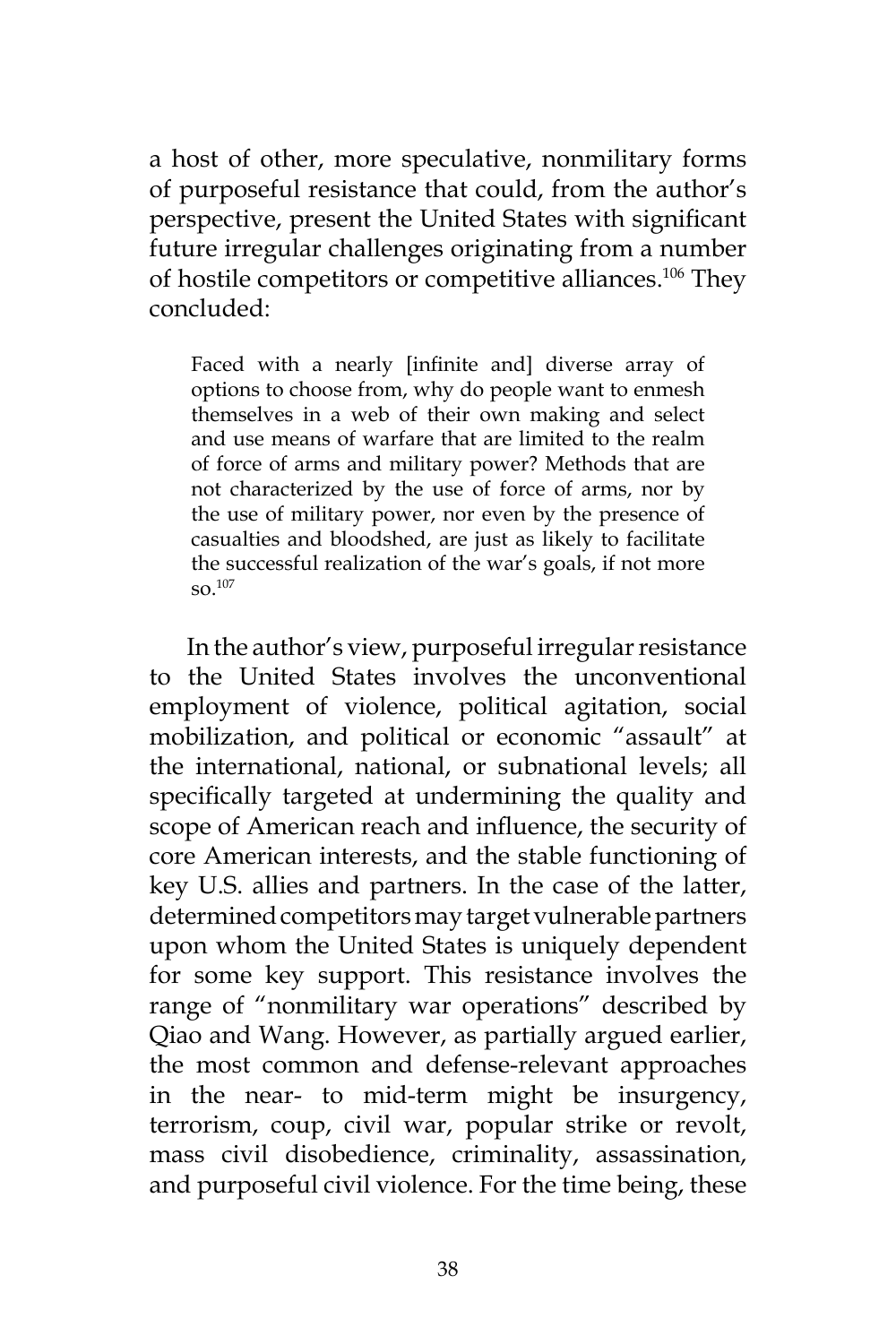may be far more evident than some of the more novel approaches described in *Unrestricted Warfare*.

DoD's working definition of irregular warfare (promulgated within an August 2006 Joint Forces Command study) in large measure captures the essence of purposeful, *violent* irregular resistance as envisioned by those responsible for NDS 05's development. The draft DoD definition begins, "Irregular warfare is a form of warfare that has as its objective the credibility and/or legitimacy of the relevant political authority with the goal of undermining . . . that authority."<sup>108</sup> The intent is not physical defeat of the stronger opponent, but rather, persistent erosion of the stronger opponent's physical and political influence and authority.

The working-DoD definition of irregular warfare does not, however, capture the totality of the irregular challenge – especially its less violent or less purposeful manifestations. As for the less purposeful, NDS 05's framers did envision consequential irregular challenges originating in residual, environmental friction. At the outset, these adverse 'environmental conditions' may have very little to do with the United States directly, but nonetheless become persistent obstacles to the uncomplicated pursuit of its enduring interests worldwide.

Just as purposeful resistance from a range of sources will challenge uninhibited retention of American position and influence, their secure maintenance also demands that the United States contend with this less focused, but no less corrosive and potentially debilitating, environmental friction as well. The greatest challenge in this regard, according to NDS 05, stems from "the absence of effective governance" that, according to the strategy, "creates sanctuaries for terrorists, criminals, and insurgents."109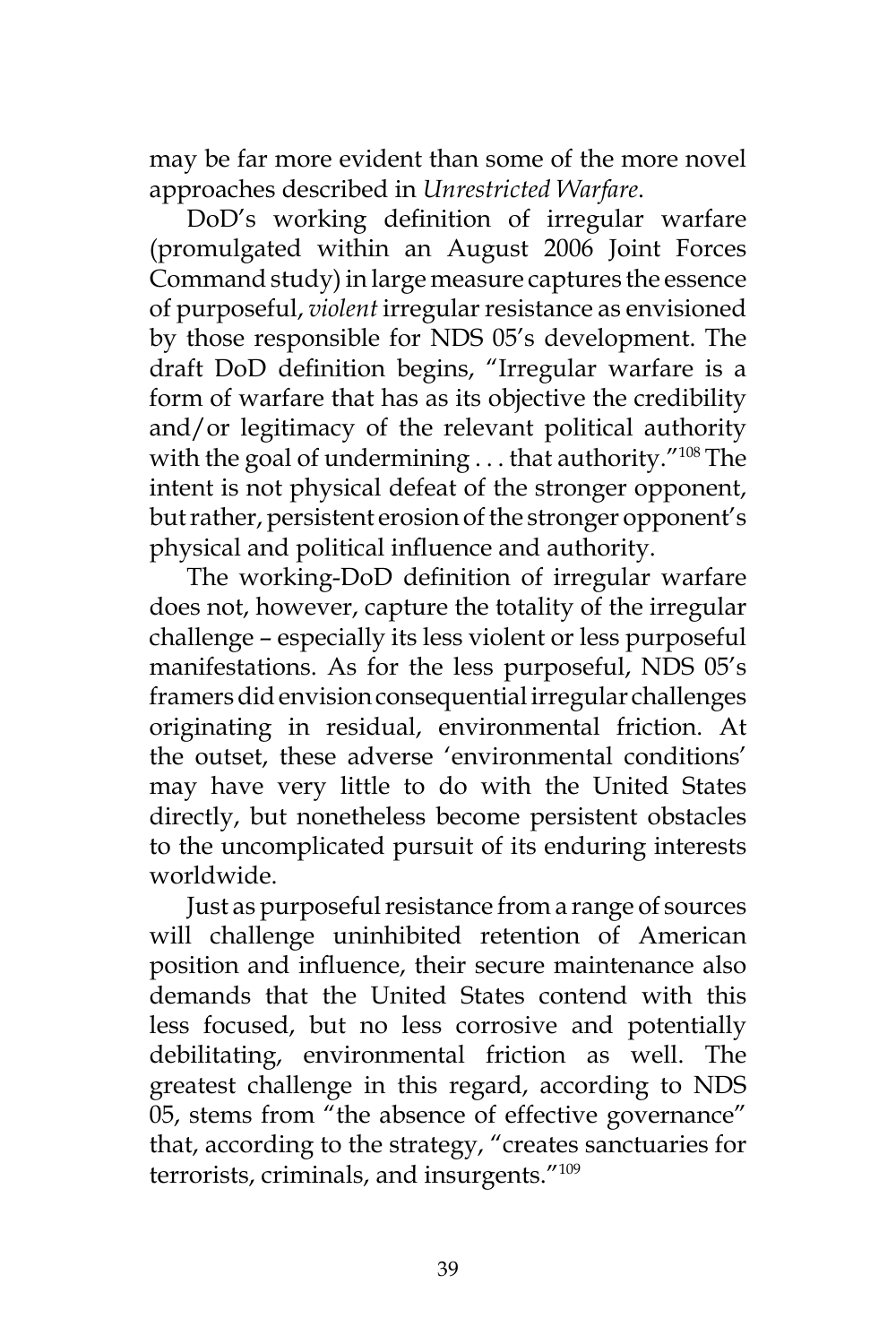In the author's view, there is also a larger, more comprehensive and fundamental challenge to the sovereignty and stable functioning of some key governments lurking on the strategic horizon. NDS 05 hints at this when it observes, "Many states are unable, and in some cases, unwilling, to exercise effective control over their territory or frontiers, thus leaving areas open to hostile exploitation."<sup>110</sup> While this may be true, an even more fundamental concern about governance revolves around the ability of a handful of key states to remain intact as sovereign entities and to retain functional, sovereign control over their constituent territory and populations as a whole. In short, if the physical and virtual reach of legitimate authority is increasingly in jeopardy in some important states, then the very existence of some of those states as functioning political units is also in greater peril than many currently appreciate.

This more fundamental governance challenge is reflected in the work of John D. Steinbruner. In *Principles of Global Security*, Steinbruner describes what he implies is an under-recognized challenge to the foundations of effective governance that, left unattended, threatens the stable functioning and order of the international system itself. While not necessarily presenting immediate, direct threats to the physical security of the United States, the challenge, as described by Steinbruner, could, if uncontained, threaten what he calls "global legal order" and, by implication, core American interests.111 Steinbruner observes:

There is reason for concern that the process of globalization might generate contagion effects powerful enough to undermine the legal foundations of the international economy and of its constituent societies and that sudden surges of civil violence might occur both as a manifestation and as a contributing cause of that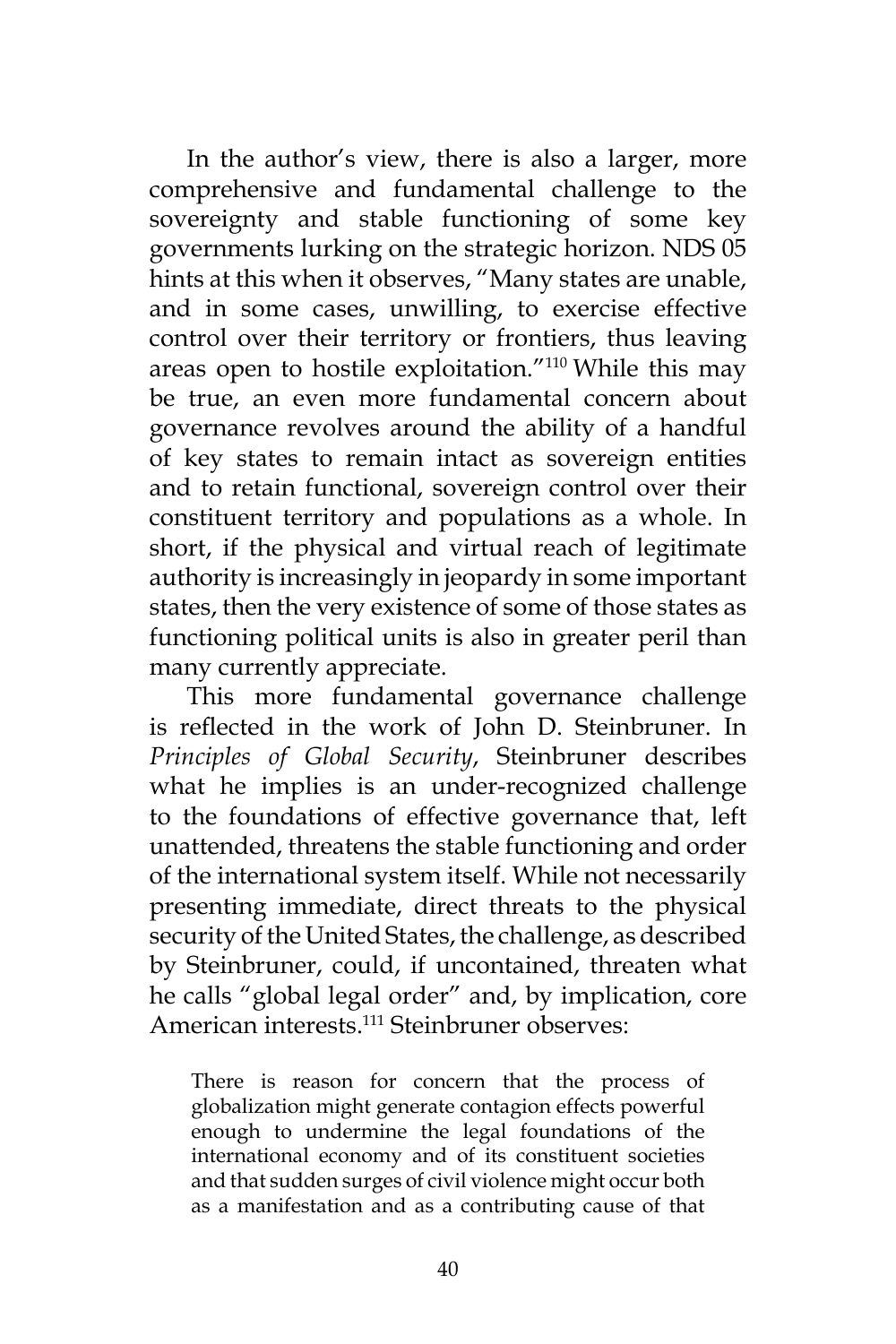pathology. . . . Human societies could not indefinitely tolerate any sanctuary for the gestation of a process that seriously threatens the operating rules necessary to sustain the global economy.112

From the perspective of NDS 05's framers, collapse of functioning order in a strategically consequential state or region would directly threaten core American interests in manifest ways. This is particularly true for those states where stable functioning of the established order is uniquely important to the continued security and prosperity of the United States and its population or that of a key strategic partner. This idea is explicitly embedded in key passages of NDS 05. For example, in the discussion of "Key States," NDS 05 observes, "(I)f adverse economic, political, and demographic trends continue, large capable states could become dangerously unstable and increasingly ungovernable, creating significant future challenges."113 Among the assumptions, it observes, "Crises related to political stability and governance will pose significant security challenges. Some of these may threaten fundamental interests of the United States."<sup>114</sup>

In response to this particular form of the irregular challenge, the defense strategy argues that the United States may have to "help defend and restore a friendly government."<sup>115</sup> Later, under the rubric of "denying enemies sanctuary," it concludes that the United States requires the capability "to assist in the establishment of effective and responsible control over ungoverned territory."116 Finally, in the strategy's description of "(s)wiftly defeating adversaries and [achieving] decisive, enduring results," it underscores the enormity of the challenge associated with confronting the "post-maneuver"/post-collapse environment.<sup>117</sup> On this subject, the strategy concludes that the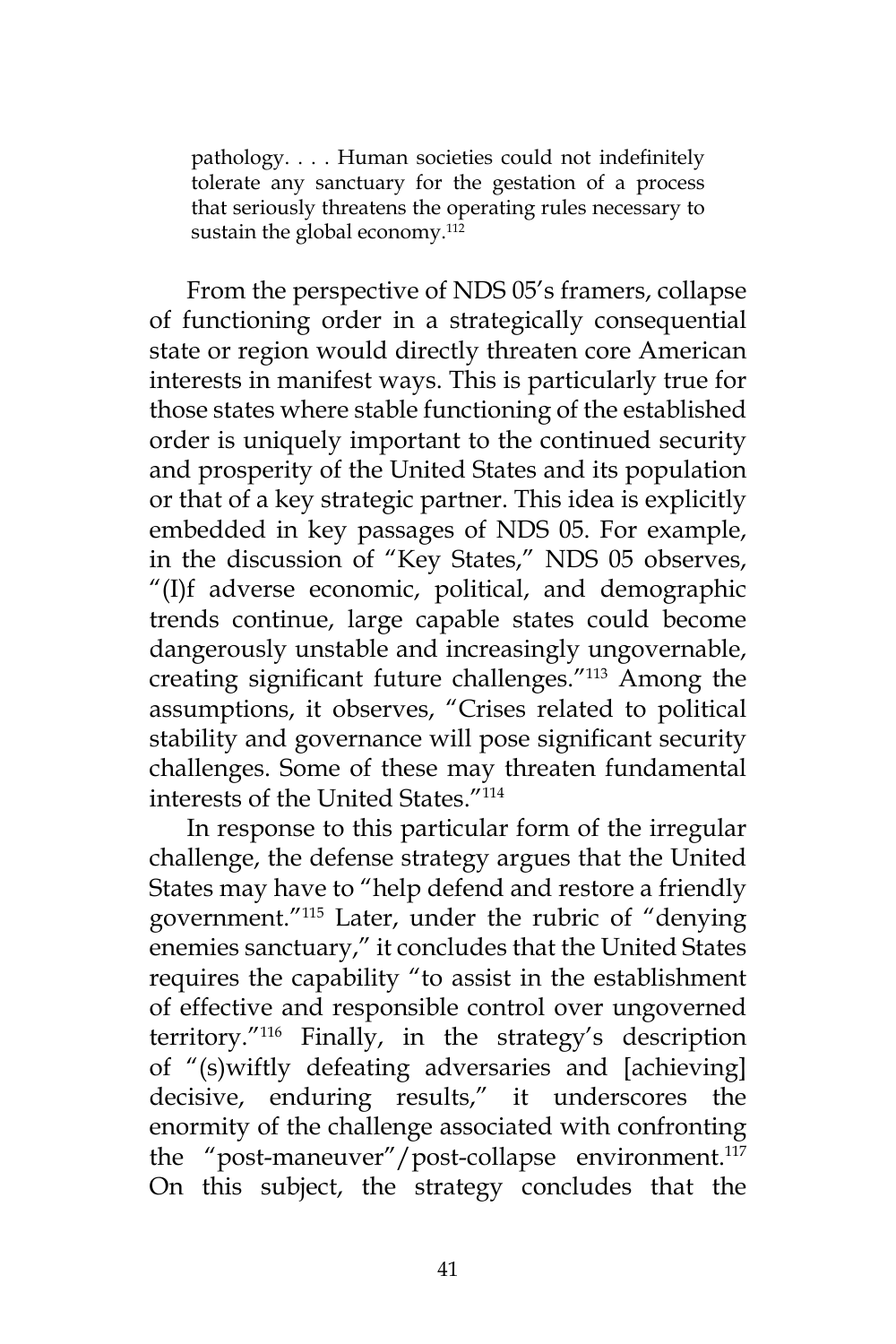American military must have the capacity to "[set] the security conditions [necessary] for enduring conflict resolution."118 This includes "extended stability operations involving substantial combat and requiring the rapid and sustained application of national and international capabilities spanning the elements of state power."<sup>119</sup> QDR 06 seizes on these points in its new force sizing construct as well.<sup>120</sup>

By these passages, the strategy's authors were not solely implying that "(s)tability operations are a core U.S. military mission that . . . shall be given priority comparable to combat operations," as was later suggested in DoD Directive 3000.05.<sup>121</sup> Rather, by raising the profile of the irregular challenge as one that is fundamentally dangerous to the stable functioning of some key states and under the worst conditions potentially catastrophic to American security interests, NDS 05's framers were implying that the restoration of functioning legal order in some very important states and regions may define for the American defense establishment the most consequential and urgent of its future strategic challenges. To NDS 05's framers, this implied that Security, Stabilization, Transition, and Reconstruction Operations (SSTRO) may not be (as popular military conception would have it) civilianled and military-supported ventures that follow major combat operations but instead national security ventures of enormous import that supplant major combat operations in relative importance, investment, and strategic consequence for DoD.

Though purposeful irregular resistance and the environmental friction accompanying weak or collapsing political authority are distinct challenges, they can, in practice, appear quite similar in character. For example, terrorists, insurgents, criminals, or foreign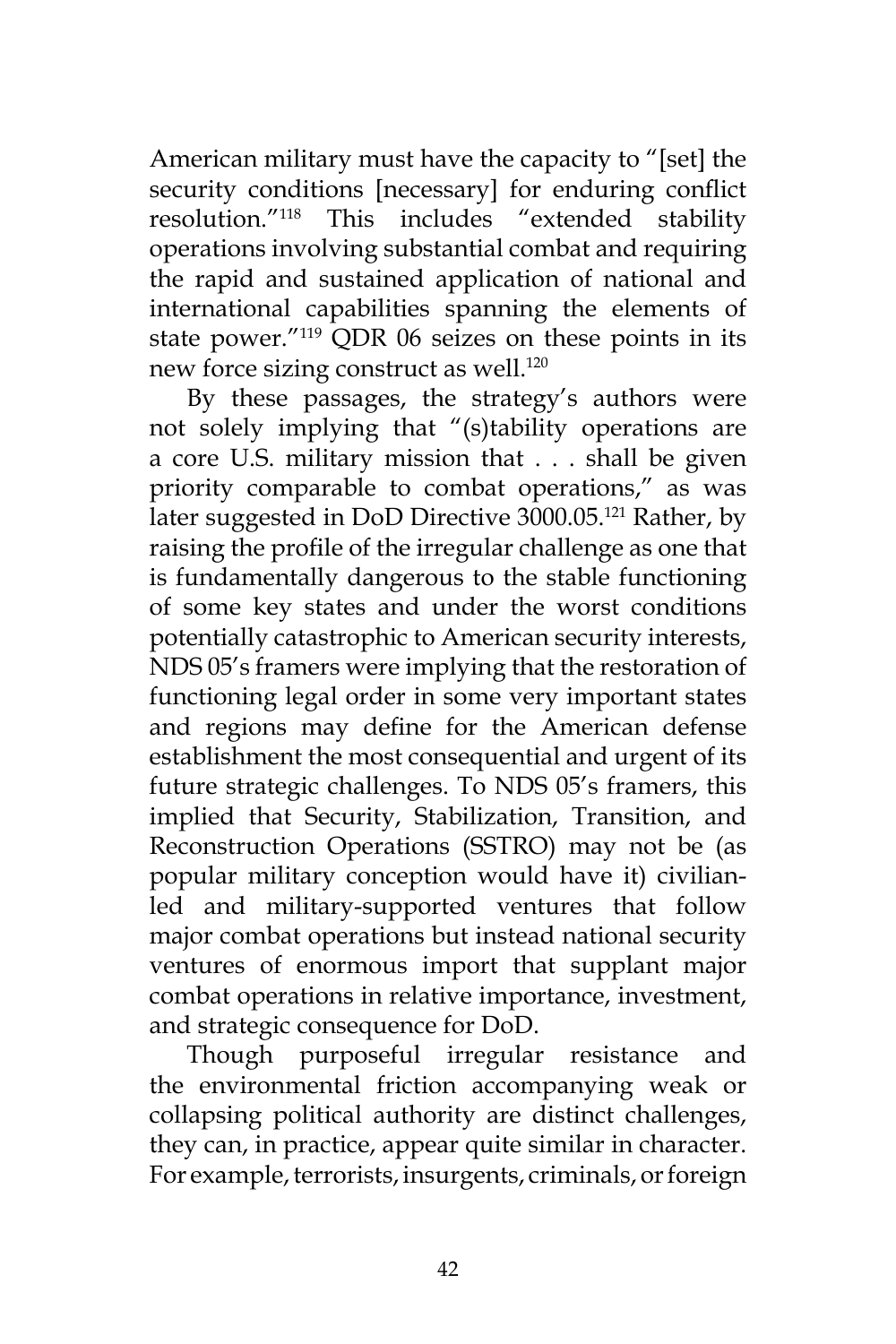intelligence services may target the United States because of its political or military support for unpopular regimes. Further still, they may do so because of more generalized opposition to what is perceived to be a distinctly American regional or global political order. Likewise, the United States may come into contact with irregular actors like this in the aftermath of preventive or preemptive military action. Or, equally likely, the United States may face determined irregular opposition as a result of a consequential state's sudden collapse and subsequent American efforts to remedy its consequences. Similarly, civil conflict ostensibly focused solely against an important foreign government may emerge as a result of that regime's relationship with the United States or simply because of localized political grievances. The latter may have nothing to do with American policy but the resultant social and political instability may nonetheless challenge American interests fundamentally.

Though the sources or causes of the disputes in question are quite different, the strategic and grand strategic impact is similar. One form of the irregular challenge arises in direct response to American power and influence; the other originates in the weakness, failure, or rejection of local political authority. Both, left unattended, threaten core U.S. security interests. The strategic costs associated with either source are corrosive and accumulate persistently over time.<sup>122</sup> Thus, the United States ignores each at its peril.

Subsequent discussions of the irregular challenge within the defense community were from the outset self-limiting. Much of this is understandable. In the author's view, two interrelated issues were decisive in artificially bounding the discussion of irregular challenges. The first was expediency. As terrorism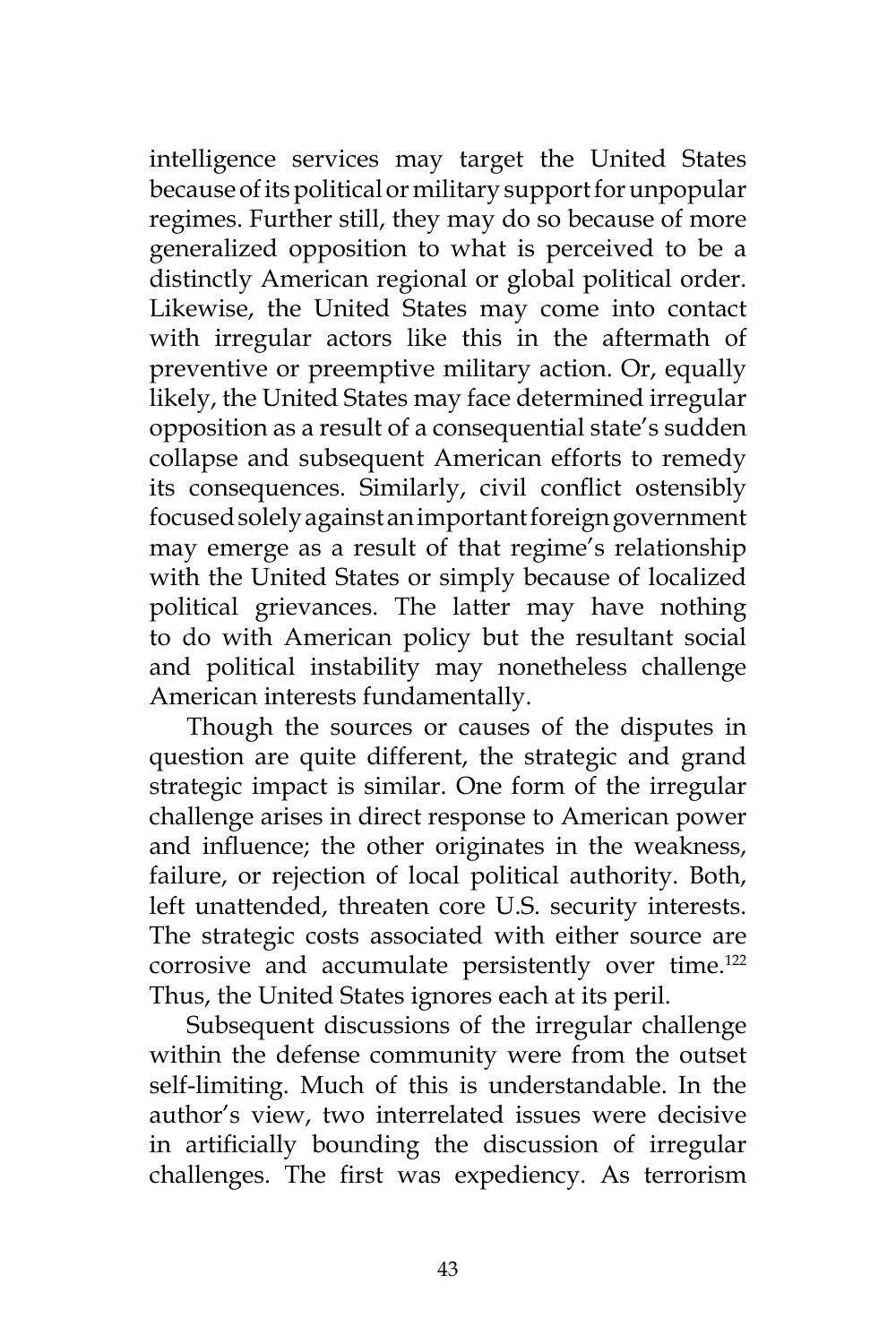and insurgency were the topics du jour dominating the American security agenda at the time and because they were also subelements of the irregular challenge, most subsequent discussions of the irregular challenge and its implications gravitated in their direction. This occurred at the expense of a deeper more nuanced understanding of the concept overall. In short, terrorism and insurgency were transformed themselves into short-hand for the irregular challenge as a whole.<sup>123</sup>

Of course, real political and security exigencies preordained this narrower focus. However, this also reflects, to some extent, what Michele Flournoy and Shawn Brimley insist is the tendency for the American government to be trapped in the "tyranny of managing today's crises."<sup>124</sup> This early, near-exclusive focus on terrorism and insurgency invited some to artificially limit the irregular challenge concept to a much narrower set of conditions than NDS 05's framers originally intended. Neither the strategy by itself nor the 2004 briefing charts cited earlier did much to help in this regard. Each frames the irregular challenge almost exclusively in terms of purposeful violent resistance to the United States.<sup>125</sup> By doing so, these source documents steer clear of meaningful consideration of less purposeful but no less dangerous strategic conditions like consequential state failure, civil war, or uncontrolled civil violence not necessarily rooted in either the War on Terrorism or an unstable Middle East.

Further still, the focus on purposeful violent resistance invites some under-appreciation for those who will confront the United States by choice in irregular, defense-relevant ways that are not necessarily overtly violent. As the previous discussion has attempted to demonstrate, careful manipulation of local politics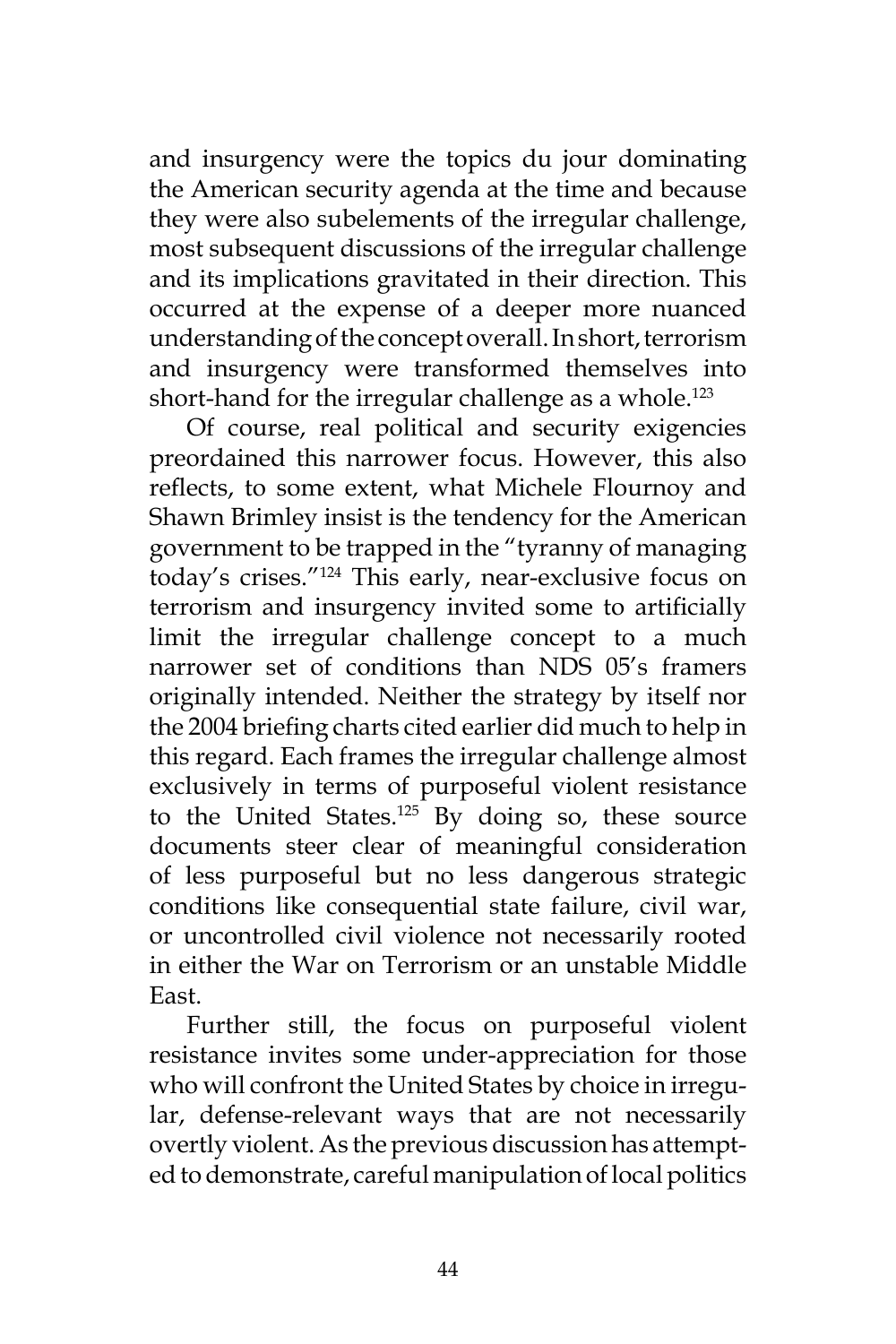or economics mixed with the selective, sometimes subtle, use of political violence might prove to be more effective than overt uses of physical violence alone. The latter, after all, is likelier to trigger unwanted American military responses. DoD leadership, however, should recognize that although some forms of resistance may preclude immediate American military responses, the outcomes nonetheless may have sweeping defenserelevant implications. The author will expand on this in the upcoming discussion of hybrid challenges.

The strategy's text itself underwrites a disproportionate focus on the immediate irregular challenges of terrorism and insurgency. At the same time, the strategy's exclusion of concepts like "unrestricted warfare" and its light treatment of subjects like undergovernance and state failure in an 'otherthan-terrorist sanctuary' context help perpetuate some of the misunderstanding.<sup>126</sup> In hindsight, the author believes that the strategy would have benefited from a much more expansive discussion of the governance and state failure challenge in a context beyond that associated with the War on Terrorism.

The second key and related issue in this regard stems from use of the word "irregular." Once, through textual representation, terrorism and insurgency became the sum total of the irregular challenge, it was relatively simple for those examining the problem in some detail to replace the term "challenge" with the more familiar term "warfare."127 Whole defenserelevant constituencies associated with or interested in "unconventional" warfare (the land-focused military services, U.S. special operations forces and their advocates, joint doctrine writers, military academics, etc.) were then able to seize on this narrower focus and thus revert to "conventional wisdom" as it pertained to irregular unconventional *warfare*.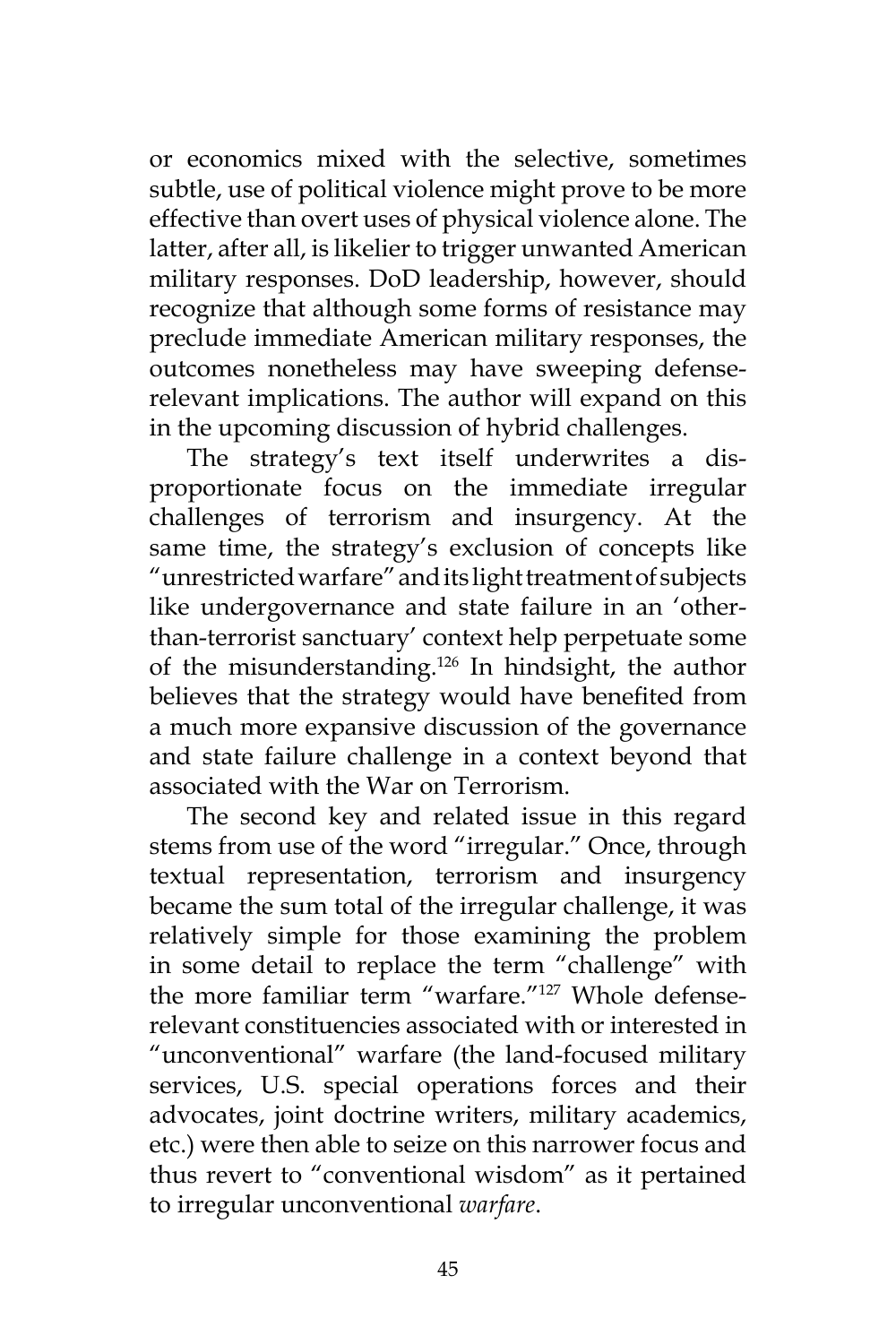Admittedly, DoD needed to define the irregular challenge in a unique defense-specific context. QDR 06 and the later work it chartered did do some of this. For example, QDR 06 acknowledged that, as a matter of "steady state," DoD must be prepared to "conduct multiple, globally distributed irregular operations of varying duration."128 Further, it concluded that the defense department should likewise be prepared to "surge" DoD capabilities to "conduct a large-scale, potentially long-duration irregular warfare campaign including counterinsurgency and [SSTRO]."129 Both of these conclusions indicate sweeping cultural change within DoD. The key question is, "Has this cultural change really gone far enough?"

## **The "Hybrid Norm."**

The challenges are archetypes. None of the four traditional, irregular, catastrophic, or disruptive—exist now or will exist in the future in pure form. Thus, "hybrid challenges" will remain the norm.<sup>130</sup> For example, even a traditional state challenger will seek to offset obvious military vulnerabilities through incremental increases in its capacity to compete in the universe of "nonmilitary war operations" suggested by Qiao and Wang. Likewise, as indicated earlier, NDS 05's framers believed that meaningful irregular challenges existed on a single, unbroken, continuum with catastrophic challenges. In their view, the most consequential among them—e.g., al-Qai'da and associated movements were already complex hybrids, employing irregular and catastrophic methods interchangeably depending on circumstances and available resources.<sup>131</sup> Thus, graphically the DoD "quad chart" consistently implies that irregular and catastrophic challenges are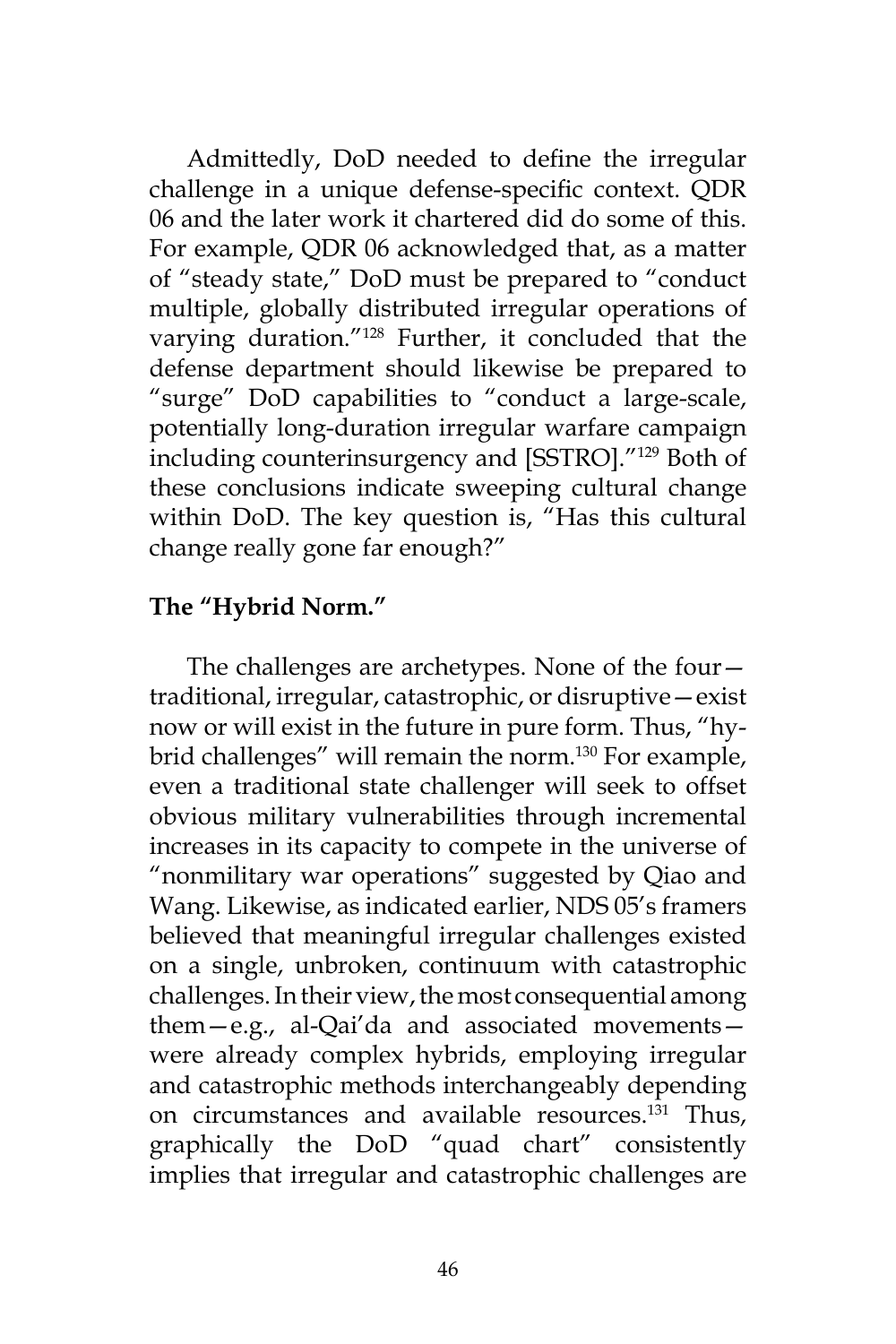increasing in both likelihood and relative strategic impact. Likewise, the dashed lines separating the four quadrants were always intended to symbolize the blending of the challenges and the increased likelihood of hybrid combinations.132 In hindsight, the hybrid concept was not as well-communicated in the text of the strategy as the author would have preferred. After a brief introduction of the four challenges, however, the strategy does say the following without specific reference to the term "hybrid":

(R)ecent experience indicates that the most dangerous circumstances arise when we face a complex of challenges. For example, our adversaries in Iraq and Afghanistan presented both traditional and irregular challenges. Terrorist groups like al-Qai'da are irregular threats but also actively seek catastrophic capabilities. North Korea at once poses traditional, irregular, and catastrophic challenges. Finally, in the future, the most capable opponents may seek to combine truly disruptive capacity with traditional, irregular, or catastrophic forms of warfare.133

Three examples illustrating the hybrid challenge are in order. These are illustrative, and, thus, are not necessarily by themselves exhaustive in their representation of the 'hybrid challenge.' The first is a hybrid state or state-like challenger. In many cases, the hybrid challenge from state or state-like actors continues to be anchored on their retention of some significant traditional military capacity. NDS 05's framers concluded that maintenance of some substantial traditional capacity by prospective state or state-like challengers enables them to engage more effectively in alternative forms of competition with the United States—forms also offering a greater chance for success. Thus, retention or acquisition of traditional capa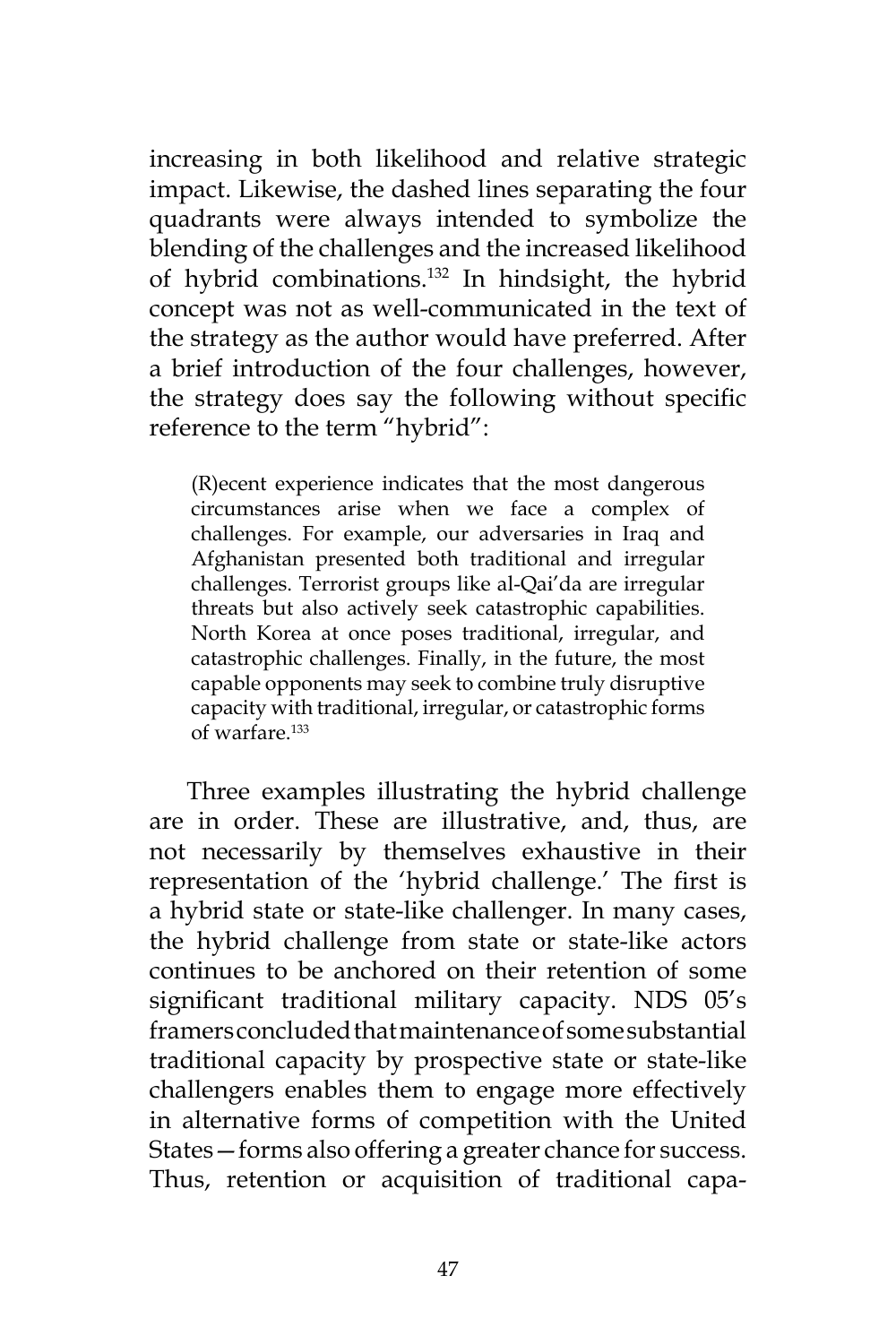bilities by them—even "transformational" capabilities or WMD—does not by itself demonstrate intent to compete meaningfully with the United States in the traditional military domain. Nor for that matter does it indicate intent to employ military force to secure regional or functional objectives they know to be anathema to American interests and likely to trigger traditional U.S. military responses.

It may indicate the opposite. The maintenance of sufficient traditional capacity may enable a hybrid state or state-like rival to consolidate its current security position within a perceived or recognized sphere of influence and hedge against American military encroachment. Doing so underwrites its freedom of action and enables it to compete with the United States in other more favorable domains—e.g., politics, economics, trade, etc.

What if, for example, Beijing's substantial traditional capacity underwrites an alternative, more irregular approach to the Taiwan issue? What if China's military build-up adjacent to Taiwan is not necessarily intended as direct leverage over outcomes but rather as an enabler for an indirect political fifth column?<sup>134</sup> China's ability to threaten Taipei and those inclined to support Taipei with certain military costs may be less about securing Taiwan through military incursion or intimidation and more about securing, from sudden military reversal, political gains achieved through persistent political agitation and electioneering. Under even more complex circumstances, China might exploit future political volatility in Taiwan to cultivate and mobilize indigenous agitators who share its interest in reunification and who are willing to employ or manipulate politics, economics, social activism, civil disobedience, and limited nonmilitary violence to realize it.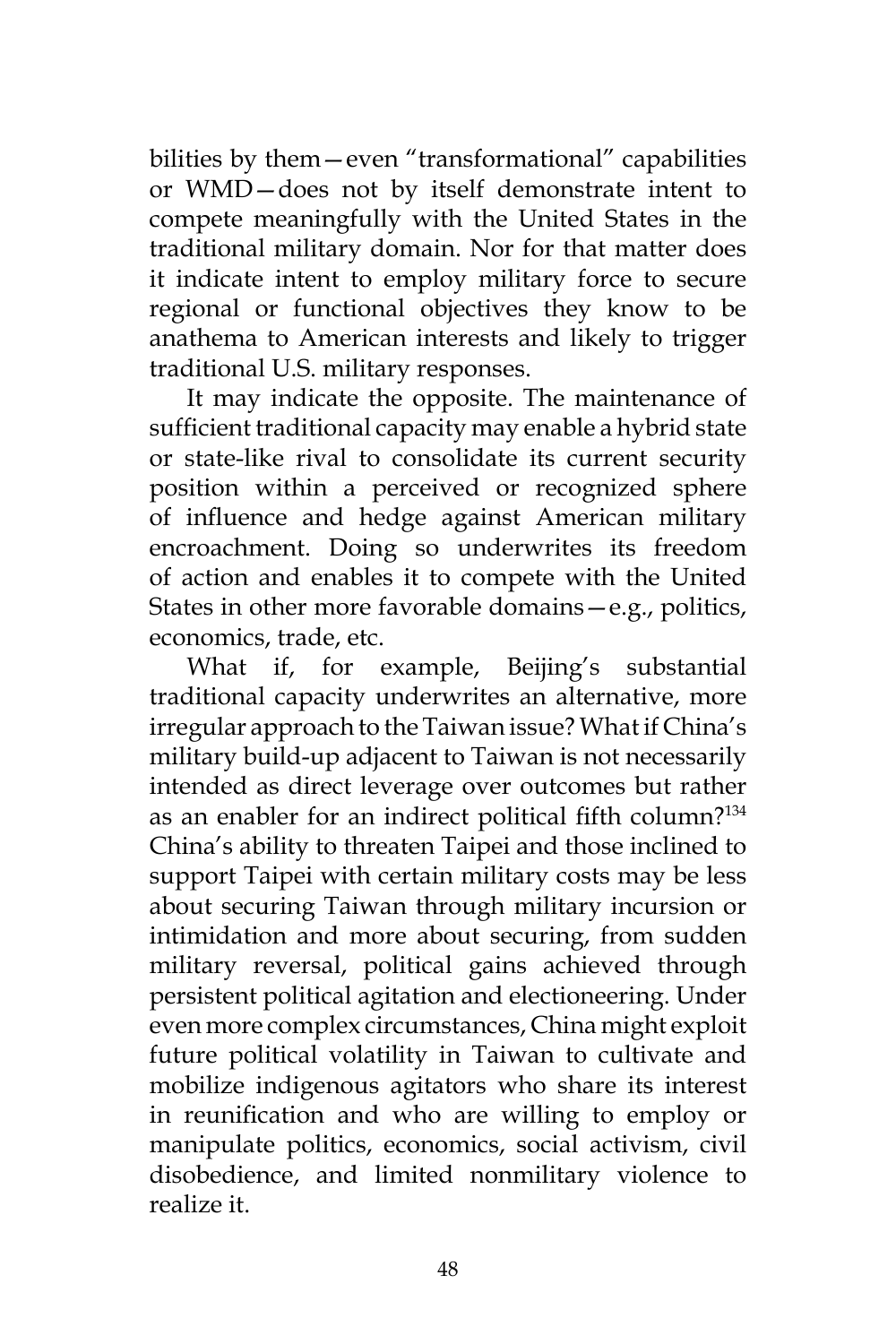That outlined above is illustrative. Paraphrasing Qiao and Wang, in an era of unquestioned highend American military primacy, state or state-like competitors are better off avoiding overt military competition with the United States all together. Those blessed with patience and time are more likely to shape long-term political outcomes in their favor by using common culture and propinquity to their advantage. Further, they might employ political influence, foreign direct investment, development aid, humanitarian assistance, and discrete violence as suggested earlier in some clever combination to influence the form and direction of a targeted population's strategic choices.135

The purposes and sources of traditional military violence are easy to recognize. Given American military preeminence, they are also easy to defeat. Therefore, the hybrid state or state-like competitor only employs violence when absolutely necessary—nimbly avoiding known thresholds for American retaliation to shape attitudes, adjust behaviors, or demonstrate the weakness and vulnerability of an existing, U.S. supported political order. To be cost effective, the hybrid state or state-like competitor employs violence surreptitiously, as overt use of traditional military force crosses obvious U.S. and international redlines, plays to the traditional strengths of the United States, and is likely to draw focused and costly American military retaliation.

Thus, the choice between the battlefield and the ballot box in this hybrid environment might be a false one. As determined competitors opt out of meaningful military competition with the United States, they increasingly recognize new opportunities to manipulate local, regional, national, and international politics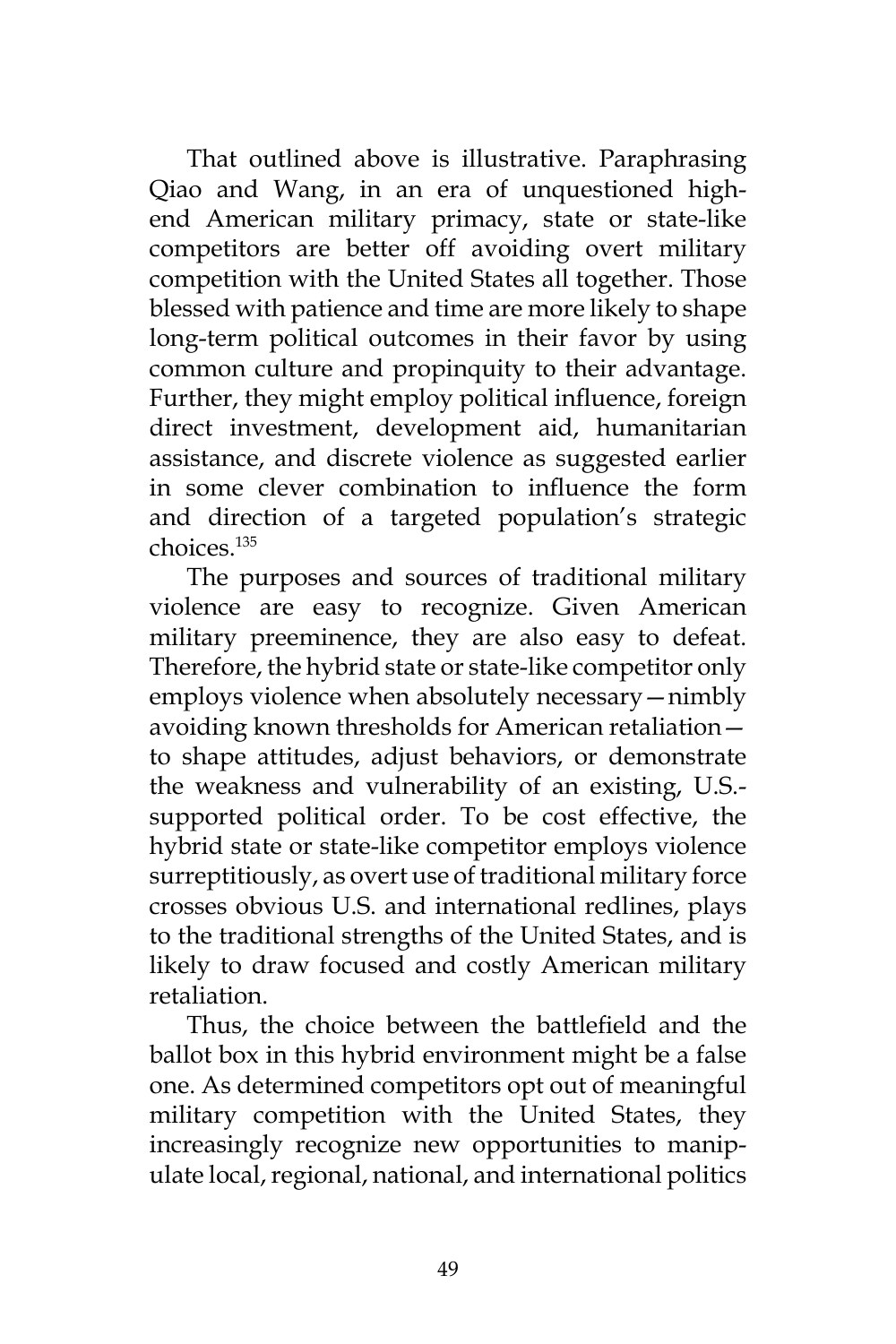in their favor at much lower cost and without automatically incurring unacceptable levels of physical vulnerability to traditional U.S. advantages. They may simply choose to outflank American military might through politics, toxic populism, and the selective use of political violence. In this regard, the ballot box might be the battlefield—war not as politics pursued by other means but rather politics as war.

Recent events in Lebanon are instructive. Hezbollah is to many Lebanese a legitimate political party in a fragile parliamentary democracy. Yet, it is also an armed militia boasting some significant traditional military capacity and a terrorist organization known to be responsible for attacks against Western and Israeli interests. Hezbollah has also been called "a state within a state" (and thus, state-like) and is, at the same time, commonly assumed to be a client of both Syria and Iran.136 Thus, Hezbollah and its state patrons are by definition collectively some irregular-traditional hybrid at a minimum. In this regard, Hezbollah's near simultaneous escalation of the physical threat to Israel and the political threat to Lebanon—at the alleged behest, inspiration, or acquiescence of one or both of its state patrons—offers a clear example of a state-like hybrid challenge undermining key interests principally through irregular means. Hezbollah's overt challenges to Israel's physical security and Lebanon's political stability are underwritten by the veiled threat of some substantial traditional military cost associated with direct confrontation of either the client or its patrons.137

Suspected Iranian intervention in Iraq provides an equally relevant example. Iran is at once suspected of both influencing Iraqi political outcomes through soft infiltration of Iraq's Dawa and SCIRI parties and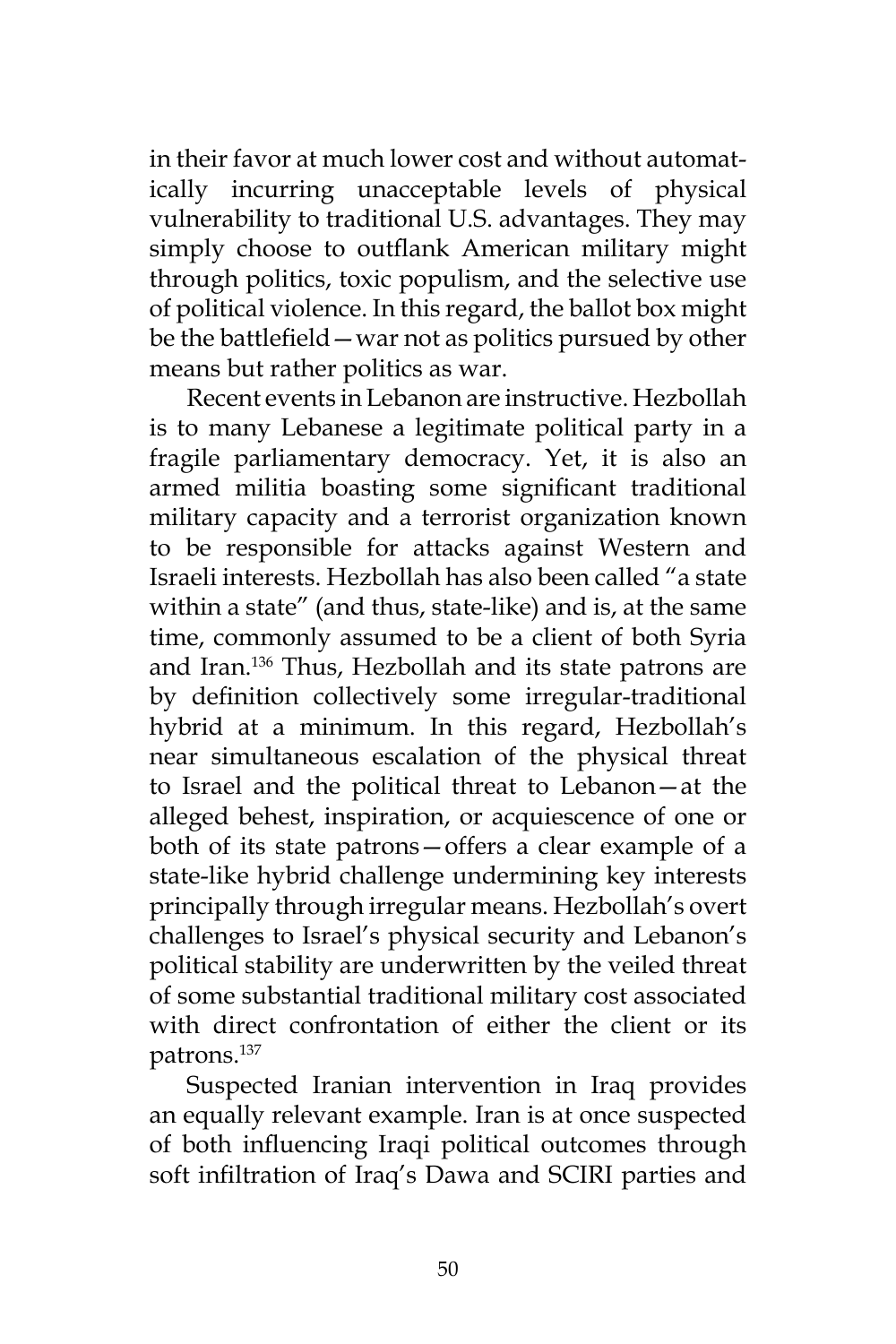fomenting civil conflict by providing at a minimum some material support to Shi'a militias involved in sectarian violence. This dual track approach allows the Iranians to undermine American interests and shape strategic outcomes in Iraq while carefully avoiding open provocation or direct military confrontation with the United States.<sup>138</sup> The relationship between patron and client is symbiotic in this regard. The state is an instrument of the nonstate actor and the nonstate actor is at the same time an instrument of the state.

The focus of an opponent's traditional military strategy vis-à-vis the United States then may not be on achieving strategic objectives by force of arms. Rather, the intent may be more subtle. Military strategy and traditional military capacity—to include some WMD may be insurance against intervention. In short, rivals underwrite alternative forms of irregular competition. The maintenance of some traditional (or catastrophic) capacity by the weaker rival promises the potential of unacceptable physical and political costs on the stronger competitor—particularly if the stronger competitor attempts to employ its own traditional advantages to prevent or reverse unfavorable strategic outcomes. Note that this does not necessitate the capacity to defeat the United States on a traditional battlefield. Rather, it implies the need to maintain that minimum military capacity essential to drive American political and military risk calculations toward prohibitive or unacceptable levels.

In this way, a rival's traditional military capacity is not the primary instrument of competition but rather an enabler for it. Maintenance of traditional military dominance by the United States then may be necessary but not sufficient. Securing core U.S. interests against alternative forms of hybrid strategic competition like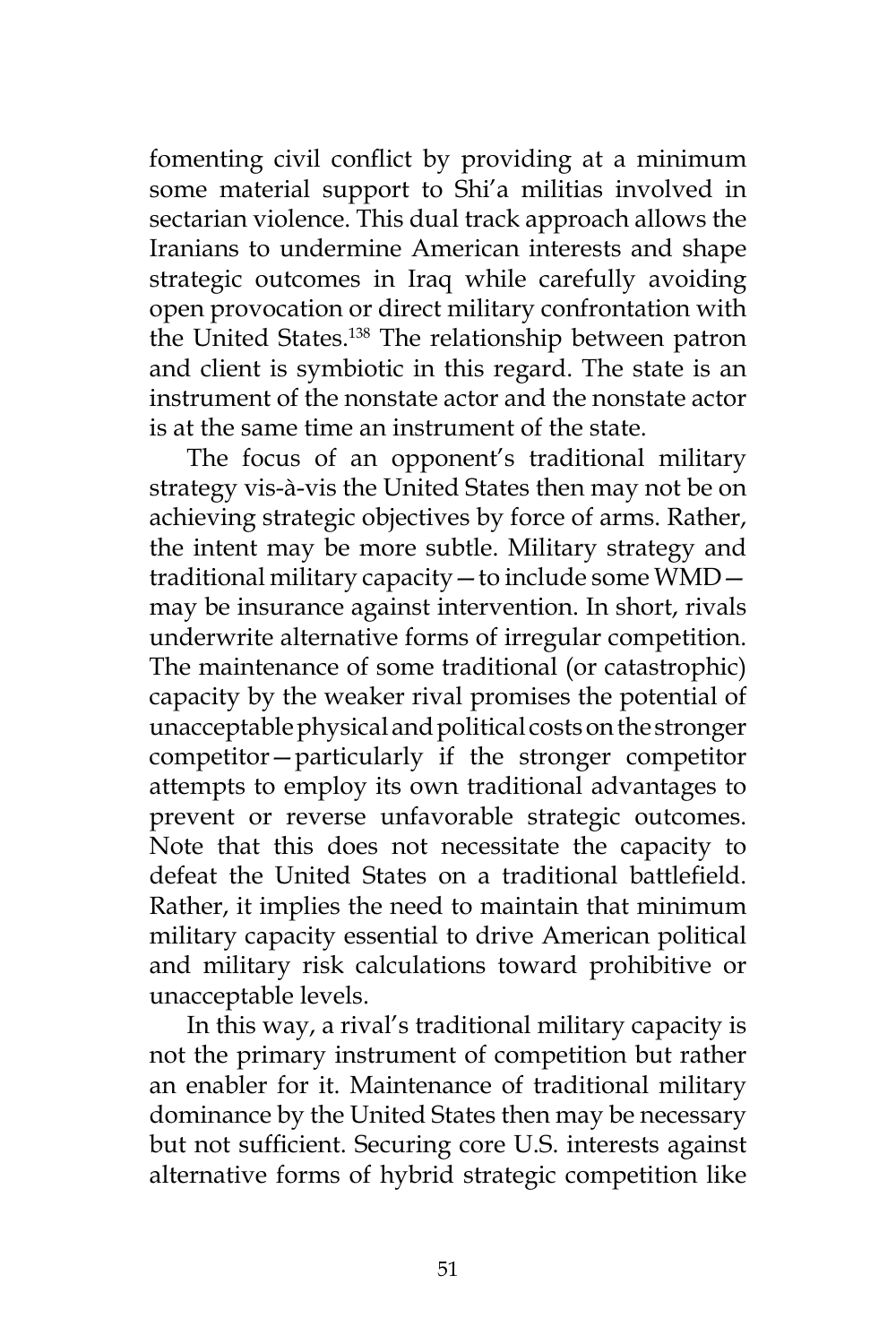this implies the need for a more expansive U.S. capacity to employ politics, information, money, and force in more nuanced combinations to achieve favorable strategic outcomes. In short, effecting comprehensive and enduring results under these circumstances demands the capacity for real strategic acumen; not simply the operational art.

This is particularly true if key interests of the United States—long-considered vulnerable to military attack are instead threatened or "seized" by alternative means, thus leaving traditional American military superiority irrelevant or illegitimate to prevention or redress of strategic loss. In cases like this, the question is not, "Can the United States military effectively restore a favorable status quo through force of arms?" Rather, the more important question becomes, "Can the United States legitimately and cost-effectively employ military force to secure vulnerable interests, given the opponent's chosen form of competition and adopted strategic course of action?"

A second hybrid example stems from purposeful, irregular-cum-catastrophic, nonstate competition. As in the case of the nuanced, state or state-like competitor, the capable nonstate competitor may utilize similar combinations of culture, politics, identity, and violence to maximum benefit. Employed effectively in combination, these can make transnational and subnational movements successful rivals to the United States in certain competitive domains and within a certain politico-security context. This is true in the absence of any measurable traditional military capacity whatsoever. These movements can combine political agitation, social mobilization, active or threatened irregular violence, their own forms of toxic populism, and the specter of catastrophic attack to influence outcomes in their favor.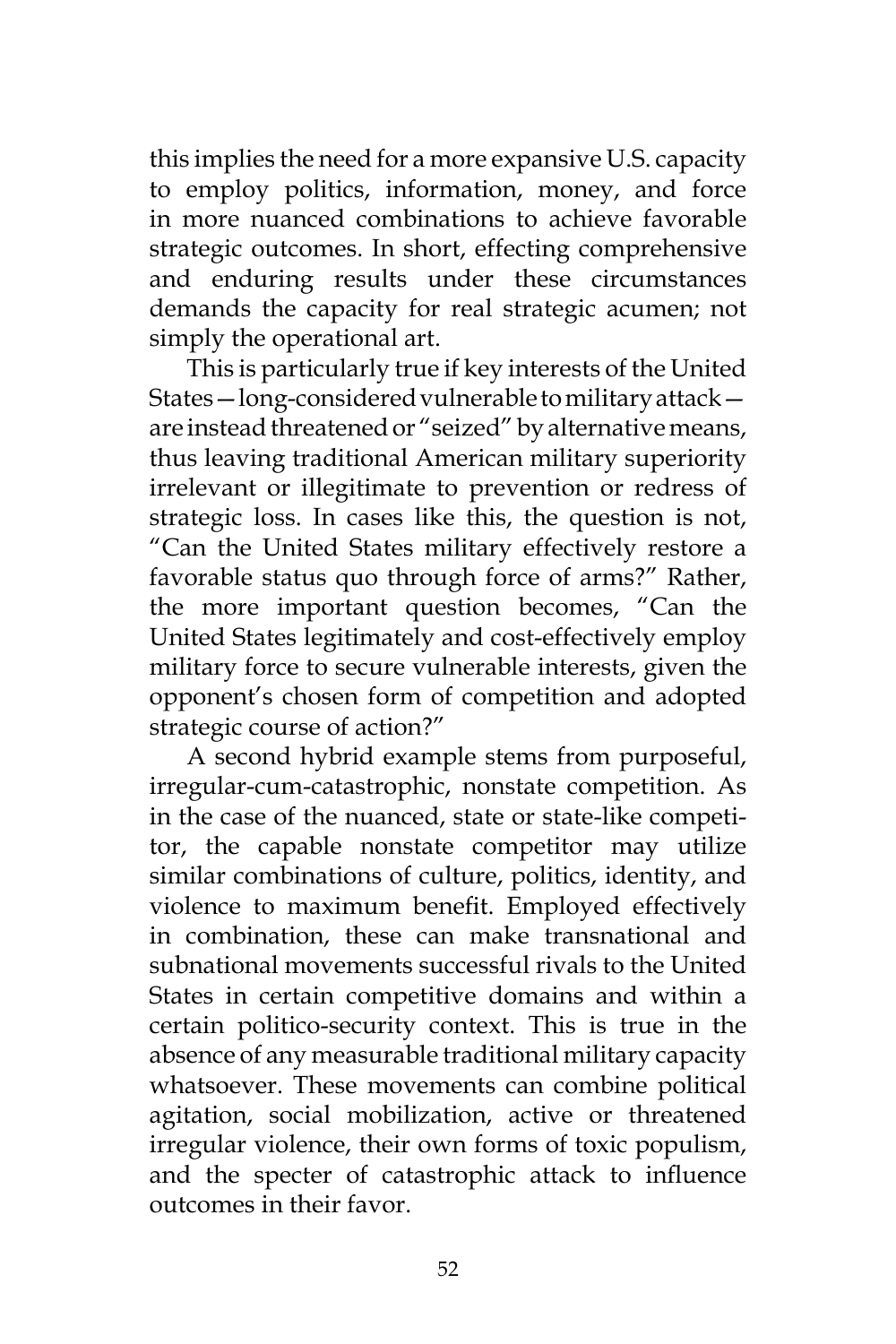Under most circumstances, superior American military capability can achieve immediate tactical and operational success with some ease. Yet the United States has greater difficulty recognizing and subsequently attacking with its variegated instruments of power the real locus of consequential competition and conflict in a transnational or subnational context. Thus, transient tactical or operational military success often obscures real strategic vulnerability. The United States is simply less capable of "sealing the strategic deal" in the face of irregular-cum-catastrophic nonstate resistance. It frankly has yet to determine the proper role, relative contribution, and effective configuration of American military power when it is confronted with effective, irregular nonstate competition. And, though clearly uncertain about how best to employ its military instrument under these circumstances, the United States is doubly uncertain, even incapable, of employing its other—likely more important—instruments of power nimbly and in effective combination with military force under all circumstances.<sup>139</sup>

Effective transnational or subnational competition is far more ideational, political, socio-economic, and cultural in its primary orientation than the United States is either comfortable confronting or likely in its current configuration to succeed against—particularly if it employs military power as its sole or primary instrument.140 Throughout the Cold War, the United States was content and comfortable competing with a peer equal. Its defense institutions, structures, doctrines, and strategy were all programmed to support great power competition. Today, the United States finds itself confounded by lightly-armed and loosely organized opponents that use violence illegitimately; information and the media indiscriminately; and in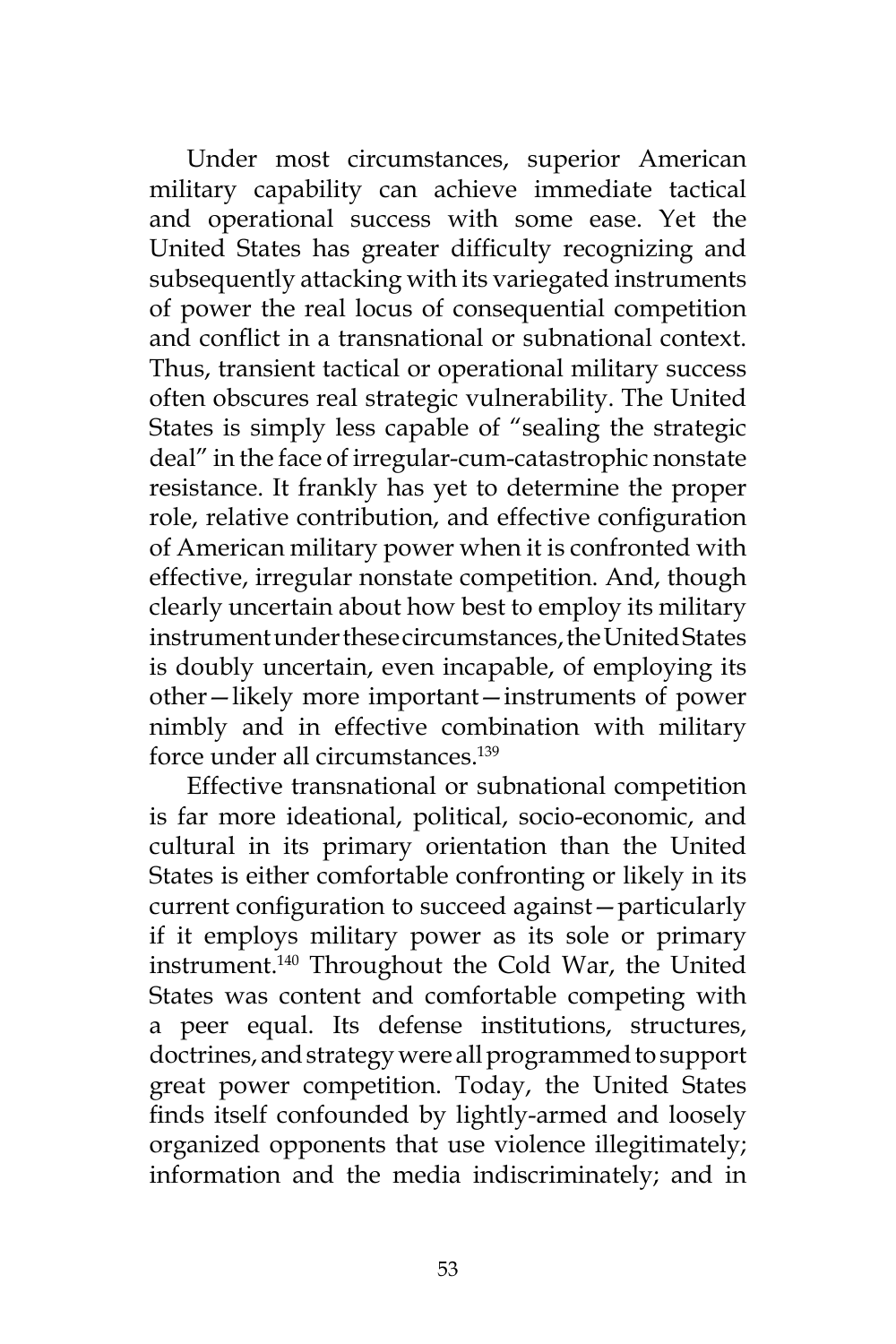practice, appear more violent communities of interest than suitable military rivals. In spite of their obvious weaknesses, however, these nonstate opponents and malcontents have proven remarkably equal to the task of effective competition with the United States and its range of advantages in military power, resources, and prestige.

As in the state-centric or state-like examples outlined earlier, the effective nonstate competitor employs violence strategically to seed fear, undermine legitimate political authority, and demonstrate weakness in the stronger state opponent. Violence is not, however, the principal mechanism of competition. The war occurs more subtly in the realm of ideas and perceptions. The nonstate opponent hopes to make a political, cultural, and socio-economic narrative compelling to a target constituency through propaganda, agitation, political activism, and intimidation. At the same time, he seeks, through the targeted employment of nonmilitary violence and irregular resistance, to persistently drive the physical and political price of effective American competition toward excessive and increasingly prohibitive levels.

As described previously, irregular or catastrophic violence then is not intended to generate physical defeat of the stronger U.S. opponent. Rather, its intent is public demonstration of American vulnerability to unconventional, cost-imposing resistance. This demonstrated American vulnerability enables weaker nonstate opponents to contend successfully with the United States on more favorable terms.

The actual locus of physical violence need not be proximate to the primary competitive arena either. Violent demonstrations of U.S. or partner vulnerabilities, may be substantially detached from the real object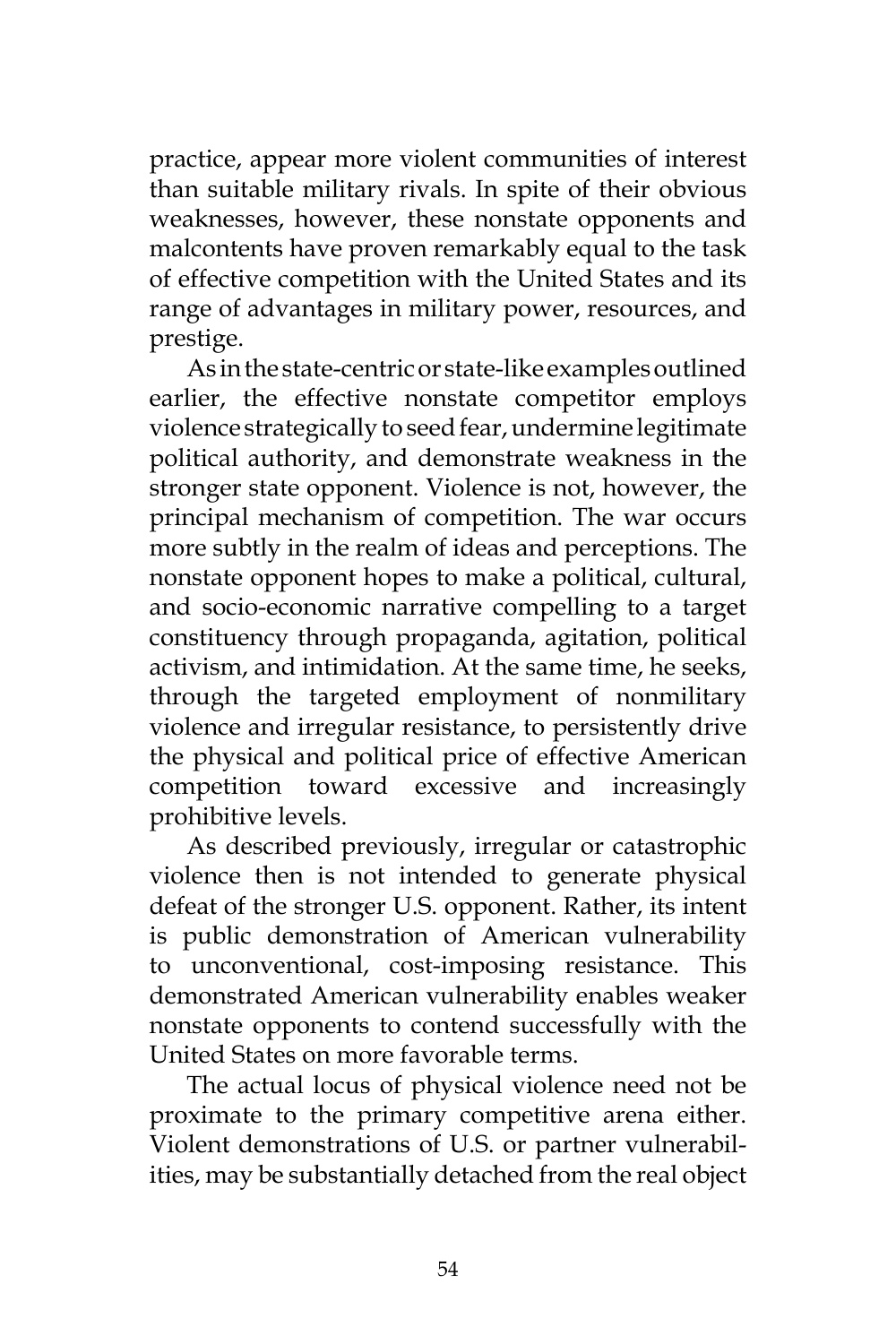in dispute yet still accomplish their intended purposes. Under these circumstances, effective communication of meaningful political messages is far less important to American rivals than is persistently driving up the physical, psychological, and political costs of U.S. activism on the one hand and material cooperation and support for United States by strategic partners on the other. With respect to the United States specifically, irregular opponents recognize that preventing or persistently increasing the costs of American success in one functional or geographical arena may affect U.S. risk tolerance in others. Thus, "once bitten" in an important but peripheral or optional endeavor, the United States may find itself "twice shy" when more critical interests are at substantial, immediate risk.

Recent history is instructive here. The negative experiences of Vietnam and to a lesser extent Lebanon and Somalia tempered American willingness to employ force through the 1990s.<sup>141</sup> Further, extended, resource-intensive peacekeeping missions in the Balkans undoubtedly affected Bush administration predilections regarding nation-building.<sup>142</sup> By implication then, one should be concerned about the effect of the on-going Iraq War on future American strategic decisionmaking. At the outset, the United States had substantial control over the time, place, and manner of intervention. Yet, in spite of these advantages, a sea of subnational, transnational, and hybrid-state competitors consistently thwart Americanled efforts to stabilize Iraq. How this reality affects policy downstream is uncertain. However, its impact will likely be significant.<sup>143</sup>

Those who argue that consummate irregular actors like terrorists or insurgents cannot match up with the United States or its partners on quasi-equal terms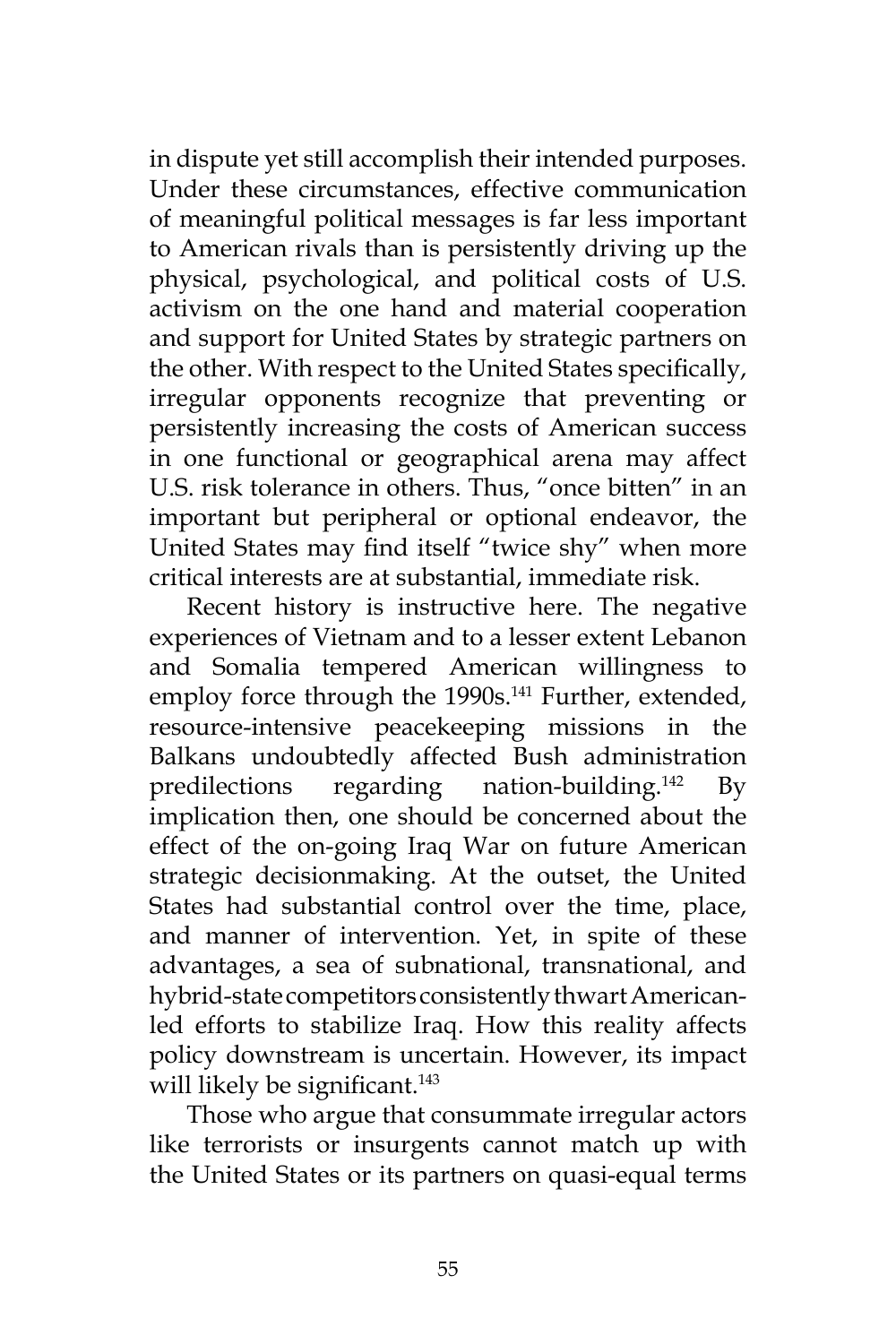because they lack both organizational cohesion and a meaningful political program often miss the point of the competition itself.<sup>144</sup> They are in the same company as those who consistently cling to the notion that an unbroken accumulation of tactical military victories is automatically determinative of future strategic success.<sup>145</sup> An irregular challenger who prevents the United States from visibly succeeding or drives the broad costs associated with success to unanticipated levels creates more operating space for himself and others determined to vie for primacy over local politicosecurity outcomes against the Americans.

In this regard, past failures against irregularcum-catastrophic opposition may result in American vacillation, miscalculation, or inaction when more urgent future circumstances instead demand prompt responses. Thus, while to many American policymakers the Iraq War is a "central front in the war on terrorism," some of the most active and capable U.S. opponents likely see it also as an opportunity to bleed the United States into future self-deterrence elsewhere.<sup>146</sup>

Sudden escalation of physical violence to catastrophic levels accelerates the perceived intensity of an irregular conflict in a profound way but does not change the basic aims of the principal antagonists. The irregular challenger who ventures into the catastrophic arena does so to raise the physical and psychological stakes of the conflict exponentially, while also securing some legitimacy as an able and —in their view rightful opponent of the United States. A successful catastrophic attack demonstrates—in a very dynamic and public way—the stronger American opponent's obvious vulnerabilities. The dominant opponent, struck with sudden catastrophic attack, is for a time stunned in the same way a sloppy, right-handed professional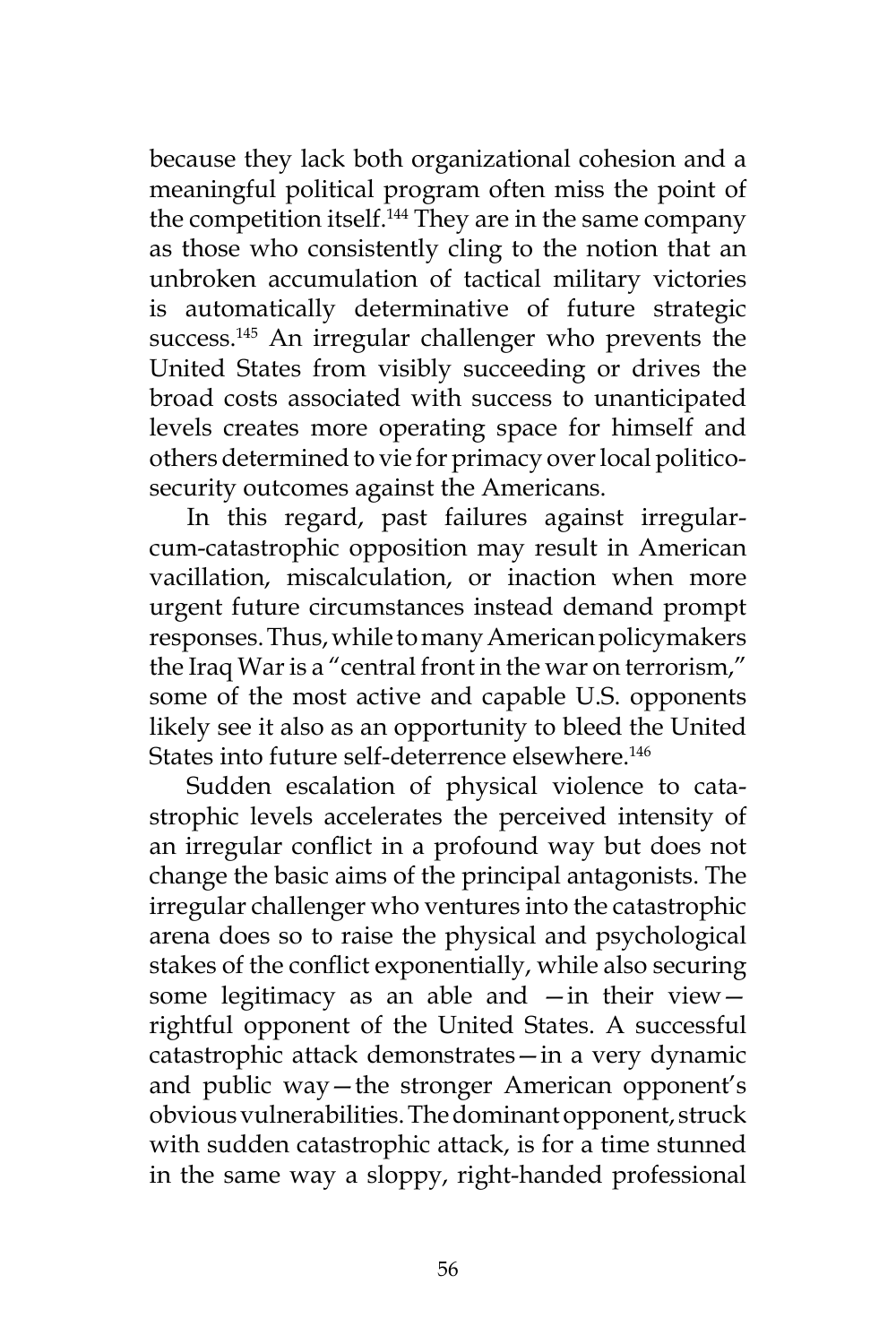boxer might be challenged by a capable, southpaw amateur. Failure of the more experienced fighter to keep the aggressive pretender off-balance while, at the same time, defending against the "lesser" opponent's obvious capacity for harm, could result in an early and surprising knockout or functional surrender through exhaustion.

Since the sudden, disorienting 9/11 attacks for example, al-Qai'da-inspired terrorism and political agitation remain decidedly irregular. However, the prospect of additional catastrophic attacks raises al-Qai'da's political and security profile and significance to levels previously reserved for the nuclear-armed Soviet Union. At the same time, 9/11 triggered a chain of American national security investments—e.g., wars in Iraq and Afghanistan, counterterrorism campaigns in Southeast Asia and Africa, increased vigilance and key site protection in the United States, secret detention facilities, military tribunals, etc.—that cumulatively drive the price of effective U.S. competition in the irregular and catastrophic domains to very high levels. This is all true 5 years beyond the first and only real catastrophic terrorist attacks against the United States.

It is fair to suggest that had al-Qai'da not attacked New York and Washington, the United States may still be managing the terrorist challenge episodically at levels it finds costly but tolerable. Under these circumstances, al-Qai'da and its fellow travelers might today only be considered strategically consequential to the extent they threaten the existence of friendly foreign governments like Saudi Arabia or Pakistan. Instead, al-Qai'da's demonstrated capacity to reach into the United States and the perceived severity of the 9/11 attacks forced American decisionmakers into a comprehensive campaign focused on some future—as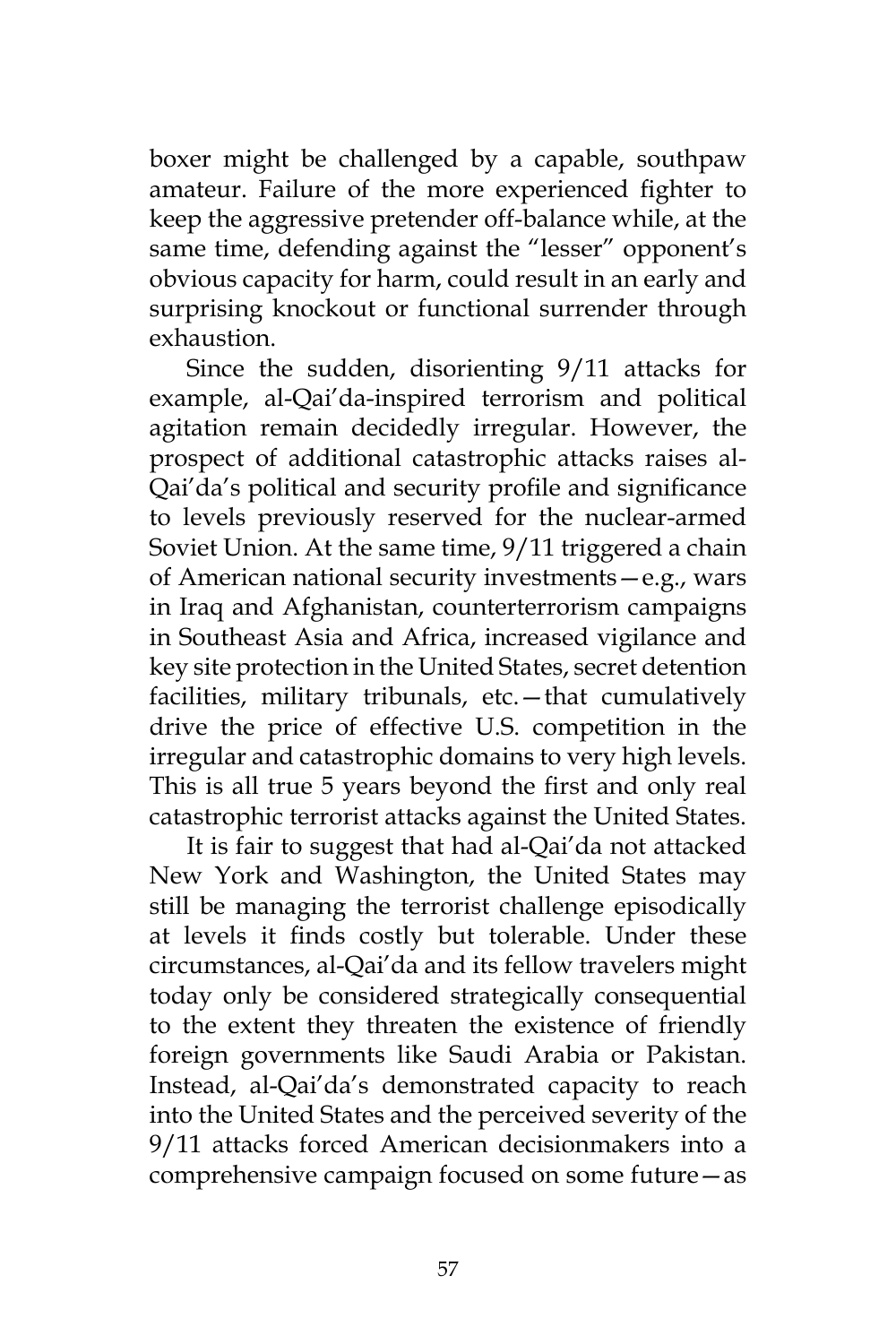yet undefined—endgame with al-Qai'da and a range of other al-Qai'da-like competitors.

A final illustration of the hybrid challenge involves the specter of a strategic state's sudden collapse. Collapse of a state of some real strategic consequence is among the most complex prospective hybrid challenges. The failure or collapse of any state is tragic; the failure or collapse of some would prove strategically disastrous.<sup>147</sup> Given the trajectory of globalization and the increasing vulnerability of some important governments around the world, it is likely that a state whose stable functioning is uniquely important to the United States will succumb to its own structural weakness and collapse. It is equally likely that the United States will be compelled to respond.<sup>148</sup> The threat or damage to American interests and the degree to which the United States involves itself in post-collapse remediation efforts varies according to the affected state's relative strategic value.<sup>149</sup> However, the prospective SSTRO and horizontal escalation challenges associated with failure of one or more of the states that both meet the threshold of unique importance and demonstrate proclivity for the types of weakness associated with collapse indicate the United States should account for this potentiality in its strategic calculations. In most cases, the burdens on DoD would be enormous.

In the worst of these collapse scenarios, elements of the armed forces and police may remain under coherent command and control and resist intervention. Agents of the fallen regime—hesitant to dispense with the old order—may attempt to defend or restore the collapsed and discredited status quo. Selfinterested criminals and substate militias may carve out a defensible sphere of influence at the grass-roots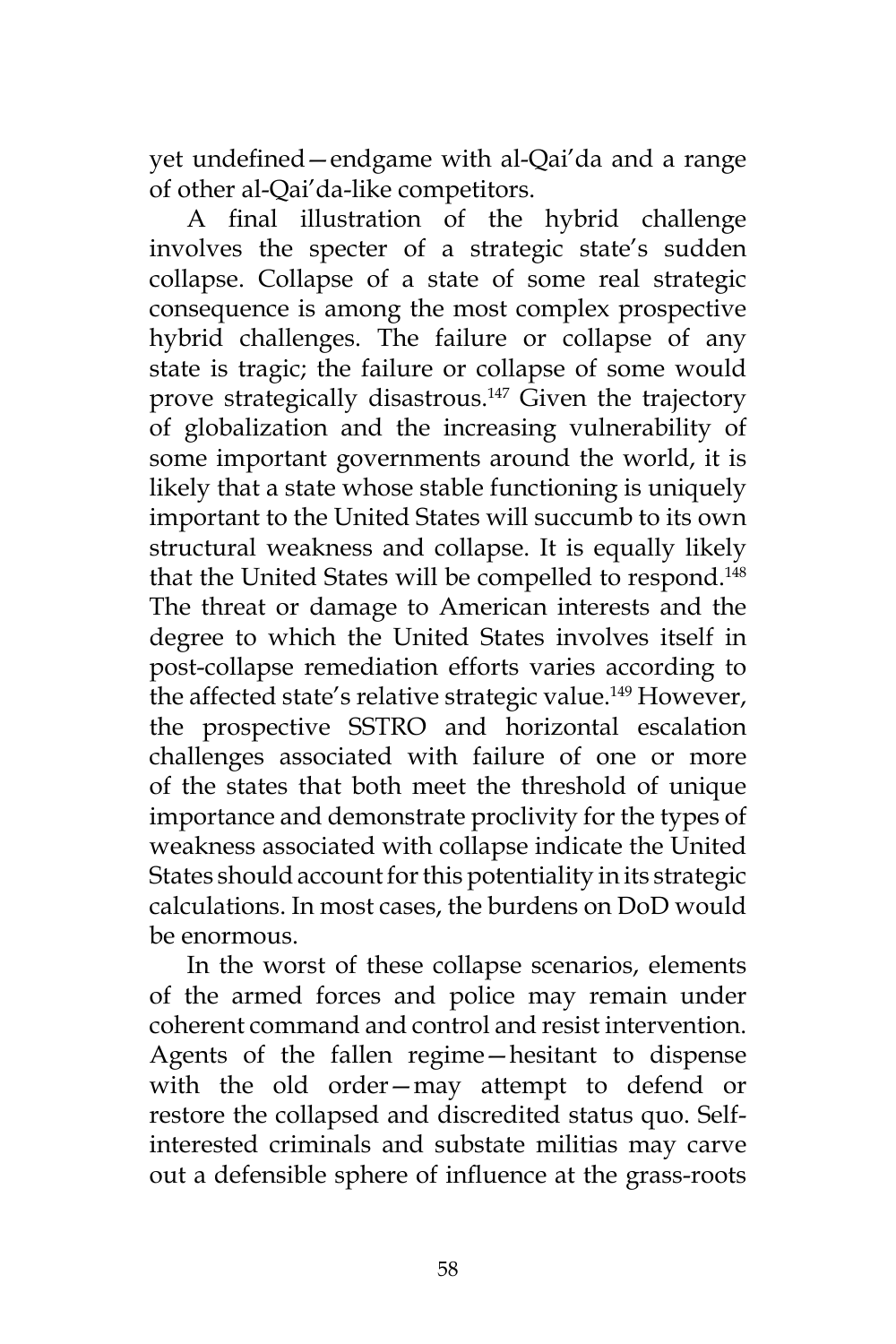level, rapidly filling the naturally expanding security vacuum. Adjacent powers and foreign agents with a significant interest in the post-collapse order or who have a substantial interest in sewing wider instability may intervene directly or indirectly to extend their influence over outcomes. Repressed constituencies may seek to exercise newfound freedom. In doing so, vengeance against agents or perceived agents of the former regime is likely. Local nationalists may resist what they perceive to be foreign-imposed political solutions.

Meanwhile, significant segments of the population may physically oppose both a necessary international intervention, as well as an essential and long overdue rebalancing of indigenous political authority. Further, angry, lethal extremist diasporas might emerge from the chaos and export violence to other vulnerable states and regions. Overlay on this a large, ethnically heterogeneous population; the presence of employable WMD; substantial strategic resources like oil or natural gas; vulnerable constituencies susceptible to mass migration; transregional ethnic, religious, political or criminal associations; and a host of other potential complicators. Combined, these indicate the prospect of swirling traditional, irregular, and catastrophic challenges interacting both by chance and design to create a very complex hybrid security challenge of enormous geo-strategic relevance.

There are obvious parallels between the above description and the on-going Iraq War. Indeed, Iraq may be an archetype (sadly, in microcosm) for the most complex prospective strategic collapses. Admittedly, the coalition intervention triggered Iraq's failure. However, Iraq's pre-war disposition and its postcollapse environment provide a useful analog for the United States as it considers future interventions to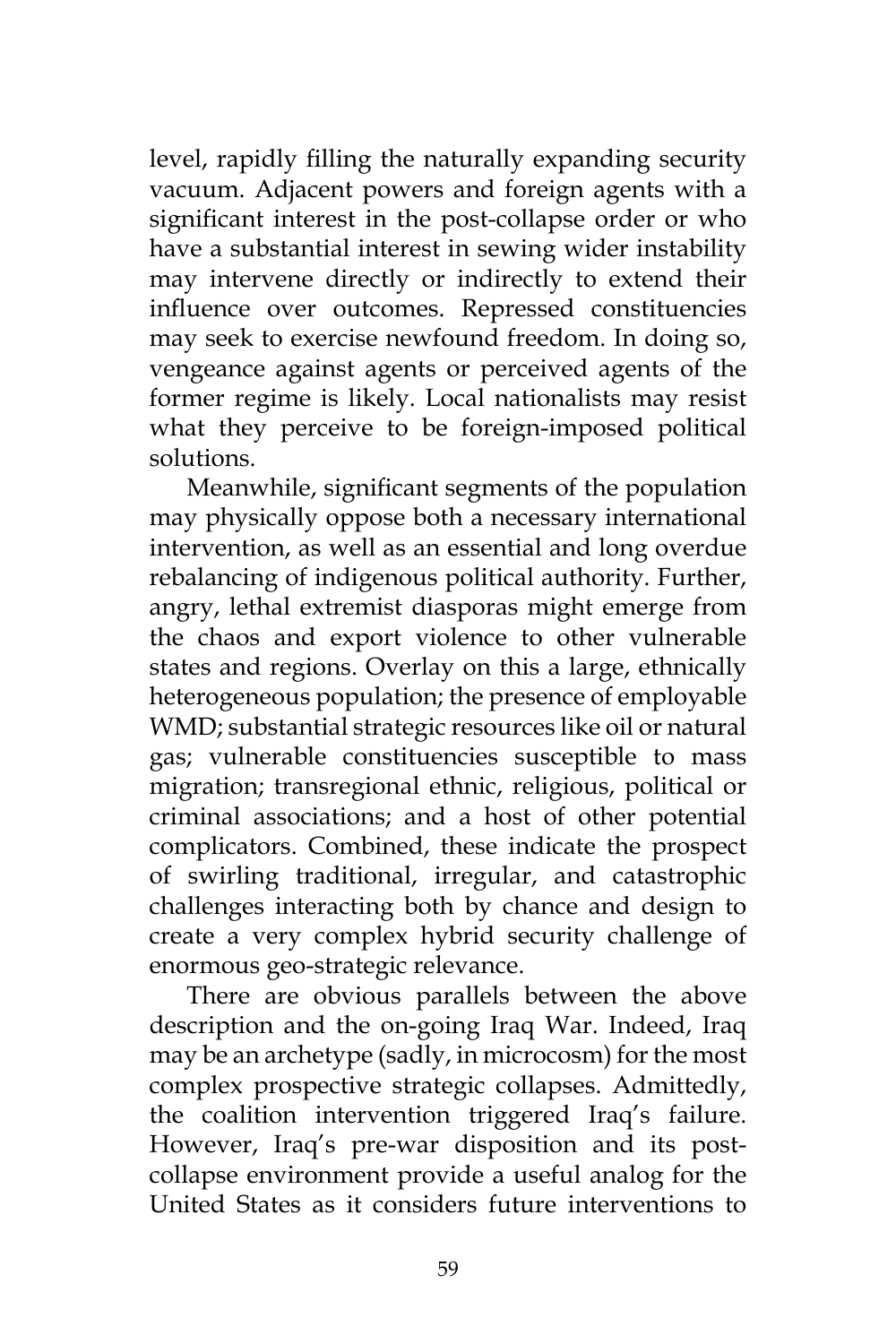contain instability and restore functioning order to a large, important, but failed state.

At a minimum, the United States now understands that redressing the worst effects of collapse—with immediate stabilization and subsequent political, economic, social, and security reconstruction—is fraught with enormous cost, sacrifice, and risk. Upon intervention, responsibility for the amelioration of a failed state's preexisting vulnerabilities and maladies falls on the external powers that choose get involved.<sup>150</sup> Thus, early understanding of the character and scope of the challenge is critical.

The key operational difference between Iraq and a future collapse of equal or greater consequence is the degree to which the United States controls the time, place, manner, and mechanism of both the failure of the victim state itself and the course and conduct of the subsequent intervention to restore it to a minimum essential, self-sustaining order.151 Needless to say, the United States had enormous control initially over conditions and outcomes in Iraq. This luxury is unlikely in the future, save for those limited occasions where the United States might again act preemptively or preventatively and thus become the principal mechanism of both collapse and stabilization.<sup>152</sup>

What should be clear from the wider discussion of hybrid challenges is that they are collectively neither solely nor even principally defined by a single actor employing diverse forms of competition and resistance. Rather, hybrids are more commonly characterized by a number of consequential actors who formally, informally, or accidentally combine to resist American encroachment, undermine U.S. interests, or complicate intentionally or otherwise unhindered pursuit of core U.S. objectives. The state-centric and state-like illustrations, at the outset for example, suggest that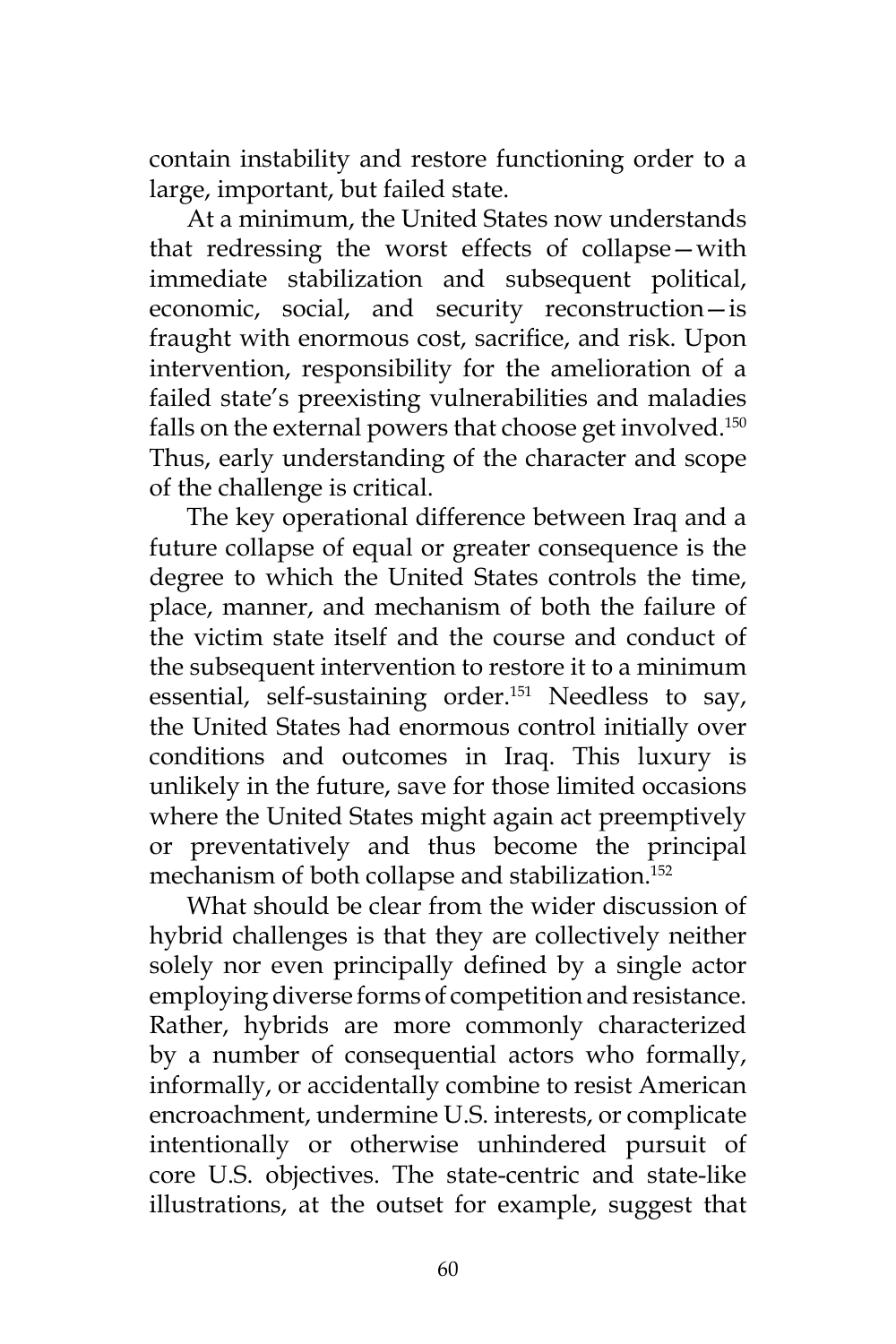the most effective state-based resistance may be by proxy—particularly when either violence or political manipulation are involved. By definition, competition by proxy requires two or more consequential actors (at least a patron and a client) to agree to collective opposition.

The nonstate example is also illustrative. That thoughtful analysts refer to the current jihadist challenge as al-Qai'da and those "associated with or inspired by al-Qai'da" is itself instructive.<sup>153</sup> The violent Islamist threat is not monolithic. Rather, it is a bundle of like but at times distinct challenges. It is a loose movement—atomized, amorphous, and at times, competing within and against itself. The mere description of consequential state collapse underscores both its varied sources, as well as the diverse forms of resistance and friction that it would likely generate for an intervening American great power.

In any hybrid set of circumstances, states might combine with other states; nonstate entities might ally with other nonstate entities; states may align themselves with nonstate actors; or alliances of states and alliances of nonstate movements might themselves combine into a networked front of common opposition and resistance. In the case of strategic state collapse, it may be even worse—a "war of all against all."<sup>154</sup> Indeed, as the United States discovered in Iraq, creation of or intervention in conditions of general collapse makes the intervening power vulnerable to becoming a party to *all* sides of a very complicated and violent competition for political primacy. The potential permutations are innumerable and should be given thoughtful consideration.

Yet, just as the diversity of actors is important, so to is multiplicity of methods and potential realms of competition. Most actors who look to purposefully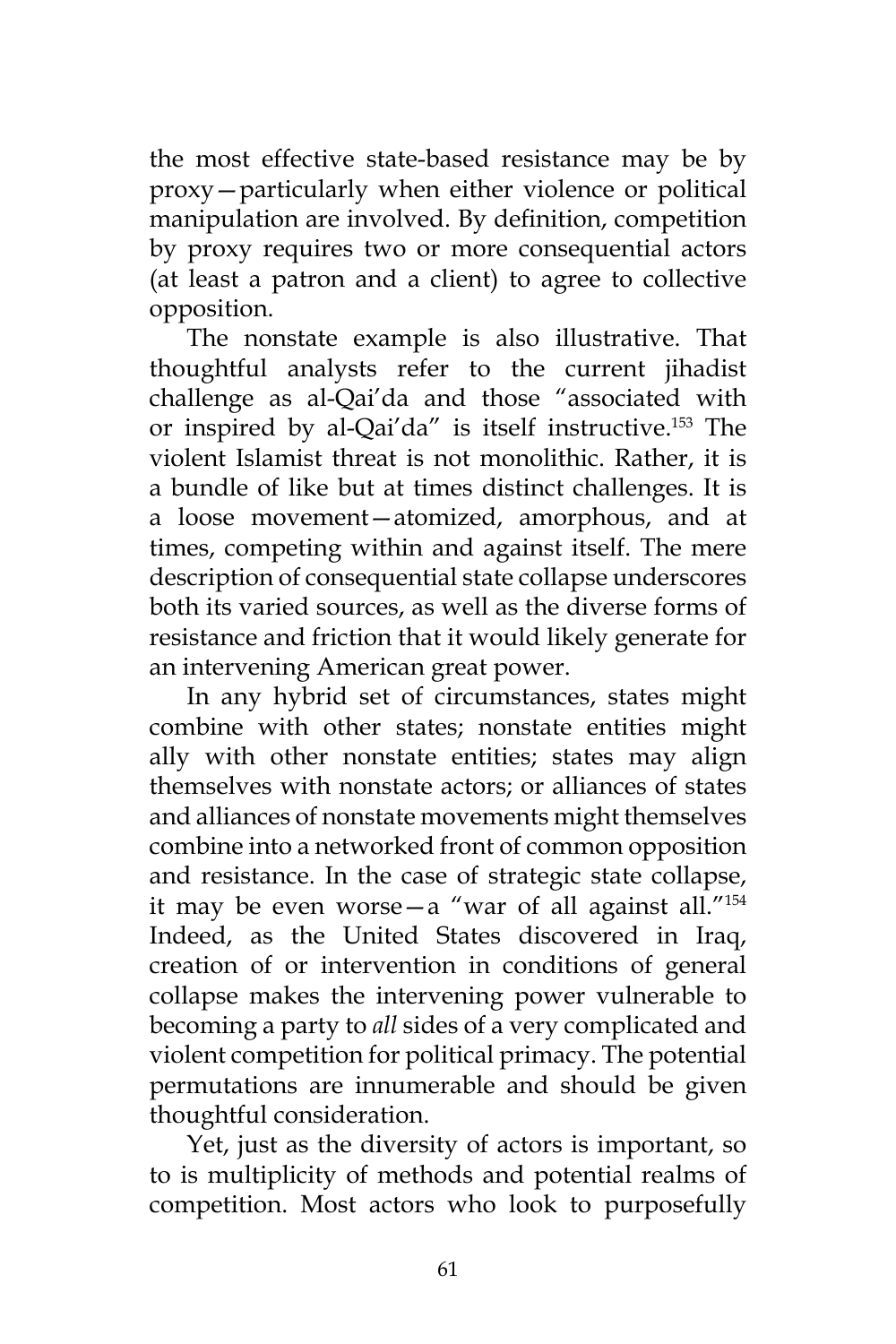limit American influence will increasingly do so both by employing a combination of mutually supportive methods as well as by doing so across a variety of physical and functional domains. As suggested earlier, Baghdad may be a battlefield for Sunni foreign fighters in Iraq but it is likely not their ultimate objective. Riyadh and Amman, on the other hand, are very rarely battlefields but are quite likely still the object of intense competition for Sunni extremists. Acts of violence in London, Madrid, or Bali are intended to impact policy locally and globally. Likewise, demonstrations in Beirut and political boycotts in Najaf or Basra are focused both against indigenous political authorities, as well as the foreign powers that hold substantial sway over local outcomes.

From the perspective of NDS 05's framers, state competitors are largely traditional challengers fast diversifying into the irregular-cum-catastrophic and, where possible, nascent disruptive domains. Purposeful nonstate competitors are by definition irregular challengers. However, many like al-Qai'da and its fellow travelers through their own deliberate, strategic choices are beginning to recognize the value of catastrophic capability. Further still, to the extent that nonstate competitors act in common-cause with state powers possessing some significant traditional capacity, they too can combine into very difficult irregular, catastrophic, and traditional hybrids. All individually or in unison are complex amalgams that are difficult to untangle. Likewise, the environmental friction of un- and undergovernance and state collapse may originate in local weakness and conflict having nothing to do with the United States or its policies. Nonetheless, the convergence of compelling U.S. interests and the prospect of uncontrolled instability may see these circumstances rapidly evolve into active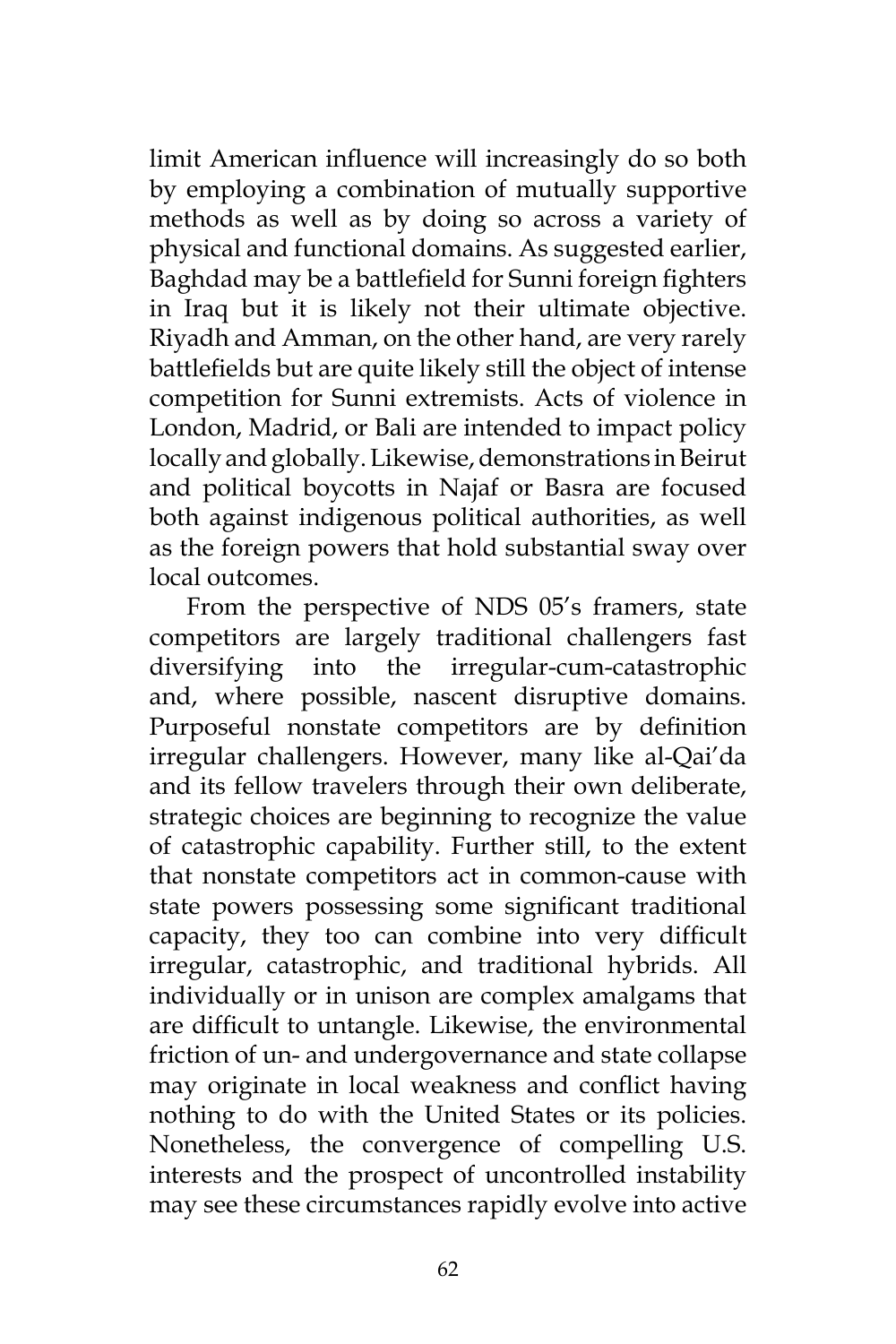forums for opportunistic, purposeful resistance to American great power.

## **Strategic Implications— INEVITABLE COMPETITION AND RESISTANCE OR The "Long War"**

Critics of NDS 05 correctly observe that the four challenges (traditional, irregular, catastrophic, and disruptive) are only really described in the abstract. This is both true and intentional. In the wake of the Cold War, traditional military competition for too long governed strategic decisionmaking in DoD. NDS 05's framers believed that early, abstract recognition of real change in the environment would enable the defense establishment to thoughtfully reexamine and dispense with significant portions of conventional defense wisdom long overcome by strategic circumstances. The challenges offered defense strategists a different philosophical lens through which they might assess the department's readiness to fulfill its numerous 21st century responsibilities.

If DoD was to remain broadly relevant, it could not afford to limit its utility to one narrow slice of the more expansive spectrum of competition and resistance that was likely to buffet American great power into an indefinite future. Thus, articulation of the challenges was intended to establish a conceptual foundation for the more detailed bureaucratic calculation that was to occur during QDR 06. Whether the defense community either recognized this value or applied it effectively during the QDR is a separate discussion.

Strategists responsible for NDS 05 would have ultimately preferred to undertake a more detailed examination of the environment and its hazards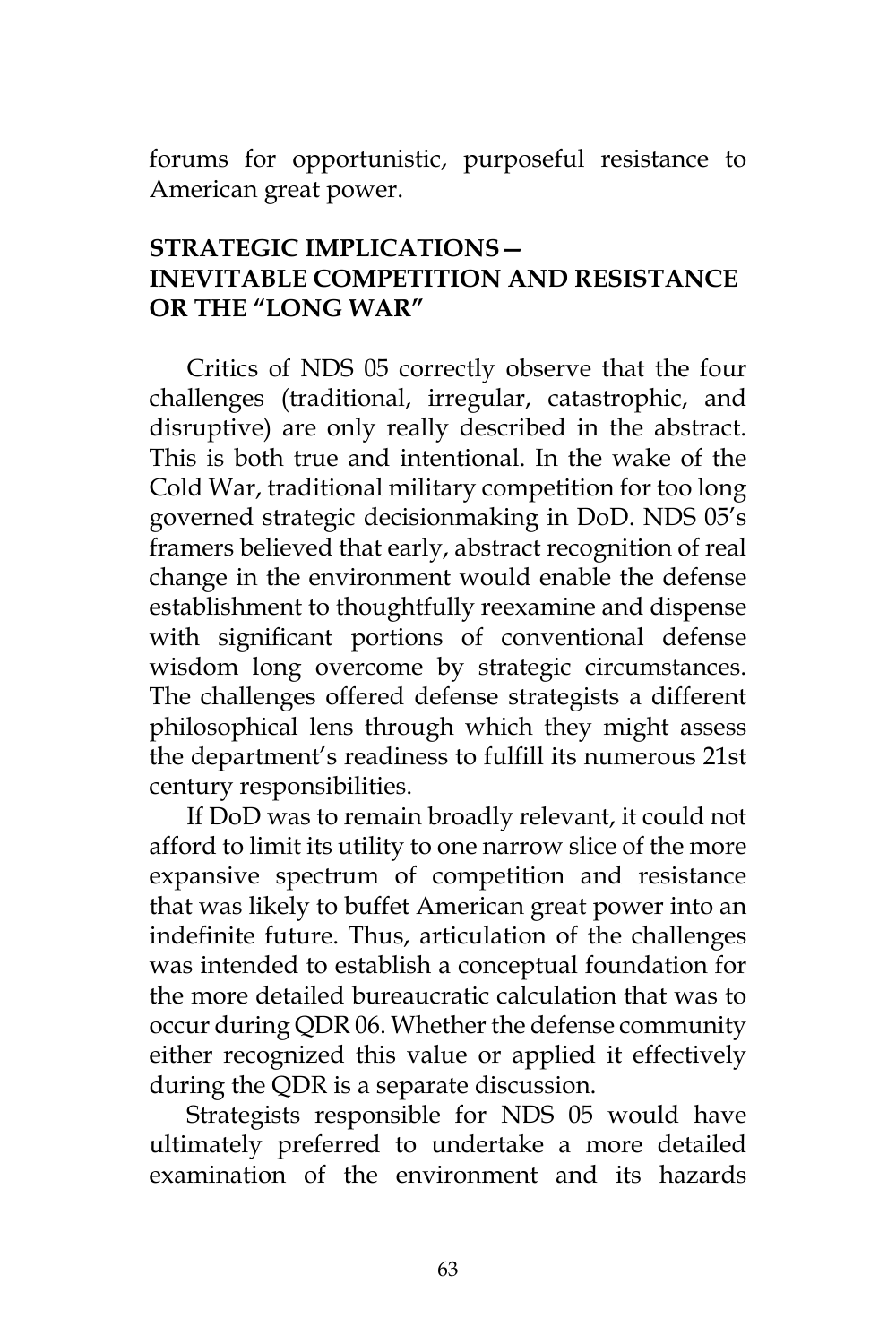through the lens of the four challenges—naming names and setting real regional and functional priorities as a result. Still, early abstract recognition of change in the environment did enable NDS 05's framers to break down some conventional conceptions of competition and resistance. Entrenched defense wisdom saw competition with the United States in discrete binary terms—e.g., U.S. vs. China, U.S. vs. al-Qai'da, U.S. vs. North Korea, etc. Each competitive relationship was self-contained and, at various stages in development, each was viewed as one-dimensional—a crisis of economics, diplomacy, or security alone.

In this framework, meaningful conflict—narrowly defined by the Pentagon as war—was episodic. War was the exception; peace and the preparation for war the norm. According to the dominant DoD narrative, there were to be distinct periods of pre- and post-conflict sharply divided by short, intense periods of traditional warfare. This view saw DoD exercise primacy over the course and tempo of events in the middle, while leaving responsibility for the two extremes to others.

This cognitive framework underwrote a classically realist bias among both DoD professionals and some key defense intellectuals. The author includes advocates of the high-tech RMA in the latter category. This view saw preparation for major regional war and traditional military rivalry as the *raison d'etre* of the 21st century DoD. The most common argument within the military establishment in this regard was that, whereas the United States could afford setbacks in what became the irregular domain, it could not afford the same in a future traditional military conflict with a rising great power.

This logic was on one level true and on yet another dangerously irrelevant. It was a foil with which defense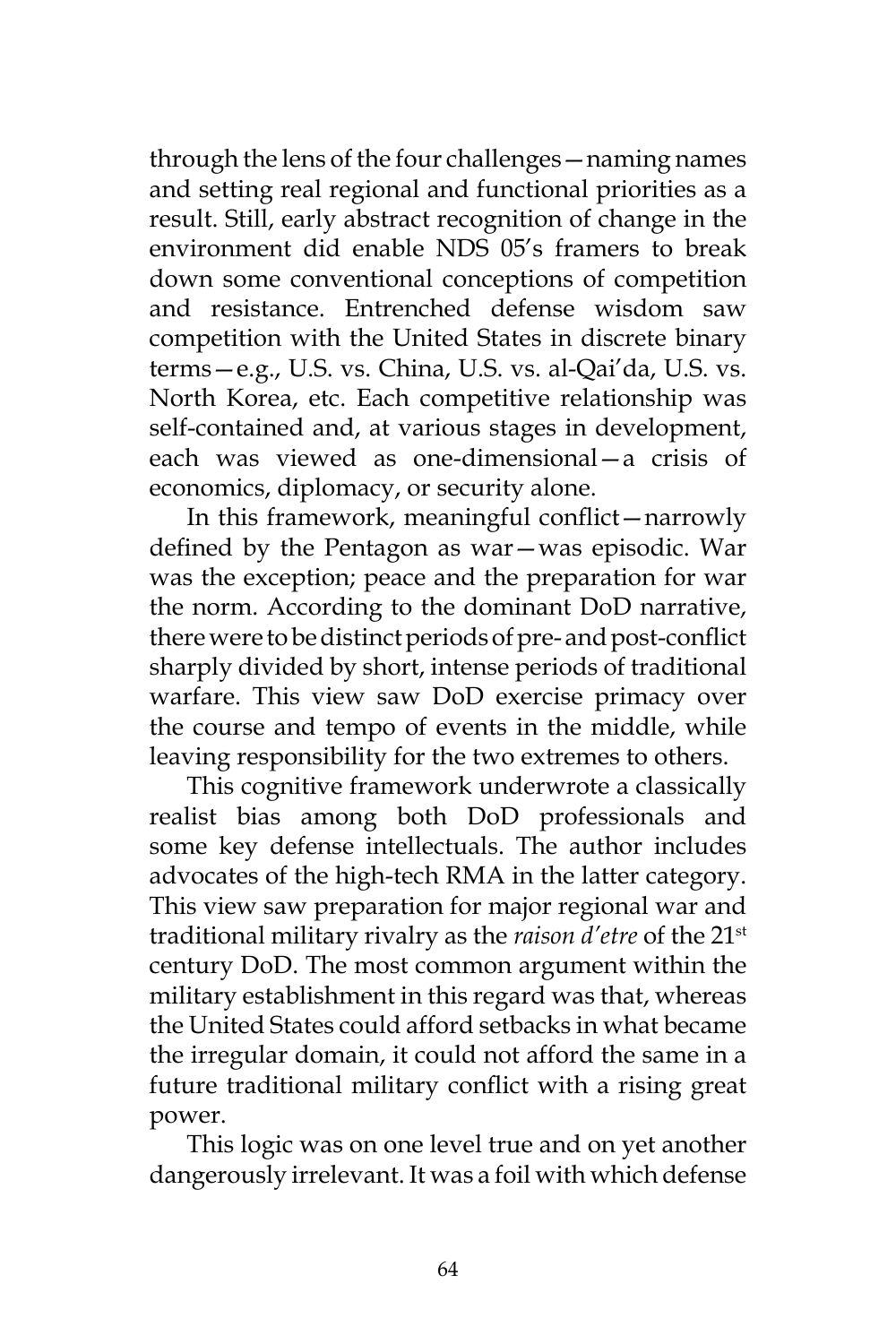traditionalists—even those advocating high-tech transformation—repelled truly necessary innovation in the way DoD (and by implication the wider national security community) thought about consequential competition and resistance. Few were arguing for the United States to dispense with its traditional advantages or its commitment to military transformation. Some including those responsible for drafting NDS 05—were, however, suggesting that traditional military conflict and rivalry were for the United States at once the least likely, best understood, and most over-prepared for set of strategic circumstances on the horizon.

NDS 05's framers offered an alternative worldview. They saw competition and resistance as endemic and perpetual. They were the products of American primacy and its natural opponents as well as real devolution of effective governance and responsible sovereign authority over key areas of the world. Some competitors in this environment acted in concert with others against the United States. Others acted alone. Some shared a common interest in limiting American influence but enjoyed no common cause with respect to either methods or strategic outcomes. Thus, their actions, though uncoordinated and even at times competing, would effectively combine in effect. In some cases, as suggested earlier, the environment itself, without specific volition or intent, resisted effective pursuit of core U.S. objectives. However, regardless of origin or purpose, the secure maintenance of American position would likely rely on simultaneous, strategic management of all of these competing sources of resistance and competition. Though much of the competition and resistance was nonmilitary in character, all of it had defense-relevant implications.

Purposeful resistance, by definition, is more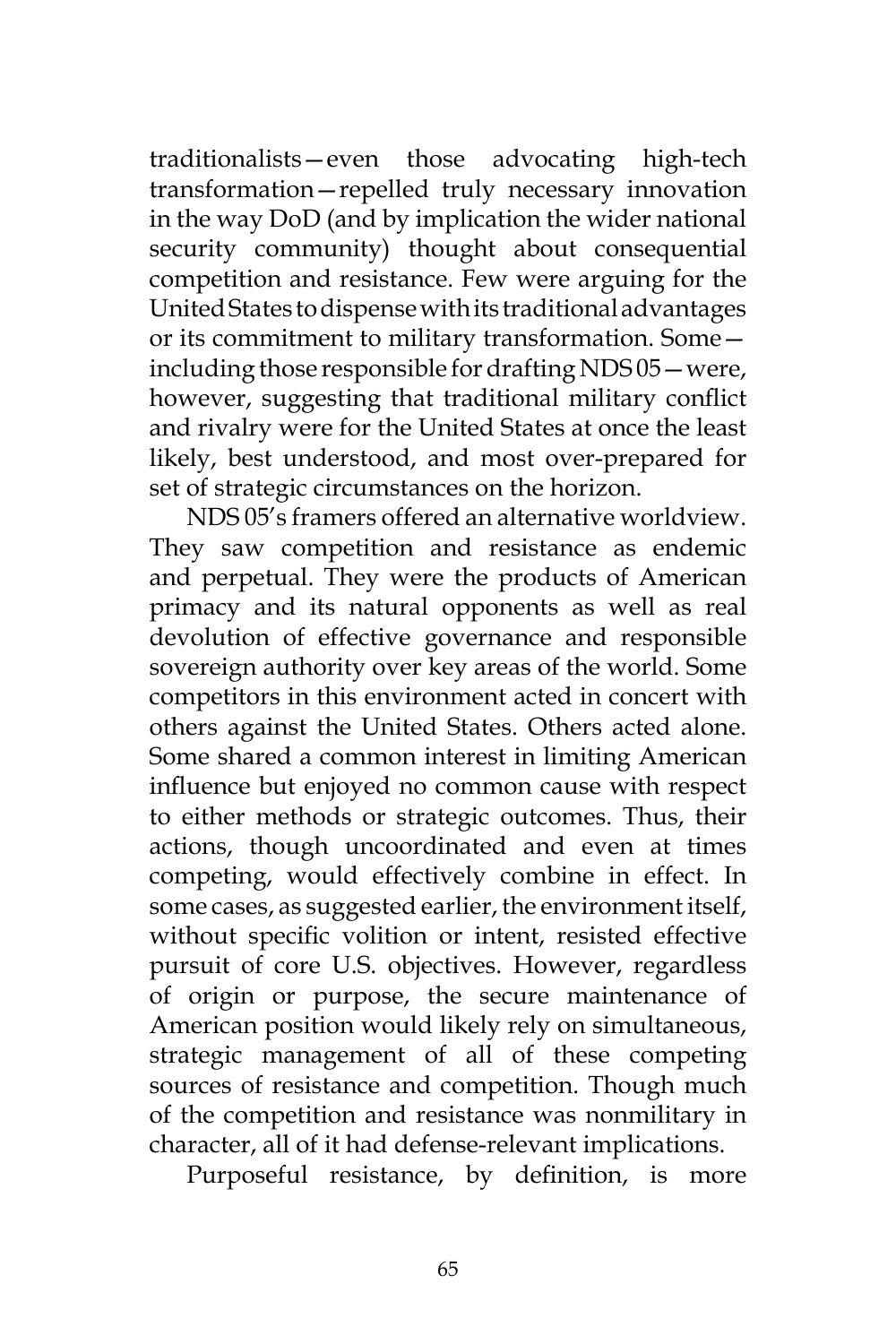predictable and thus, more manageable. To the extent purposeful resistance is grounded in the conventions of traditional military rivalry, it is even more so. Less conventional irregular-cum-catastrophic resistance is somewhat predictable and potentially manageable, but certain to be less so given recently demonstrated U.S. vulnerability. The idea that the environment itself might self-generate consequential challenges like endemic under-governance and strategic state collapse is a relatively new consideration in DoD calculations. Likewise, the idea that natural or human disaster might, without hostile intent or volition, challenge core security interests and thus, might require defensespecific responses as a consequence is also a somewhat new defense planning consideration.

What is clear by now is the idea that meaningful competition with and resistance to the United States are already straying increasingly away from the traditional military domain. Likewise, purpose and volition are no longer essential components in any definition of consequential strategic challenges. Meaningful adjustment to these core findings is essential to DoD's future relevance. This requires that the Department of Defense study and orient against fundamentally different strategic priorities than those that dominated post-Cold War defense strategy and planning. To NDS 05's framers, should the United States fail to adjust to these conditions, adverse strategic costs would accumulate in real and profound ways, ultimately limiting American freedom of action. It was increasingly clear that, if the United States was to lose its position, it was more likely to "die by a thousand cuts" than succumb to sudden traditional military reversal at the hands of a near-peer competitor.

Thus, NDS 05's framers believed that the United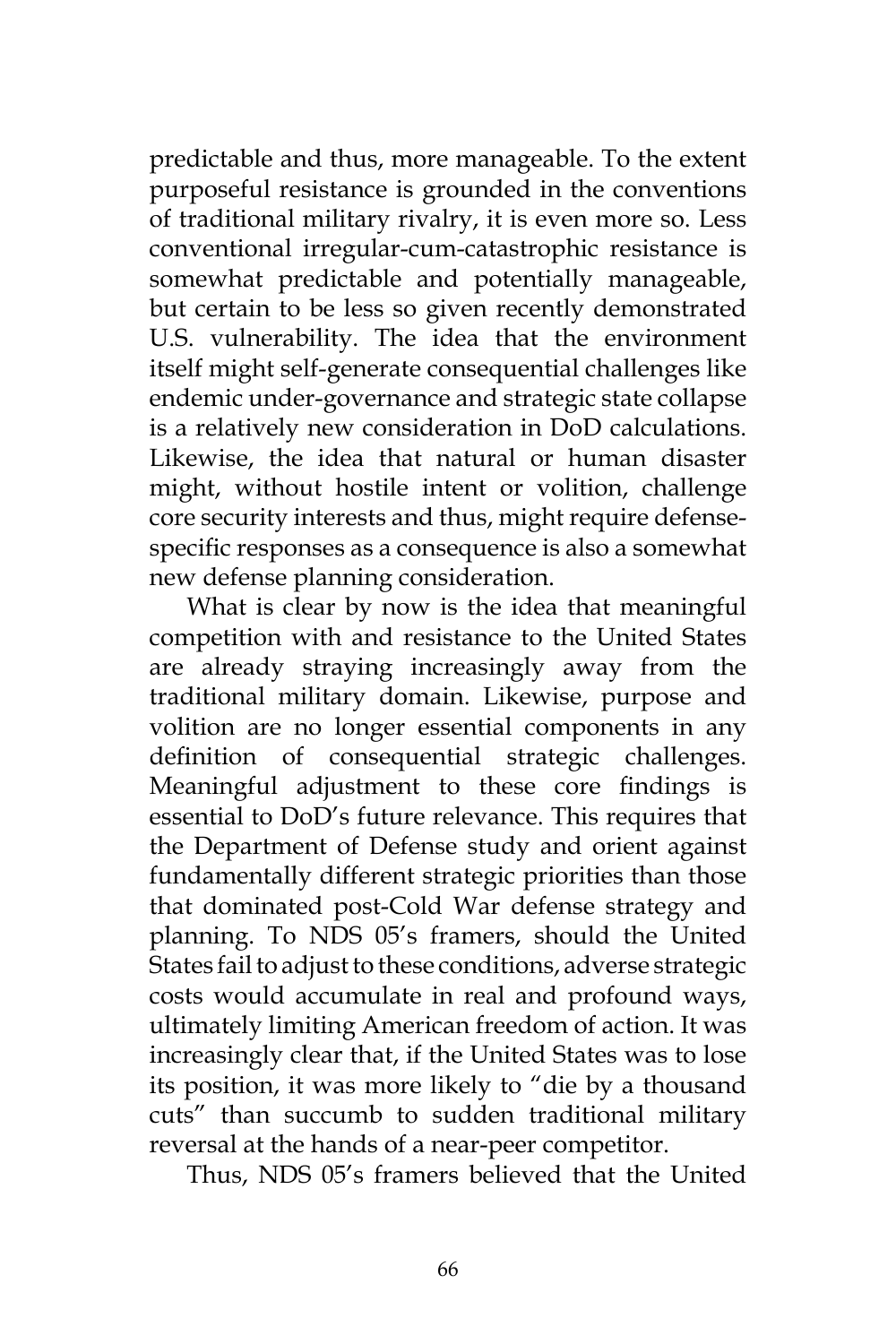States should actively secure its position and interests against persistent competition, resistance, and friction. In short, there was mounting evidence—most recently from the War on Terrorism—that traditional American military superiority (transformed or not) was necessary but not sufficient for success in an environment rife with irregular-cum-catastrophic and hybrid challenges. Conventional wisdom was put to the test in both Iraq and Afghanistan. In each instance, American military power overwhelmed organized resistance to the extent it existed, but was patently un- or under-prepared to "seal the strategic deal."

NDS 05's working-level strategists believed that the United States was assuming increasing risk in areas where recent history had consistently proven it most vulnerable. The United States had repeatedly demonstrated its obvious capacity to dispatch with the organized military forces of competitor states. This was not necessarily so when it faced determined irregular resistance, however.

Furthermore, American mettle had not yet been fully tested in an environment certain to be defined by extended periods of persistent engagement in overlapping, violent contingencies where the United States confronted an array of capable nonstate and state competitors under conditions of considerable operational ambiguity. In this environment, the United States operated inside a band of constant, unrelenting resistance and friction. Within it, a range of discrete competitors applied innovative cost-imposing strategies to limit U.S. influence.

To those responsible for developing NDS 05, the environment would never universally conform to a pre-conflict, war, and post-conflict model where DoD ramps-up capabilities, fights high-intensity military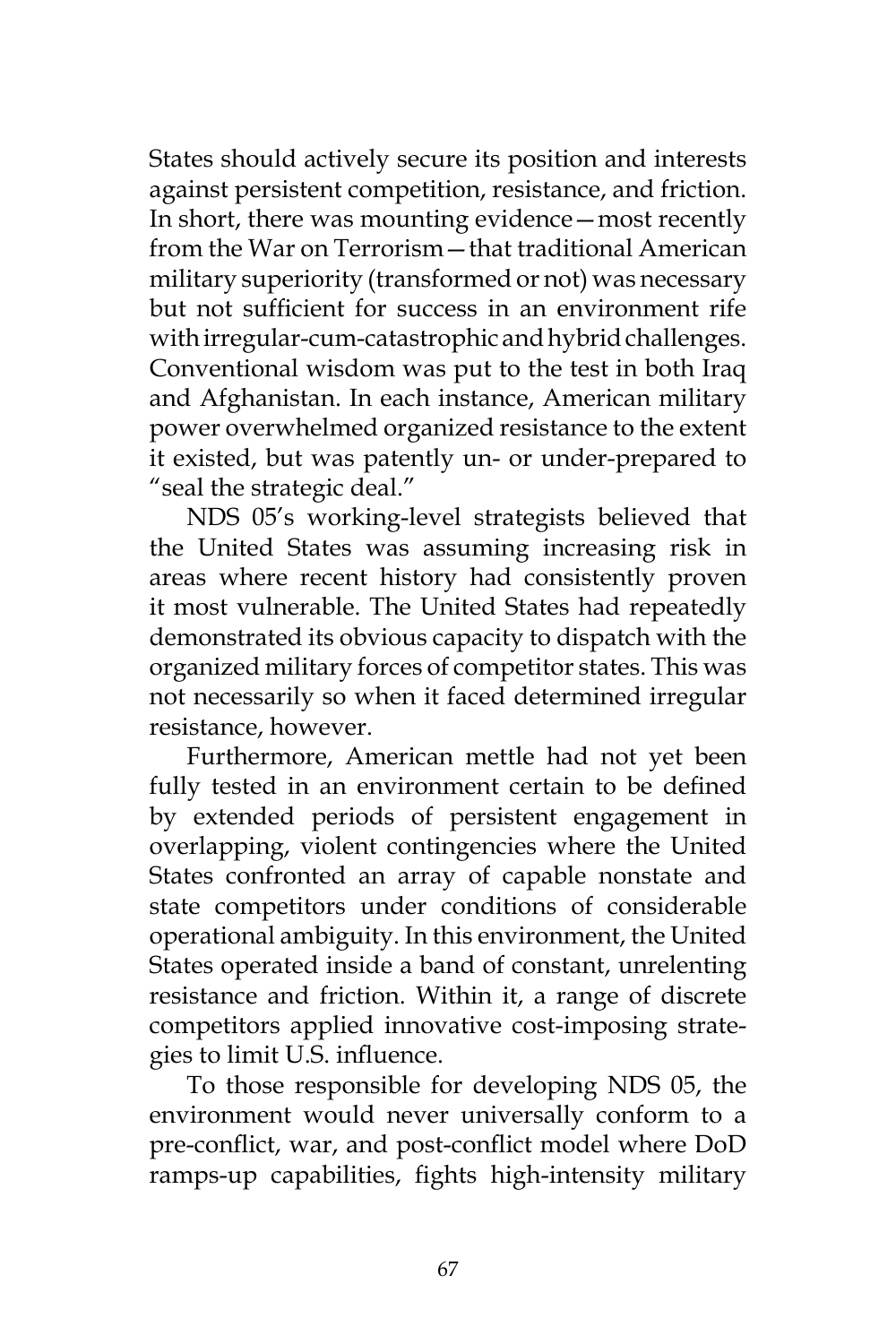engagements, and then resets or withdraws after successfully ceding primary responsibility for final conflict resolution to other U.S. Government agencies. Instead, DoD was now elemental to a persistent wholeof-government effort to manage consequential politicosecurity competition and resistance perpetually in real time. If a revolution in understanding was to occur in this regard, it would only happen after substantial intellectual reprogramming. Thus, those who drafted NDS 05 undertook the modest and admittedly incomplete but nonetheless important and timely articulation and socialization of the four challenges.

The challenge concept was not the product of radical futurist thinking. Admittedly, some of the challenges were less well-developed. The disruptive challenge for example—not discussed in any real detail in this monograph—is the least well-defined and the most speculative of them all. However, collectively, the challenges were grounded in a number of thoughtful post-Cold War strategic assessments predating 9/11. One for example, the 1999 report *New World Coming: American Security in the 21st Century* by the U.S. Commission on National Security/21st Century seemed to allude to the irregular, catastrophic, and disruptive challenges specifically when it concluded:

(F)or many years to come Americans will become increasingly less secure, and much less secure than they now believe themselves to be. That is because many of the threats emerging in our future will differ significantly from those of the past, not only in their physical but also in their psychological effects. While conventional conflicts will still be possible, the most serious threat to our security may consist of unannounced attacks on American cities by sub-national groups using genetically engineered pathogens. . . . Other threats may inhere in assaults against an increasingly integrated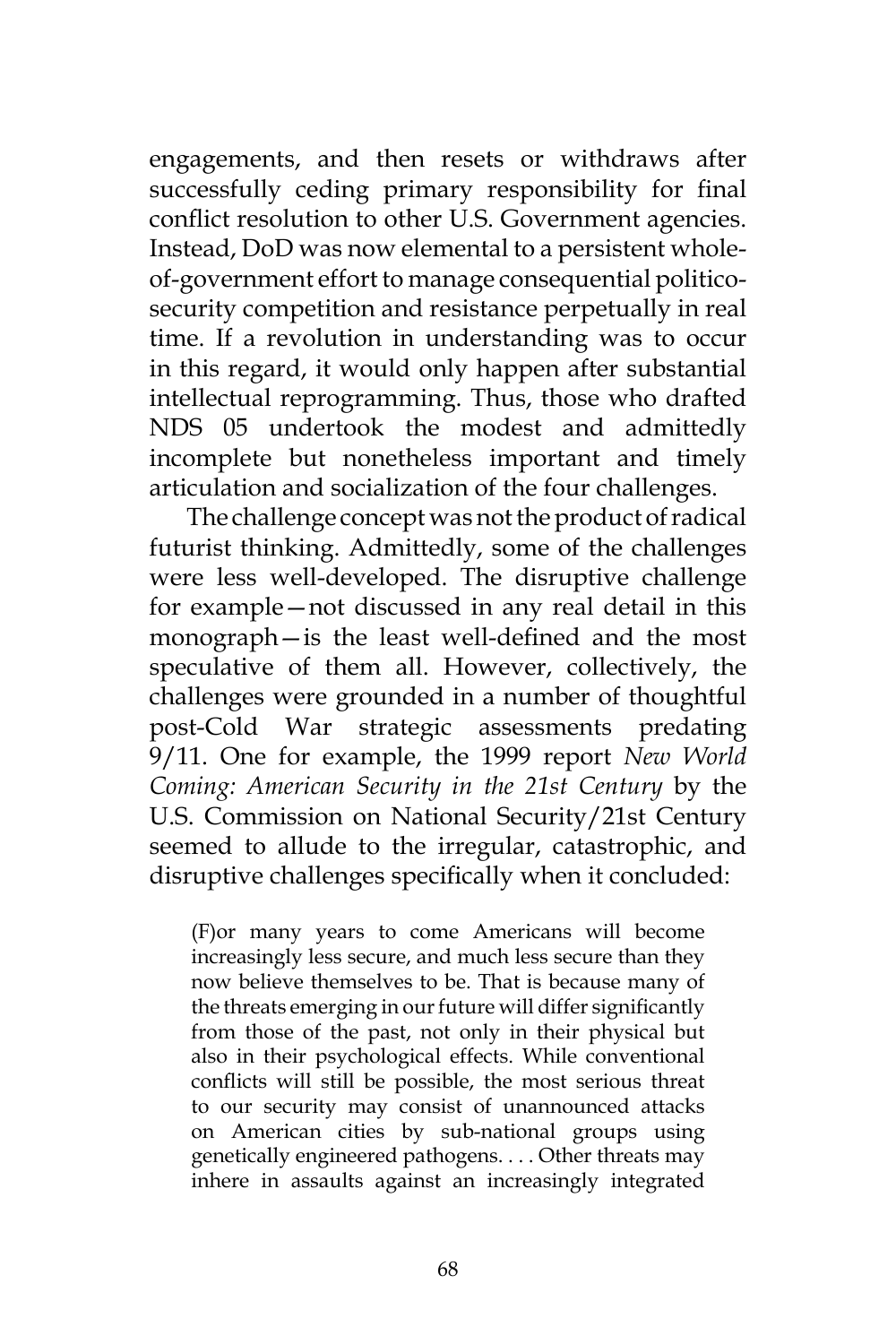and complex, but highly vulnerable, international economic infrastructure. . . . Threats may also loom from the unraveling of the fabric of national identity itself, and the consequent failure or collapse of several major countries.155

In the 3 years since the challenges were first introduced, there have been numerous other attempts to classify or define the current security era. The most recent is the concept of "the long war."156 It is true that the United States is at the front end of a long, irregular (and potentially catastrophic) conflict with a web of determined extremist opponents. In the author's view, it is not true, however, that the "long war," as it is narrowly described, constitutes by itself the totality of active, hostile competition and resistance to the United States. The "long war" concept by itself is an incomplete and dangerous characterization of the environment. Indeed, the "long war" against radical jihadists, as it is conceived by security and defense leaders in and out of uniform, is only one aspect of a complex mosaic of non-state and state competition and resistance.

Adherence to the "long war" concept as definitive artificially limits meaningful consideration of the full range of opponents certain to aggressively push back (politically, economically, socially, and at times quite violently) against American primacy. To define the current security era as one populated solely by disaggregated, nonstate terrorist threats, for example, ignores what NDS 05's working-level strategists believed was the near-certainty that the United States would engender substantial resistance from wideranging irregular, catastrophic, and hybrid sources. Further still, to the extent that violent irregular-cumcatastrophic resistance is perceived to work, "otherthan-jihadist," nonstate opponents will certainly be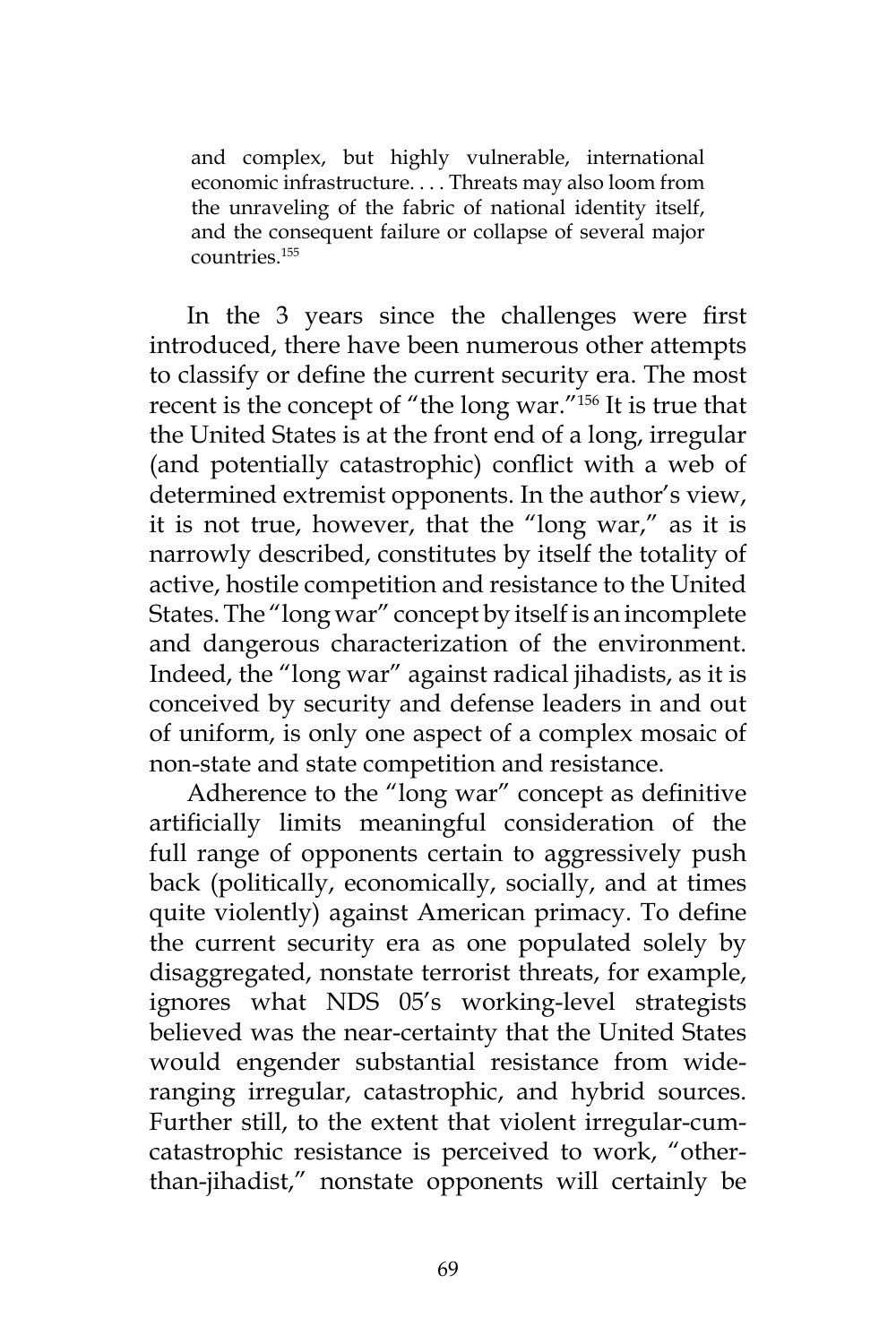tempted to employ it against perceived American encroachment. The "long war" concept simply breeds a naïve, myopic focus on Muslim-inspired terrorism and terrorists. And, it does so at the expense of thoughtful evaluation of other consequential sources of meaningful resistance. Rigid focus on the Islamic terrorist or insurgent threat by defense strategists hazards gross oversimplification of a larger, more fundamental longterm challenge universe. This broader collection of physical and political threats is certain to actively test American primacy for as long as it endures.

Some discrete challenges will arise from purposeful resistance—predictable, systemic antibodies to American primacy. Others will originate in environmental discontinuities triggered by globalization and the attendant dissolution of key aspects of the sovereign state system. Regardless of origin or purpose, however, all will test American primacy in unique ways. The successful defense of American position in this environment relies on the nation's ability to assess its relative strengths and vulnerabilities; gauge the appropriate role for the various instruments of power; and then effectively employ its power in sophisticated combinations to prevent or reverse adverse strategic outcomes. In a word, it requires real strategic calculation and design where strategists are forced to apply the nation's finite resources with some discrimination and precision against a seemingly infinite set of consequential hazards.

This may mean dispensing with a great deal of tradition in the defense establishment. Given obvious American leverage in the traditional domain, current circumstances demand a more sophisticated understanding of and adjustment to less-than-traditional sources of meaningful resistance and competition.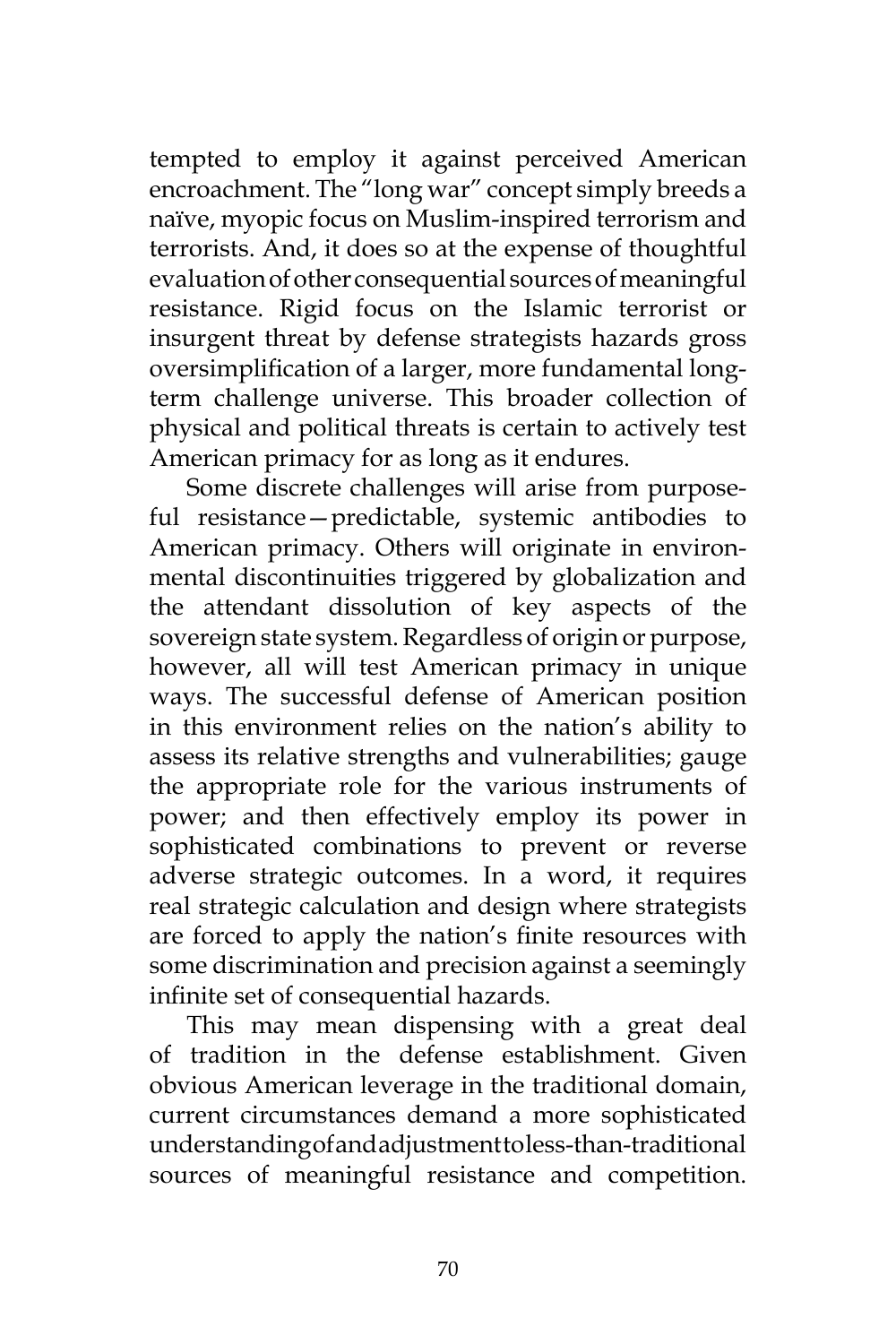It just may be that without this more sophisticated appreciation of the environment, American defense and security policymakers will continue to focus on the most obvious, conventional, and manageable security challenges. To the extent they do so, they likely will fail to devote requisite energy to development of effective counters for those challenges that are sometimes less apparent and more unconventional in military terms, but are, nonetheless, infinitely more dangerous given current U.S. vulnerabilities.

Articulation of the challenge concept was intended to force DoD into detailed consideration of a world populated by relentless, disaggregated, defenserelevant challenges to American power and influence. Perpetual competition and friction in this world are often, at their core, nonmilitary in origin and character. While any single manifestation within it has defenserelevant components, very few are either exclusively or even primarily solvable through defense-specific or military means. This is particularly true to the extent that resistance and friction are more irregular, catastrophic, hybrid, or in the future, disruptive in character.

This more complex challenge environment demands that American strategists nimbly apply the nation's diverse instruments of power in those combinations likeliest to render decisive, enduring outcomes. Clearly, this requires more than DoD and its resources alone. Nonetheless, DoD was the first to recognize the increased scope and complexity of the environment's constituent hazards. Thus, it bears significant responsibility for translating the key implications of these hazards into concepts suitable for wider U.S. Government consumption. Likewise, DoD must itself adjust to the environment's unique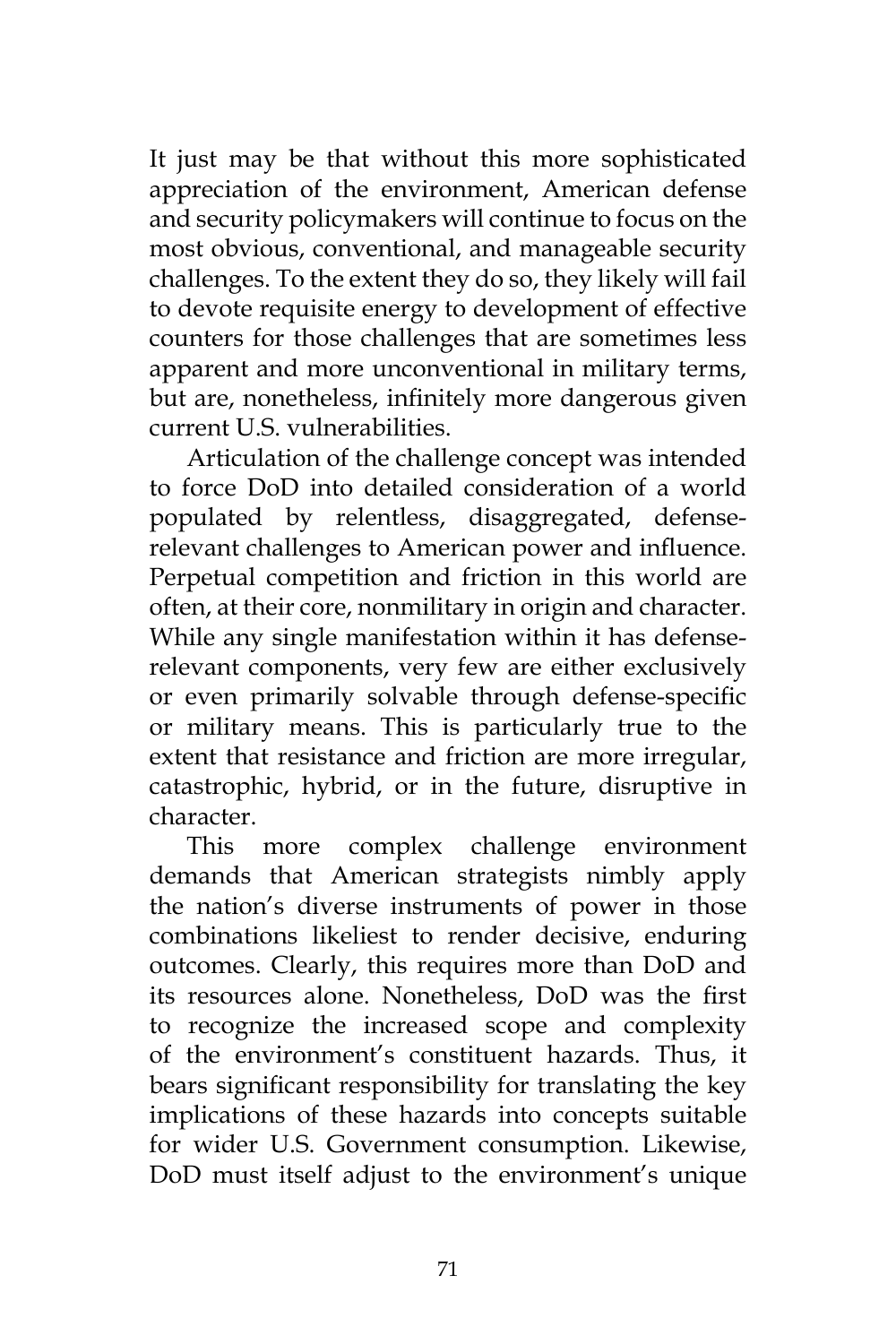demands and simultaneously lead more comprehensive government-wide change in this regard. It will be some time before the interagency adjusts to the new (or better understood) strategic reality. In the mean time, DoD must compensate for the wider American government's halting recognition of the environment's fundamental transformation and, at a minimum, help it correctly frame the most important security- and defense-relevant choices.

## **ENDNOTES**

1. Thomas Hobbes, *Leviathan, Part I, A Gateway Edition*, Chicago: Henry Regnery Company, 1956.

2. For the content of the 2001 Defense Strategy, see Department of Defense (DoD), *Quadrennial Defense Review Report*, (hereafter DoD, QDR 01) September 30, 2001, available from *www.comw.org/ qdr/qdr2001.pdf*, accessed November 1, 2006, pp. 11-15.

3. For a view of the administration's pre-9/11 assumptions and defense priorities, see George W. Bush, "A Period of Consequences," Speech at The Citadel, South Carolina, September 23, 1999, available from *www.citadel.edu/pao/addresses/pres\_bush. html*, accessed October 10, 2006; Donald H. Rumsfeld, *Guidance and Terms of Reference for the 2001 Quadrennial Defense Review*, Department of Defense, June 22, 2001, available from *www. comw.org/qdr/qdrguidance.pdf*, accessed October 10, 2006; and DoD, QDR 01. The most definitive and consistent expressions of the Bush administration's defense priorities prior to 9/11 came from Candidate Bush's Citadel address in September 1999 and the subsequent *Quadrennial Defense Review* (QDR) terms of reference and subsequent QDR report of June and September 2001, respectively. The principal focus of these documents was on preparing to confront rising great powers and rogue states who might challenge the United States through niche asymmetric military capabilities—including ballistic missiles, Weapons of Mass Destruction (WMD), etc. Some substantial attention was paid to terrorism in each of these. However, the thrust of the terrorist discussion in all three focuses primarily on future terrorist acquisition and employment of WMD.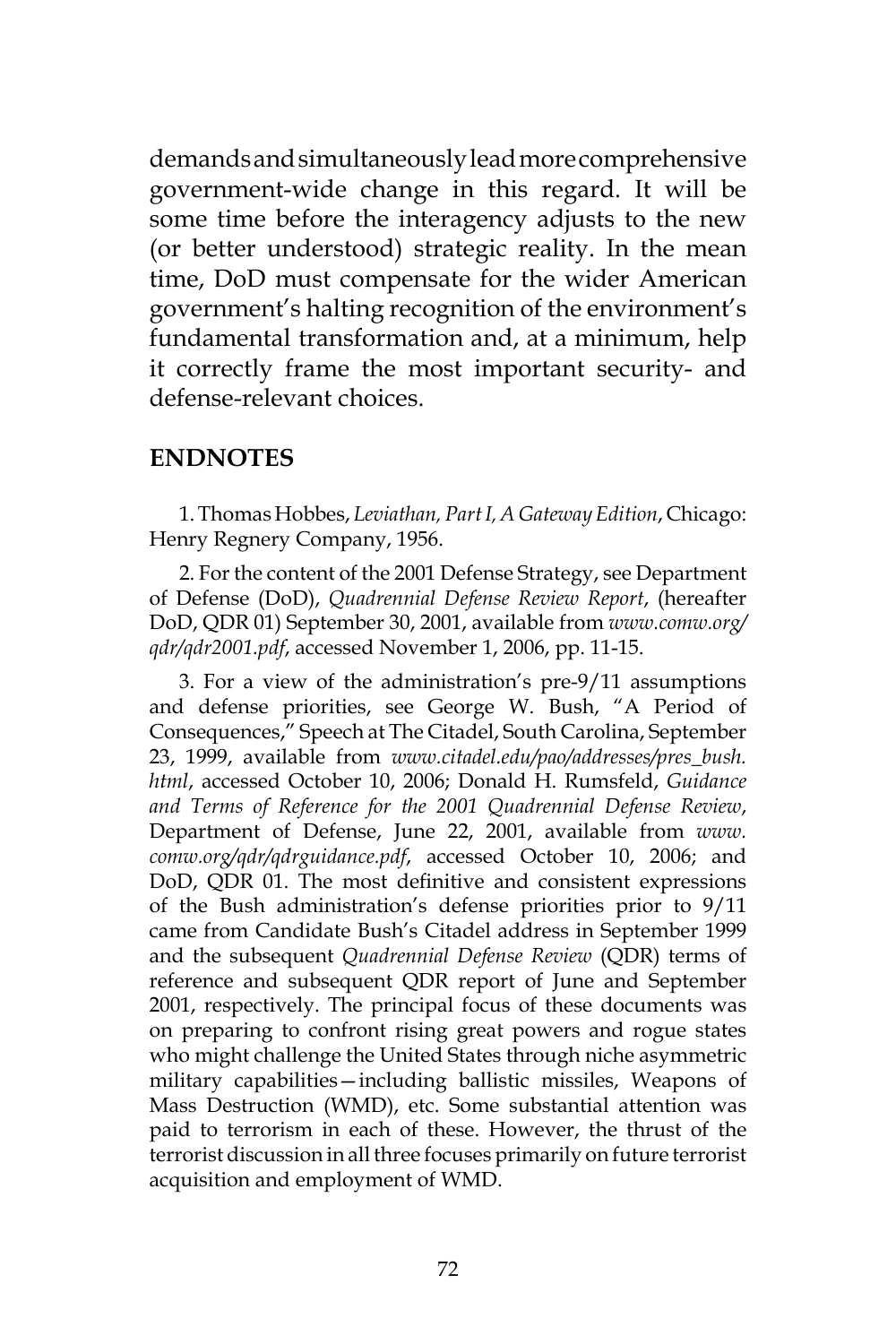4. For baseline discussion of irregular and catastrophic challenges, see *The National Defense Strategy of the United States of America*, Washington DC, Department of Defense, March 18, 2005, available from *www.defenselink.mil/Releases/Release. aspx?ReleaseID=8318*, accessed October 4, 2006, pp. 2-3. The general discussion of the challenges contained in the strategy should give the reader a foundational perspective of traditional, irregular, catastrophic, and disruptive challenges. See also Figures 1 and Figure 2 of this monograph. These provide insights on the evolution of the challenges' definitions over time. The hybrid challenge is not explicit in either the strategy or portrayed on any of the "quad charts." It is, however, implied on p. 2 of NDS 05 with the text beginning, "These categories [traditional, irregular, catastrophic, and disruptive] overlap. Actors proficient in one can be expected to try to reinforce their position with methods and capabilities drawn from others." The dashed lines separating quads on all graphic depictions are intended to imply the likelihood for hybrid combinations.

5. Arthur K. Cebrowski, "Security Environment . . . Four Challenges," in the briefing, *Security Planning and Transformation*, available from *www.pirp.harvard.edu/courses/ISP483\_Spring2004/ 2004Cebrowski.ppt*, accessed February 1, 2007, p. 33.

6. Klaus Schafer, "Today's Security Environment," in *The Chemical and Biological Defense Program: An Update*, a briefing delivered to the Worldwide Chemical Conference, October 12, 2004, available from *www.dtic.mil/ndia/2004chemical/Wednesday/ WWCCSchafer.ppt*, accessed February 1, 2006, p. 5.

7. See, for example, *pbs.org*, "The Coming War," Online Newshour, available from *www.pbs.org/newshour/bb/military/julydec98/war\_8-25a.html*, accessed October 11, 2006. In the aftermath of al-Qai'da's 1998 attacks on two U.S. embassies in East Africa and subsequent U.S. cruise missile strikes against suspected terrorist targets in Afghanistan and Sudan, Secretary of State Madeleine Albright observed in a *News Hour* set-up piece, "I think it's very important for the American people to understand that we are involved here in a long-term struggle. We have been affected by this before. This is, unfortunately, the war of the future." She further observed, "We are involved in really a long-term struggle . . . and this is but one stage in it. And I think we have to understand that this is a long-term problem for the United States and the civilized world." In the same *News Hour* segment, during a panel discussion, former State Department Counterterrorism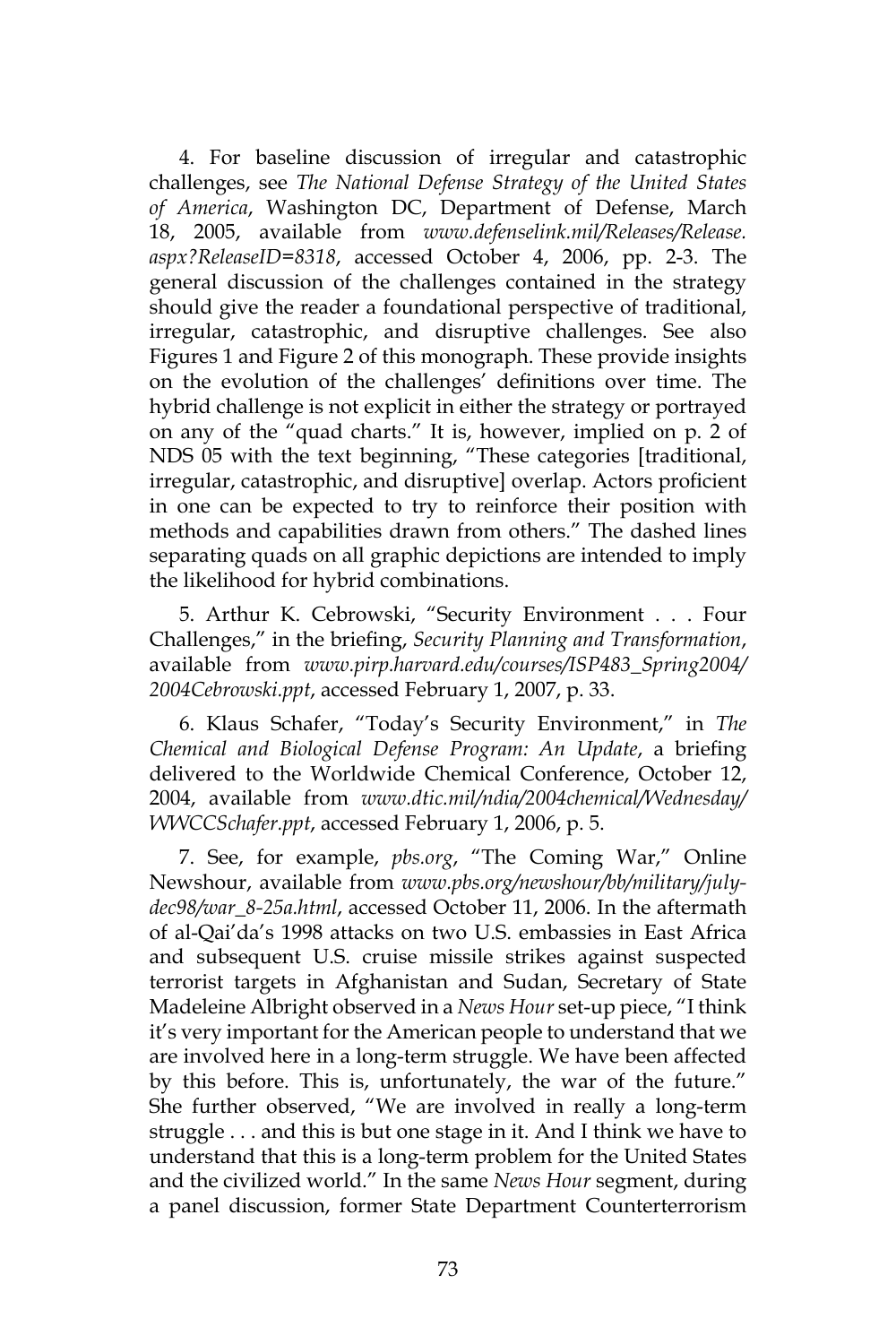Coordinator Ambassador L. Paul Bremer observed, "I don't think it's a new war, especially since I'm not aware that we ever had a peace with the terrorists. . . . It's a continuation of a war." Bremer continues,

There's no point in addressing the so-called root causes of bin Laden's despair with us. We are the root cause of his terrorism. He doesn't like America. He doesn't like our society. He doesn't like what we stand for. He doesn't like our values. And short of the United States going out of existence, there's no way to deal with the root cause of his terrorism.

8. See, for example, L. Paul Bremer and Maurice Sonnenberg *et al*., *Countering the Changing Threat of International Terrorism: Report of the National Commission on Terrorism*, June 2000, available from *www.fas.org/irp/threat/commission.html*, accessed October 12, 2006, p. 7; and The U.S. Commission on National Security/21st Century (USCNS/21), *New World Coming: American Security in the 21st Century/Major Themes and Implications*, September 15, 1999, p. 4. In their congressionally mandated report, Bremer, Sonnenberg *et al*., concluded,

(N)either al Qaida's extremist politico-religious beliefs nor its leader, Usama bin Ladin, is unique. If al Qaida and Usama bin Laden were to disappear tomorrow, the United States would still face potential terrorist threats from a growing number of groups opposed to perceived American hegemony. Moreover, new terrorist threats can suddenly emerge from isolated conspiracies or obscure cults with no previous history of violence.

Likewise, the USCNS/21 concluded, "(E)merging powers will increasingly constrain U.S. options regionally and limit its strategic influence. As a result, we will remain limited in our ability to impose our will, and we will be vulnerable to an increasing range of threats against American forces and citizens overseas as well as at home."

9. See USCNS/21, 1999, p. 8. The Hart-Rudman Commission warned of this well in advance of 9/11 when they concluded in their phase I report, "While the likelihood of major conflicts between powerful states will decrease, conflict itself will likely increase. The world that lies in store for us over the next 25 years will surely challenge our received wisdom about how to protect American interests and advance American values."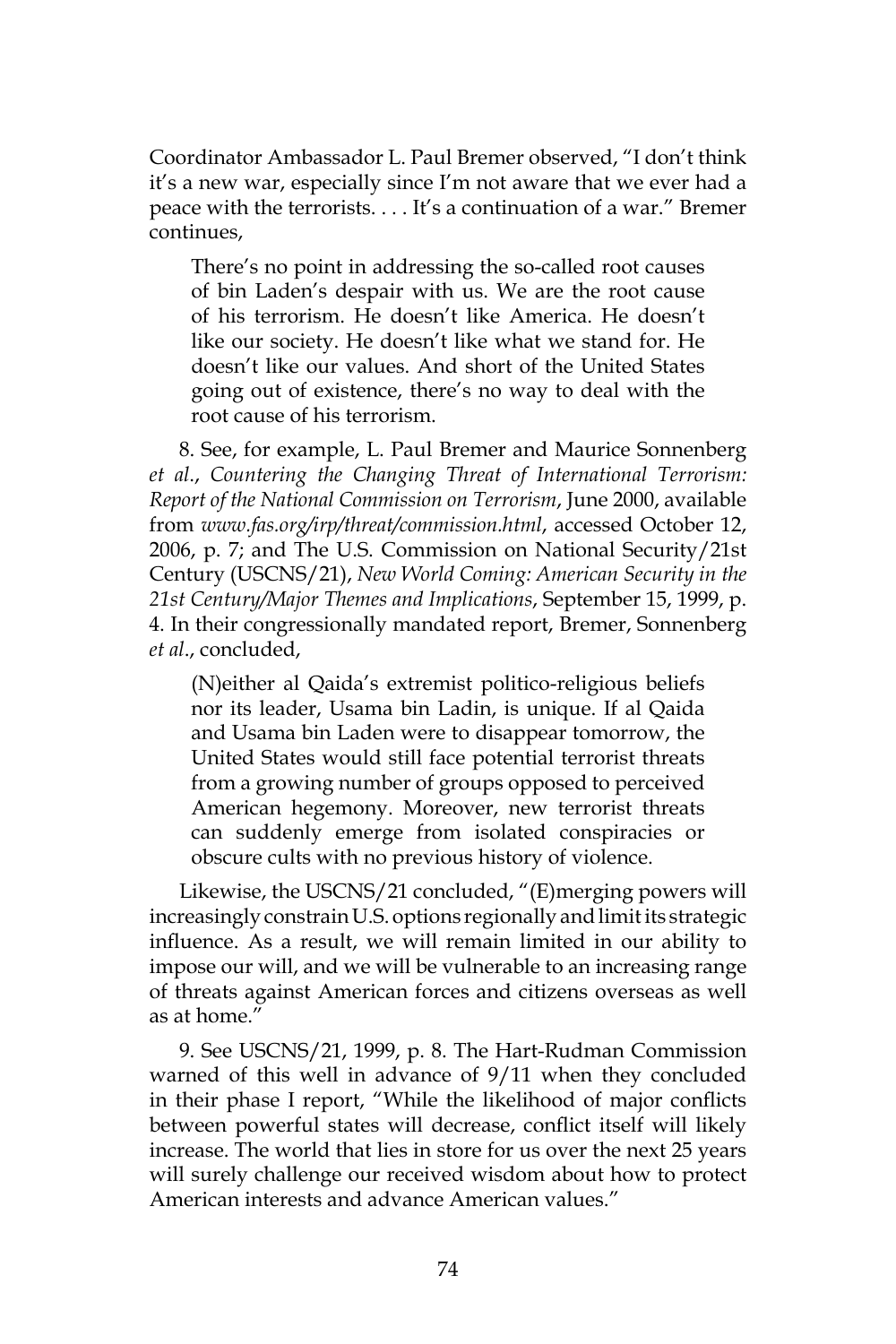10. For NDS 05's description of the environment and the underlying strategic assumptions, see *The National Defense Strategy*, March 2005, pp. 2-6. For the earliest public articulation of the four challenges, see DoD, *The Report Required by Section 2912 of the Defense Base Closure and Realignment Act of 1990, as Amended Through the Defense Authorization Act for Fiscal Year 2003*, March 2004, available from *www.dod.mil/brac/docs/04\_0\_body 032403.pdf*, accessed November 21, 2006, pp. 18-22. For early public depictions of the "quad chart," see Cebrowski, 2004, p. 33; and Schafer, 2004, p. 5.

11. Some editing occurred after January 2004. However, no significant change in the structure or conceptual foundations occurred between January 2004 and publication in March 2005.

12. The strategy was released publicly on March 18, 2005.

13. See, for example, George W. Bush, *The National Security Strategy of the United States of America*, Washington DC, March 2006, available from *www.whitehouse.gov/nsc/nss/2006/nss2006.pdf*, accessed February 5, 2007, p. 43. A brief and slightly modified description of the traditional, irregular, catastrophic, and disruptive challenges is found in the 2006 *National Security Strategy*. NDS 05's framers also engaged the Central Intelligence Agency's Strategic Assessment Group (SAG) about the challenges.

14. See, for example, Department of Defense, *Quadrennial Defense Review Report* (QDR 06), February 6th, 2006, available from *www.defenselink.mil/pubs/pdfs/QDR20060203.pdf*, accessed October 10, 2006, p. 19. QDR 06 observes, "The National Defense Strategy, published in March 2005, provides the strategic foundation of the QDR. The strategy acknowledges that although the U.S. military maintains considerable advantages in traditional forms of warfare, this realm is not the only, or even the most likely, one in which adversaries will challenge the United States during the period immediately ahead. Enemies are more likely to pose asymmetric threats including irregular, catastrophic, and disruptive challenges."

15. *The National Defense Strategy*, March 2005, pp. 2-4. There is still significant semantic debate over each label—traditional, irregular, catastrophic, and disruptive. However, important reasons exist for selection of each specific term. "Traditional," for example, began as "conventional" but as the concept involved some WMD possession, that label was considered confusing. Likewise, "irregular" was at one time "asymmetric," but the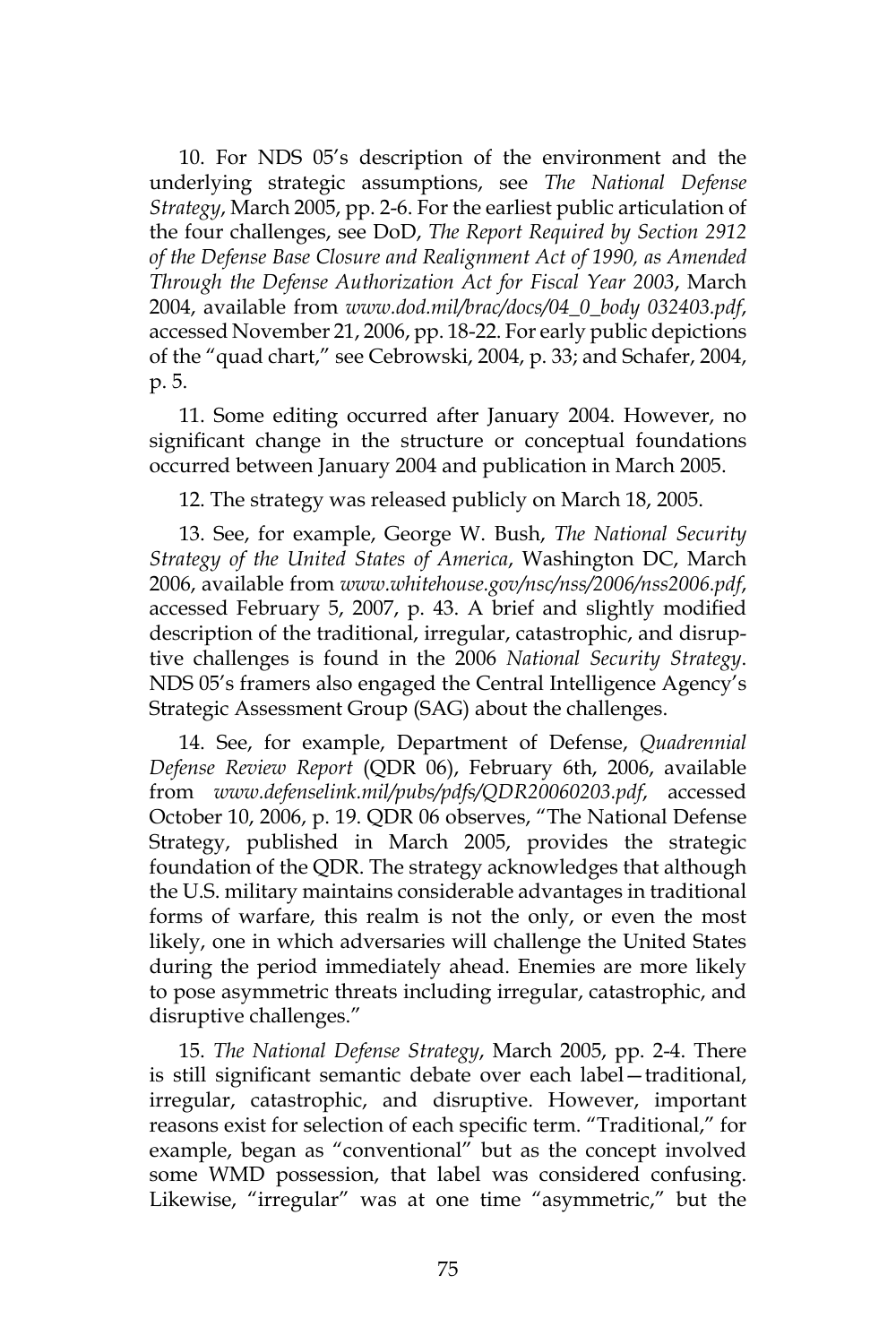framers concluded that asymmetry spanned all four challenges, as opponents sought comparative, asymmetric advantages in whatever domain in which they sought to compete. The complete story behind any one of them is complex and beyond the scope of this monograph.

16. For definitions of the disruptive challenge, see Cebrowski, 2004, p. 35; Shafer, 2004, p. 5; and DoD, March 2005, p. 4.

17. The author discussed this conclusion specifically with Mr. D. Burgess Laird on January 17, 2007, in his Arlington office.

18. See J. Noel Williams, "Matrix Warfare: The New Face of Competition and Conflict in the 21st Century," available from *www.smallwarsjournal.com/documents/williams2.pdf*, accessed January 7, 2007, p. 2. Williams identifies al-Qai'da as representative of "matrix warfare." The challenge concept (especially the idea of hybrid challenges), while not wholly consistent with Williams', is nonetheless similar on a number of points. For example, Williams observes,

The principal attribute of matrix warfare is the dynamic nature of its internal membership structure and its external alliance structure. Membership is actualized to fulfill varying combinations of geo-political, economic, and/or psychological/ideological/religious needs or desires . . . (M)embers can share common economic interests on one level and join together to accomplish a specific goal and then disengage and reshuffle to accomplish a different set of objectives.

19. This was not widely acknowledged within the U.S. Government prior to 9/11. However, a host of bipartisan sources were warning of patent American underpreparedness for post-Cold War challenges lying on the near horizon. See, for example, USCNS/21, 1999, p. 2. The Hart Rudman Commission observes, "Traditional distinctions between national defense and domestic security will be challenged further as the new century unfolds, and both conventional policies and bureaucratic arrangements will be stretched to and beyond the breaking point unless those policies and arrangements are reformed."

20. See, for example, Richard K. Betts, "The Soft Underbelly of American Primacy: Tactical Advantages of Terror," *Political Science Quarterly*, Vol. 117, Issue 1, Spring 2002, available from *proquest.umi.com/pqdweb?did=120997109&sid=2&Fmt=3&client ld=20167&RQT=309&VName=PQD*, accessed on November 2,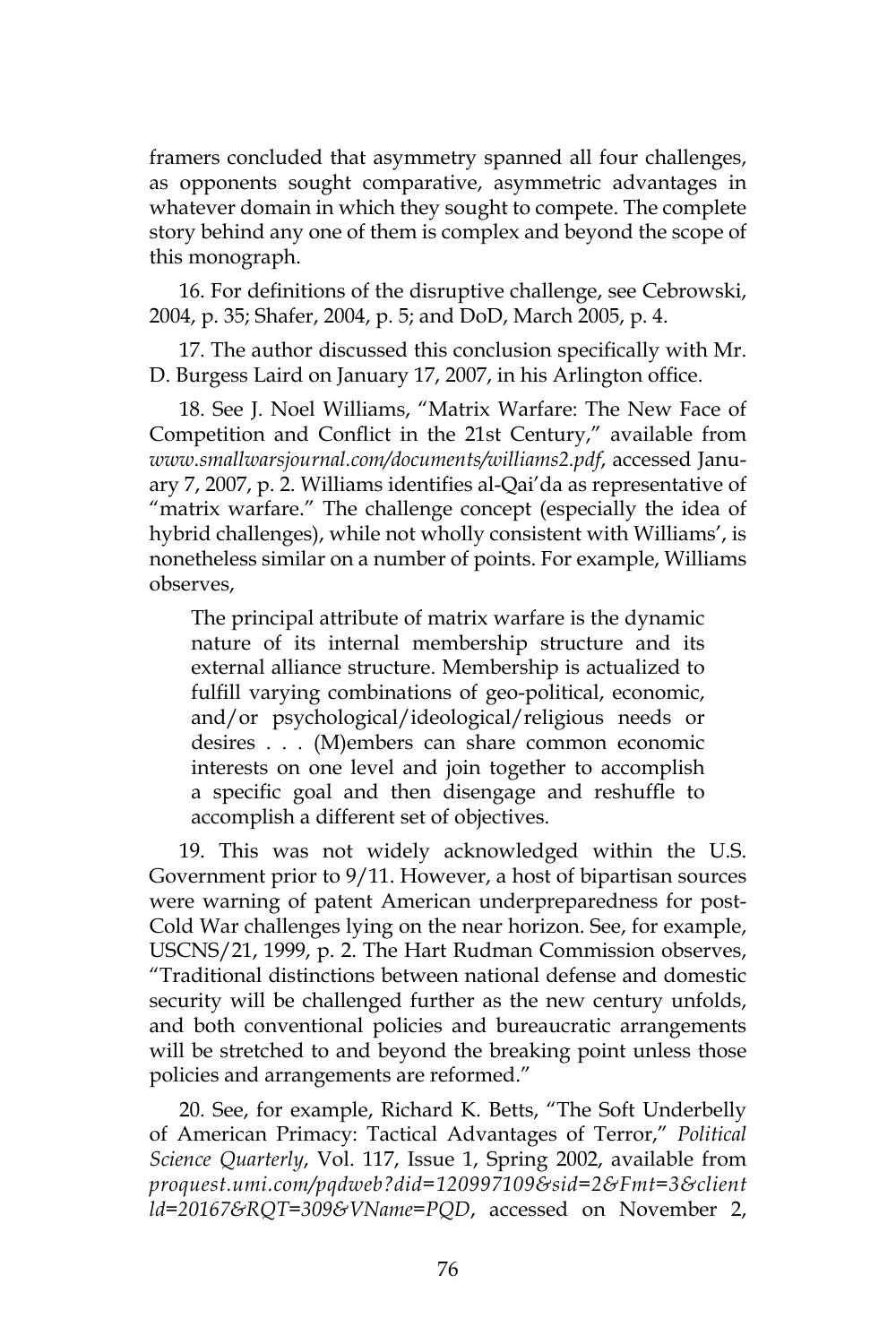2006, p. 3. Betts observed, "For may, primacy was confused with invulnerability. American experts warned regularly of the danger of catastrophic terrorism . . . But the warnings did not register seriously in consciousness of most people."

21. Nathan Freier, "What if—An Impertinent Question Indeed," Strategic Studies Institute, September 2006, available from *www.strategicstudiesinstitute.army.mil/pdffiles/PUB727.pdf*, accessed October 10, 2006. The author advanced these questions in a September 2006 web-based op-ed. They were not necessarily operative specifically at the time of NDS 05's development. However, they do represent the kind of questions in play during strategy development.

22. Harlan K. Ullman and James K. Wade, Jr., *Shock and Awe: Achieving Rapid Dominance*, Washington, DC: National Defense University, Institute for National Strategic Studies, October 1996, p. viii.

23. See, for example, Gary Hart and Warren B. Rudman (Co-Chairs), *America—Still Unprepared, Still In Danger, Report of an Independent Task Force Sponsored by the Council on Foreign Relations*, New York: Council on Foreign Relations, Inc., 2002, pp. 7-8. On this point, the Hart-Rudman CFR report observes,

On September 11, we witnessed how warfare will likely be conducted against the United States for the foreseeable future. Prudence requires we assume America's adversaries . . . have learned . . . the extent to which the U.S. homeland is unprotected. They will also have observed that relatively low cost terrorist operations directed at civilian targets can inflict extensive damage and profound disruption. In short, as long as catastrophic attacks are likely to yield tangible results in undermining America's economy and way of life, undertaking these attacks will be attractive to those who regard America as their enemy.

24. See United States Institute for Peace (USIP), *Special Report: Global Terrorism after the Iraq War, Special Report 111*, October 2003, available from *www.usip.org/pubs/specialreports/sr111.pdf*, accessed October 24, 2006, pp. 2-3; and Professor Graham T. Allison and Richard Clarke, "Are We Entering an Age of Terrorism?" April 21, 2004, Harvard University, John F. Kennedy School of Government, Institute of Politics, available from *www.iop.harvard. edu/pdfs/transcripts/clarke\_04.21.04.pdf*, accessed October 24, 2006, pp. 6-7. In a 2003 special report, the USIP observed, "The record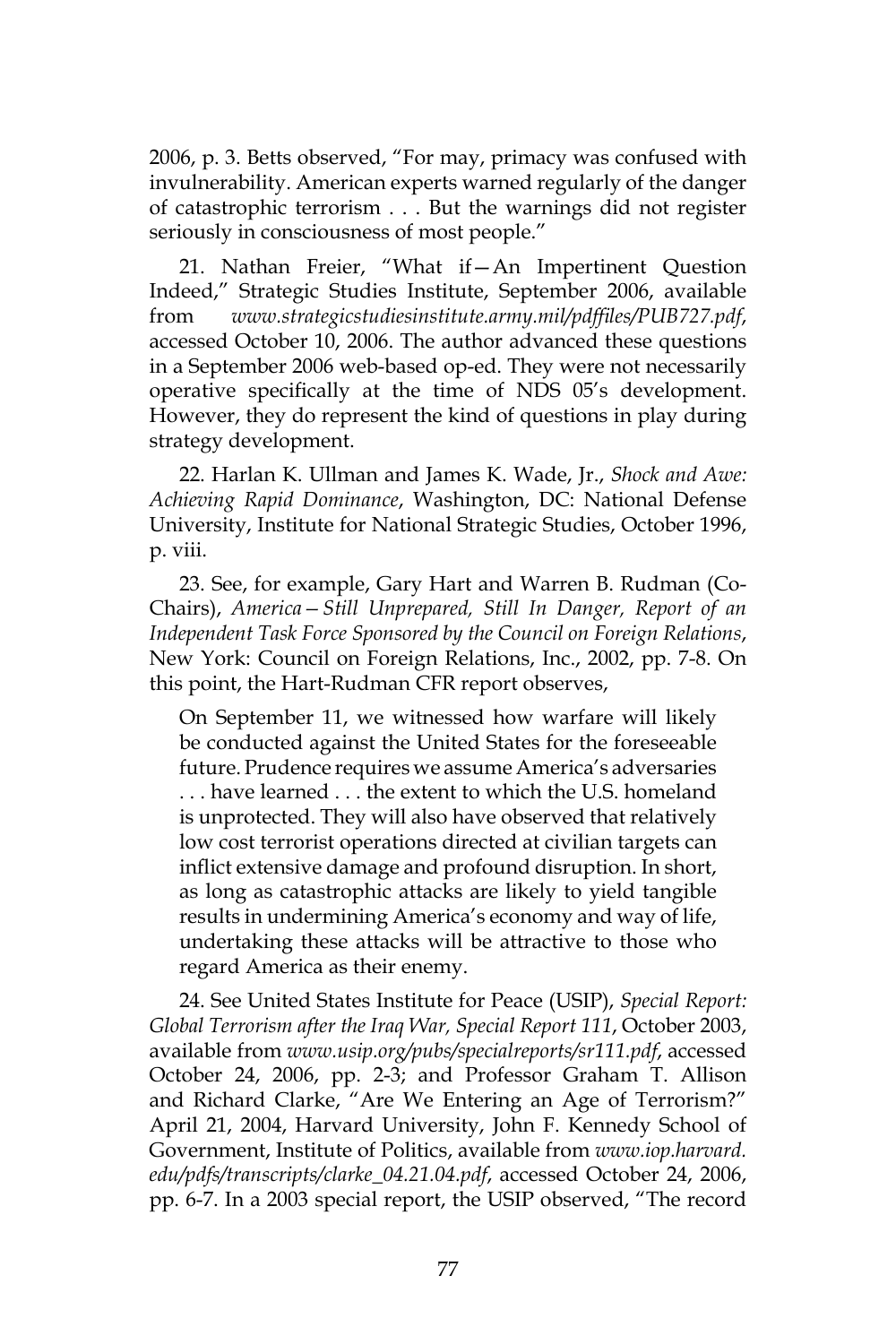is by no means one of unchallenged American victories. On the contrary, . . . the terrorists of al-Qai'da and affiliated groups have continued to be extremely active, frequently to disastrous effect." USIP continues, citing attacks in Jakarta, Bali, Moscow, Mombassa, Yemen, and the Philippines. In a forum at the Kennedy School of Government, former White House counter-terrorism coordinator Richard Clarke observed similarly,

There have been many more . . . major al-Qai'da terrorist attacks since 9/11 than there were before. They've been in places like Bali, and Istanbul, and Casablanca, and Madrid, Moscow, Riyadh . . . (T)he fact is . . . al-Qai'da is not eliminated, it's just morphed. And the reason we're getting these many more terrorist attacks now than we had before is that al-Qai'da is no longer a centralized hierarchical organization.

25. See Frederick W. Kagan, "War and Aftermath," *Policy Review*, August 2003, available from *www.policyreview.org/aug03/ kagan\_print.html*, accessed November 27, 2006, p. 1 and USIP, 2003, p. 5 and 9. Kagan, referring to the early phases of the Afghanistan and Iraq wars, observed, "The United States has just fought two wars against enemies thought to be difficult to defeat and has won decisively, rapidly, and with minimal loss of life. The military performance in both cases was impressive . . . In both cases, the U.S. has been far less successful in winning the peace than it has been winning the war." Daniel Byman observed on page 9 of the USIP's 2003 report,

(H)opes for a quick withdrawal from a stable, democratic Iraq were quickly dashed. Each week brings additional casualties, with no end in sight. Indeed, the United States may have engendered a backlash in Iraq, with the remnants of Saddam Hussein's regime allying with international radicals and angry Iraqi nationalists to oppose the occupation . . . As a result of these troubles, the U.S. occupation may last a decade or more, requiring tens of thousands of U.S. troops to keep peace and promote democratization.

On Afghanistan specifically, USIP observes,

A number of other developments suggest additional problems that require greater attention by the United States and its allies. Perhaps the outstanding one is the deterioration of conditions in Afghanistan. Both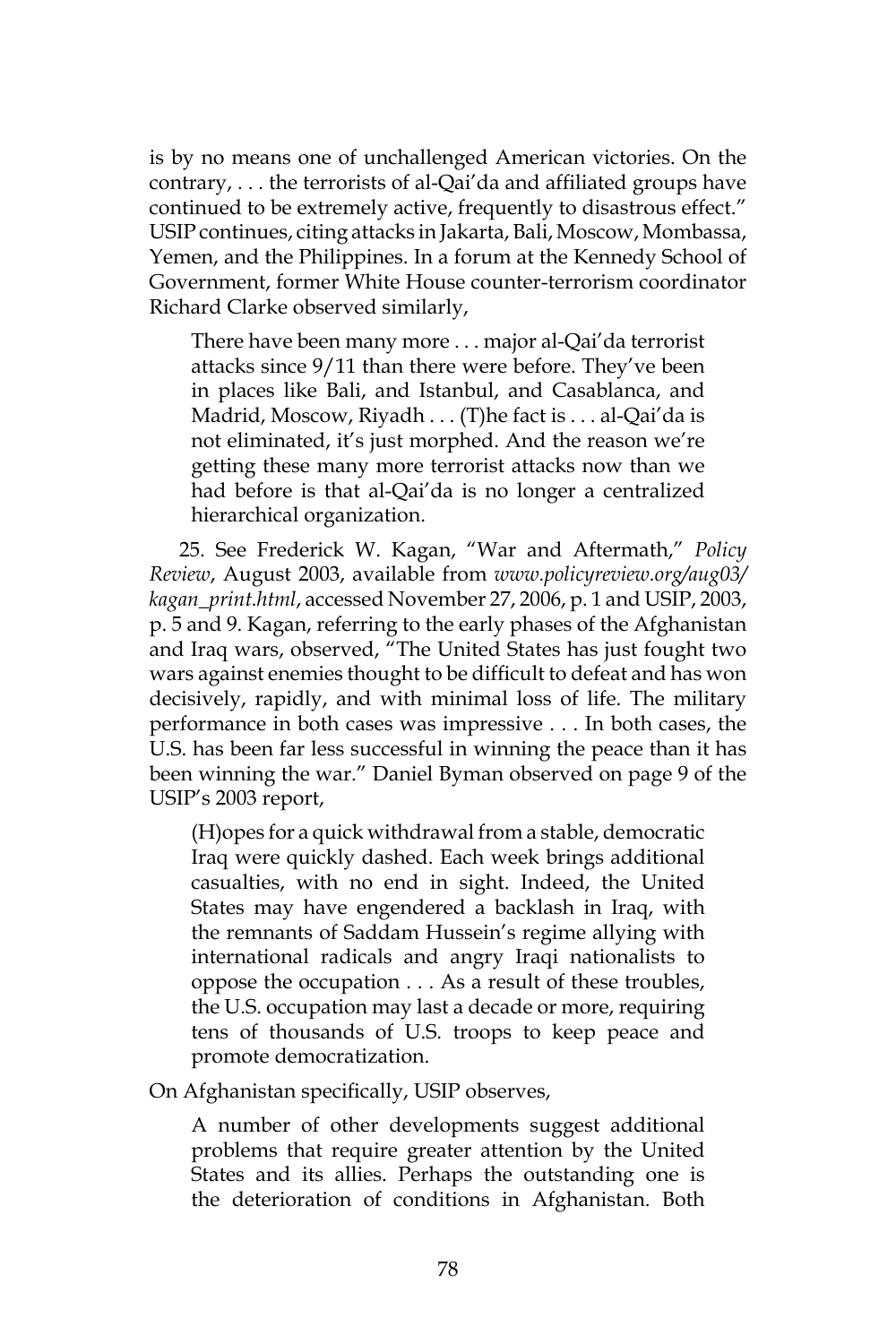Taliban and al-Qai'da fighters are showing increasing signs of activity, and with the ambit of Hamid Karzai's government essentially restricted to Kabul, the possibility of another round of warlordism is growing.

26. For background on recent evolution of the North Korean nuclear issue, see *The Nuclear Threat Initiative,* "Nuclear Overview," *NTI Profile—North Korea*, available from w*ww.nti.org/e\_research/ profiles/NK/Nuclear/print/index\_157.prt*, accessed October 25, 2006.

27. For background on the nuclear proliferation network of A. Q. Khan, see William J. Broad, David E. Sanger, and Raymond Bonner, "A Tale of Nuclear Proliferation: How Pakistani Built His Network," *The New York Times (Late Edition (East Coast))*, February 12, 2004, available from *proquest.umi.com/pqdweb?did=54 4115111&sid=5&Fmt=3&clientld=20167&RQT=309&VName=PQD* accessed November 27, 2006; Jim Hoagland, "Pakistan's Nuclear Ali Baba," *The Washington Post,* February 10, 2004, available from *proquest.umi.com/pqdweb?did=542005471&sid=5&Fmt=3&clientld= 20167&RQT=309&Name=PQD*, accessed November 27, 2006; and *Economist*, "Pakistan's proliferator-in-chief," *Economist.com/Global Agenda*, February 5, 2004, available from *proquest.umi.com/pqdweb ?did=543616611&sid=5&Fmt=3clientld=20167&RQT=309&VName =PQD*, accessed November 27, 2006.

28. For example, see Joseph S. Nye, "U.S. Power and Strategy After Iraq," *Foreign Affairs*, Vol. 82, Issue 4, July/August 2003, available from *proquest.umi.com/pqdweb?index=6&did=4114115 91&SrchMode=1&sid=1&Fmt=3&VInst=PROD&VType=PQD& RQT=309&VName=PQD&TS=1161866069&clientId=20167#full text*, accessed November 26, 2006, p. 4. Nye observed, "Unable to balance American military power, France, Germany, Russia, and China created a coalition to balance American soft power by depriving the United States of the legitimacy that might have been bestowed by a second UN resolution. Although such balancing did not avert the war in Iraq, it did significantly raise its price."

29. For an excellent net assessment of Hugo Chavez's role in defining a new form of effective nonmilitary competition with the United States, see Max G. Manwaring, *Venezuala's Hugo Chavez, Bolivarian Socialism, and Asymmetric Warfare*, Carlisle Barracks, PA: Strategic Studies Institute, U.S. Army War College, October 2005, available from *www.strategicstudiesinstitute.army.mil/pdffiles/ PUB628.pdf*, accessed November 27, 2006.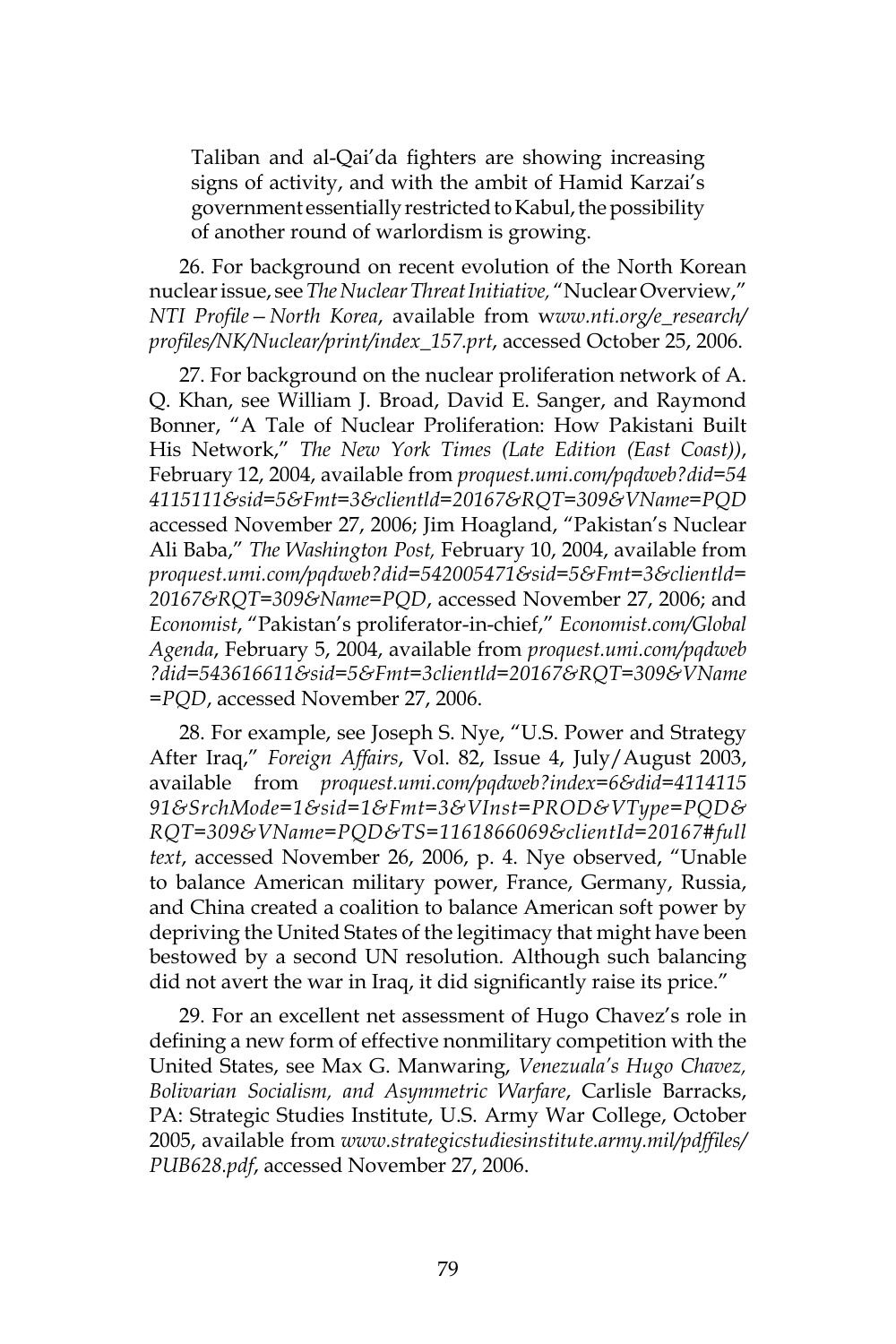30. See, for example, Robert S. Chase, Emily B. Hill, and Paul Kennedy, "Pivotal States and U.S. Strategy*," Foreign Affairs,* Vol. 75, Issue 1, January/February 1996, available from *proquest.umi. com/pqdweb?did=8928733&sid=1&Fmt=4&clientId=20167&RQT=3 09&VName=PQD*, accessed January 8, 2007, p. 33; Robert Chase, Emily Hill, and Paul Kennedy, eds., *The Pivotal States: A New Framework for U.S. Policy in the Developing World*, New York: W. W. Norton and Company, 1999, p. 5; Robert D. Kaplan, *The Coming Anarchy: Shattering the Dreams of the Post Cold War*, New York: Random House Inc., 2000, and John D. Steinbruner, *Principles of Global Security*, Washington, DC: Brookings Institution Press, 2000, pp. 18-19. Chase, Hill, and Kennedy introduced the concept of "pivotal state" in 1996. They suggested, "America's national interest also requires stability in important parts of the developing world. . . . (I)t is vital that America focus its efforts on a small number of countries whose fate is uncertain and whose future will profoundly affect their surrounding regions. These are the pivotal states." Later, in their expanded 1999 edited volume, they observed,

The traditional, state-centered approach to foreign policy, which [stresses] . . . military security, does not adequately attend to the newer threats to American national interests. A country such as Egypt . . . could become unstable . . . through excessive demographic and environmental change, which might weaken the Egyptian state and create serious security threats for the United States.

In 2000, Steinbruner warned,

It is prudent to expect that civil violence will become a more serious international security concern . . . Intensifying economic interactions and the pattern of inequitably distributed growth associated with them increase the possibility that major instances of sustained civil violence will themselves interact more consequentially. . . . (S)ome critical number of these instances occurring simultaneously might undermine the basic legal standards necessary to operate the globalizing economy.

31. For a description of the strategic implications and risks associated the collapse and remediation of a collapse of either North Korea or Pakistan, see Michael O'Hanlon, *Dealing with the Collapse of a Nuclear-Armed State: The Cases of North Korea and*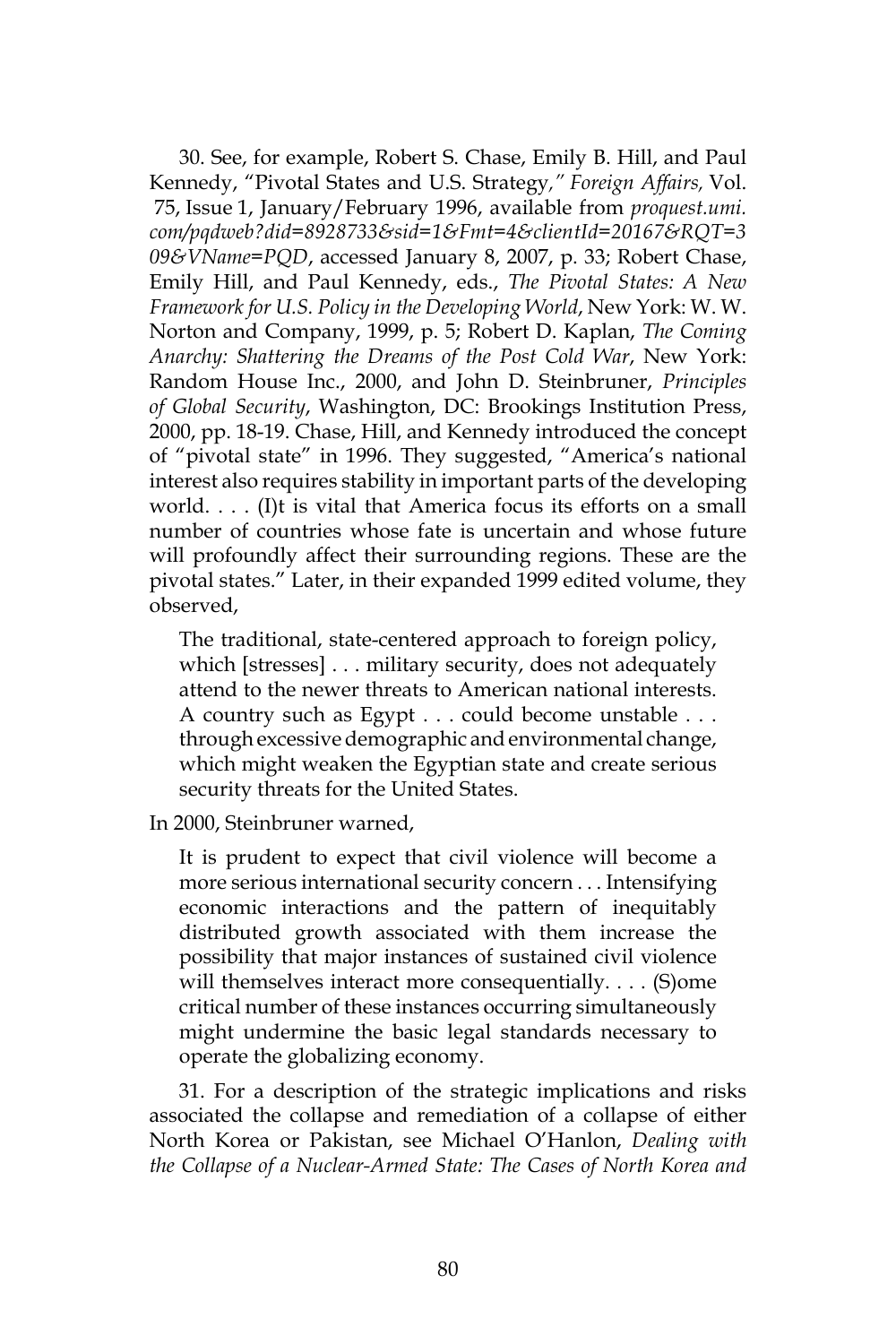*Pakistan*, The Princeton Project on National Security, available from *www.wws.princeton.edu/ppns/papers/ohanlon.pdf*, accessed January 8, 2006. See also Robert D. Kaplan, "When North Korea Falls," *The Atlantic Monthly,* October 2006, available from *www. theatlantic.com/doc/200610/kaplan-korea*, accessed January 8, 2007.

32. On contemporary worries about the threat to the stability of the GCC and Saudi Arabia specifically, see Stanley K. Moskowitz, Director of Congressional Affairs, The Central Intelligence Agency, "Responses to the Questions for the Record from the Worldwide Threat Hearing on 6 February 2002," April 8, 2002, available from *www.fas.org/irp/congress/2002\_hr/020602cia.html*, accessed January 8, 2007; Michael Knights and Anna Solomon-Schwartz, "PolicyWatch #883: The Broader Threat from Sunni Islamists in the Gulf," The Washington Institute for Near East Policy, July 19, 2004, available from *www.washingtoninstitute. org/templateC05.php?CID=1761*, accessed January 8, 2007; Simon Henderson, "PolicyWatch #1082: Al-Qai'da Attack on Abqaiq: The Vulnerability of Saudi Oil," The Washington Institute for Near East Policy, available from *www.washingtoninstitute.org/ templateC05.php?CID=2446*, accessed January 8, 2007; and Charles M. Sennott, "Driving a Wedge: Doubts Are Cast on the Viability of Saudi Monarchy for Long Term," *The Boston Globe*, March 5, 2002, available from *www.boston.com/news/packages/underattack/ news/driving\_a\_wedge/part3.shtml*, accessed January 8, 2007. On Saudi Arabia in particular, the CIA report observes, "The Saudi royal family faces increasingly open challenges to its control. These include opposition from disparate elements hostile to the Al Saud and the U.S. military presence, lack of job creation, a rapidly growing population, and over reliance on oil income for government budget revenues." On specific percentages of world reserves, see Ugo Fasano and Zubair Iqbal, "GCC Countries: From Oil Dependence to Diversification," International Monetary Fund, 2003, available from *www.imf.org/external/pubs/ft/med/2003/ eng/fasano/index.htm*, accessed January 8, 2007.

33. Unattributed, "To Paris, U.S. Looks Like a 'Hyperpower'," *International Herald Tribune*, February 5, 1999, available from *www. iht.com/bin/print\_ipub.php?file=/articles/1999/02/05/france.t\_0.php*, accessed January 8, 2007.

34. See Nye, 2003, p. 6. Nye observed,

The problem for U.S. power in the twenty-first century is that more and more continues to fall outside the control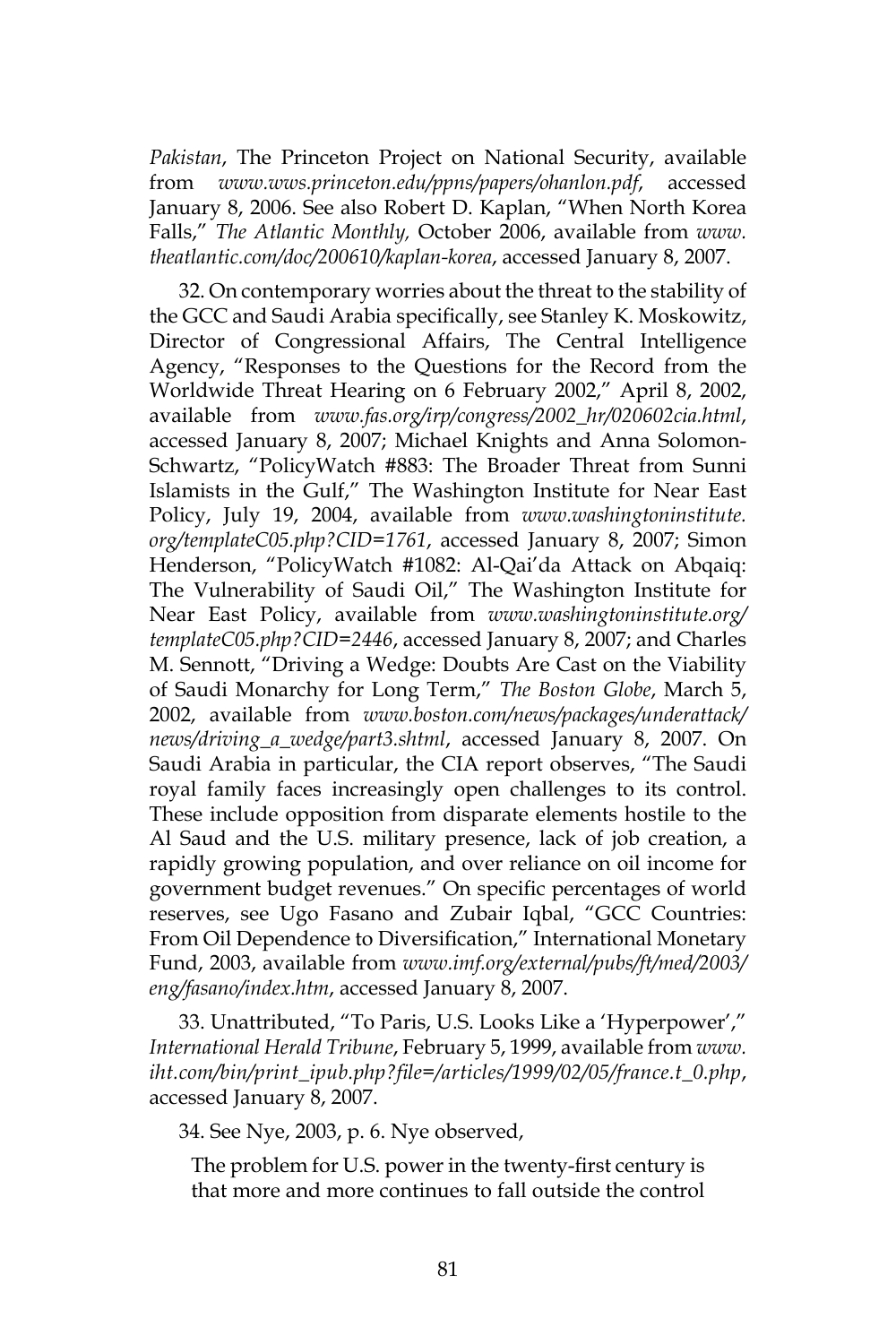of even the most powerful state. Although the United States does well on traditional measures of hard power, these measures fail to capture the ongoing transformation of world politics brought about by globalization and the democratization of technology.

35. This view was influenced by strong advocates among defense intellectuals for high-tech military transformation. See, for example, Steven Kosiak, Andrew Krepinevich, and Michael Vickers, *A Strategy for a Long Peace*, January 2001, Washington DC: Center for Strategic and Budgetary Assessments, p. 1. Kosiak *et al*., observed,

America's principal competitors will likely be those states that can threaten its enduring vital interests and which are disposed to do so. . . . We should be concerned about maintaining favorable military balances in . . . key regions, and in key functional areas of the competition, such as in space and information warfare, to prevent the emergence of a regional hegemon. This is not to say that any rising (or recovering) great regional power, such as China, India, or Russia, will aspire to hegemonic status within its region or to threaten key U.S. interests. If history is any guide, however, the United States will be challenged to maintain a stabilizing distribution of military power in regions where it has vital interests.

36. See for example, George W. Bush, 1999; and DoD, QDR 01, p. 5. Candidate Bush argued in 1999 that he would "build America's defenses on the troubled frontiers of technology and terror." He then elaborated on this point by conflating the quite traditional challenges posed by North Korean, Iranian, and Chinese missiles with "the threat of biological, chemical, and nuclear terrorism." QDR 01 observes similarly,

The attacks against the U.S. homeland in September 2001 demonstrate that terrorist groups possess both the motivations and capabilities to conduct devastating attacks on U.S. territory, citizens, and infrastructure. . . . In addition, the rapid proliferation of [chemical, biological, radiological, nuclear, and explosive] technology gives rise to the danger that future terrorist attacks might involve such weapons.

37. See DoD, QDR 01, pp. I-71; and Donald H. Rumsfeld, *Guidance and Terms of Reference for the 2001 Quadrennial Defense*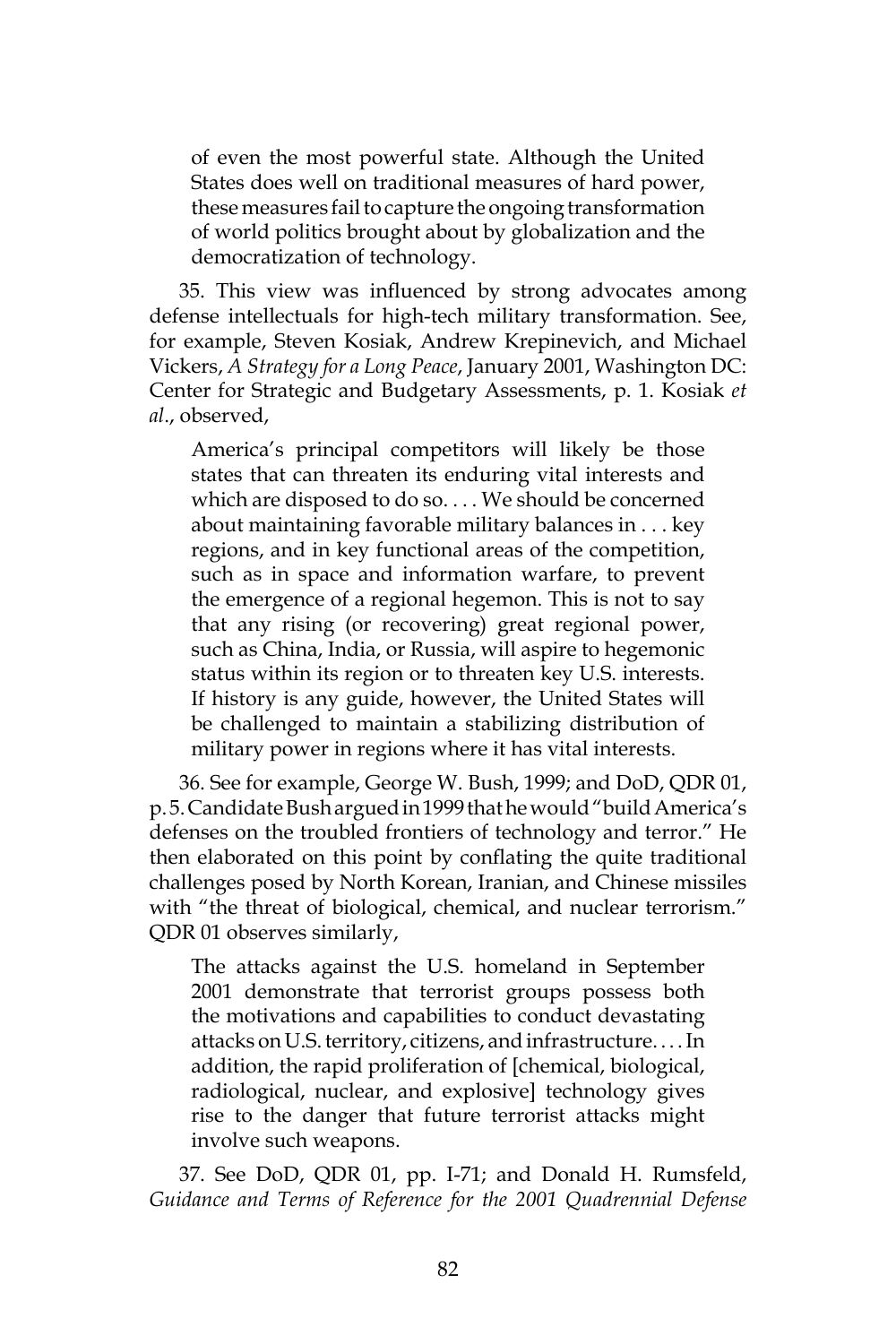*Review*, Department of Defense, available at *www.comw.org/qdr/ qdrguidance.pdf*, June 22, 2001, pp. 1-23.

38. See Rumsfeld, 2001, pp. 1-2. The SecDef's guidance for the 2001 QDR states, "Today the U.S. faces a rare opportunity to transform its defense posture to meet emerging threats, maintain stability in critical regions and preserve American leadership and freedom of action for the future. The U.S. needs to act now to meet longer-term security challenges." It continues on the next page, "The current period of U.S. military preeminence is the best time to transform for the challenges of the future."

39. *Ibid*., p. 1. Evidence of this might be found in the QDR 01 Terms of Reference when the Secretary of Defense observes,

This review is based on the premise that, in combination with the other instrument of power, the foundation of a peaceful world . . . rests on the ability of the U.S. Armed Forces to maintain a substantial margin of national military advantage relative to others. The U.S. uses this advantage not to dominate others but . . . dissuade new functional or geographic military competitions from emerging and to manage them if they do.

40. See *Answers.com*, "Abraham Maslow," available from *www. answers.com/topic/abraham-maslow*, accessed January 8, 2007; and University of Kentucky Public Relations, "Nation's Top Warrior Says Force Should Be a Last Resort," November 19, 1999, available from *www.uky.edu/PR/News/Archives/1999/NOV99/sheltonspeech. htm*, accessed January 8, 2007. This formulation has its origins in Abraham Maslow's famous conception, "If the only tool you have is a hammer, you tend to see every problem as a nail" but was employed in a defense and national security context as a caution to policymakers by then Chairman of the Joint Chiefs of Staff General Hugh Shelton who observed in 1999, "The military is a very powerful hammer, but not every problem is a nail."

41. See DoD, QDR 01, p. 3. For example, QDR 01 observes, "(T)he United States is likely to be challenged by adversaries who possess a wide range of capabilities, including asymmetric approaches to warfare, particularly weapons of mass destruction" (p. 3).

42. See DoD, QDR 01, pp. 3, 6; and Bush, 1999. QDR 01 observes, "As the September 2001 events have horrifically demonstrated, the geographic position of the United States no longer guarantees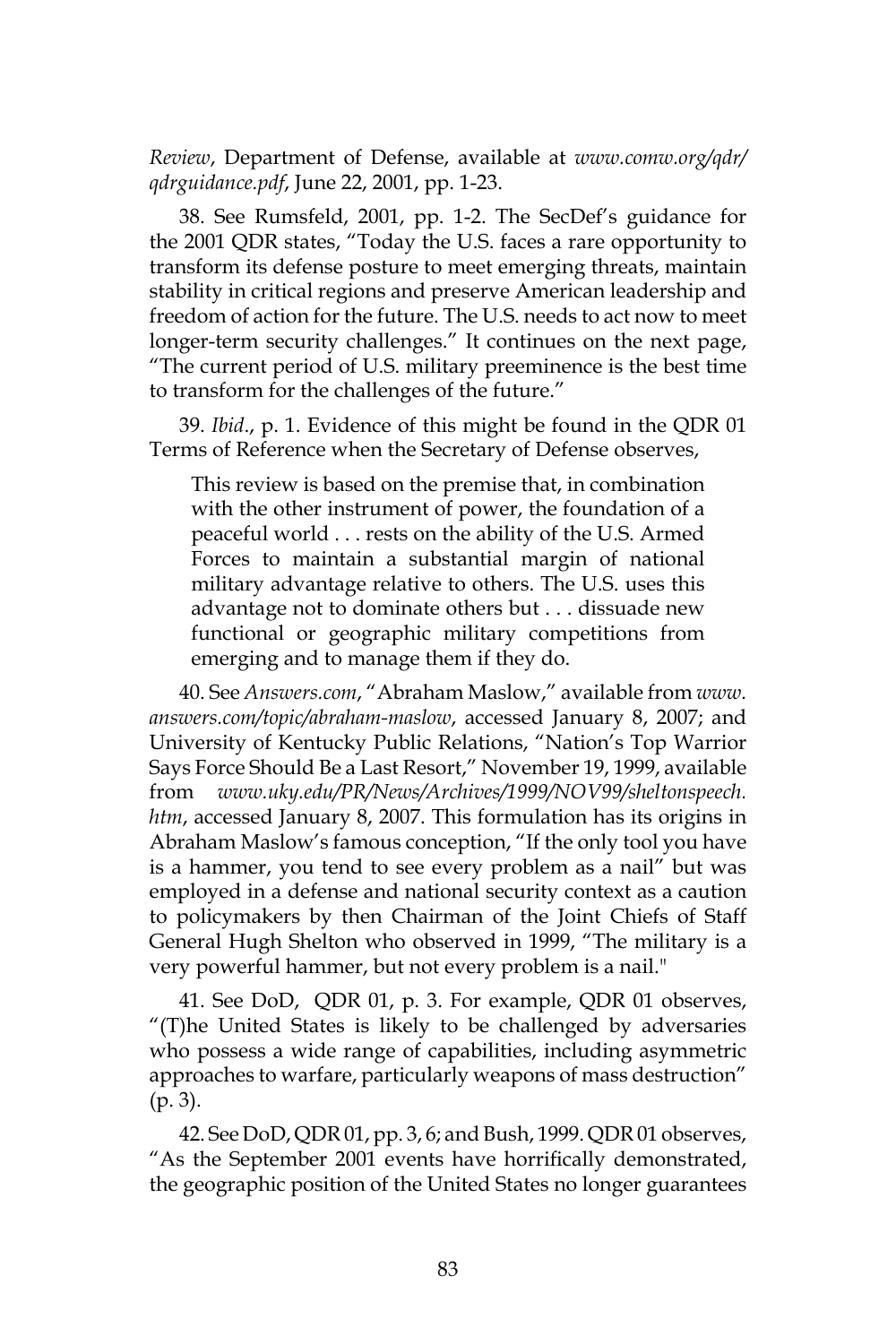immunity from attack. . . . (I)t is clear that over time an increasing number of states will acquire ballistic missiles with steadily increasing effective ranges." Later, the report observes, "The pervasiveness of proliferation . . . has increased the availability of technologies and expertise needed to create military means to challenge directly the United States and its allies and friends. This includes the spread of CBRNE weapons and their means of delivery, as well as advanced conventional weapons." In this regard, the authors of QDR 01 appear to imply that strategically significant competition would still principally originate from state actors employing advanced military technologies in innovative ways. Toward that end, they focused primarily on state-based adversaries' operational military capabilities, particularly ballistic and cruise missile technology and weapons of mass destruction. This is consistent with the vision of Candidate Bush who observed,

(W)ith the spread of technology, distance no longer means security. North Korea is proving that even a poor and backward country, in the hands of a tyrant, can reach across oceans to threaten us. It has developed missiles capable of hitting Hawaii and Alaska. Iran has made rapid strides in its missile program, and Iraq persists in a race to do the same. In 1996 . . . a Chinese general reminded America that China possesses the means to incinerate Los Angeles with nuclear missiles.

43. See DoD, QDR 01, p. 4; and Nye, July/August 2003, p. 2. QDR 01 has no direct references to China. However, there are strong indications of a focus on China embedded in the document. For example, the report asserts, "Asia is gradually emerging as a region susceptible to large-scale military competition." Later on the same page, it observes, "Maintaining a stable [military] balance in Asia will be a complex task. The possibility exists that a military competitor with a formidable resource base will emerge in the region. The East Asian littoral—from the Bay of Bengal to the Sea of Japan—represents a particularly challenging area." Nye would argue that this reflected the administration's overall view of the international system. Nye observed later in 2003, "George W. Bush entered office committed to a realist foreign policy that would focus on great powers such as China and Russia and eschew nation building in failed states of the less developed world. China was to be 'a strategic competitor,' not the 'strategic partner' of Bill Clinton's era."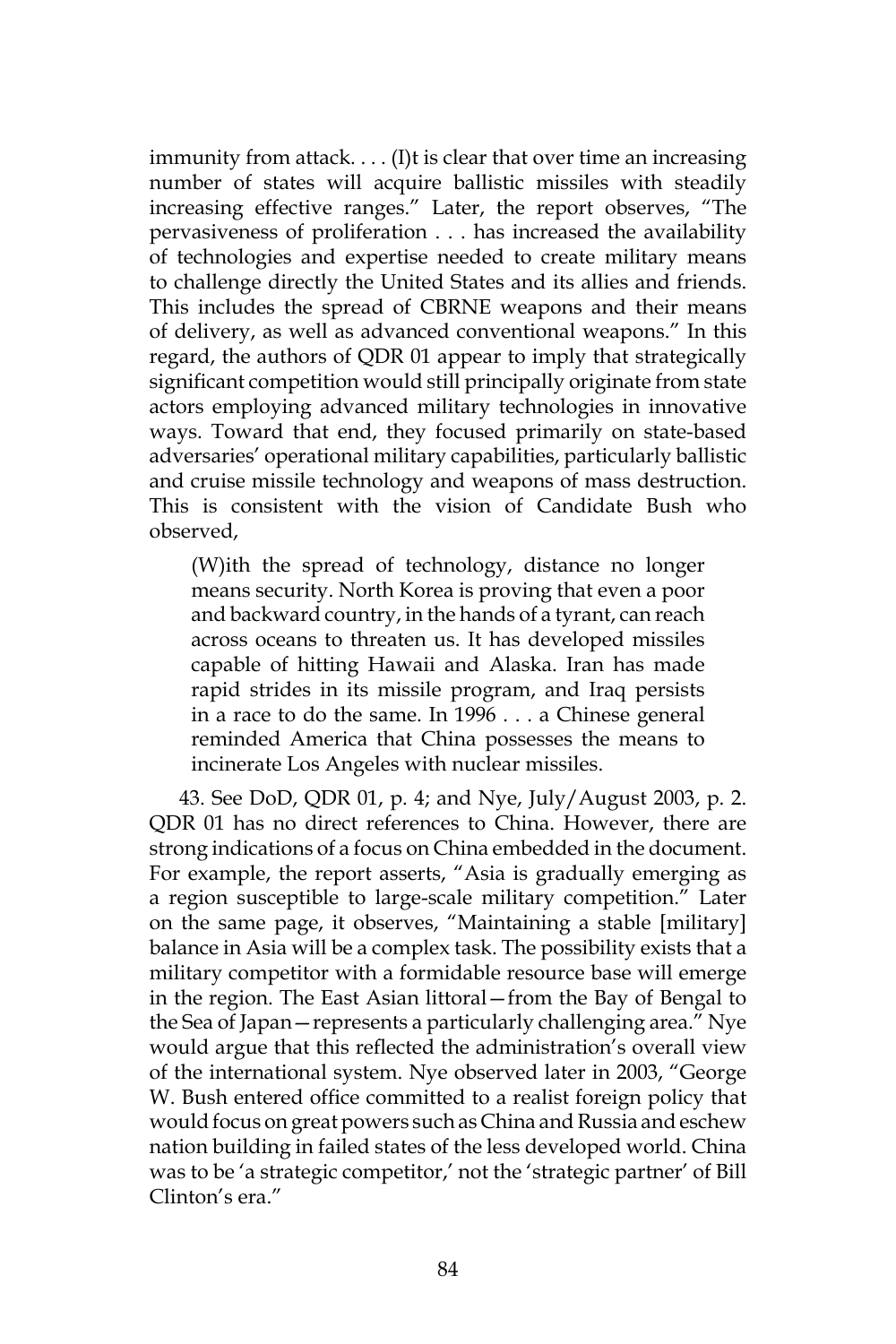44. See National Defense Panel (NDP), *Transforming Defense: National Security in the 21st Century*, report of the National Defense Panel, December 1997, available from *www.dtic.mil/ndp*, accessed November 27, 2006, p. I; Kosiak *et al*., 2001, p. 19; and Bush, 1999. These ideas first saw quasi-official ascendancy in the 1997 report of the National Defense Panel (NDP). The NDP observed, "Today we are in a secure interlude following an era of intense international confrontation . . . The United States needs to launch a transformation strategy now that will enable it to meet a range of security challenges in 2010 to 2020." Kosiak *et al*., observe in their footnote 4, "*Leap ahead,* as used in a transformation context, means capabilities that are compatible with an emerging military regime. Advances within an existing warfare regime, no matter how revolutionary . . . will usually fail to meet this test." Later, Candidate Bush implied that pause and leap ahead were cornerstones of his defense transformation agenda when, during the campaign, he observed, "My third goal is to take advantage of a tremendous opportunity—given few nations in history—to extend the current peace into the far realm of the future. A chance to project America's peaceful influence, not just across the world, but across the years."

45. Bush, Citadel Speech, 1999.

46. See DoD, 2005, p. iii. This idea was captured in the Secretary's foreward to NDS 05. In it, the Secretary states, "This National Defense Strategy outlines our approach to dealing with challenges we likely will confront, not just those we are currently best prepared to meet."

47. In reviewing this monograph on January 17, 2007, with Mr. D. Burgess Laird, the author was reminded of working level conclusions about the four challenges, their interrelationship, and their place in the context of past defense reviews. In those conversations in 2003-04, Laird and the author concluded that disruptive challenges would often arise through the evolution of traditional capabilities. Thus, just as irregular and catastrophic challenges likely represented a single continuum, so too did the traditional and disruptive. Employing the language of NDS 05, QDR 01's heavy emphasis on the RMA and defense transformation revolved around the United States maintaining its competitive edge along the traditional-disruptive axis while hedging against catastrophic challenges.

48. Nye, 2003, p. 4.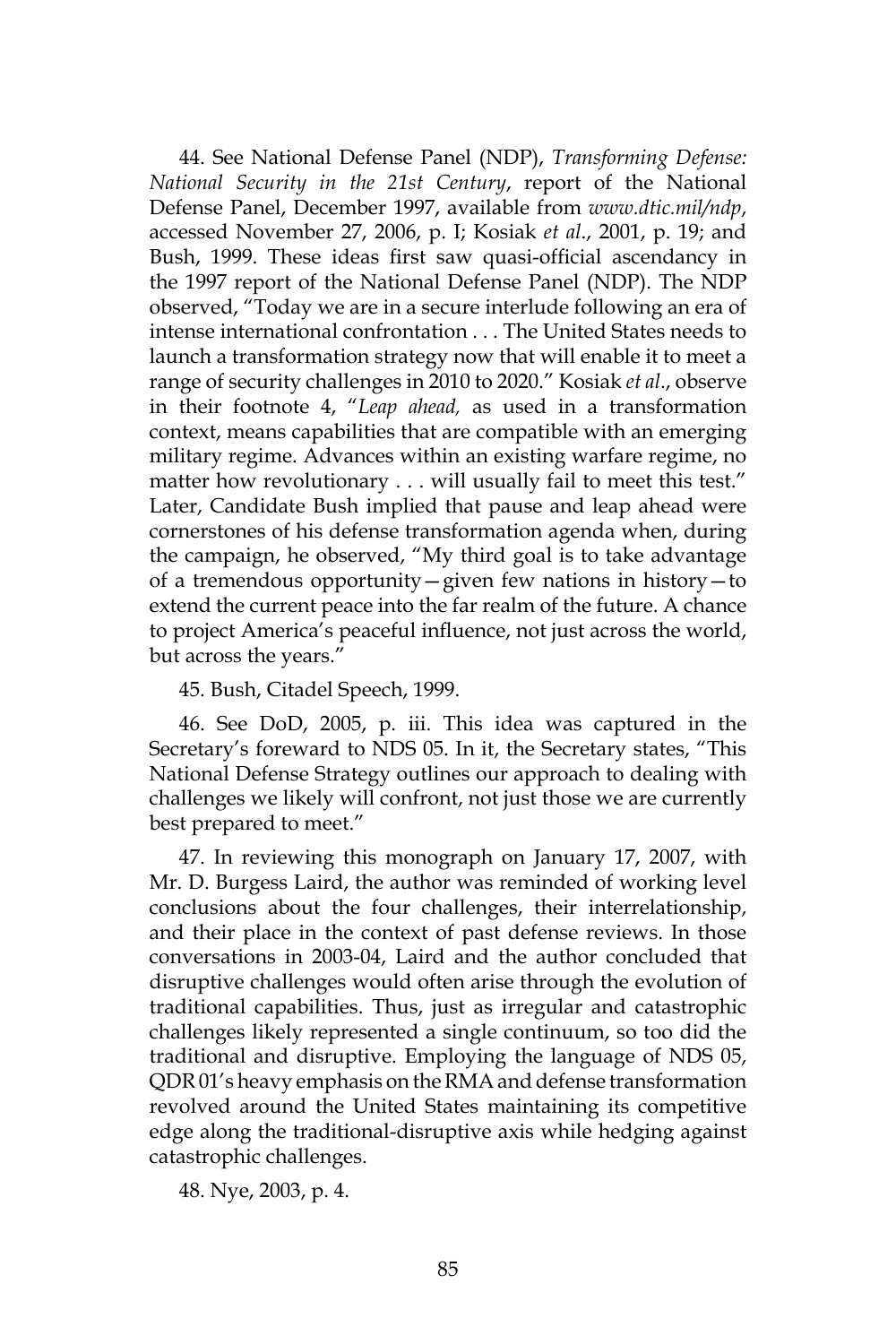49. See Bush, 1999; and Rumsfeld, 2001, p. 1. Candidate Bush defined the parameters of defense transformation when he observed in 1999, "Power is increasingly defined, not by mass and size, but by mobility and swiftness. Influence is measured in information, safety is gained in steal, and force is projected on the long arc of precision-guided weapons. This revolution perfectly matches the strengths of our country—the skill of our people and the superiority of our technology." Likewise, Secretary Rumsfeld similarly observed in the QDR 01 Terms of Reference, "New combinations of technologies, combined with innovative concepts of operations and organizational arrangements will serve as multipliers of future U.S. forces . . . . U.S. forces must transform, in a manner that outpaces competitors by pursuing new technologies, concepts and organizational arrangements."

50. See Freier, September 2006; and Jeff Hesterman, *National Military Strategy*, a briefing presented at the Precision Strike Winter Roundtable, January 2005, available from *www.dtic. mil/ndia/2005precision\_winter\_roundtable/Hesterman.ppt*, accessed November 24, 2006, p. 7. The author posits some key questions in this regard in the referenced on-line op-ed. On the issue of altering DoD's strategic trajectory, see the chart referenced above. This chart (created by the Joint Staff) was commonly used to articulate this necessary shift in the Department's orientation.

51. See Nathan Freier, "Primacy Without a Plan?," *Parameters*, Autumn 2006, available from *www.carlisle.army.mil/usawc/ Parameters/06autumn/freier.pdf*, accessed February 22, 2007, pp. 6; and Clark A. Murdock and Michele A. Flournoy, *Beyond Goldwater-Nichols: U.S. Government and Defense Reform for a New Strategic Era/Phase 2 Report*, Washington, DC: Center for International and Security Studies, available from *www.csis.org/ media/csis/pubs/bgn\_ph2\_report.pdf*, accessed February 22, 2007, p. 17. The author argues in the above reference that "the exercise of American influence is not, as many imagine . . . the product of some deliberative, whole-of-government process enforcing unity, order, and focus on the nation's instruments of power." Likewise, Murdock and Flournoy observe,

There is no "national security command and control system" giving the President command authority over the national security agencies similar to that given to the [SecDef] over the military services. Today's security challenges require solutions that more effectively integrate the diplomatic, military, economic,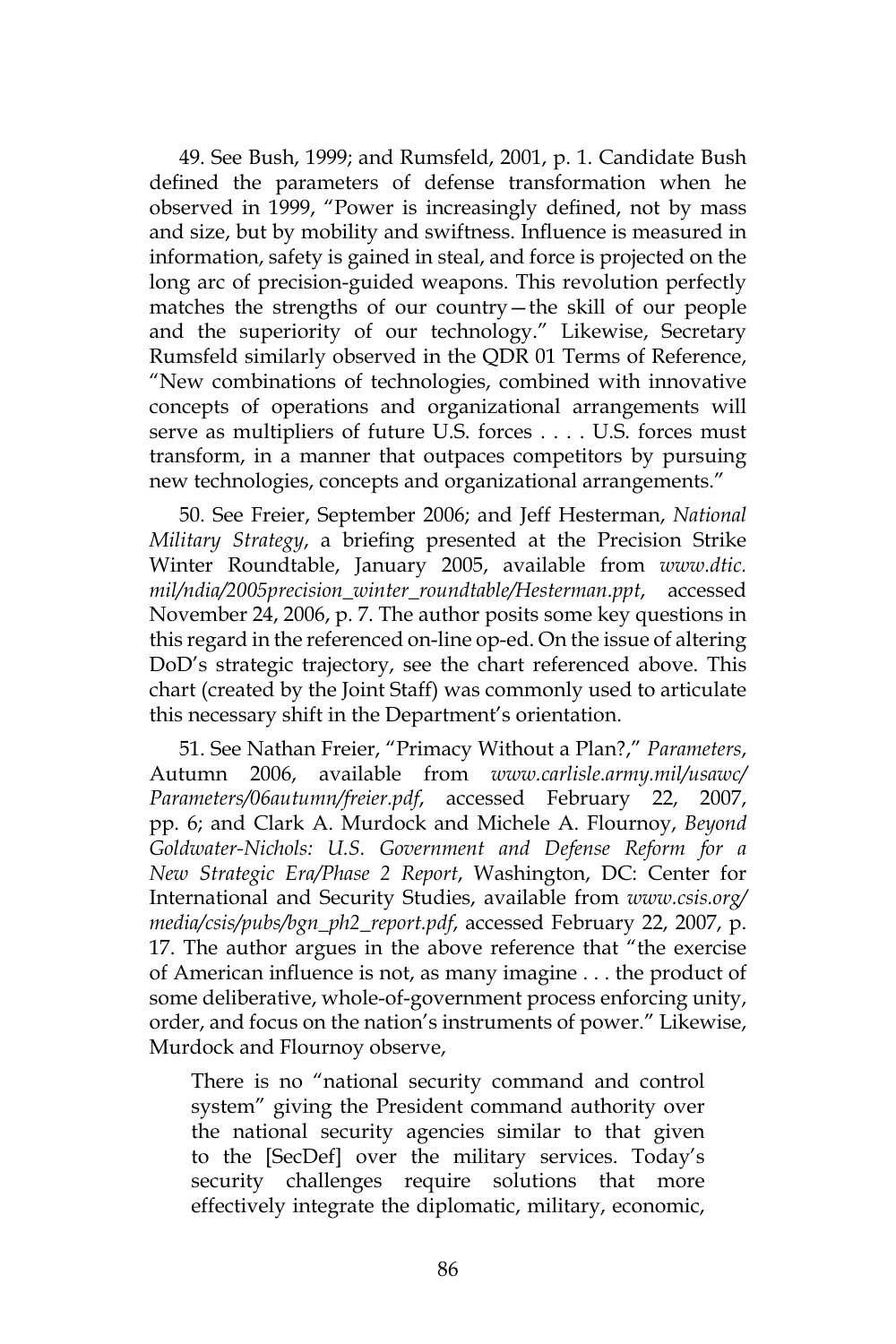informational, and other dimensions of national power, but this must be accomplished within the constraints of the American political system—that is, in the absence of unity of command.

52. See, for example, Richard K. Betts, Spring 2002, p. 8; Stephen M. Walt, "American Primacy: Its Prospects and Pitfalls," *Naval War College Review*, Vol. 55, Issue 2, Spring 2002, available from *www.nwc.navy.mil/press/Review/2002/spring/art1 sp2.htm*, accessed January 20, 2006, p. 8; and Stephen G. Brooks and William C. Wohlforth, "American Primacy in Perspective," *Foreign Affairs*, Vol. 81, Issue 4, July/August 2002, available from *proquest.umi.com/pqdweb?did=128867981&sid=2&Fmt=3&clientld =20167&RQT=309&VName=PQD*, accessed November 2, 2006, p. 5. Betts observed, "Primacy has two edges—dominance and provocation." Walt argued, "The tendency for the strongest power to provoke widespread opposition is probably the central challenge of contemporary U.S. foreign policy." Finally, Brooks and Wohlfor, while to some extent downplaying the strategic significance of resistance currently, observed, "The world finds it unfair, undemocratic, annoying, and sometimes downright frightening to have so much power concentrated in the hands of one state, especially when the United States aggressively goes its own way. But given the weight and prominence of U.S. power on the world stage, some unease among other countries is inevitable no matter what Washington does."

53. See Betts, 2002, p. 2. Betts argues similarly,

Political and cultural power makes the United States a target for those who blame it for their problems. At the same time, American economic and military power prevents them from resisting and retaliating against the United States on its own terms. To smite the only superpower requires unconventional modes of force and tactics that make the combat cost exchange ratio favorable to the attacker. This offers hope to the weak that they can work their will despite their overall deficit in power.

54. For a non-western perspective on this, see Qiao Liang and Wang Xiangsui, *Unrestricted Warfare*, Beijing: PLA Literature and Arts Publishing House, February 1999, available from *www. terrorism.com/modules.php?op=modload&name=Documents&file=ind ex*, accessed February 22, 2007.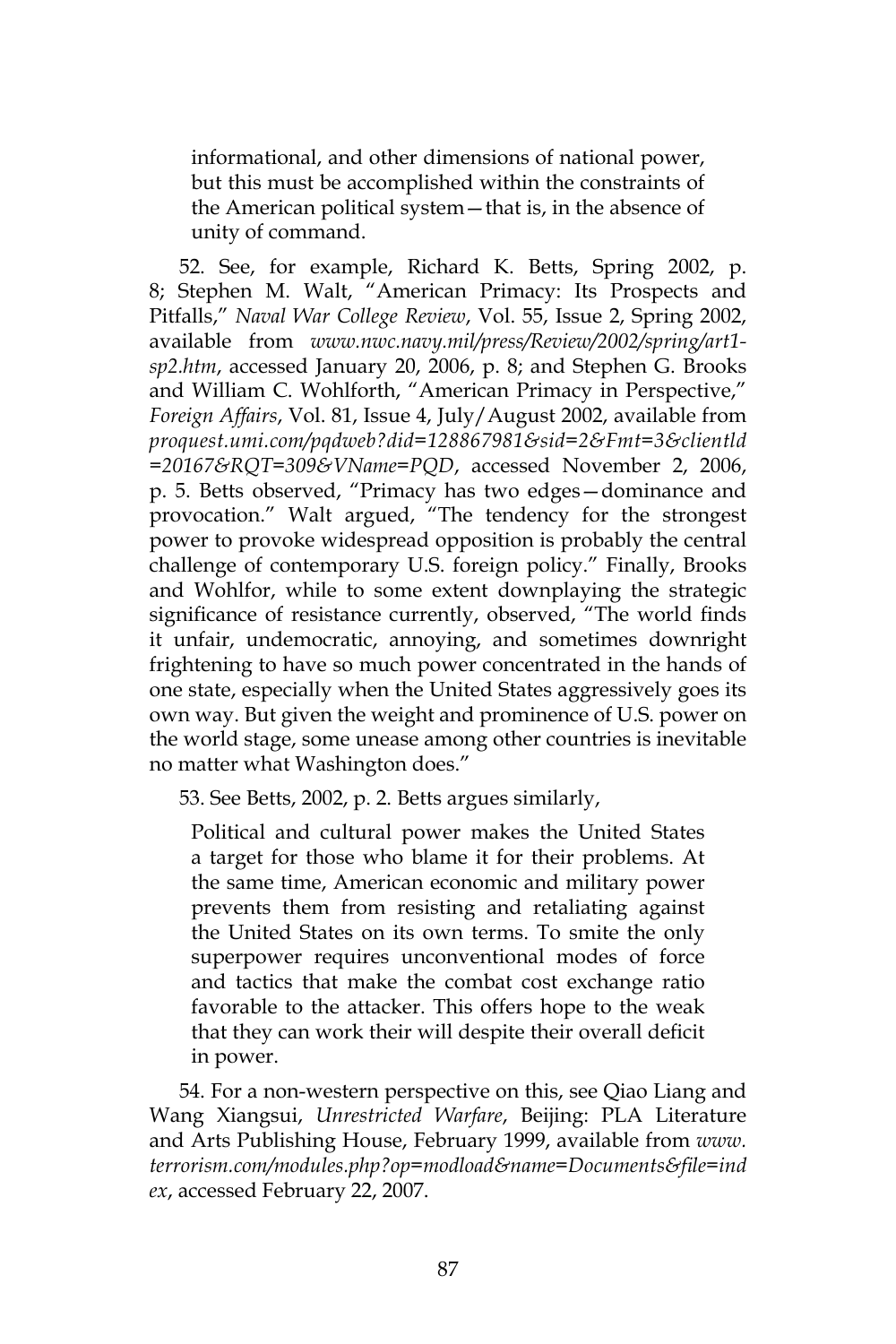55. The phrase nonmilitary should neither be taken to imply nonviolent nor nonstate. For example, see Qiao and Wang, 1999, p. 50. They introduce the concept of "nonmilitary war operations." According to Qiao and Wang, "The . . . concept, 'nonmilitary war operations,' extends our understanding of exactly what constitutes a state of war to each and every field of human endeavor."

56. See David Jablonsky, "Chapter 10: National Power," in J. Boone Batholomees, Jr., *U.S. Army War College Guide to National Security Policy*, 2d Edition Revised and Expanded, Carlisle, PA: U.S. Army War College, June 2006, p. 128. Jablonsky, in introducing students to the concept of national power, alludes to this when he observes, "National power is relative, not absolute. Simply put, a nation does not have abstract power in and of itself, but only power in relation to another actor or actors in the international arena . . . In reality, the superior power of a nation is derived not only from its own qualities, but from that of other actors compared with its own."

57. Schafer, 2004, p. 5. This DoD briefing (referenced on several occasions already) contains a graphic depiction and description of the challenges in quad form. While not responsible for this briefing over all, the author, Laird, and their organization (in consultation with DoD leadership) were responsible for Chart 5's content.

58. *Ibid*.

59. The author added the "costly but familiar" tag line to his subsequent use of the quad chart as a way to communicate foundational belief about the nature of the traditional challenge in the context of future defense-relevant strategy and policy.

60. Schafer, 2004, p. 5.

61. The author believes that a state's possession of chemical weapons is an inherently traditional challenge. Employment of chemical weapons could constitute a catastrophic challenge. However, technical issues limiting the effectiveness of chemical weapons as a terrorist weapon make it a lower priority than offsetting the catastrophic capacity resident in nuclear and biological weapons in anyone's possession.

62. Note the timeframe of the strategy's development. Some might argue that North Korea's subsequent nuclear test occurred at a time when the "focused attention" of the United States was not a serious and credible threat to Kim il Sung. Others may find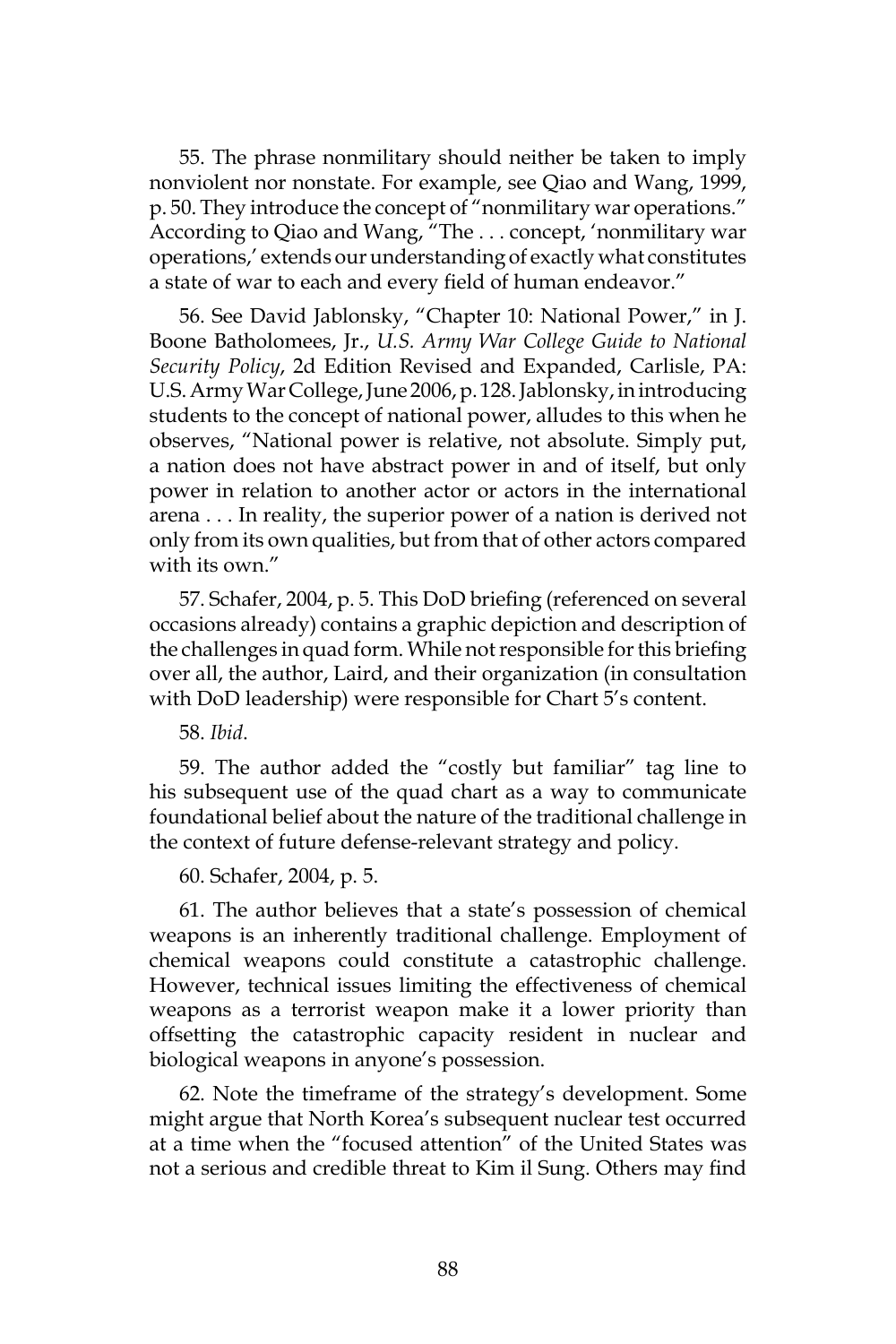Kim's actions consistent with rational brinksmanship and thus, traditional as well.

## 63. DoD, March 2005, p. 3.

64. See DoD, September 2001. In the 2001 QDR, the concept of defeat implies denying adversaries the ability to "impose their will on the United States, its allies, or friends" (p. 13). Later QDR 01 suggests there are gradations of defeat—"swiftly defeat" and "decisively defeat" (p. 21). The former involves military operations that are "structured to eliminate enemy offensive capability across the depth of its territory, restore favorable military conditions in the region, . . . create acceptable political conditions for the cessation of hostilities . . . [and] degrade an aggressor's ability to coerce others through conventional or asymmetric means." The latter involves military operations focused on "imposing America's will and removing any future threat [an adversary] could pose. This capability will include the ability to occupy territory or set the conditions for a regime change if so directed." In tenor, both of these imply maintaining the capability to destroy an opponent's traditional military capacity. The term "set conditions for regime change" implies purposeful limitation on the military's responsibilities in the aftermath of traditional military operations.

65. *Ibid*. To that end, the NDS concludes, "Allied superiority in traditional domains, coupled with the costs of traditional military competition, drastically reduce[s] adversaries' incentives to compete with us in this arena."

66. For some perspective on early socialization of the challenge concept overall, the new idea of overmatch, and Secretary Rumsfeld's earliest introduction to these ideas, see Thomas E. Ricks, "Shift From Traditional War Seen at Pentagon," *washingtonpost. com*, September 3, 2004, available from *www.washingtonpost.com/ac2/ wp-dyn/A57491-2004Sep2?language=printer*, accessed November 9, 2006, p. A01.

67. Edward B. Atkeson, "Adapting to the New American Way of War: Post-maneuver Security Operations," *Army Magazine*, Vol. 53, Issue 9, September 2003, available from *proquest.umi. com/pqdweb?did=534825781&sid=3&Fmt=4&clientld=20167 &RQT=309&VName=PQD*, accessed October 30, 2006, p. 3. Atkeson appropriately designates the period following major combat operations as "post-maneuver security operations." He observes,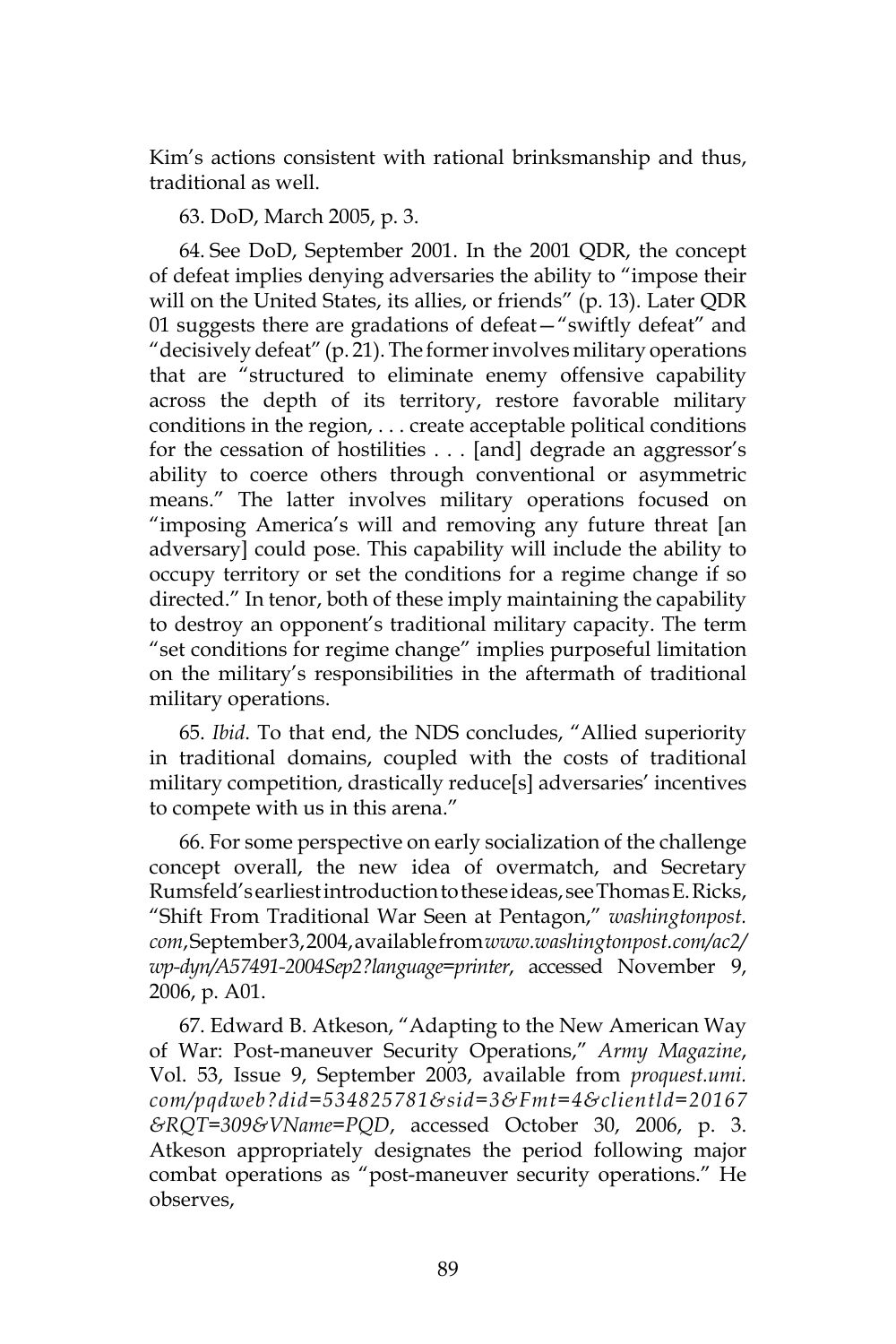In post-maneuver security operations, most of the major combat actions of the ground forces have given way to actions involving lots of vigorous, semi-independent, but broad-scale search, seizure and stability efforts. We turn from the canonical seizure of topographical objectives and the destruction of organized resistance to the identification, dismemberment, and disarmament of hostile elements remaining within the indigenous society.

68. See Tom Clancy with General Tony Zinni and Tony Koltz, *Battle Ready*, New York: G. P. Putnam's Sons, 2004, p. 433. Former Central Command Commander Anthony Zinni is particularly poignant in this regard. He observed, "Victory no longer happens when you capture the enemy capital . . . . These events signal that the home team is ahead in the third inning. The game goes nine innings—longer if necessary; and victory happens when you put in place a lasting, stable environment."

69. Ryan Henry, "Defense Transformation and the 2005 Quadrennial Defense Review," *Parameters*, Winter 2005-06, p. 13- 14.

70. See DoD, March 2005, p.8. This idea is still strongly implied in the strategy's discussion of "Defeat(ing) Adversaries." NDS 05 observes, "Bringing military operations to a favorable conclusion demands the integration of military and nonmilitary actions. When combined, these measures should limit adversaries' options, deny them their means of support, defeat organized resistance, and establish security conditions conducive to a secure peace."

71. These very circumstances were set up in a fictional sense in the 1995 Hollywood movie, "Crimson Tide." In the course of a fictitious Russian civil war, rebel Russian forces seize control of a portion of Russia's substantial strategic nuclear arsenal and threaten to employ it. Though fictional, this illustrates circumstances where a substate actor could seize control of a traditional power's WMD capabilities and thus transform part of what was a traditional WMD challenge into a quite unpredictable catastrophic one. See Internet Movie Database, "Plot Summary for Crimson Tide," 1995, available from *www.us.imdb.com/title/ tt0112740/plotsummary*, accessed February 22, 2007.

72. See Endnote 61 for a qualifying statement with respect to chemical weapons.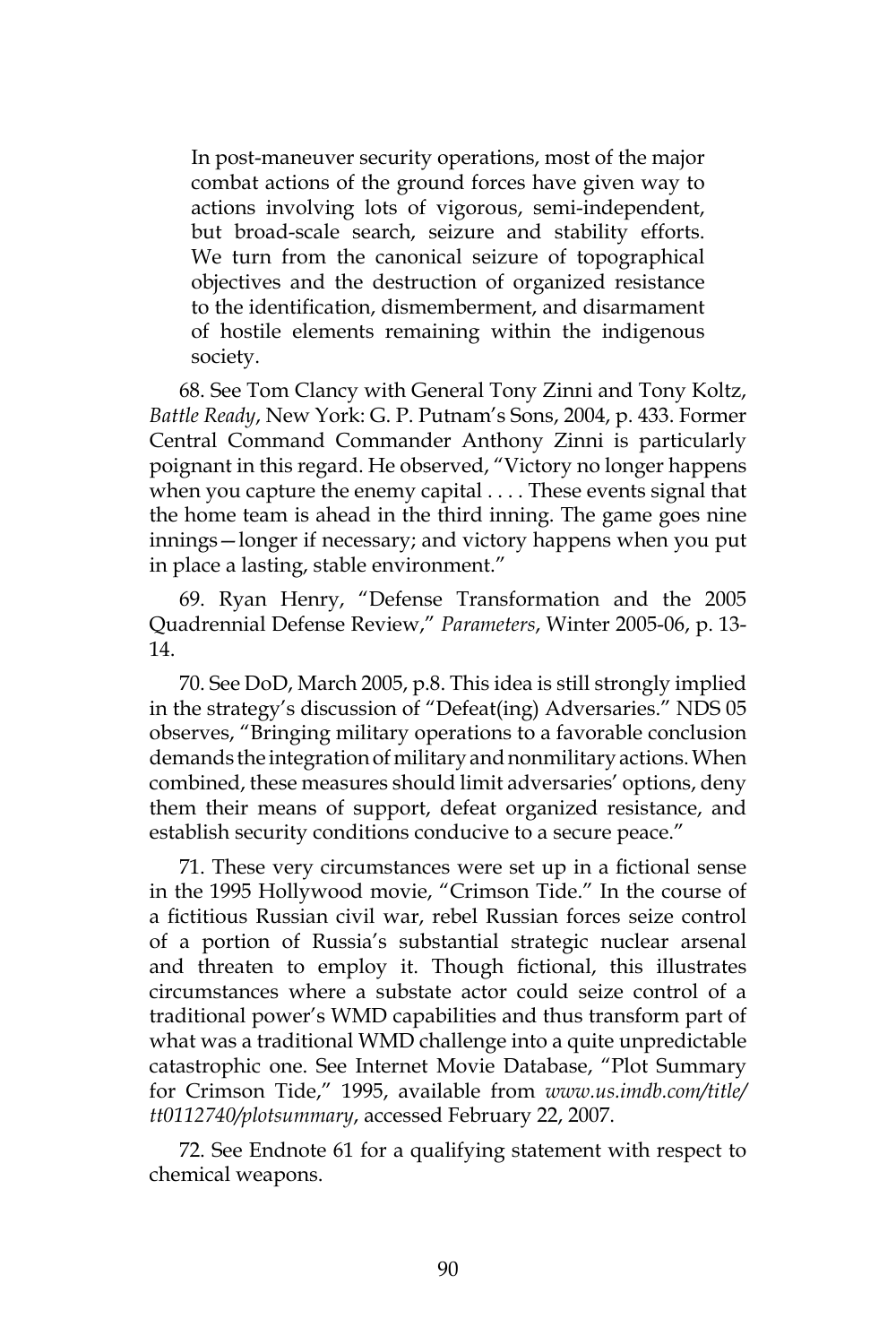73. See, for example, Aston Carter, John Deutch, and Philip Zelikow, "Catastrophic Terrorism: Tackling the New Danger," *Foreign Affairs*, Vol. 77, Issue 6, November/December 1998, pp. 80-94; and Ashton B. Carter, John M. Deutch, and Philip Zelikow, *Catastrophic Terrorism: Elements of National Policy,* A Report of Visions of Governance for the Twenty-first Century, A Project of the John F. Kennedy School of Government, Harvard University, available from *www.ksg.harvard.edu/visions/publication/terrorism. htm*, accessed February 22, 2007.

74. Ashton B. Carter *et al*., 1998, p. 6.

75. Schafer, 2004, p. 5.

76. "Rogue." *Dictionary.com Unabridged (v 1.0.1),* Based on the Random House Unabridged Dictionary, Random House, Inc., 2006, On-line/Available: *dictionary.reference.com/browse/rogue*. See also DoD, March 2005, p. 3; and Department of Defense, *Report Required by Section 2912 of the Defense Base Closure and Realignment Act of 1990, as Amended Through the National Defense Authorization Act for Fiscal Year 2003*, March 2004, available from *www.dod.mil/ brac/docs/04\_0\_body032403.pdf*, accessed February 22, 2007, p. 21. Both the March 2004 Base Realignment and Closure Act (BRAC) report cited above and NDS 05 imply this distinction but perhaps not to the extent necessary to clear up any lingering confusion. The BRAC report says catastrophic challenges "involve terrorist or rogue employment of weapons of mass destruction (WMD)." The strategy itself says "(c)atastrophic challenges involve the acquisition, possession, and use of WMD or methods producing WMD-like effects."

77. See, for example, Cebrowski, 2004, p. 35. This represents the earliest version of the "quad chart" developed by OSD Strategy. This and the Shafer briefing from fall 2004 demonstrate some changes in language but very little change in meaning over time.

78. DoD, March 2004, pp. 19-22.

79. Cebrowski, 2004, p. 35.

80. See Shafer, 2004, p. 5; and Cebrowski, 2004, p. 35. The specific language from the chart in Shafer's briefing is "paralyze our power." Earlier versions, like that in Cebrowski's briefing, describe catastrophic challenges in a more personal and purposeful context. The early quad chart definition was, "(t)hose seeking to *paralyze* American leadership and power by employing WMD or WMD-like effects."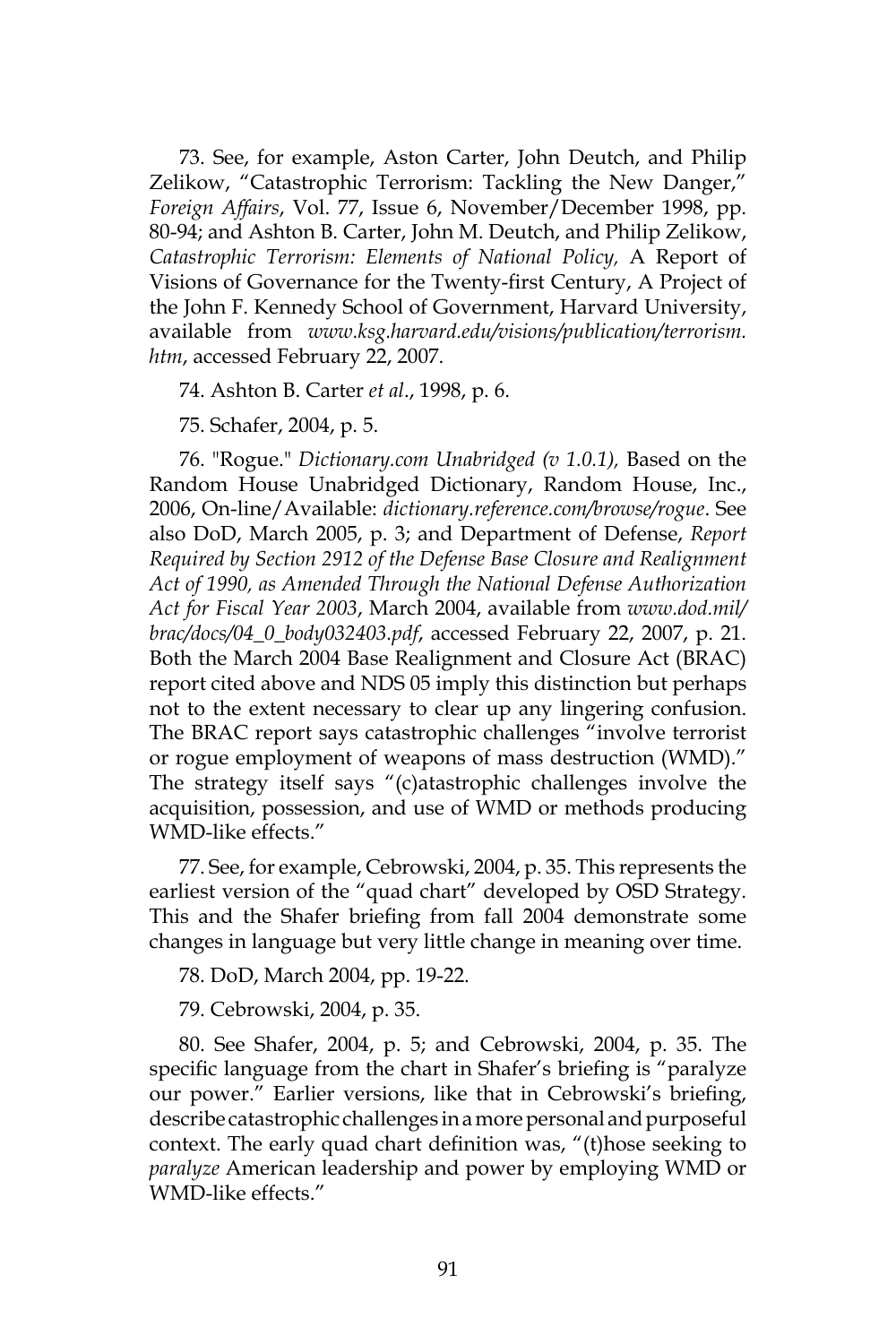81. Henry, p. 14.

82. "catastrophe." *Webster's II: New College Dictionary*, Boston-New York: Houghton Mifflin Company, 1995 and "paralysis." *The American Heritage® Dictionary of the English Language*, Fourth Edition., 2004, available from *www.dictionary.reference.com/browse/ paralysis*, accessed December 8, 2006.

83. As with the traditional challenge, the author added the "likely and paralyzing" tag line to subsequent use of the quad chart in order to communicate foundational beliefs about the nature of the challenge in the context of defense-relevant strategy and policy.

84. See The National Commission on Terrorist Attacks Upon the United States (NCTAUUS), *The 9/11 Commission Report*, July 22, 2004, available from *www.gpoaccess.gov/911/pdf/fullreport. pdf*, accessed February 22, 2007, p. 344; and Christopher Chyba, Harols Feiveson, and David Victor, *Report of the Working Group on Relative Threat Assessment*, The Princeton Project on National Security, September 2005, available from *www.wws.princeton.edu/ ppns/conferences/reports/fall/RTA.pdf*, accessed February 22, 2007, p. 7. On the idea of conceptualizing catastrophic challenges, the 9/11 Commission was instructive. Members observed, "Imagination is not a gift usually associated with bureaucracies . . . It is therefore crucial to find a way of routinizing, even bureaucratizing, the exercise of imagination." Likewise, Chyba *et al*., observe, "Threats without bureaucratic champions . . . often get overlooked . . . In some cases, threats simply are not well imagined until some event focuses attention. We saw this recently . . . after 9/11."

85. See Schafer, 2004, p. 5. The phrase "vulnerable, high-profile targets" comes from the version of the quad chart contained in Schafer's briefing.

86. See International Physicians for the Prevention of Nuclear War (IPPNW), "Effects of a Nuclear Explosion in a Populated Area: New York City, New York," A Briefing Paper from International Physicians for the Prevention of Nuclear War, October 2004, available from *www.ippnw.org/NuclearTerrorismNYC.pdf*, accessed February 22, 2007. This IPPNW briefing paper indicates that fatality rates (with some substantial qualifications/assumptions) resulting from a 12 kiloton nuclear detonation in lower Manhattan would kill as many as 60,000 people in New York and New Jersey.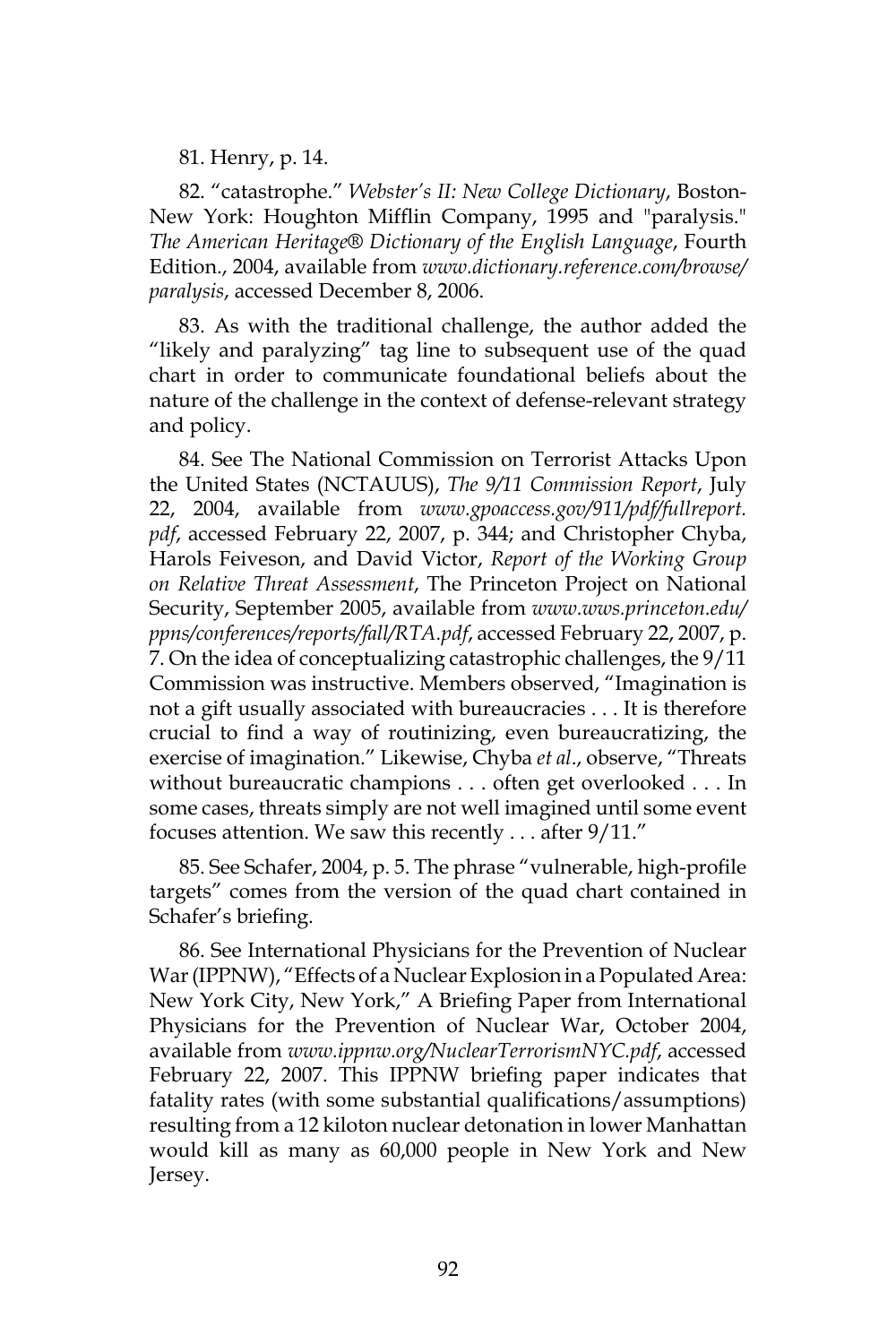87. DoD, March 2004, p. 9. To the author's knowledge, this was the first public articulation of the four challenges. The author drafted the first unedited version of the text between pp. 7-9.

88. For perspective on the various descriptions cited here, see DoD, March 2005, p. 3; Cebrowski, 2004, p. 35; and Schafer, 2004, p. 5.

89. Schafer, 2004, p. 5.

90. *Ibid*.

91. DoD, March 2005, p. 2.

92. *Ibid*., p. 3.

93. DoD, March 2005, p. 2; Cebrowski, 2004, p. 35; and Schafer, 2004, p. 5.

94. DoD, March 2005, p. 6. NDS 05's framers embedded these concepts in the strategy's assumptions. For example, under the category labeled "Our Vulnerabilities" the strategy observes, "Our leading position in world affairs will continue to breed unease, a degree of resentment, and resistance." Likewise, under the subheading labeled "Our Challenges" the strategy asserts, "Crises related to political stability and governance will pose significant security challenges. Some of these will threaten fundamental interests of the United States, requiring a military response."

95. See USCNS/21, 1999, p. 3. The Hart-Rudman Commission advanced a similar idea when they concluded, "We should expect conflicts in which adversaries, because of cultural affinities different from our own, will resort to forms and levels of violence shocking to our sensibilities."

96. On the subject of "soft balancing," see T. V. Paul, "Soft Balancing in the Age of U.S. Primacy, " *International Security*, Vol. 30, No. 1, Summer 2005, pp. 46-71.

97. For a full description of the concept of "unrestricted warfare," see Qiao and Wang, 1999. For briefing chart references to "unrestricted warfare," see Cebrowski, 2004, p. 35; Schafer, 2004, p. 5; and Henry, p. 13 (also Figures 1 and 2 in this monograph).

98. There was a concern that introduction of the concept of "unrestricted warfare" into the defense strategy might add confusion. To senior leaders, it was important first for defense consumers to understand the most urgent manifestations of the irregular challenge—terrorism and insurgency. The exclusion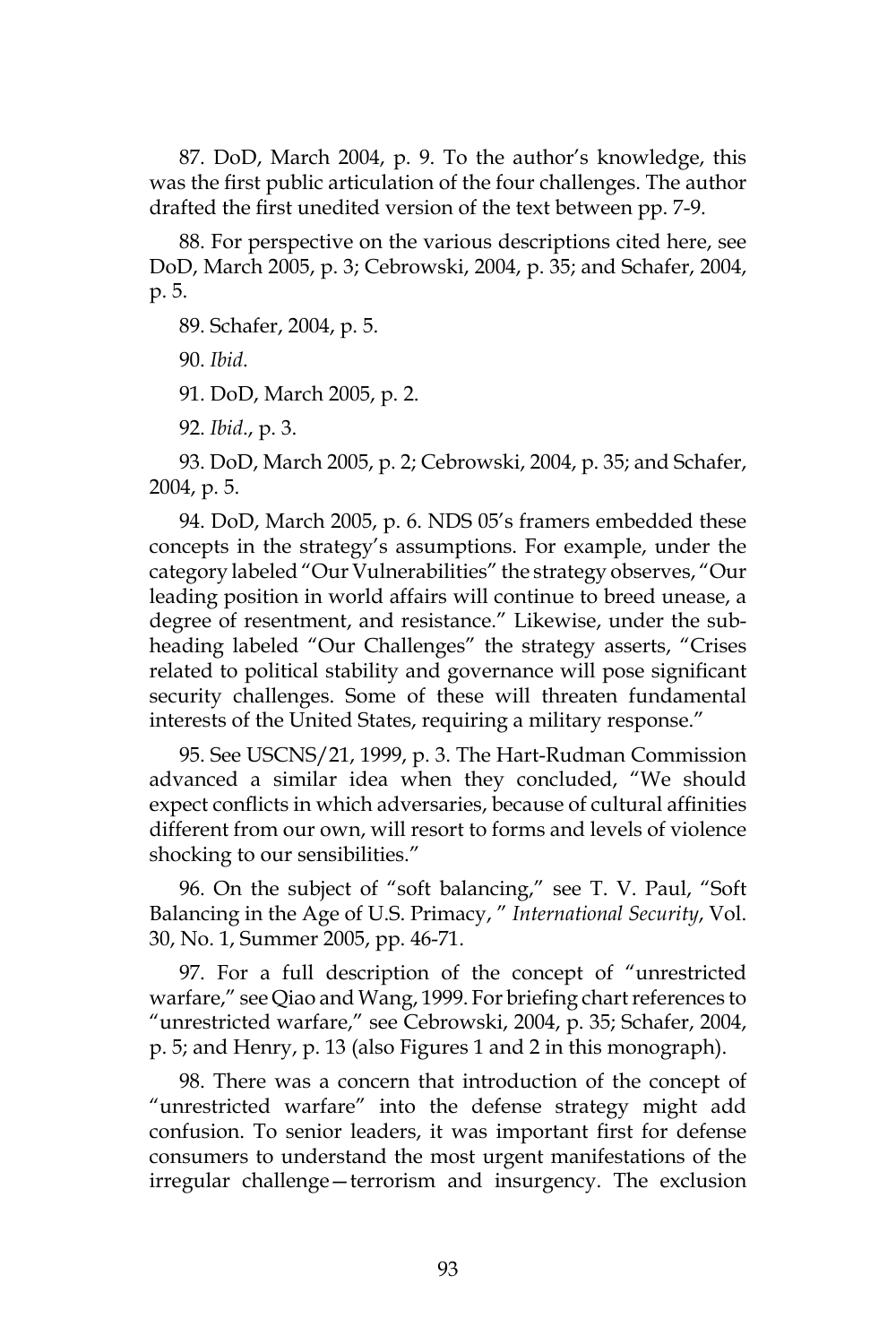of an explanation of concepts like "unrestricted warfare" likely artificially limited meaningful consideration of the irregular challenge and its implications to commonly recognized forms of "irregular warfare." More will be said on this in later text.

99. Qiao and Wang, 1999.

100. See DoD, March 2005, p. 3. The "costs" referred to here are "human, material, financial, and political" in nature. The author, in hindsight, would also add psychological to this construction.

101. Qiao and Wang, 1999, p. 6.

102. *Ibid*., p. 7.

103. *Ibid*., pp. 50-57.

104. *Ibid*., p. 50.

105. *Ibid*., pp. 51-55.

106. *Ibid*., p. 55. Qiao and Wang observe:

(W)e can point out a number of other means and methods used to fight a nonmilitary war. . . . Such means and methods include psychological warfare . . . ; smuggling warfare (throwing markets into confusion and attacking economic order); media warfare (manipulating what people see and hear in order to lead public opinion along); drug warfare (obtaining sudden and huge illicit profits by spreading disaster in other countries); network warfare . . . ; technological warfare (creating monopolies by setting standards independently); fabrication warfare (presenting counterfeit appearance of real strength . . . ); resources warfare ( . . . plundering stores of resources); economic aid warfare (bestowing favor in the open and contriving to control matters in secret); cultural warfare (leading cultural trends along in order to assimilate those with different views); and international law warfare (seizing the earliest opportunity to set up regulations).

107. *Ibid*., p. 56.

108. Charles F. Shaver, *Irregular Warfare Special Study*, Joint Warfighting Center, Joint Forces Command, August 4, 2006, p. II-2.

109. DoD, March 2005, p. 3. 110. *Ibid*.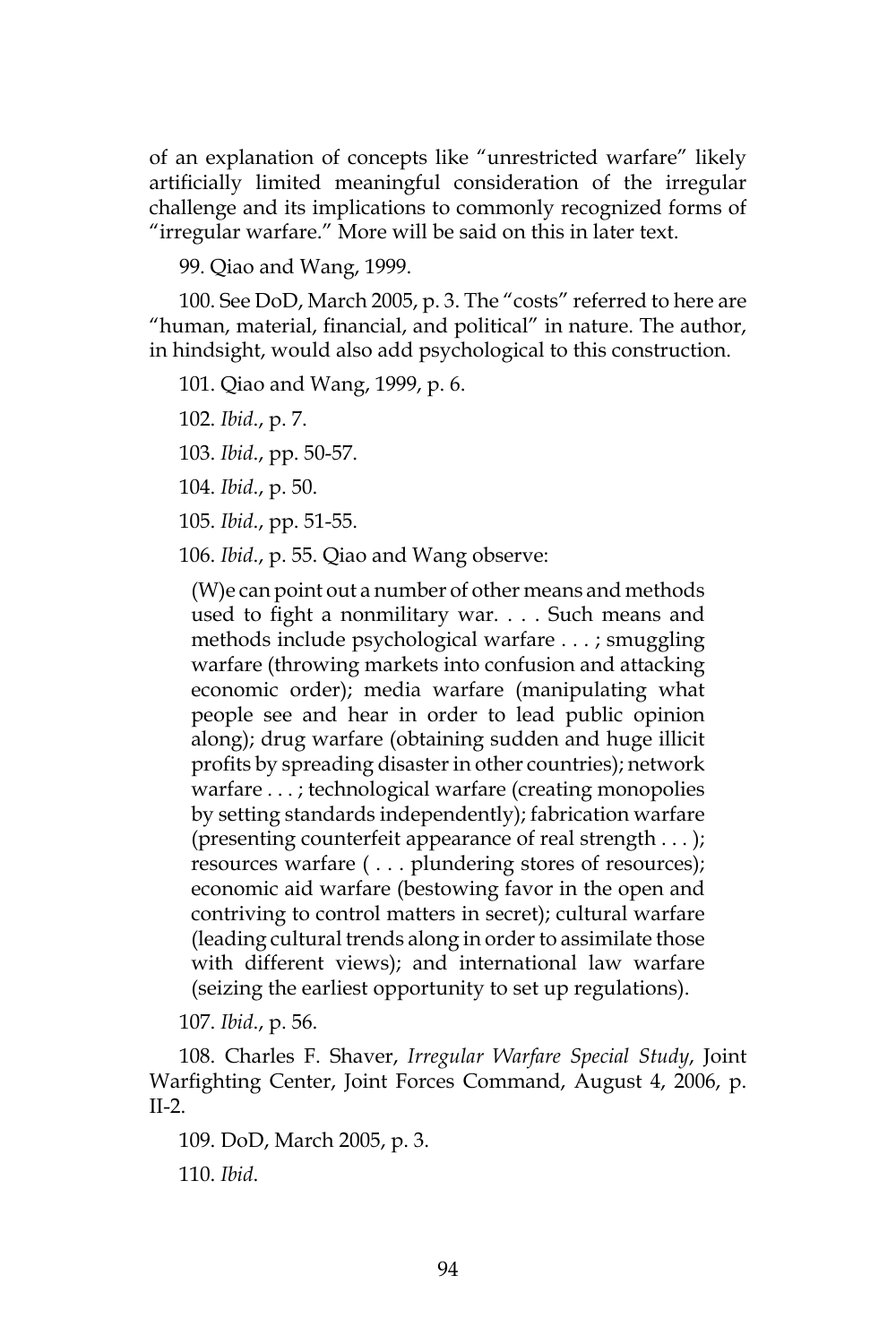111. See John D. Steinbruner, *Principles of Global Security*, Washington, DC: Brookings Institution Press, 2000, pp. 133-174. The author has engaged Dr. Steinbruner personally on this issue on number of occasions from the summer of 2002 to the present.

112. *Ibid*., p. 139.

113. DoD, March 2005, p. 5.

114. *Ibid*., p. 6.

115. *Ibid*., p. 12.

116. *Ibid*., p. 14.

117. See Atkeson, 2003, for a discussion of the role of the Army in particular in the "post-maneuver" environment.

118. DoD, March 2005, p. 17.

119. *Ibid*.

120. DoD, February 2006, pp. 35-39.

121. *Department of Defense Directive Number 3000.05, SUBJECT: Military Support for Stability, Security, Transition, and Reconstruction (SSTR) Operations*, November 28, 2005, available from *www.usaid. gov/policy/cdie/sss06/sss\_1\_080106\_dod.pdf*, accessed February 22, 2007, p. 2.

122. As in the case of the traditional and catastrophic challenge, the author added the "persistent and corrosive" tag line to later use versions of the quad chart to communicate foundational beliefs about the irregular challenge in the context of defenserelevant strategy and policy.

123. See DoD, March 2005, p. 3. By the time the defense strategy was published, the words "civil war" and emerging concepts like "unrestricted warfare" (consistently included in graphic depictions of the challenges) were removed as examples. Thus, the strategy's main irregular challenges discussion opened with "Increasingly sophisticated irregular methods—e.g., terrorism and insurgency—challenge U.S. security interests." This automatically limited the aperture. Suddenly, the irregular challenge was restricted to those issues officially connected to the ongoing War on Terrorism.

124. Michele A. Flournoy and Shawn W. Brimley, *Strategic Planning for U.S. National Security: A Project Solarium for the 21st Century*, The Princeton Project Papers, on-line/available at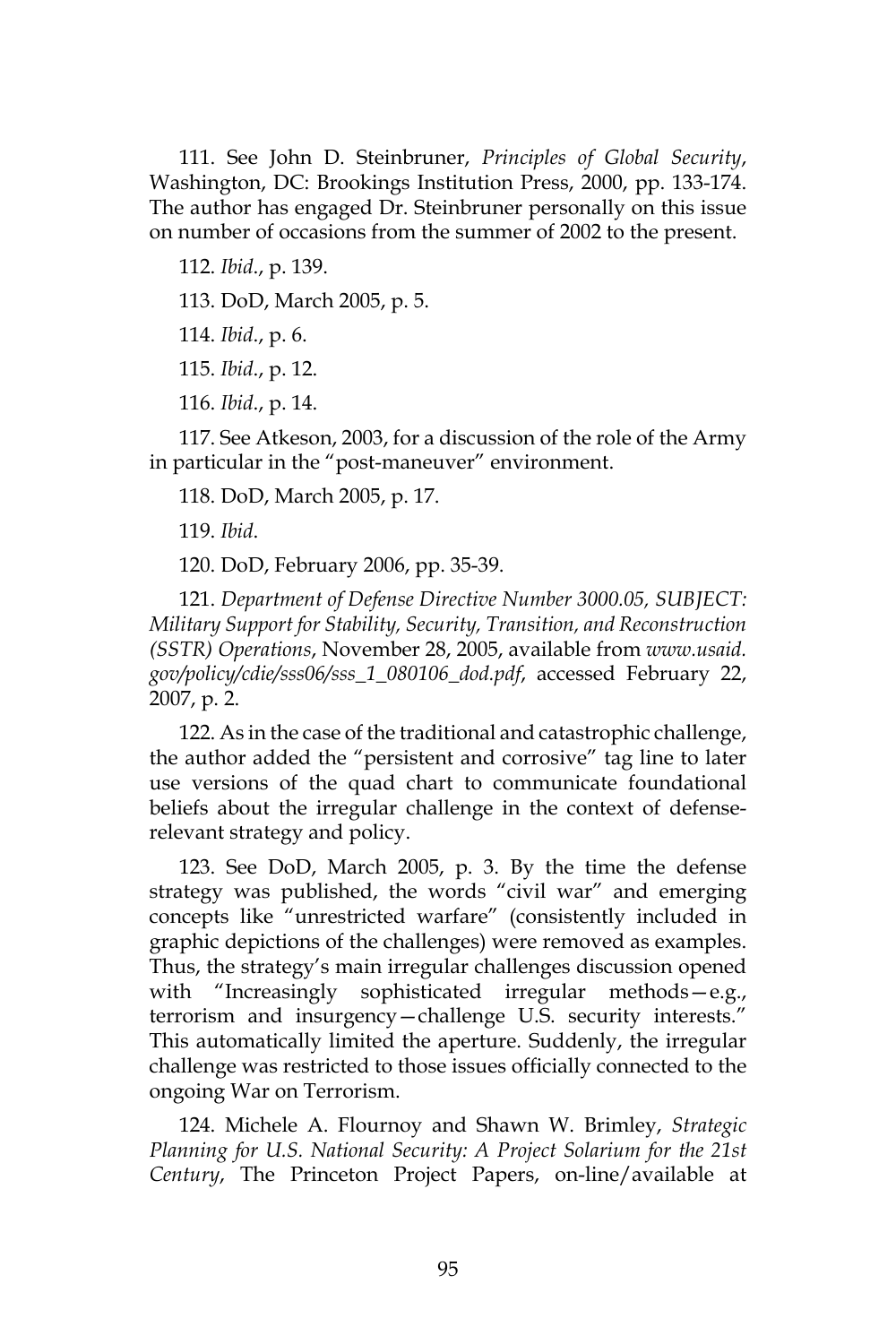*www.wws.princeton.edu/ppns/papers/interagencyQNSR.pdf*, accessed February 7, 2007, p. 3. Flournoy and Brimley observe, "In the national security arena, the 'tyranny of the inbox' often becomes 'the tyranny of managing today's crisis'." From this perspective, "today's crises" were the global challenge of violent jihad and regional challenges posed by ongoing counterinsurgency campaigns in Iraq and Afghanistan.

125. See Cebrowski, 2004, p. 35; Shafer, 2004, p. 5; and DoD, March 2005, p. 3. The definition on the chart contained in Cebrowski's briefing begins, "Those seeking to *erode* American influence and power." The later definition in the Shafer briefing begins, "Unconventional methods adopted and employed." Finally, the definition found in NDS 05 begins, "Irregular challenges come from those employing 'unconventional' methods." All three imply volition or purpose. None effectively accounts for less purposeful environmental friction.

126. See DoD, March 2005, p. 3. The strategy calls "the absence of effective governance" a key factor contributing to the rise of the irregular challenge. However, it inadvertently limits the discussion by concluding, "The absence of effective governance in many parts of the world creates sanctuaries for terrorists, criminals, and insurgents. Many states are unable, and in some cases unwilling, to exercise effective control over their territory or frontiers, thus leaving areas open to hostile exploitation."

127. See DoD, February 2006, p. 2. "Irregular warfare" is one of five follow-on QDR "roadmaps." These roadmaps are intended to "guide the implementation of key QDR proposals and continue the refinement of the Department's approaches in these important areas." Indeed, QDR 06 reframed all four challenges at the outset referring to traditional and irregular "warfare," catastrophic "terrorism," and disruptive "threats." Later the text reverts back to the more familiar "challenge" in all four cases.

128. DoD, February 2006, p. 38.

129. *Ibid*.

130. See DoD, March 2005, p. 3. In hindsight, the author finds it unfortunate that the term "hybrid" itself was not employed in the strategy's text, as hybrids clearly represent the norm. Blanket employment of the terms traditional, irregular, catastrophic, and disruptive alone is imprecise.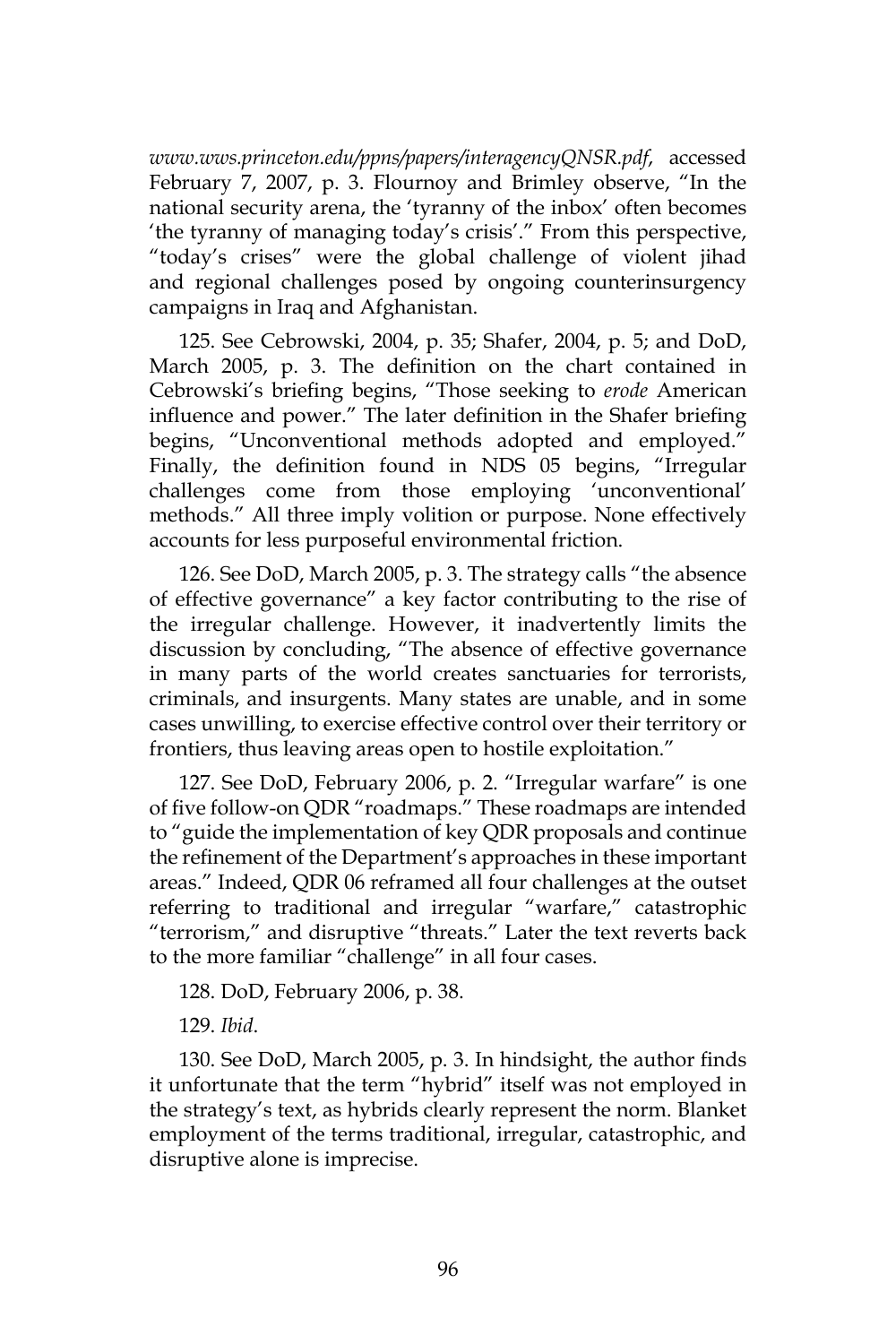131. 9/11 demonstrated the catastrophic potential resident in non-WMD capabilities and methods and convinced many that had al-Qai'da possessed nuclear weapons, they certainly would not have hesitated to employ them.

132. For an example, see Cebrowski, 2004, p. 5; and Schafer, 2004, p. 5.

133. DoD, March 2005, p. 2.

134. See Office of the Secretary of Defense, *Annual Report to Congress: The Military Power of the People's Republic of China—2005, A Report to Congress Pursuant to the National Defense Authorization Act Fiscal Year 2000*, available from *www.defenselink.mil/pubs/ pdfs/China%20Report%202006.pdf*, accessed February 22, 2007. This report provides a thorough DoD perspective on the PRC's capabilities and assumed military intentions. See also Chyba *et al*., 2005, p. 13. Chyba *et al*., are thought-provoking in this regard when they observe, "We have found that most assessments have emphasized the capabilities of potential enemies, without much sustained attention to their motives . . . Such excessive attention to capabilities may reflect that they often can be gauged more objectively than can motives and worldviews."

135. See, for example, Associated Press, "Venezuela, Iran to Finance Opposition to U.S.," January 14, 2007, available from *www.cnn.com/2007/WORLD/americas/01/13/venezuela.iran.ap/index. html*, accessed January 16, 2007.

136. Memorial Institute for the Prevention of Terrorism (MIPT), "Group Profile: Hezbollah," MIPT Terrorism Knowledge Base, available from *www.tkb.org/Group.jsp?groupID=3101*, accessed January 6, 2006. For a general overview of Hezbollah, its history, its political and terrorist activities, and its relationship to Iran, see MIPT above.

137. See Ester Pan, "Backgrounder: Syria, Iran, and the Middle East Conflict," Council on Foreign Relations, on-line/available: *www.cfr.org/publication/11122/*, July 18, 2006. Pan provides an excellent survey of expert opinion on the Iran/Syria/Hezbollah relationship with respect to the recent conflict in Lebanon and Israel.

138. See Kenneth Katzman, *Iran's Influence in Iraq*, CRS Report for Congress, Congressional Research Service, The Library of Congress, September 29, 2006, available from *www.fas.org/sgp/ crs/mideast/RS22323.pdf*, accessed February 22, 2006, p. CRS-6;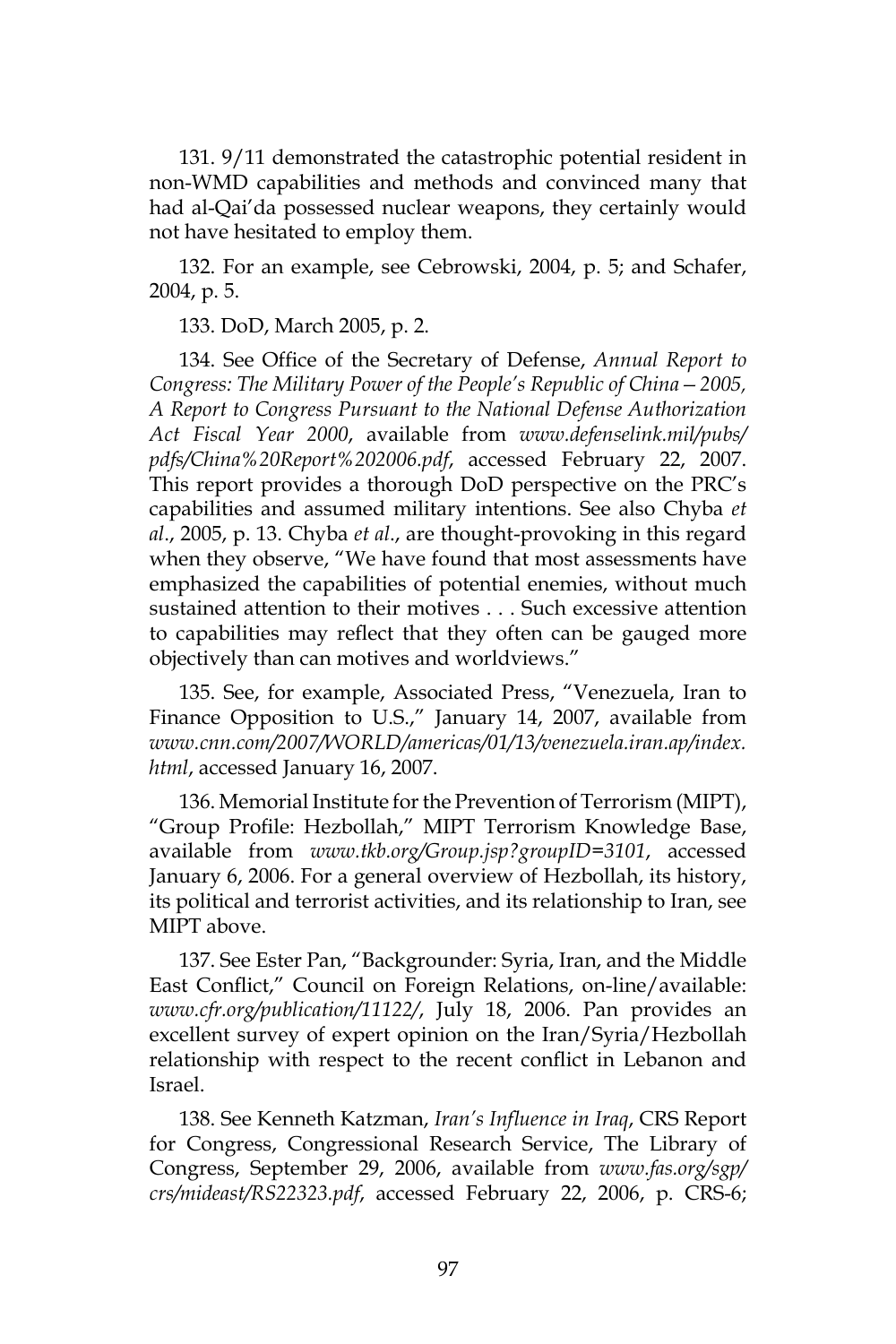and International Crisis Group (ICG), "Iran in Iraq: How Much Influence?" *Middle East Report No. 38*, March 15, 2005, available from *www.crisisgroup.org/library/documents/middle\_east\_north\_ africa/iraq\_iran\_gulf/38\_iran\_in\_iraq\_how\_much\_influence.pdf*, accessed February 23, 2007, p. 22. Katzman concludes, "In an effort to acquire strategic depth and prevent any strategic threat from materializing on its western border, Iran appears to be pursuing multiple options in Iraq: supporting the U.S.-engineered political process because doing so favors pro-Iranian movements . . . while simultaneously preserving the option of sponsoring militatnt activity against the United States." Similarly, the International Crisis Group calls Iran's politico-security strategy in Iraq "a strategy of managed chaos." ICG asserts, "The picture that emerges is of widespread, diversified, but also cautious Iranian involvement that aims at securing the regime's fundamental interests: preserving Iraq's territorial integrity, avoiding . . . chaos or civil war, promoting a Shi'ite dominated . . . government, maintaining . . . influence with a range of actors, and . . . keeping the U.S. preoccupied."

139. See Tim Russert; Video, Transcript: Newt on *Meet the Press*  (MTP), *Newt.org*, December 17, 2006, available from *www.newt.org/ backpage.asp?art=3905*, accessed February 23, 2007; and Michele A. Flournoy and Shawn W. Brimley, "Strategic Planning for National Security: A New Project Solarium," *Joint Forces Quarterly*, Issue 41, 2d Quarter 2006, p. 81. Former House Speaker Newt Gingrich, was crystal clear on this issue in a December 2006 appearance on *Meet the Press*. Gingrich observed, "(A)t some point we have to have a national conversation about the fact that, outside of the uniform military, none of the instruments of national power work, and they need to be fundamentally overhauled." Flournoy and Brimley similarly observe, "Given that the United States has embarked on what is surely another long twilight struggle, it is past time to make a serious and sustained effort at integrating all the elements of national power in a manner that creates the unity of effort necessary for victory."

140. See The National Intelligence Council (NIC), *Global Trends 2015: A Dialogue About the Future With Nongovernment Experts*, December 2000, available from *www.dni.gov/nic/PDF\_GIF\_global/ globaltrend2015.pdf*, accessed February 23, 2007, p. 11-12. *Global Trends 2015* implied this when it observed, "The responsibilities of once 'semiautonomous' government agencies increasingly will intersect because of the transnational nature of national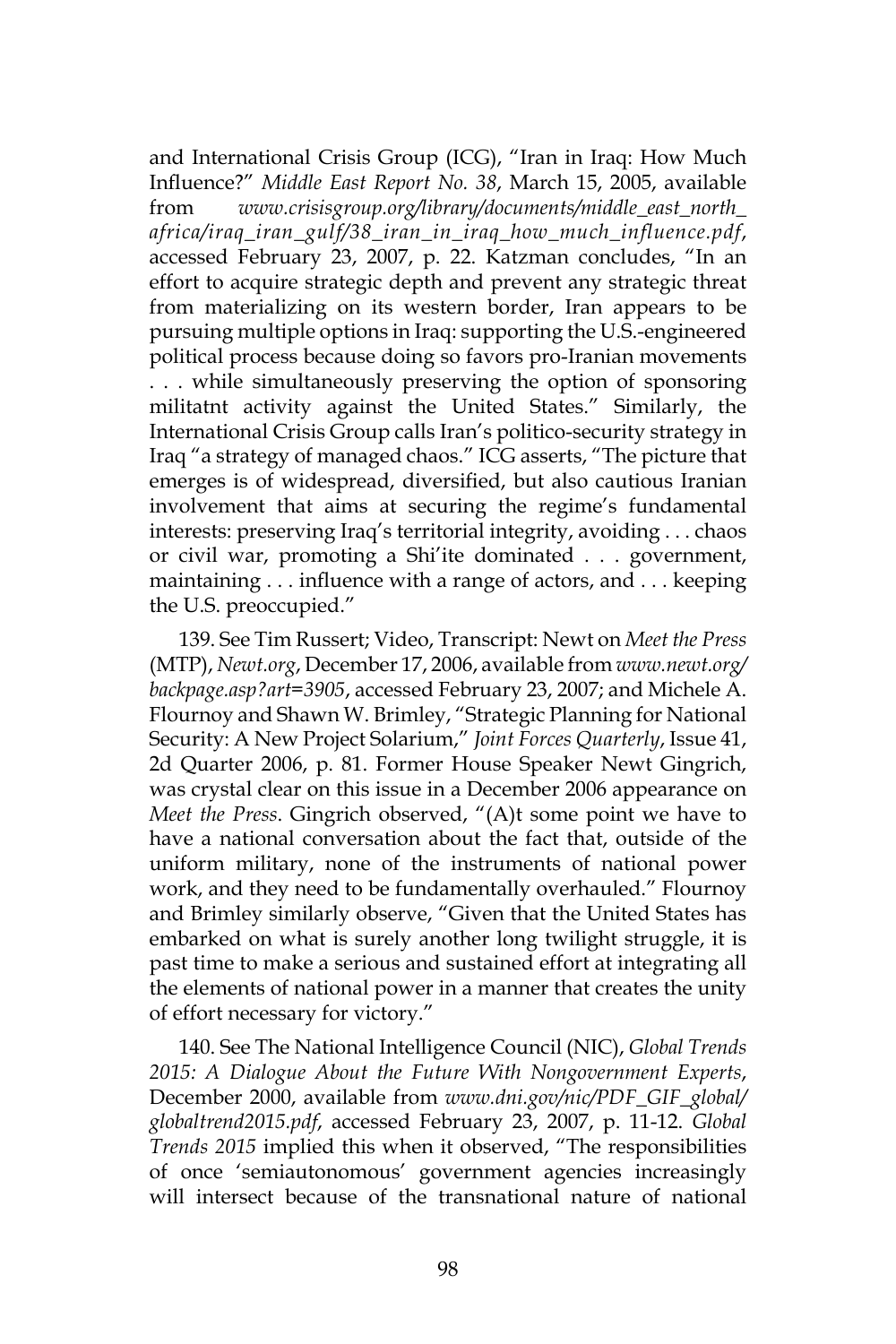security priorities and because of the clear requirement for interdisciplinary policy responses."

141. See, for example, Richard Holbrooke, *To End a War*, New York: Random House, 1998, pp. 215-227. In Holbrooke's discussion of policy debates concerning deployment of NATO's Bosnian Implementation Force (IFOR), he observes, "At least three times since Vietnam, the military stumbled [Iran 1980, Lebanon 1983, and Somalia 1993]." Of those three, he singles out Somalia and Vietnam as particularly influential on Clinton administration decisionmakers when contemplating intervention in the Balkans. He observes, "The scars from [Somalia] would deeply affect our Bosnia policy. Combined with Vietnam, they had left what might be called a 'Vietmalia syndrome' in Washington."

142. See Bush, 1999. Candidate Bush was explicit in this regard. He observed,

[Our military] needs the rallying point of a defining mission. And that mission is to deter wars—and win wars when deterrence fails. Sending our military on vague, aimless and endless deployments is the swift solvent of morale . . . As President, I will order an immediate review of our overseas deployments . . . (W)e will not be permanent peacekeepers, dividing warring parties. This is not our strength or our calling.

143. See Nathan Freier, Tomislav Z. Ruby, and Thomas S. Mowle, "Chapter 8, Conclusion: Hoping for a Plan," in Thomas S. Mowle's, ed., *Hope Is Not a Plan: The War In Iraq From Inside the Green Zone*, Westport, CN: Praeger Security International, 2007, p. 148. The author, Ruby, and Mowle observe, "The American Iraq experience leaves us with two unanswered questions. Will the difficulties encountered in Iraq after major combat operations self-deter a rapid and effectual response to the next strategically significant crisis of order and governance? If not, will the United States and its institutions have internalized the lessons of Iraq so that intervention will yield decisive and durable...results?"

144. See, for example, George W. Bush, "President Outlines Strategy for Victory in Iraq," November 30, 2005, available from *www.whitehouse.gov/news/releases/2005/11/20051130-2.html*, accessed February 23, 2007. This has become a common refrain during the course of the Iraq War. The President said in November 2005,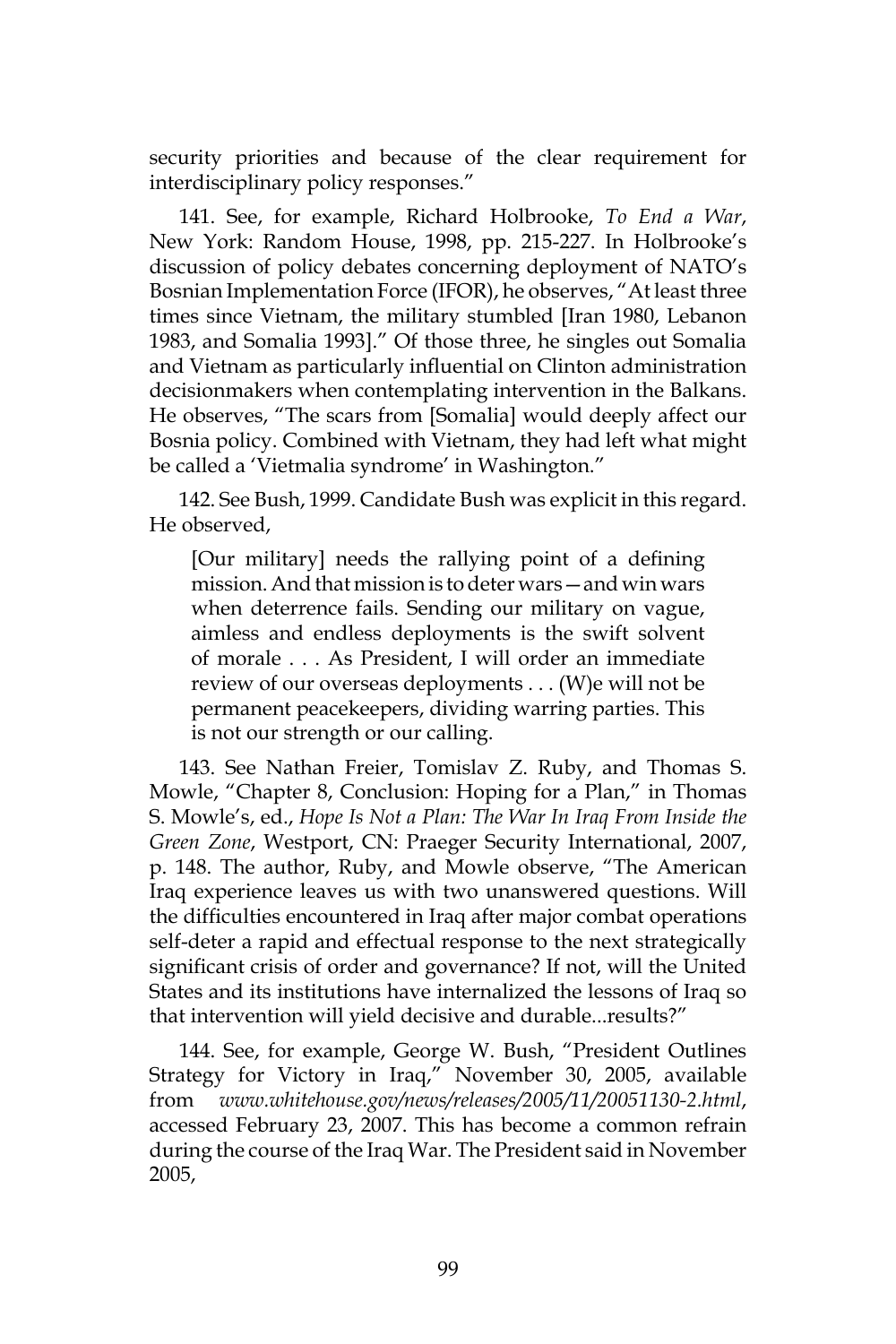These terrorists have nothing to offer the Iraqi people. All they have is the capacity and the willingness to kill the innocent and create chaos for the cameras. They are trying to shake our will to achieve their stated objectives. They will fail. America's will is strong. And they will fail because the will to power is no match for the universal desire to live in liberty.

145. See Harry G. Summers, *On Strategy: A Critical Analysis of the Vietnam War*, Navato, CA: Presidio Press, 1982, p. 1; John D. Banusiewicz, "Abazaid Pledges to Root Out, Destroy Zarqawi Terror Network," American Forces Information Service, News Articles, September 22, 2004, available from *www.defenselink. mil/news/Sep2004/n09222004\_2004092213.html*, accessed January 15, 2007; Petty Officer 3rd Class John R. Guardiano, "Rumsfeld Clarifies Status of Iraqi Security Forces," American Forces Information Service, News Articles, June 26, 2005, available from *www.defenselink.mil/news/Jun2005/20050626\_1853.html*, accessed February 23, 2007; *FOXNEWS.com*, Transcript of Rumsfeld on Fox News, June 27, 2005, available from *www.foxnews.com/ story/0,2933,160716,00.html*, accessed February 23, 2007; and Karen Hensel, "Congressman Pence Returns from Iraq," *Investigative Team 8*, September 7, 2005, available from *www.wishtv.com/ Global/story.asp?S=3814461&nav=0Ra7eDIH*, accessed February 23, 2007. All of the above are variations of the same theme. Beginning with the oft-quoted Harry G. Summers exchange with a North Vietnamese Colonel Tu in Saigon in April 1975 through CENTCOM Commander General John Abazaid, Secretary of Defense Donald Rumsfeld, and Florida Congressman Mike Pence all trumpet tactical military success as indicative of ultimate victory. Returning to the Summers-Tu exchange, Summers recalls saying to the North Vietnamese Colonel, "You know you never defeated us on the battlefield." To which the Vietnamese officer responded, "That may be so, but it is also irrelevant."

146. There are innumerable examples of Iraq being referred to as the "central front to the war on terrorism." That broader War on Terrorism, however, is principally thought of as the conflict between the United States and a universe of Sunni extremist groups—sometimes referred to as al-Qai'da and associated movements. From a religious perspective, Iraq is much more important within Shi'a religious canons than it is in the Sunni tradition. While Saudi Arabia is the cradle of the religion itself, its control is clearly the coin of the realm for Sunni extremists. Thus, a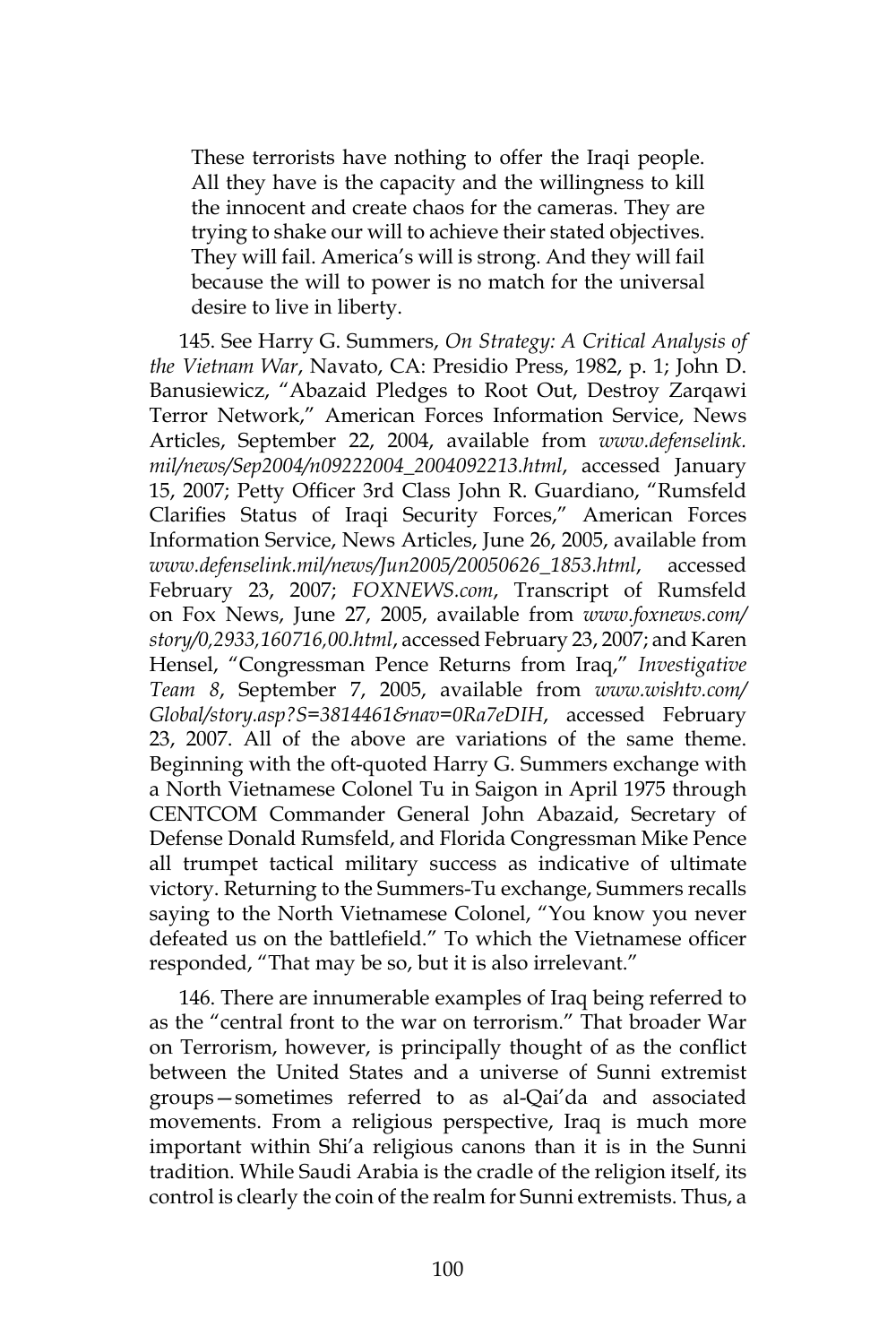cogent argument can be advanced that Iraq has become a magnet for extremists both because of perceived American encroachment in the Muslim world but also to exhaust American commitment in the Middle East more broadly to the extent that it leaves key Sunni-dominated states vulnerable to extremist overthrow.

147. See Robert C. Orr, "Chapter Seventeen: An American Strategy for Post-Conflict Reconstruction," in Robert C. Orr, ed., *Winning the Peace: An American Strategy for Post-Conflict Reconstruction*, Washington DC: The CSIS Press, 2004, pp. 290-291 and Chase *et al*., 1996, p. 3. Orr suggests five categories of states that should be priorities for the United States. First, "countries with weapons of mass destruction"; second, states "that have been or are being used by terrorists as bases for international operations"; third, countries "that affect the prospects of achieving top U.S. foreign policy objectives, such as Middle East Peace"; fourth, states "whose collapse could flood U.S. shores with refugees"; and fifth, those states "that supply the world with significant amounts of the energy needed to keep the world's economy running." Chase, Hill, and Kennedy's description of pivotal states is instructive as well. They observe, "What really defines a pivotal state is its capacity to affect regional and international stability. A pivotal state is so important regionally that its collapse would spell transboundary mayhem: migration, communal violence, pollution, disease, and so on."

148. See Chase *et al*, 1996, p. 2; and USCNS/21, 1999, p. 5. Chase, Hill, and Kennedy warned of this in 1996 when they observed, "(T)he domino theory may now fit U.S. strategic needs better than it did during the Cold War. The new dominoes, or pivotal states, no longer need assistance against an external threat from a hostile political system; rather, the danger is that they fall prey to internal disorder." Likewise, Hart-Rudman observed,

States will differ in their ability to sieze technological and economic opportunities, establish the social and political infrastructure necessary for economic growth, build political institutions responsive to the aspirations of their citizens, and find the leadership necessary to guide them through an era of uncertainty and risk. Some important states may not be able to manage these challenges and could fragment or fail.

149. See Robert C. Orr, "Chapter One: The United States as Nation Builder," in Orr, ed., *Winning the Peace*, p. 12. Orr observed,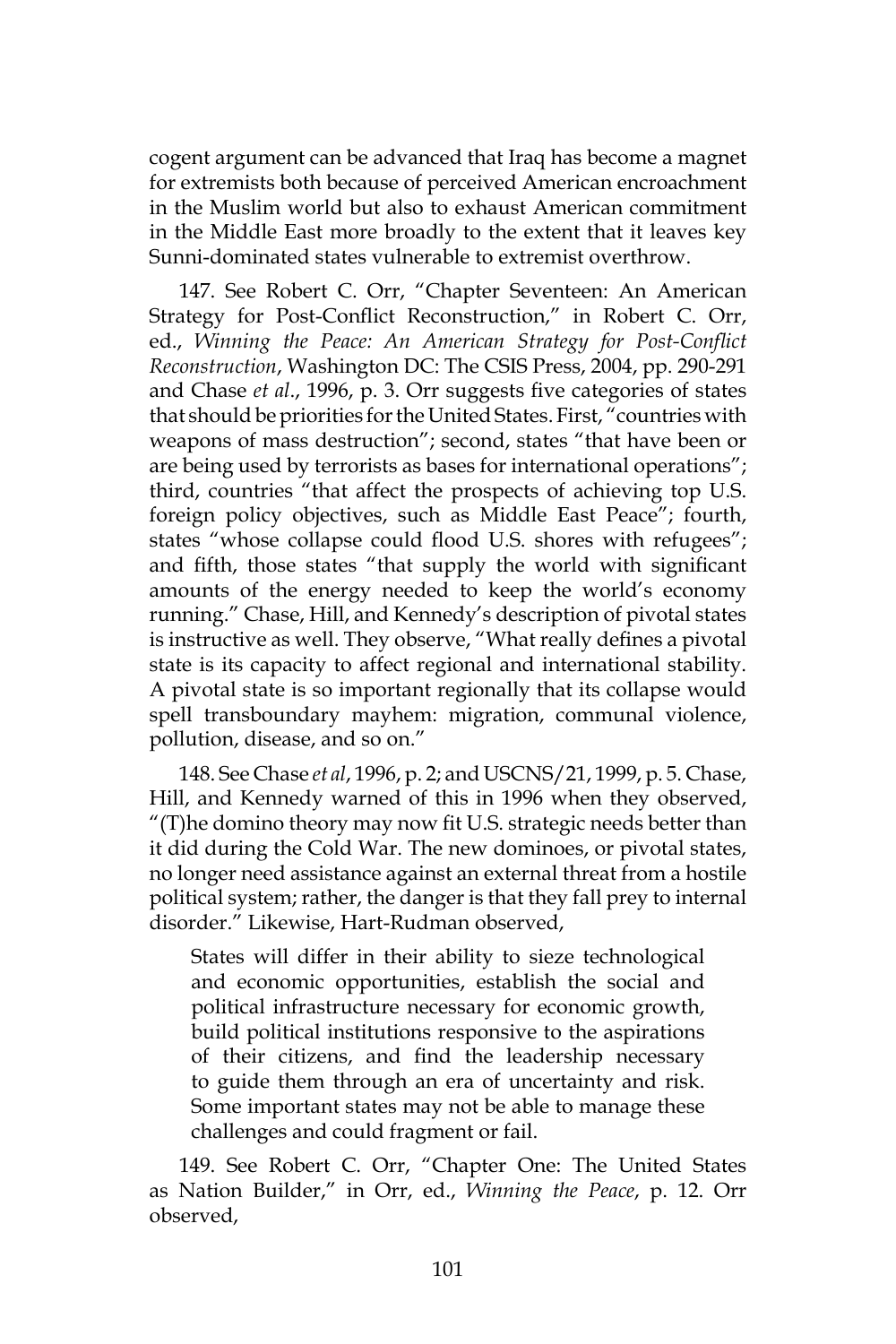The question for the United States at the beginning of the twenty-first century is not whether to engage in postconflict reconstruction but, rather, how to do so most effectively. . . . (A)lthough the exact nature of the U.S. role will vary case by case, depending on the U.S. interests at stake, it is safe to assume that the United States will be involved in some way in most major reconstruction efforts.

150. Kaplan, 2006, p. 6. Kaplan observes of a collapsed North Korea, for example, "On one day, a semi-starving population of 23 million people would be Kim Jong Il's responsibility; on the next, it would be the U.S. military's, which would have to work out an arrangement with the Chinese People's Liberation Army (among others) about how to manage the crisis."

151. See Freier, Ruby, and Mowle, 2007, p. 145.

152. *Ibid.*, p. 147.

153. Angel Rabassa, Peter Chalk, Kim Cragin, Sara A. Daly, Heather S. Gregg, Theodore W. Karasik, Kevin A. O'Brien, and William Rosenau, *Beyond al-Qaeda (Part 1): The Global Jihadist Movement*, Santa Monica: RAND Corporation, 2006, available from *www.rand.org/pubs/monographs/2006/RAND\_MG429.pdf*, accessed February 23, 2007, pp. 1 and 77. Rabassa *et al.* observe later,

(T)he terrorist entity that we currently label al-Qaeda has metastasized into a network of like-minded Islamic radicals who are committed to using mass violence to defeat their adversaries. This configuration of terrorists can be more accurately described as a global jihadist "nebula," which, though held together by bonds of varying degrees of intensity, collectively seeks to harm the United States, the West, and "apostate" governments in the Muslim world.

154. See Thomas Hobbes, 1956, p. 118; and Patrick J. Buchanan, "The War of All Against All," December 1, 2006, available from *www.realclearpolitics.com/articles/2006/12/the\_war\_of\_all\_against\_ all.html*, accessed February 23, 2007, p. 2. Hobbes first introduced this concept in Chapter XIII of *The Leviathan*. He observed, "Hereby it is manifest, that during the time men live without a common power to keep them all in awe, they are in a condition which is called war; and such a war, as is of every man against every man." Patrick Buchanan seized on this theme when describing